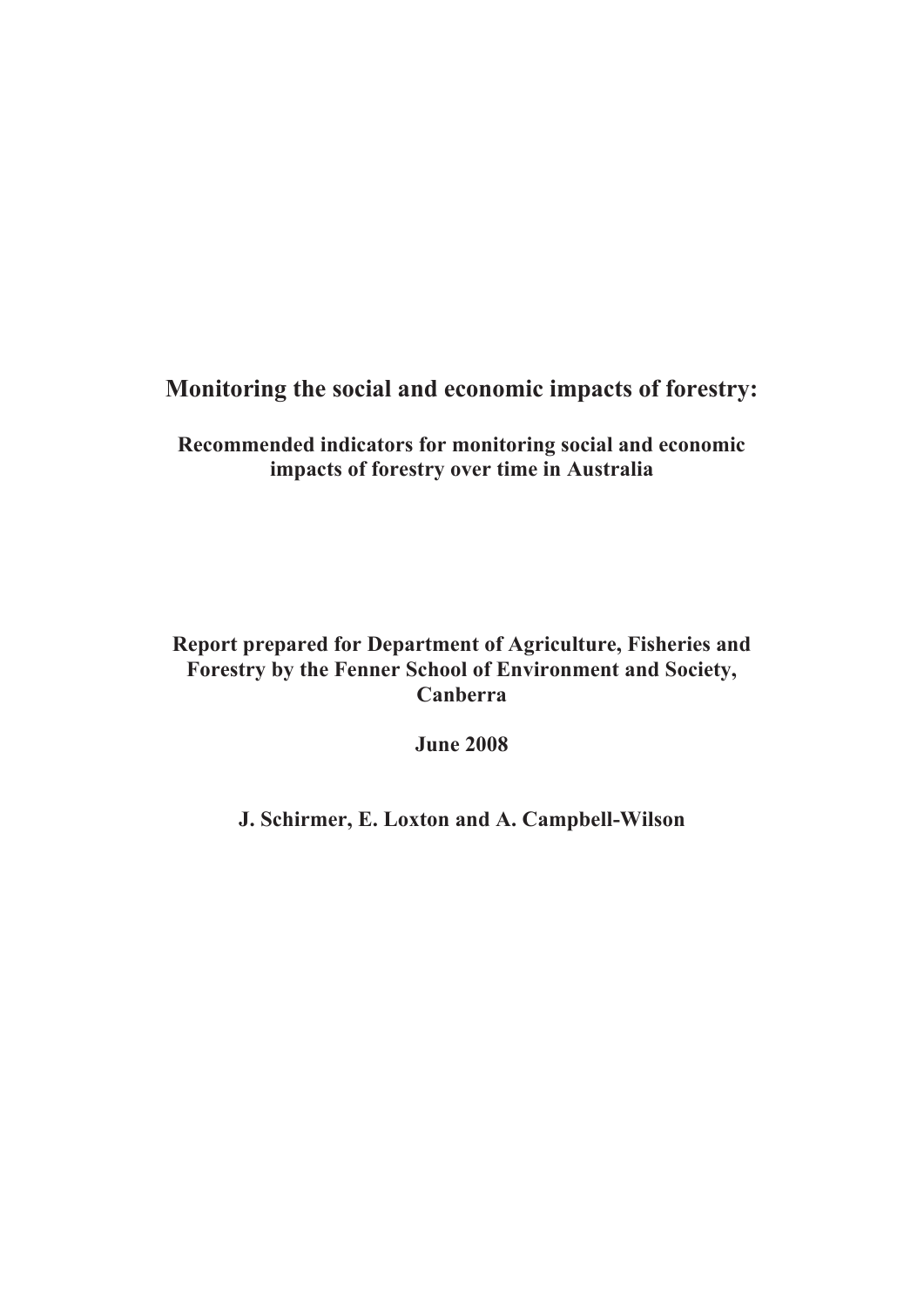### **Executive Summary**

This report provides recommendations on indicators that can be used to monitor the social and economic impacts of forestry in Australia, and other research that needs to be undertaken to improve understanding of these impacts. The report was prepared for the Forest Industries Branch of the Department of Agriculture, Fisheries and Forestry (DAFF).

The indicators were developed to be cost effective, valid, replicable over time, applicable across different forestry sectors and at a range of geographic scales, and perhaps most importantly, to provide information on the relevant social and economic impacts. A key priority was to identify indicators that can be readily and cost effectively measured over time using available sources of data, as well as identify where further information is needed, but not as easily accessible.

Indicators were developed by reviewing the types of information needed about social and economic impacts of forestry, followed by identifying methods that can be utilised to measure these impacts. Information needs were identified by reviewing current forest policies, media reports on forestry, recent research recording public perceptions about forestry, and reports produced by stakeholders with an interest in forestry in Australia. Methods for measuring indicators were identified by reviewing the data currently produced on forestry by different organisations such as the Australian Bureau of Statistics, and reviewing methods used in recent research studies to measure the impacts of forestry.

The initial list of indicators identified were discussed at a workshop of forestry stakeholders, and prioritised based on these discussions. Indicators were then tested in two case study regions, and refined based on the results of the case studies. The results of the two case studies are presented in separate reports.

Based on this process, the following four types of indicators are recommended for monitoring the social and economic impacts of forestry in Australia:

- Indicators which measure characteristics of the forest industry:
	- $\triangleright$  Direct employment in the forest industry;
	- $\triangleright$  Proportion of land utilised by the forest industry;
	- $\triangleright$  Estimated value and volume of production;
	- $\triangleright$  Efficiency of production, measured as labour productivity; and
	- $\triangleright$  Consumption of wood and paper products.
- Impacts of the forest industry on the broader community:
	- $\triangleright$  Dependence on the forest industry, measured as the proportion of the employed labour force working in the forest industry;
	- $\triangleright$  Social characteristics of forestry-dependent communities;
	- $\triangleright$  Location of forest industry employment;
	- $\triangleright$  Impact of plantation forestry on rural population; and
	- $\triangleright$  Values, uses and perceptions of forestry activities.
- Impacts of the forest industry on its workforce:
	- $\triangleright$  Income earned by forestry workers;
	- $\triangleright$  Physical and mental health of forestry workers;
	- $\triangleright$  Self-rated wellbeing of forestry workers;
	- $\triangleright$  Age and gender of forestry workers;
	- $\triangleright$  Forestry workers' attachment to place;
	- $\triangleright$  Forestry workers' cultural and family attachment to forestry;
	- $\triangleright$  Hours worked by forestry workers; and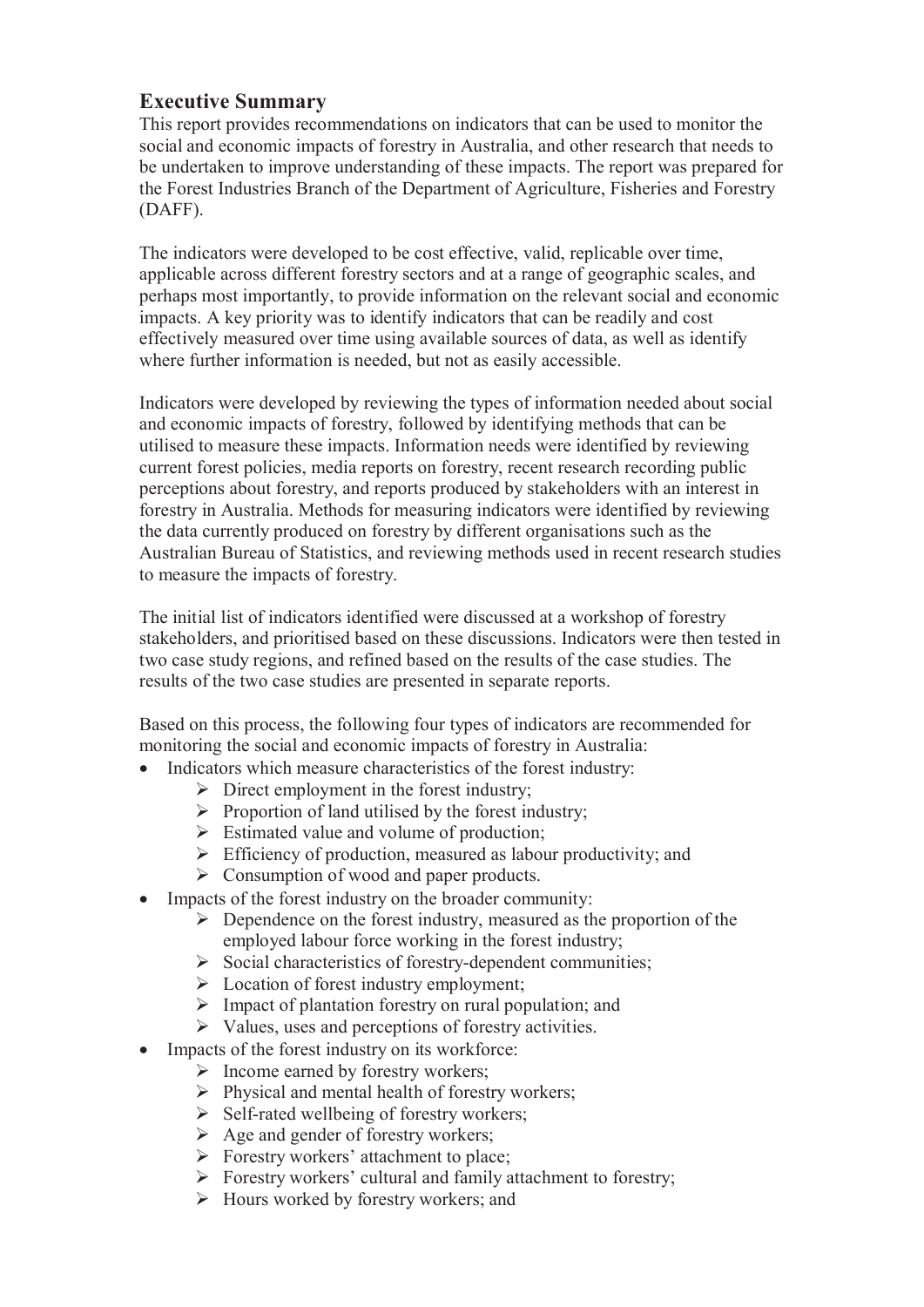- $\triangleright$  Education qualifications of forestry workers.
- Impacts of the forest industry on Indigenous people:
	- $\triangleright$  Quantity of Indigenous employment in the forest industry;
	- $\triangleright$  Types of Indigenous employment in the forest industry; and
	- Area of forest owned or accessed by Indigenous people.

The majority of these indicators can be measured at a range of geographic scales, from local to national scale. Most can be measured for different forestry sectors, such as the 'forestry and logging' and 'wood and paper product manufacturing' sectors. However, only a limited set can be measured separately for the plantation and native forest sectors; separating data for these sectors often involves considerably higher expense as much existing data collected about the forest industry does not differentiate between native forest and plantation based employment.

The recommended indicators enable consistent monitoring of some key social and economic aspects of forestry in Australia using cost effective approaches, but can only provide a limited picture of the wide variety of social and economic impacts related to forestry. Any indicator is by nature a limited representation, or proxy, of a more complex idea, and should be tested through undertaking more in-depth examination that enables assessment of the relevance and usefulness of the indicator, and how well it measures what it is intended to measure. In addition, some types of impact cannot be represented by cost-effective indicators, requiring more in-depth study at greater expense than is feasible for a set of indicators to be repeated regularly over time. The indicators recommended in this report should therefore be accompanied by less regular, in-depth studies which help to broaden and deepen understanding of social and economic impacts of forestry, and which can provide information that improves interpretation of the recommended indicators.

In particular, studies should be undertaken which improve understanding of successful strategies for increasing the capacity of Indigenous people to work in the forest sector; perceptions, attitudes and values of different groups about different types of forestry; the indirect impacts of the forest industry on employment and spending; how different people experience social and economic impacts related to the forest industry; factors influencing capacity of communities to adapt to forest industry changes; the meaning of changes to social and economic characteristics of forest-dependent communities and forestry workers; and community engagement strategies.

While there is a need for more costly and in-depth studies, the recommended indicators, if measured regularly, can provide an improved understanding of the social and economic changes associated with changing forestry activities in Australia, providing improved understanding of the social and economic impacts of forestry.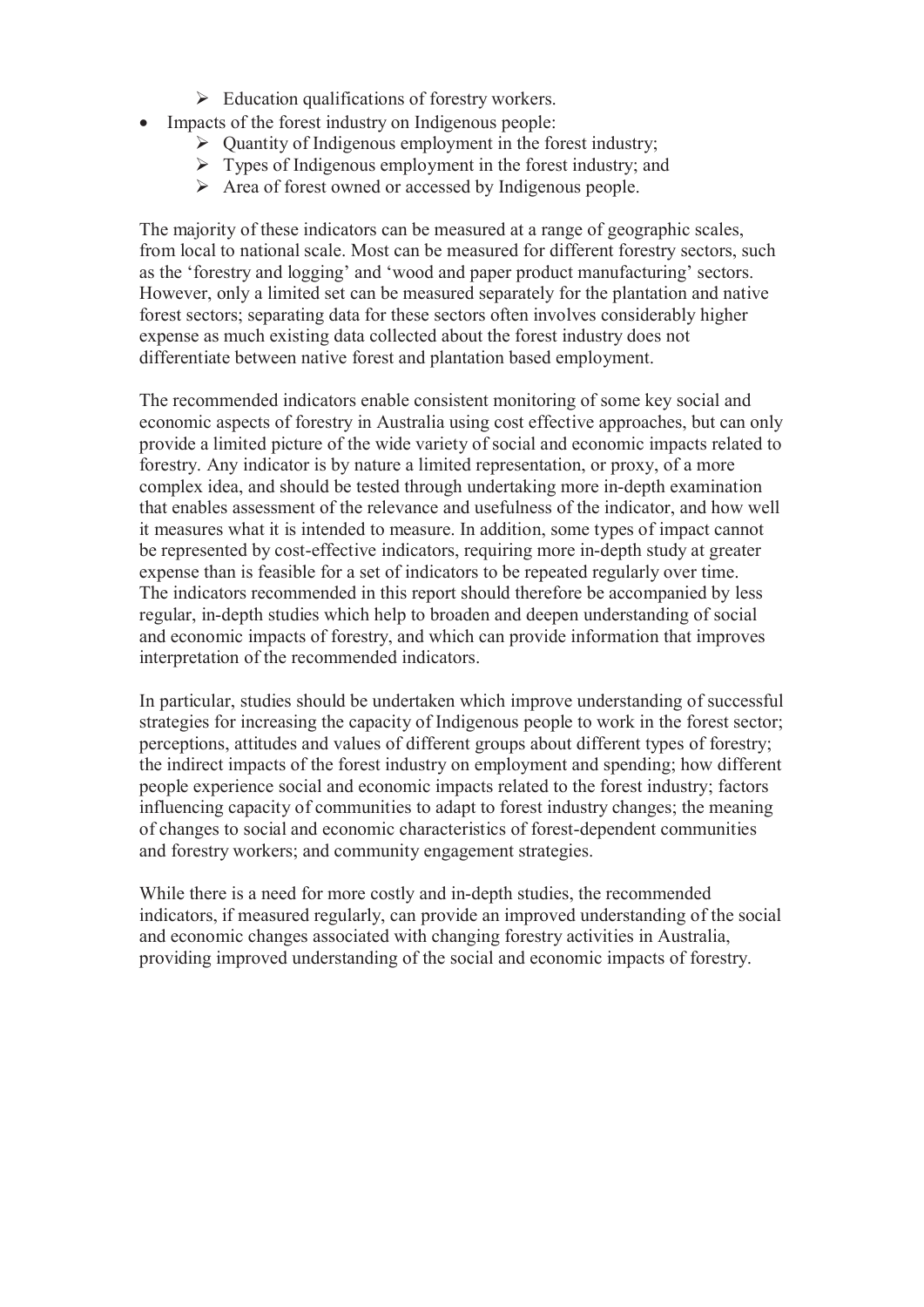# **Contents**

| 6.2 Impacts of the forest industry on the broader community: recommended indicators32            |  |
|--------------------------------------------------------------------------------------------------|--|
| 6.3 Impacts of the forest industry on its workforce: recommended indicators43                    |  |
|                                                                                                  |  |
|                                                                                                  |  |
|                                                                                                  |  |
|                                                                                                  |  |
|                                                                                                  |  |
|                                                                                                  |  |
| 7.5 Studies to better understand the adaptability of forest-dependent communities 74             |  |
| 7.6 Social and economic characteristics of forest-dependent communities and forestry workers  74 |  |
|                                                                                                  |  |
|                                                                                                  |  |
|                                                                                                  |  |
|                                                                                                  |  |
|                                                                                                  |  |
| Appendix 2: Recommended methods for assessing social and economic impacts of forestry, from      |  |
|                                                                                                  |  |
|                                                                                                  |  |

# **Tables**

| Table 2: Impacts of the forest industry on the broader community: recommended indicators4      |  |
|------------------------------------------------------------------------------------------------|--|
|                                                                                                |  |
|                                                                                                |  |
|                                                                                                |  |
| Table 6: Social and economic information needs identified in review of key policies and public |  |
|                                                                                                |  |
| Table 7: Information required to measure key social and economic impacts, based on Table 616   |  |
| Table 8: Currently available social and economic information related to Australian forestry18  |  |
|                                                                                                |  |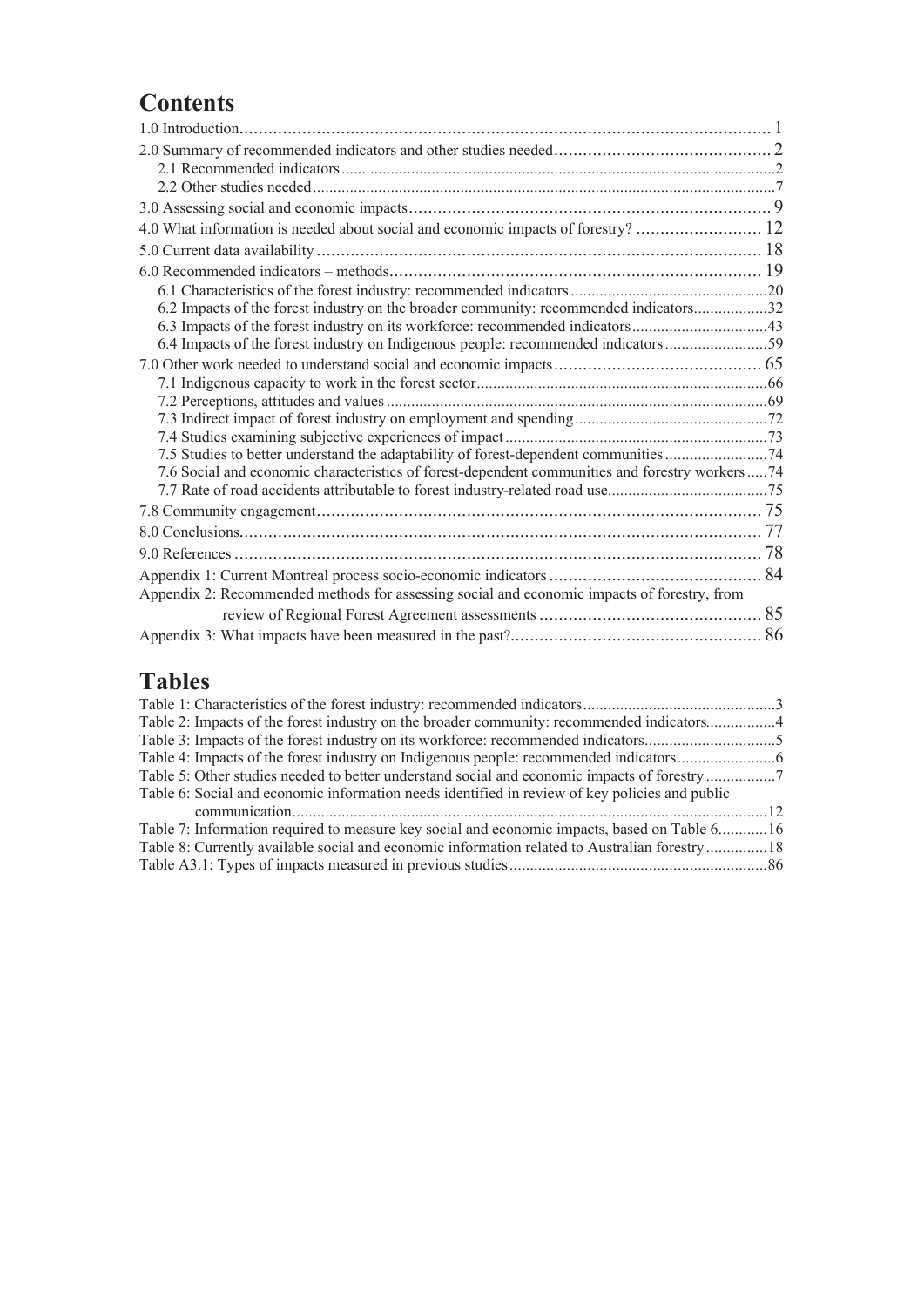# **1.0 Introduction**

In April 2008, the Forest Industries Branch of the Department of Agriculture, Fisheries and Forestry (DAFF) engaged the Fenner School of Environment and Society to identify a set of indicators to describe and quantify the social and economic impact of forestry in Australia over time.

The indicators developed need to:

- Be cost effective, to enable regular monitoring;
- Be valid measure what they are intended to measure;
- Be replicable over time requiring a consistent, replicable and cost effective methodology;
- Be applicable across both native forest and plantation sectors;
- Be applicable at local, regional and national scale where possible; and
- Provide information on the most relevant social and economic impacts.

A key priority was to identify indicators that can be readily and cost effectively measured over time using available sources of data, as well as identify where further information is needed, but not as easily accessible.

The recommended indicators enable consistent monitoring of some key social and economic aspects of forestry in Australia using cost effective approaches, but can only provide a limited picture of the wide variety of social and economic impacts related to forestry. The indicators should be accompanied by in-depth studies which help to broaden and deepen understanding of social and economic impacts of forestry, and which can provide information that improves interpretation of the recommended indicators.

This report provides:

- A summary of the indicators recommended, and of other work required to better understand social and economic impacts of forestry in Australia;
- A brief discussion of key considerations when assessing social and economic impacts;
- A detailed description of the methods recommended for measuring each indicator; and
- A discussion of other work that could be usefully undertaken to better understand social and economic impacts of forestry in Australia.

The recommended indicators were identified based on a comprehensive review of literature on (a) social and economic information needs for Australian forestry, and (b) indicators used in previous studies; and on testing of proposed indicators in two case study regions. The results of the two case studies are presented in separate reports.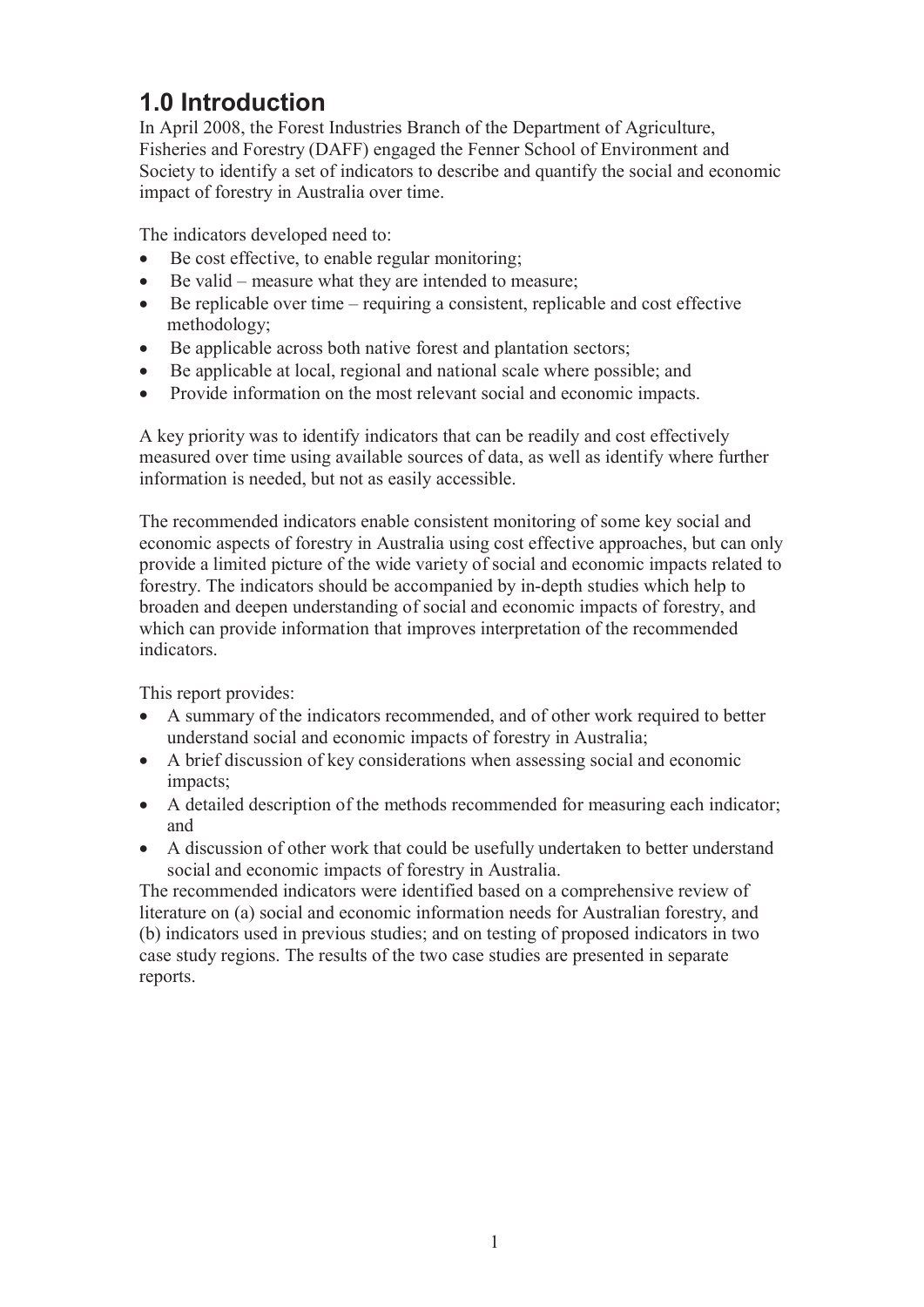# **2.0 Summary of recommended indicators and other studies needed**

This section summarises the social and economic indicators recommended, and briefly describes further research needed to improve current understanding of the social and economic impacts of forestry.

## **2.1 Recommended indicators**

The following tables provide a brief description of the indicators recommended for monitoring social and economic impacts of forestry. All are able to be measured over time using either existing data, or relatively low cost surveys. As with any indicator, each has limitations, care is needed in interpreting the meaning of the indicator, and the indicators should be understood as representing a subset of the possible data that could be collected on social and economic impacts.

Recommended indicators are grouped into four categories, which can be used to monitor the following over time:

- Table 1: Characteristics of the industry, e.g. total number of jobs and production;
- Table 2: Impacts of the industry on the broader community;
- Table 3: Impacts of the industry on its workforce; and
- Table 4: Impacts of the industry on Indigenous people.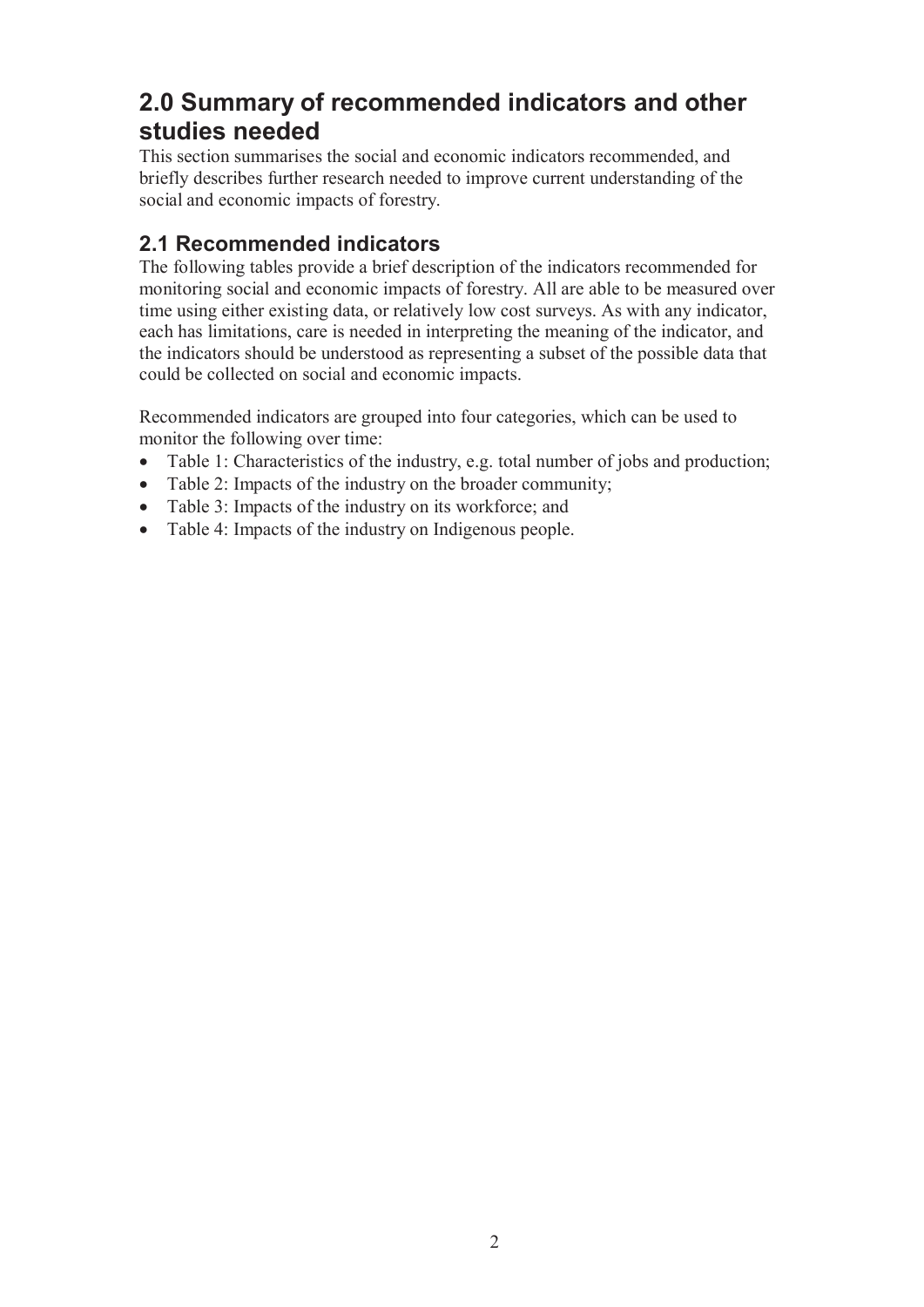| <b>Indicator</b>                                                                                       | <b>Description - Characteristics of the forest industry</b>                                                     |
|--------------------------------------------------------------------------------------------------------|-----------------------------------------------------------------------------------------------------------------|
| Direct employment in the                                                                               | This indicator describes how many people are employed in the forest                                             |
| forest industry                                                                                        | industry, in the following sectors:                                                                             |
|                                                                                                        | Forestry and logging<br>$\bullet$                                                                               |
| Type: Social and economic                                                                              | Wood and paper manufacturing<br>$\bullet$                                                                       |
|                                                                                                        | Plantation forestry (hardwood, softwood, MIS and non-MIS)<br>$\bullet$                                          |
| Scale <sup>1</sup> : Local, regional,                                                                  | Native forestry<br>$\bullet$                                                                                    |
| national                                                                                               | The absolute number and rate of change over time can be compared to                                             |
|                                                                                                        | the workforce for other industries.                                                                             |
| Proportion of land utilised                                                                            | This indicator describes the proportion of land in a given area being                                           |
| by the forest industry                                                                                 | utilised by the forest industry, separated into native forest and                                               |
|                                                                                                        | plantation sectors.                                                                                             |
| Type: Social and economic                                                                              |                                                                                                                 |
|                                                                                                        |                                                                                                                 |
| Scale: Local, regional,                                                                                |                                                                                                                 |
| national                                                                                               |                                                                                                                 |
| <b>Estimated value of</b>                                                                              | Estimated value of production of the forest industry for a defined period                                       |
| production                                                                                             | of time and defined products. The absolute number and rate of change                                            |
|                                                                                                        | over time can be compared to other industries and to overall gross                                              |
| Type: Economic                                                                                         | domestic product/gross state product <sup>1</sup> .                                                             |
|                                                                                                        |                                                                                                                 |
| Scale: Regional, national                                                                              |                                                                                                                 |
| <b>Estimated volume of</b>                                                                             | Estimated volume of production of the forest industry for a defined                                             |
| production                                                                                             | period of time, at defined points in chain of production. The rate of                                           |
|                                                                                                        | change over time can be compared to other industries and/or gross                                               |
| Type: Economic                                                                                         | domestic product/gross state product.                                                                           |
| Scale: Regional, national                                                                              |                                                                                                                 |
| <b>Efficiency of production</b>                                                                        | This indicator measures the volume of output (roundwood, sawnwood,                                              |
| (labour productivity)                                                                                  | wood based panels, paper and paperboard) produced per unit of labour                                            |
|                                                                                                        | input. This provides a measure of the efficiency of labour. Rate of                                             |
| Type: Economic                                                                                         | change over time can be compared to other industries.                                                           |
|                                                                                                        |                                                                                                                 |
| Scale: Regional, national                                                                              |                                                                                                                 |
| <b>Consumption of wood and</b>                                                                         | Consumption rates for different wood and paper products, per capita.                                            |
| paper products                                                                                         | Consumption rates can be compared to other countries.                                                           |
|                                                                                                        |                                                                                                                 |
| Type: Social and economic                                                                              |                                                                                                                 |
|                                                                                                        |                                                                                                                 |
| <b>Scale: National</b>                                                                                 |                                                                                                                 |
|                                                                                                        |                                                                                                                 |
|                                                                                                        | <sup>1</sup> Scale' refers to the scale at which the indicator should or can be measured, based on testing each |
| indicator in two case study regions. The reports on each case study provide detailed discussion on the |                                                                                                                 |
| scale of reporting appropriate to each indicator.                                                      |                                                                                                                 |

**Table 1: Characteristics of the forest industry: recommended indicators**

<sup>&</sup>lt;sup>1</sup> Many measures of the economic value of the forest industry are possible. Gross value of production has been selected as data on value of production are more readily accessible than data on other aspects such as expenditure or investment in infrastructure and works, and because production data are readily comparable across industries.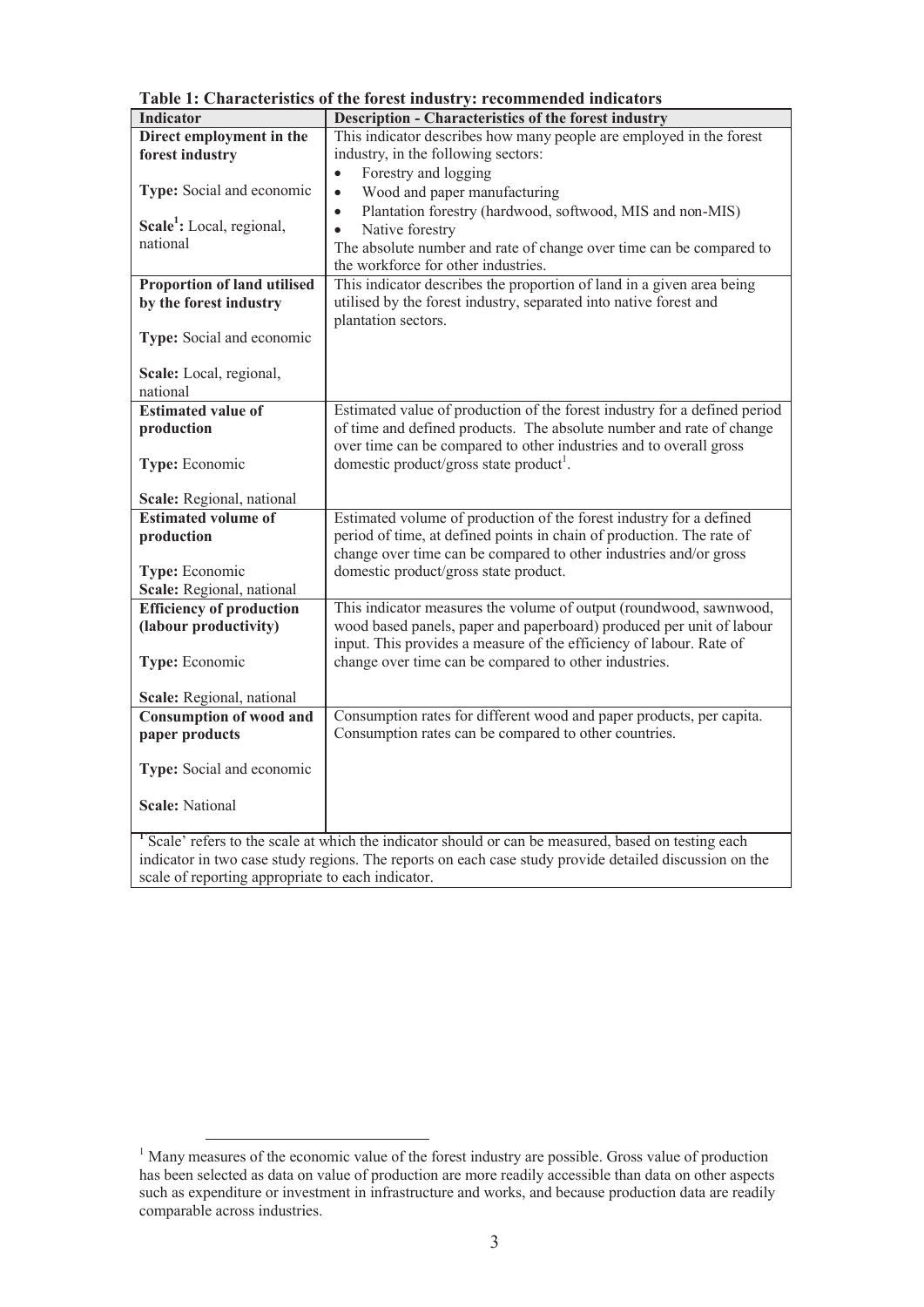| Table 2: Impacts of the forest industry on the broader community: recommended |
|-------------------------------------------------------------------------------|
| <i>indicators</i>                                                             |

| <b>Indicator</b>                      | Description - Impacts of industry on broader community                                                                                         |
|---------------------------------------|------------------------------------------------------------------------------------------------------------------------------------------------|
| Dependence on the forest              | Measures the proportion of the workforce in a given area that depend                                                                           |
| industry (% employment)               | on the forest industry for employment. Increased dependence of a                                                                               |
|                                       | region on the forest industry is likely to indicate the region will                                                                            |
| <b>Type: Social</b>                   | experience greater impacts from any changes to the forest industry.                                                                            |
|                                       | Overall dependence and change over time in dependence can be                                                                                   |
| Scale: Local, regional,               | compared to other regions, and other industries.                                                                                               |
| national                              |                                                                                                                                                |
| Social characteristics of             | Monitors key characteristics of forestry-dependent regions believed to                                                                         |
| forestry-dependent                    | be related to that region's ability to adapt to change, and how these                                                                          |
| regions                               | change over time, namely:                                                                                                                      |
|                                       | Total population;<br>$\bullet$                                                                                                                 |
| <b>Type: Social</b>                   | Unemployment rate;<br>$\bullet$                                                                                                                |
|                                       | Educational qualifications;<br>$\bullet$                                                                                                       |
| Scale: Local, regional,               | Median age;<br>$\bullet$                                                                                                                       |
| national                              | Median household income; and<br>$\bullet$                                                                                                      |
|                                       | Proportion of population in different age groups.<br>$\bullet$                                                                                 |
|                                       | Forestry-dependent regions can be compared to other regions to identify                                                                        |
|                                       | any differences in social characteristics of regions that are more or less                                                                     |
|                                       | dependent on forestry.                                                                                                                         |
| <b>Location of forest industry</b>    | Measures the proportion of forest industry employees based in small,                                                                           |
| employment                            | medium and large towns, compared to the total labour force and                                                                                 |
|                                       | agricultural labour force. This indicator identifies the likely distribution                                                                   |
| Type: Social                          | of forest industry employment and hence which types of towns/cities                                                                            |
|                                       | experience change when the forest industry changes.                                                                                            |
| <b>Scale:</b> Local                   |                                                                                                                                                |
| <b>Impact of plantation</b>           | Measures the rate of change in rural population in areas experiencing                                                                          |
| forestry on rural                     | plantation expansion, compared to the average rate of change in rural                                                                          |
| population                            | population across all areas. This indicates whether expansion of                                                                               |
|                                       | plantation forestry has impacts on rural population levels.                                                                                    |
| <b>Type: Social</b>                   |                                                                                                                                                |
|                                       |                                                                                                                                                |
| <b>Scale:</b> Local                   |                                                                                                                                                |
| Values, uses and                      | Measures a wide range of indicators on public perceptions of forestry<br>and uses, values and attitudes related to forestry. Gathering data on |
| perceptions of forestry<br>activities | perceptions is usually done via a survey of a statistically significant                                                                        |
|                                       | sample of the population whose views are being examined. By                                                                                    |
| <b>Type: Social</b>                   | repeating the survey over time, it is possible to identify how values,                                                                         |
|                                       | attitudes, uses and perceptions are changing.                                                                                                  |
| Scale: Local, regional,               | In addition to the small number of topics suggested to be regularly                                                                            |
| national possible – for               | monitored through a survey, more in-depth irregular studies are needed                                                                         |
| repeated monitoring over              | to look at a broader range of aspects of values, uses and perceptions of                                                                       |
| time, national scale is most          | forestry.                                                                                                                                      |
| cost effective                        |                                                                                                                                                |
|                                       |                                                                                                                                                |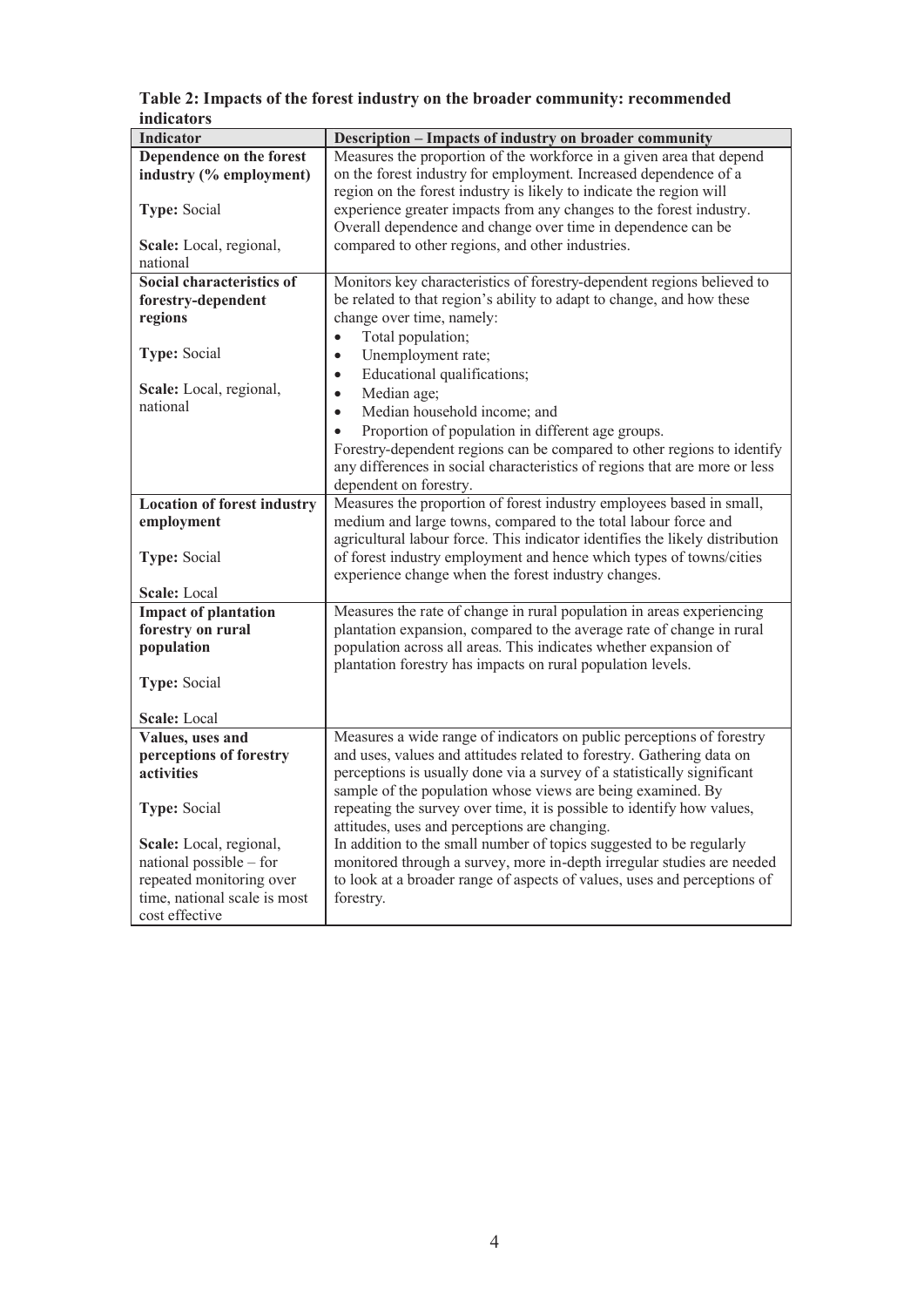| <b>Indicator</b>                                 | Description - Impacts of forest industry on workforce                                                                                             |
|--------------------------------------------------|---------------------------------------------------------------------------------------------------------------------------------------------------|
| Income earned by forestry                        | Measure of the income earned by forest workers, compared to the                                                                                   |
| workers                                          | average for the labour force as a whole. Forestry workers can be                                                                                  |
|                                                  | broken into individual forestry sectors (e.g. forestry & logging; wood                                                                            |
| Type: Social                                     | & paper product manufacturing).                                                                                                                   |
| Scale: Regional, national                        |                                                                                                                                                   |
| Physical health - reported                       | Measures the rate of occupational disease and injury per 1,000 forest                                                                             |
| injury rates                                     | industry workers. Forest industry rates of disease and injury can be                                                                              |
|                                                  | compared to those in other industries and across all Australian                                                                                   |
| <b>Type: Social</b>                              | industries.                                                                                                                                       |
| <b>Scale: National</b>                           |                                                                                                                                                   |
| Self-rated health (physical                      | Measures self-assessed health based on how often workers report                                                                                   |
| and mental)                                      | experiencing physical and mental health problems such as difficulty                                                                               |
|                                                  | sleeping, depression, stress or anxiety and physical injury while                                                                                 |
| Type: Social                                     | working, as well as the level of work-related risk arising from                                                                                   |
| Scale: Regional, national                        | physical conditions in their work place, hours worked, equipment                                                                                  |
|                                                  | used, noise and stress. Measured via direct survey of forest workers.                                                                             |
| <b>Self-rated wellbeing</b>                      | Measures self-assessed well-being. Comparison can be made to results                                                                              |
|                                                  | of regular national surveys of wellbeing (e.g. the Australian National                                                                            |
| Type: Social                                     | Unity Wellbeing Index <sup>2</sup> ) if the survey measures wellbeing using a                                                                     |
| Scale: Regional, national                        | comparable scale. Measured via direct survey of forest workers.                                                                                   |
| Age                                              | Identifies the age distribution of forestry workers, compared to age                                                                              |
|                                                  | distribution of the broader labour force.                                                                                                         |
| Type: Social                                     |                                                                                                                                                   |
| Scale: Regional, national                        |                                                                                                                                                   |
| Gender                                           | Identifies the proportion of men and women employed in the forestry                                                                               |
|                                                  | industry, compared to gender distribution of the broader labour force.                                                                            |
| <b>Type: Social</b>                              |                                                                                                                                                   |
|                                                  |                                                                                                                                                   |
| Scale: Regional, national                        |                                                                                                                                                   |
| <b>Attachment to place</b>                       | Identifies level of attachment to the local area they live and work in,                                                                           |
|                                                  | as determined by questions relating to the length of time lived in the<br>local area and whether forest workers expect to stay in the area in the |
| Type: Social                                     | future. This can help indicate the potential impacts of changes in                                                                                |
| Scale: Regional, national                        | forestry jobs which involve changing availability of employment in                                                                                |
|                                                  | particular regions. Measured via direct survey of forest workers.                                                                                 |
| <b>Cultural and family</b>                       | Identifies level of cultural and family attachment to the forest                                                                                  |
| attachment to forestry                           | industry. Cultural and family attachment to forestry can influence                                                                                |
|                                                  | flexibility and willingness to work in other industries if there is a                                                                             |
| <b>Type: Social</b>                              | change in forestry-based employment. Measured via direct survey of                                                                                |
|                                                  | forest workers.                                                                                                                                   |
| Scale: Regional, national<br><b>Hours</b> worked | Identifies the number of hours worked per week by forest industry                                                                                 |
|                                                  | workers, compared to the overall labour force. Higher working hours                                                                               |
| <b>Type: Social</b>                              | are often considered indicative of lower well-being for workers.                                                                                  |
|                                                  |                                                                                                                                                   |
| Scale: Regional, national                        |                                                                                                                                                   |
| <b>Educational qualifications</b>                | Monitors the proportion of forest industry workers with different                                                                                 |
|                                                  | levels of formal educational qualifications, compared to the average                                                                              |
| <b>Type: Social</b>                              | for the labour force. The presence of low levels of education can                                                                                 |
| Scale: Regional, national                        | indicate potential literacy and industry development challenges, and<br>predict difficulty adapting to changing skills needs and technology.      |

**Table 3: Impacts of the forest industry on its workforce: recommended indicators**

<sup>&</sup>lt;sup>2</sup> For more information, see http://www.australianunity.com.au/wellbeingindex/ The Australian Unity Wellbeing Index has been undertaken since 2001 on a regular basis and is expected to continue into the future.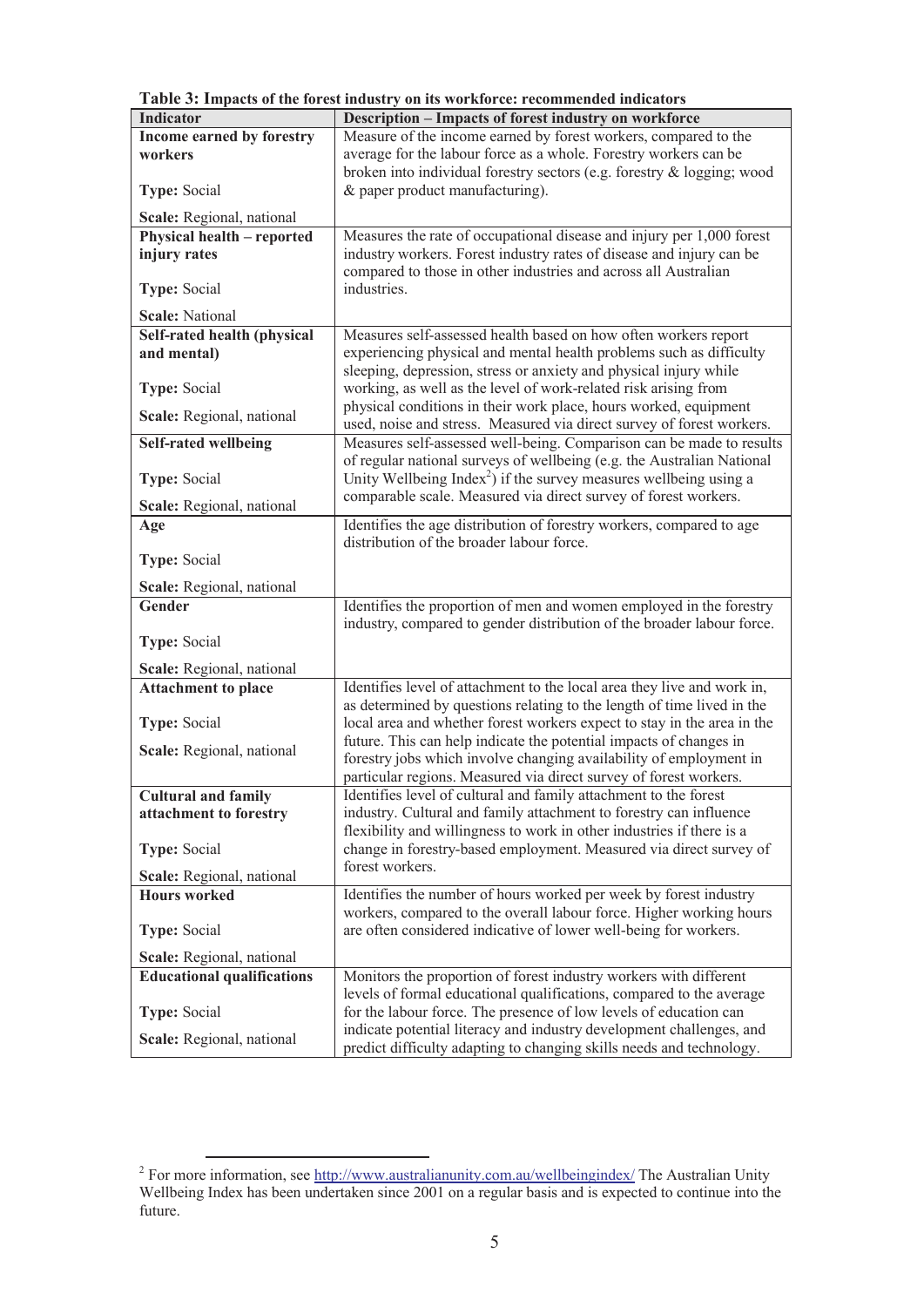| Table 4: Impacts of the forest industry on Indigenous people: recommended indicators |                                                                       |
|--------------------------------------------------------------------------------------|-----------------------------------------------------------------------|
| <b>Indicator</b>                                                                     | Description – Impacts of forest industry on Indigenous people         |
| Indigenous employment in                                                             | Identifies the proportion of forest industry workers who are          |
| the forest industry $-$                                                              | Indigenous, compared to the average for the labour force as a whole.  |
| quantity                                                                             | It can help identify achievement against the goals of the National    |
|                                                                                      | Indigenous Forestry Strategy.                                         |
| <b>Type:</b> Social and economic                                                     |                                                                       |
|                                                                                      |                                                                       |
| Scale: Regional, national                                                            |                                                                       |
| Indigenous employment in                                                             | Identifies the proportion of Indigenous people employed in the forest |
| the forest industry – type                                                           | industry with different types of occupation (eg manager,              |
|                                                                                      | administrative, field worker). This enables improved understanding of |
| Type: Social and economic                                                            | the types of employment Indigenous people have in the forest          |
|                                                                                      | industry. The rate of Indigenous and non-Indigenous employment for    |
| <b>Scale: National</b>                                                               | each occupation types within the forest industry can be compared.     |
|                                                                                      |                                                                       |
| Area of forest owned or                                                              | The total area of forest owned or accessed by Indigenous people.      |
| accessed by Indigenous                                                               |                                                                       |
| people                                                                               |                                                                       |
|                                                                                      |                                                                       |
| <b>Type:</b> Social and economic                                                     |                                                                       |
|                                                                                      |                                                                       |
| Scale: Regional, national                                                            |                                                                       |

The recommended indicators do not include several types of indicator that might be expected. In particular, it is not recommended that downstream economic impacts be measured on a regular basis, due to the high cost of ongoing monitoring. The following section provides recommendations on occasional higher-cost studies which should be undertaken to accompany the regular monitoring of the recommended indicators. These studies can broaden understanding of social and economic impacts beyond the limited picture that can be provided by the recommended indicators, and provide information enabling improved interpretation and use of the recommended indicators.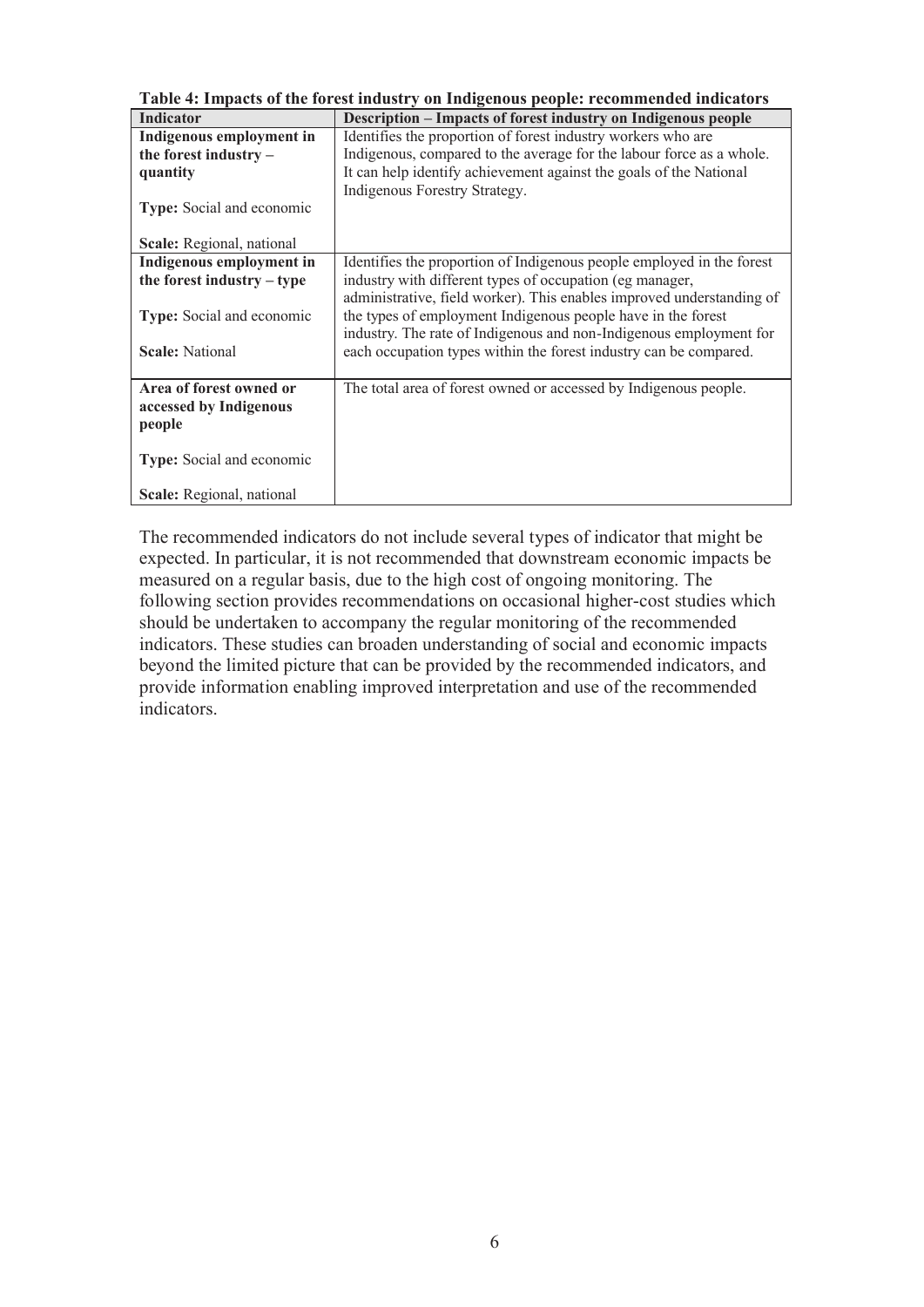## **2.2 Other studies needed**

The previous section identified a set of cost effective indicators which can be monitored over time to identify some of the likely social and economic impacts of forestry in Australia. As with any set of indicators, they have limitations:

- The recommended indicators do not represent all types of social and economic changes associated with the forest industry;
- Indicators measure social and economic changes, but must be accompanied by studies which identify what these changes mean – in other words, how they impact forest industry workers and/or the broader community; and
- Indicators cannot uncover the diversity of ways individuals are changing, as they represent the average change experienced across a large group of people.

For the cost effective indicators recommended in Section 2.1 to be of greatest use, they should be accompanied by other studies which are undertaken less regularly, and provide a more in-depth understanding of social and economic impacts of forestry.

In particular, there is a need to undertake studies which provide an understanding of the impacts of changes, as this can assist interpretation of the meaning of changes in the recommended indicators over time. These studies can also act to check the validity of the indicators, ensuring they are useful measures of the concepts they are intended to represent.

Table 5 below briefly lists the key types of studies needed to make best use of the recommended indicators. These are described in more detail in later sections of this report.

| <b>Topic</b>           | <b>Studies needed</b>                                                                 |
|------------------------|---------------------------------------------------------------------------------------|
| <b>Indigenous</b>      | Work is required to build a greater understanding of Indigenous people's capacity     |
| capacity to            | to undertake fulfilling and successful work in the forestry industry. Factors         |
| undertake              | influencing capacity include the ability to work unsupervised, or work in a           |
| work in the            | supervisory or management role, confidence, the long-term availability of work in     |
| forest industry        | the local region, the ability or willingness of Indigenous people to change location  |
|                        | in order to obtain work, the work culture within the community, educational           |
|                        | attainment and the attainment of forestry-specific skills.                            |
| <b>Improved</b>        | Continued research is needed which examines the attitudes, values and perceptions     |
| understanding          | of forests and forest management held by different individuals and groups. In         |
| of attitudes,          | particular, studies are needed which go beyond identifying how many people hold       |
| values and uses        | particular attitudes, values and perceptions, to developing an understanding of why   |
| of forests             | different people and groups have differing values and attitudes.                      |
| <b>Indirect impact</b> | Like any economic activity, the forest industry generates 'flow on' (or 'indirect' or |
| of forest              | 'upstream and downstream') expenditure and employment in local and regional           |
| industry on            | communities, which is generated as a result of spending by forestry businesses and    |
| employment             | workers. There is currently limited data on the downstream impact of employment       |
| and spending           | and spending by the forest industry for many Australian regions, and almost none      |
|                        | which separates the impacts of native forests and plantations.                        |
|                        | Many input-output studies have been undertaken to identify downstream impacts of      |
|                        | the forest industry as a whole for a defined region, but this has still resulted in   |
|                        | reasonably limited coverage of different regions, and has rarely examined the         |
|                        | downstream impacts of native forest and plantation related activities separately.     |
|                        | Further work is needed to extend coverage of regions, and to specifically examine     |
|                        | downstream impacts of different forest industry sectors.                              |

**Table 5: Other studies needed to better understand social and economic impacts of forestry**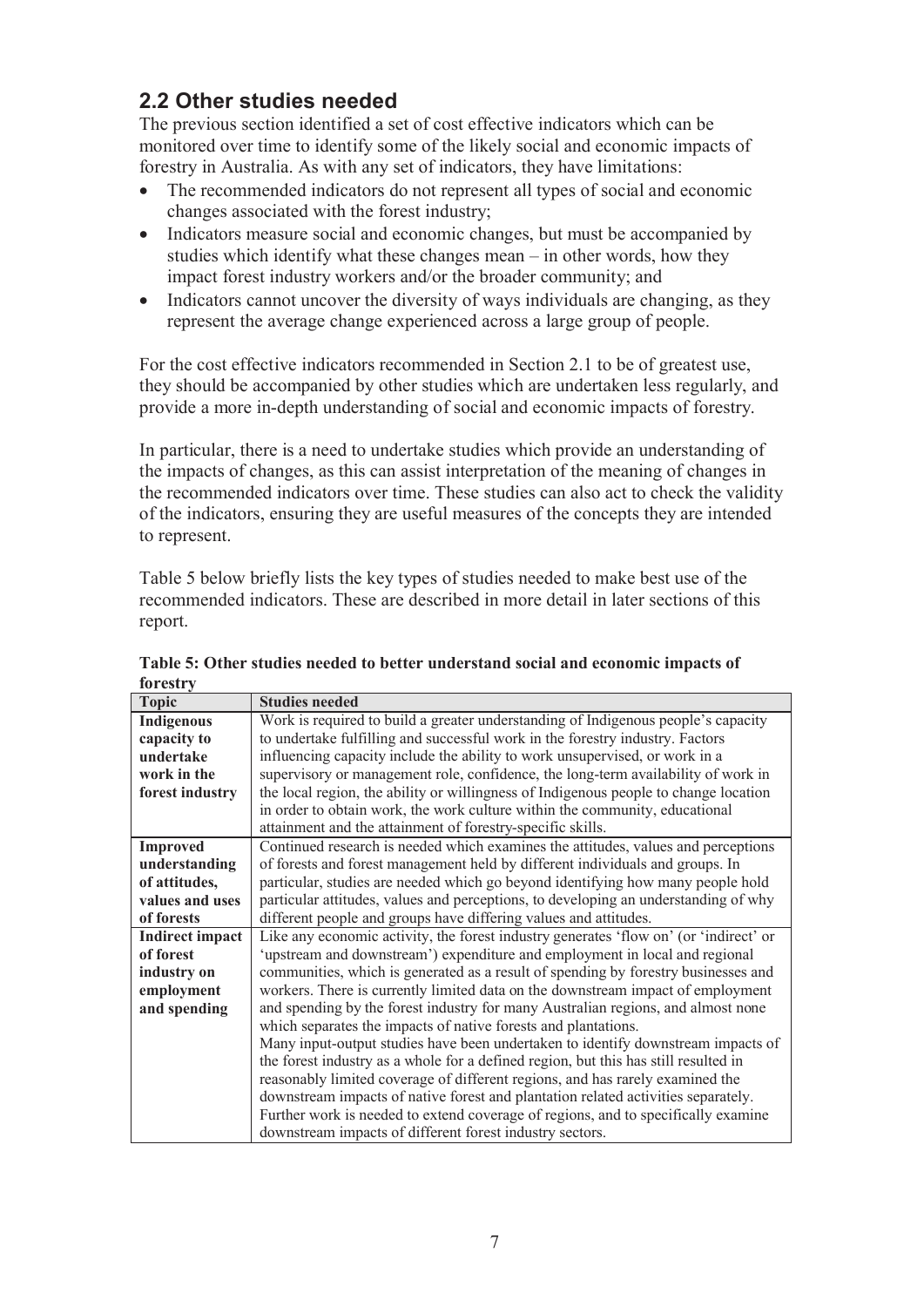| <b>Topic</b>      | <b>Studies needed</b>                                                                                                                                                      |
|-------------------|----------------------------------------------------------------------------------------------------------------------------------------------------------------------------|
| <b>Studies</b>    | Communities and individuals may experience a diversity of positive and negative                                                                                            |
| examining         | social and economic impacts as a result of forest industry-based activity. The way                                                                                         |
| subjective        | people experience impacts depends on their perceptions and understandings of                                                                                               |
| experiences of    | those impacts. Studies are required to gain a greater understanding of how                                                                                                 |
| impact            | perceptions of impact relate to measurable social and economic changes, and                                                                                                |
|                   | whether the impacts identified are solely a result of forest industry-based activities,                                                                                    |
|                   | or a greater array of factors. This can assist policy makers, the forest industry and                                                                                      |
|                   | communities in better understanding the impacts of forestry - both positive and                                                                                            |
|                   | negative – and how to maximise positive and minimise negative impacts.                                                                                                     |
| <b>Studies to</b> | A considerable body of work currently suggests that communities that have                                                                                                  |
| better            | particular social and economic characteristics are more readily able to adapt to                                                                                           |
| understand the    | changing circumstances, such as change in the forest industry. However, there has                                                                                          |
| resilience and    | been relatively little study of the applicability of these theories in the context of the                                                                                  |
| adaptability of   | forest industry. Studies are required to better understand the multiple attributes                                                                                         |
| forest-           | which influence the resilience and adaptability of forest-dependent communities,                                                                                           |
| dependent         | and to assess the resilience and adaptability of communities based on the presence                                                                                         |
| communities       | or absence of these attributes. A greater understanding of the requirements for                                                                                            |
|                   | resilient and adaptable communities would allow the comparison of suggested                                                                                                |
|                   | attributes to traditionally used proxy indicators, to assess their reliability and                                                                                         |
|                   | usefulness.                                                                                                                                                                |
| <b>Social and</b> | The use of objective data (eg total population, unemployment rate, median age,                                                                                             |
| economic          | gender) to assess the social and economic characteristics of communities can                                                                                               |
| characteristics   | identify how communities are changing, but does not assist in understanding why                                                                                            |
| of forest-        | they are changing, or the impacts of the changes observed. Similarly, the                                                                                                  |
| dependent         | recommended indicators can provide a detailed profile of how the forestry                                                                                                  |
| communities       | workforce is changing – for example, whether it is ageing, or the gender balance is                                                                                        |
| and forestry      | shifting – but this does not necessarily help to understand the impacts of these                                                                                           |
| workers           | changes. In-depth qualitative studies can generate an understanding of the meaning                                                                                         |
|                   | of social change, both in forestry dependent communities and in the forestry                                                                                               |
|                   | workforce. This analysis can then assist in more meaningful interpretation of the                                                                                          |
| Rate of road      | recommended indicators.                                                                                                                                                    |
| accidents         | Further examination is needed of the potential to develop indicators comparing the<br>rate of forest industry-related road accidents and other road accidents, in order to |
| attributable to   | determine whether forest industry vehicles are more or less likely to be involved in                                                                                       |
| forest industry-  | road accidents than other road users. Further work is needed to assess if it is                                                                                            |
| related road      | possible to identify appropriate indicators; it is possible data are not currently                                                                                         |
| use               | collated in ways that enable this type of analysis to be undertaken.                                                                                                       |
| Community         | While not directly related to improving understanding and interpretation of the                                                                                            |
| engagement        | recommended indicators, community engagement is essential to any impact                                                                                                    |
| processes         | assessment process. Community engagement research is needed to improve                                                                                                     |
|                   | communication and understanding between the stakeholders who have an interest in                                                                                           |
|                   | Australian forestry. While community engagement is commonly recommended as a                                                                                               |
|                   | way of generating strategies for maximising positive and minimising negative                                                                                               |
|                   | social and economic impacts of forestry activities, relatively few studies have                                                                                            |
|                   | examined which types of community engagement techniques are most effective for                                                                                             |
|                   | Australian forestry. The types of stakeholders involved in discussions over forestry                                                                                       |
|                   | issues change over time, indicating a need for regular studies to ensure community                                                                                         |
|                   | engagement strategies evolve over time to meet the changing needs of stakeholders                                                                                          |
|                   | involved in forestry in Australia.                                                                                                                                         |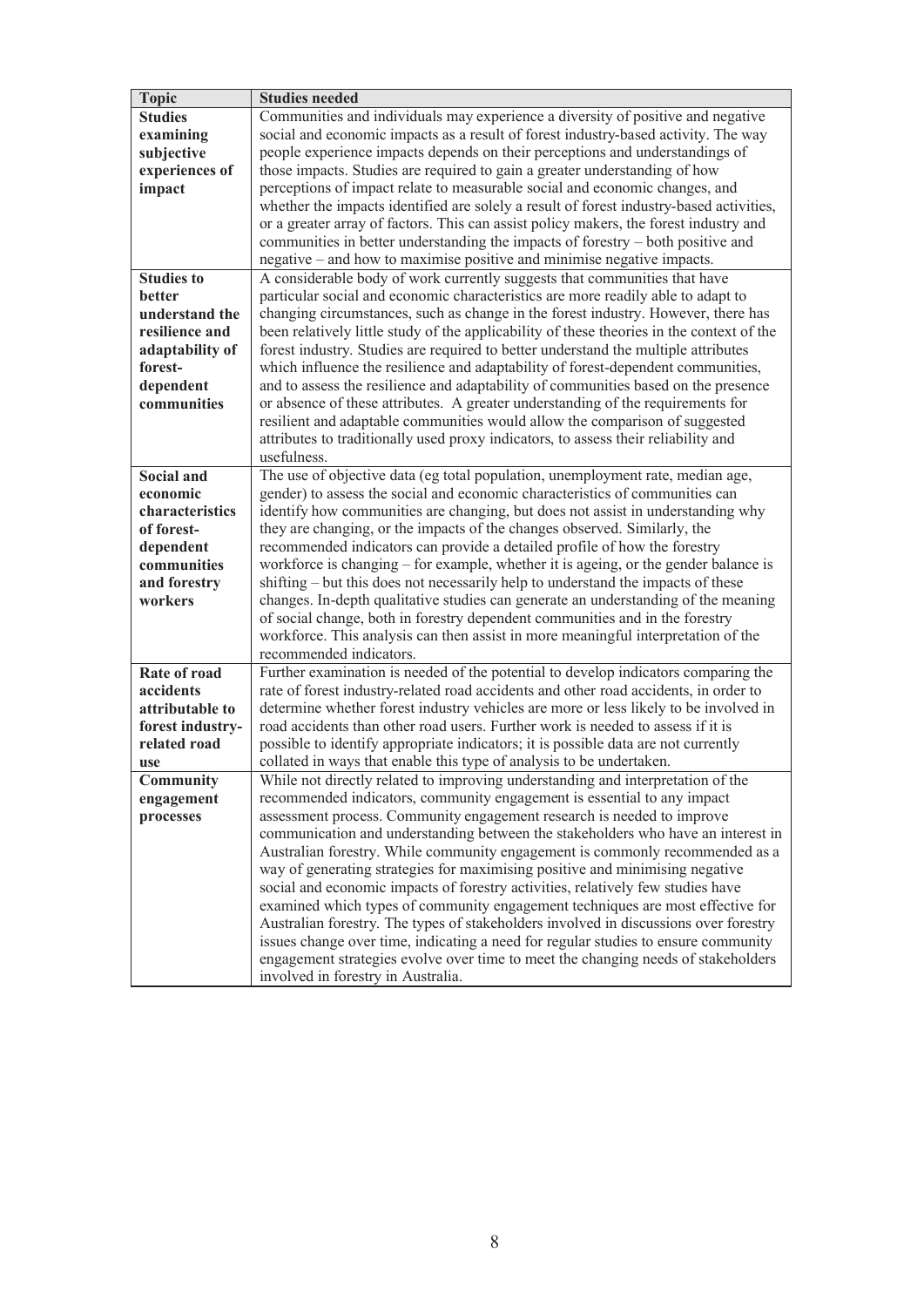# **3.0 Assessing social and economic impacts**

This consultancy examines indicators which can be utilised to help monitor the social and economic impacts of forestry in Australia.

The terms 'social impact assessment' and 'socio-economic impact assessment' (SEIA) are perhaps most commonly used to refer to processes that attempts to predict and mitigate future impacts of a proposed change. However, the process of impact assessment is agreed by most to go well beyond this. In particular, SEIA is agreed by most practitioners to include ongoing assessment and monitoring of impacts, as is focused on in this consultancy.

Monitoring processes are commonly used at several points in an impact assessment process. The indicators recommended in this report have been developed to be used in the following types of impact assessment situations:

- Monitoring the outcomes of a policy or process as it is implemented, with indicators informing adjustment of that policy/process over time to mitigate negative impacts and maximise positive impacts; and
- Providing information that informs a process in which the potential impacts of a proposed change are being assessed, and strategies developed to maximise the potential positive impacts and minimise potential negative impacts of that change.

Measurement of the indicators recommended in this report does not constitute an impact assessment in and of itself. Instead, the measurement of indicators over time should be understood as being a key part of the broader process of assessing social and economic impacts of forestry, and developing policy and practice to address those impacts.

When using indicators as part of monitoring social and economic impacts, some key issues need to be considered:

- Identifying social and economic changes versus impacts;
- Identifying the impact of one factor (e.g. a change in the forest industry) versus others on social and economic conditions; and
- In the forest industry, separating impacts of different forestry sectors.

### **Identifying social and economic changes versus impacts**

Attempting to measure any type of impact is challenging, but measuring social and economic impacts has particular difficulties. While it is often possible to identify the social and economic *changes* or *characteristics* that result from a particular sector or group such as the forest industry, it is much harder to identify the impacts those changes have on people's lives. A change such as a shift in the type of employment generated by the forest industry may be experienced as a positive impact by one person, and a negative impact by another.

Because different people will be impacted by change in different ways, Slootweg et al (2001: 25) argue that it is necessary to examine both the social changes/characteristics that are caused by an industry such as forestry, and the impacts of those social changes/characteristics:

In the context of our approach, human impacts should be seen in the broadest sense. This means that they refer to quantifiable variables such as economic or demographic issues, as well as to changes in people's norms, values, beliefs and perceptions about the society in which they live … we argue that a distinction between social change processes and human impacts should be identified in the social setting. … An increase in population, or the presence of strangers, is not the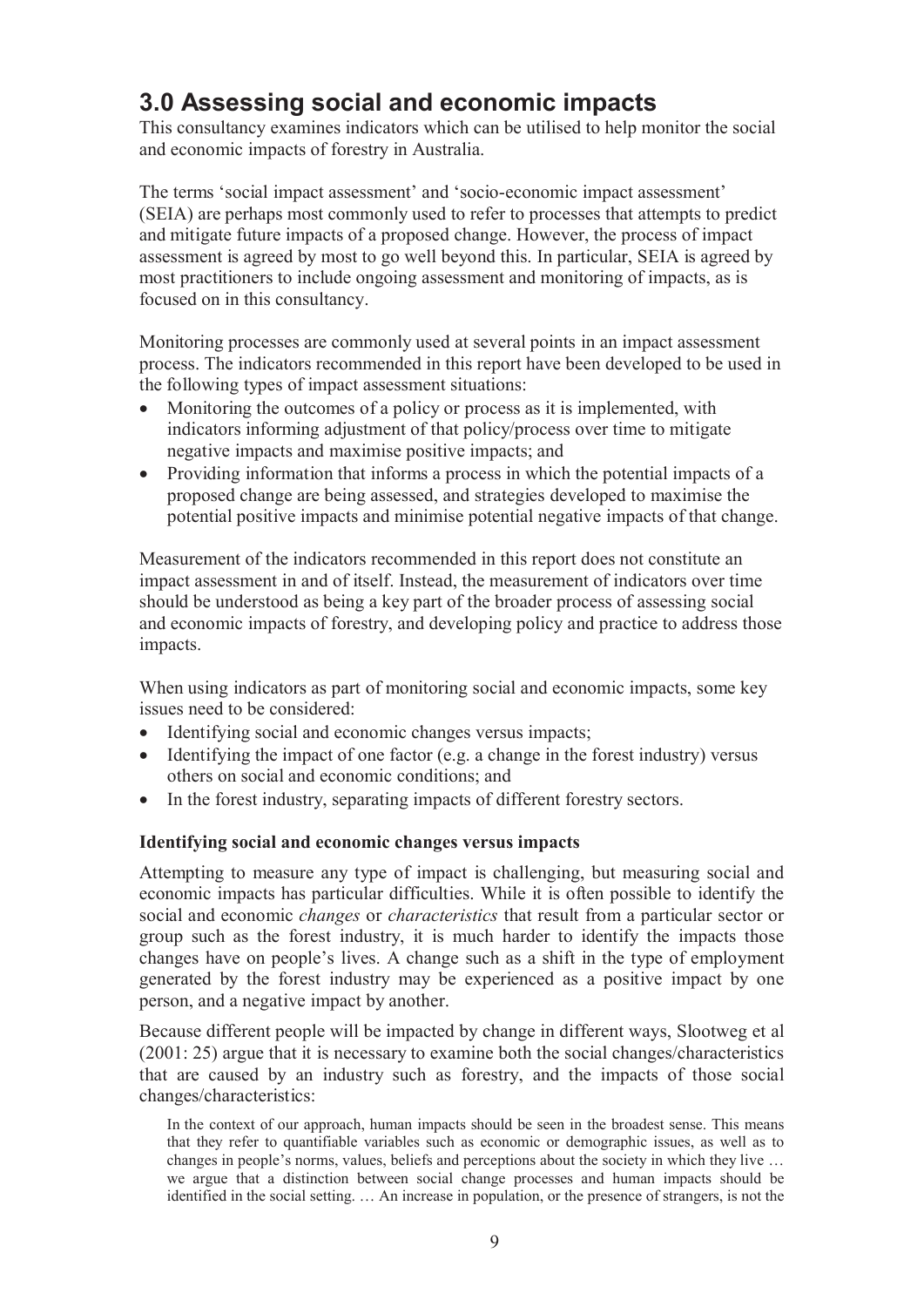experienced impact, the experienced impact is likely to be changed perception about the nature of the community ('communityness', community cohesion), changed perception about personal attachment to the community, and possibly annoyance and upset as a result of the project. The ways in which the social change processes are perceived, given meaning, or valued, depends on the social context in which various societal groups act.

It is therefore important to understand both the social changes and characteristics that may result from forestry (for example, to identify how demographic characteristics or the nature and availability of employment differ in regions with differing levels of dependence on forestry), and how people experience these changes.

Indicators are useful for identifying social changes. It is then necessary to interpret what these changes mean for different people – what impacts they have. For this reason, indicators which monitor social change should be accompanied by studies which provide a basis for identifying the likely impacts of these.

#### **Identifying impact of forest industry versus other factors**

A key challenge when examining the social and economic impacts of any specific industry is identifying whether a social or economic changes has resulted from a change in the industry being studied, or from other causal factors.

For example, public concern has been expressed by several groups about the impact of changes in forest policy and practice on rural population levels in some Australian regions. Expansion of plantation forestry in some rural regions has been associated with debate about the impacts of this change on rural population levels. Identifying whether plantation expansion has had an impact on rural population requires disentangling the impacts of plantation-related changes from the many other factors that may be simultaneously influencing rural population levels in that community, such as migration from rural to urban areas, farm amalgamation and an ageing population.

Where possible, indicators should clearly identify the impact of the forest industry versus other factors. Where it is not possible to develop indicators which adequately separate impacts, this must be clearly communicated and understood.

The recommended indicators described in this report attempt to address this issue wherever possible. In particular, each of the recommended indicators has clearly identified benchmarks which identify whether the forest industry, or an area dependent on the forest industry, is different to an appropriate comparison industry, region or labour force. In some cases, however, it is not possible to clearly separate impacts of the forest industry from other factors in the indicators. For example, while it is possible to monitor changes in social and economic characteristics of forestry dependent communities over time, these indicators on their own provide no information about the extent to which the forest industry versus other factors contributed to the changes observed. The limitations of each indicators are described in detail in the 'methods' section, and must be clearly communicated when using the recommended indicators.

#### **Separating impacts of different forestry sectors**

The terms of reference for this consultancy specify that the indicators developed must be applicable across the range of forest sectors. The impact of each sector  $-e.g.$  native forest, plantation - must be able to be understood separately.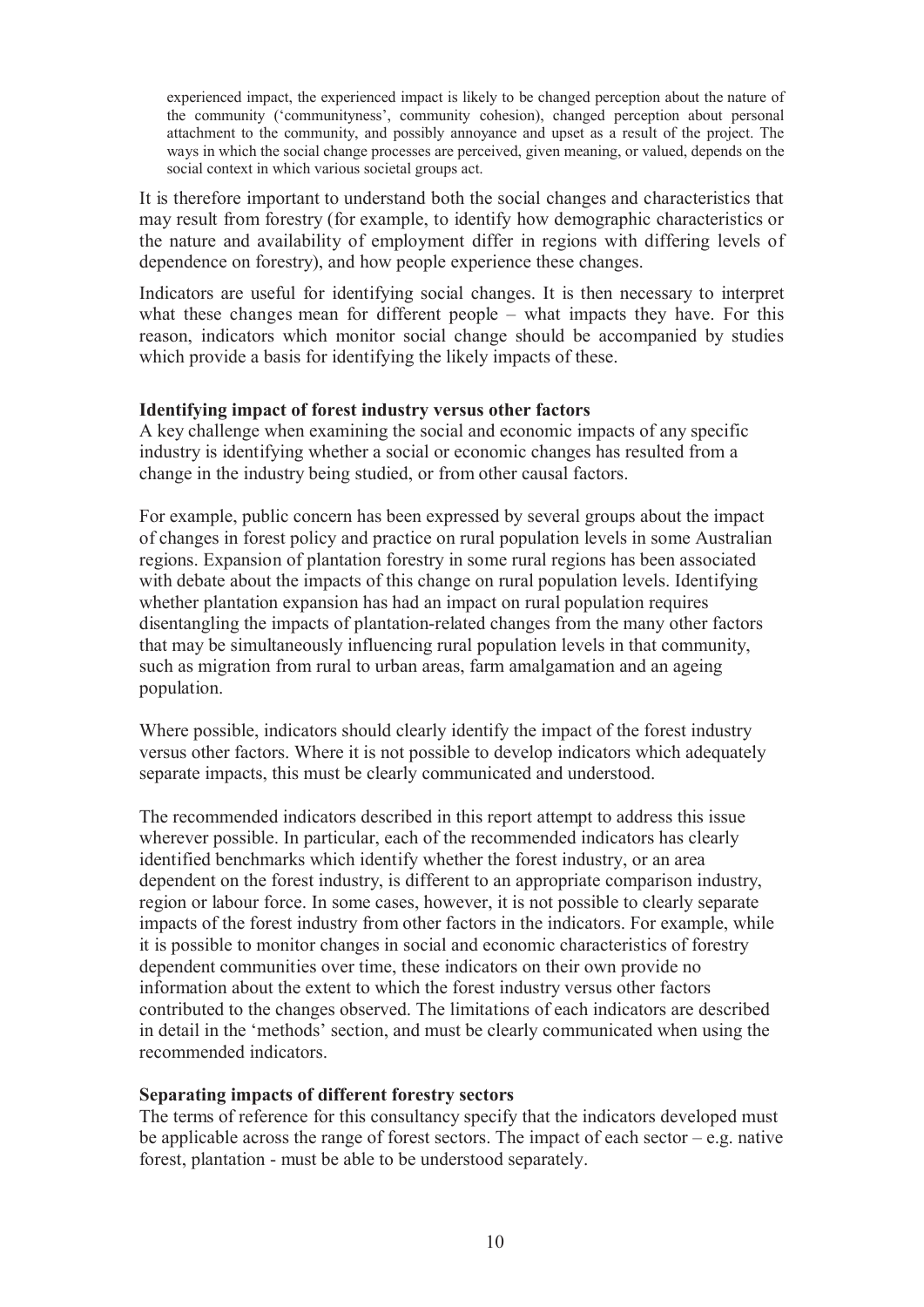Separately measuring the impacts of different forestry sectors is currently difficult in Australia. Official statistics on the forest industry do not separate the plantation and native forest sectors. Employment data gathered by the Australian Bureau of Statistics (ABS) is collected for the whole forest industry only, and cannot be separated into plantation and native forest sectors, although it can be separated by different stages in the chain of wood production. The Australian Bureau of Agriculture and Resource Economics (ABARE) *Forest and Wood Products Statistics* (*FWPS*) separate the two sectors for some, but not all, data reported in the *FWPS* series. With a rapidly growing hardwood plantation sector in Australia, there is a pressing need for indicators which clearly monitor impacts of hardwood sourced from plantation versus native forest.

When developing the recommended indicators described in this report, methods were identified to separate the native forest and plantation sectors wherever possible. In some cases, however, it is not possible to cost-effectively separate these sectors. The extent to which each indicator can be measured separately for the native forest and plantation sector is discussed when methods for measuring the indicator are described.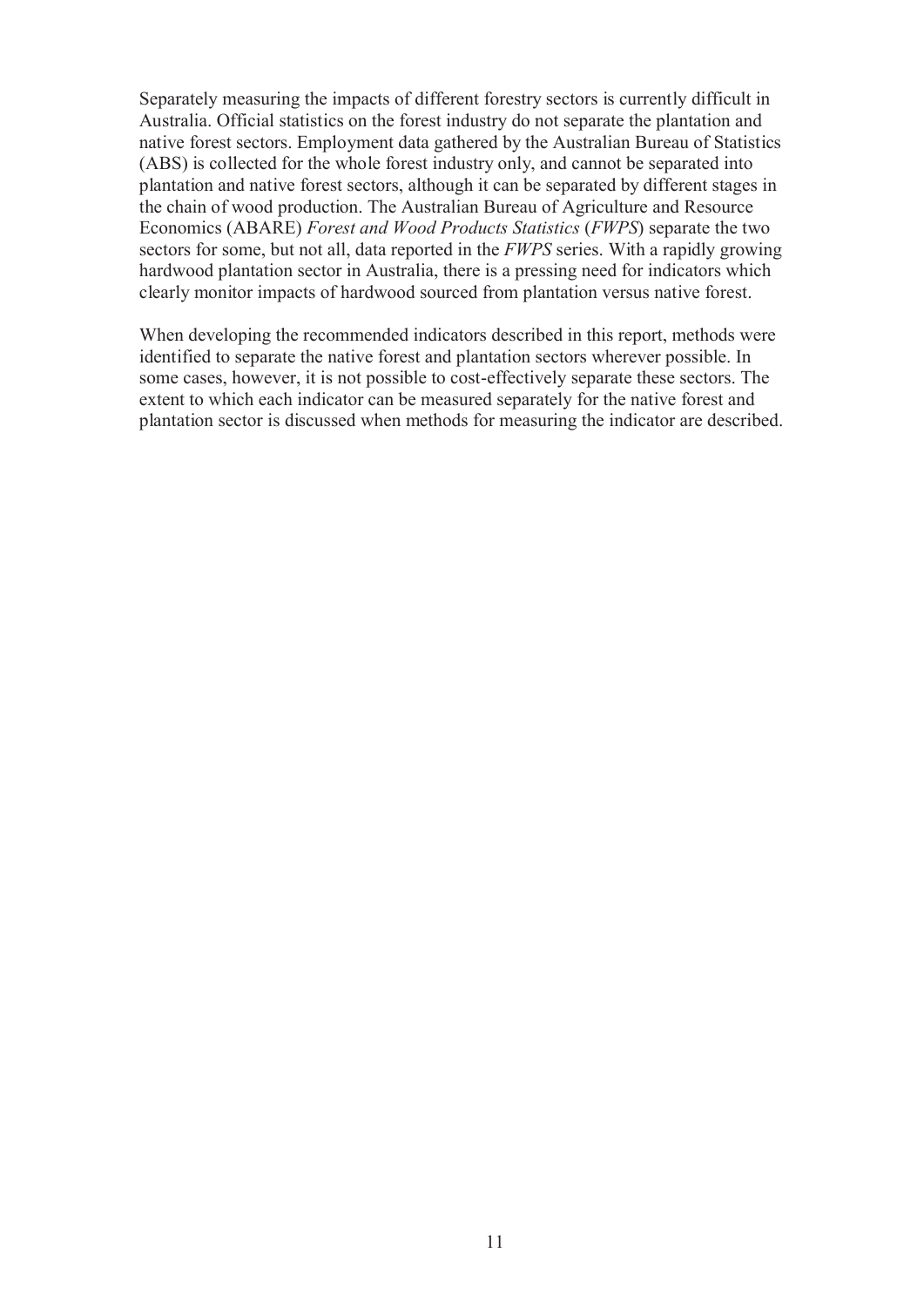# **4.0 What information is needed about social and economic impacts of forestry?**

Hundreds of social and economic impacts of forestry could potentially be monitored over time, including the impacts of the forest industry on human wellbeing, employment, local and regional economies, and other aspects of social and economic life in Australia. Each of these categories can be 'unpacked' to examine many different types of indicators. For example, monitoring employment impacts might involve the use of any of the following different indicators:

- Ouantity of employment: How many jobs? How many jobs in local versus regional centres? How many jobs during different times of year or rotation? How many jobs per unit area of plantation or native forest or harvested timber?
- Ouality of employment: How many casual, part-time and full-time jobs? How does this compare to other industries? How satisfied are forestry workers with their employment? Average income of employees?
- Comparative employment: How many jobs are generated by forestry versus alternative uses for the same land? and/or
- Characteristics of the workforce: Gender distribution, age distribution, educational qualification and skills attainment.

To identify which social and economic impacts are of highest priority, current Federal and state government policies, recent media articles discussing issues related to forestry in Australia, and research documenting perceptions of different groups about forestry were reviewed. Table 6 briefly reviews key information needs about social and economic impacts, as identified from these varied sources.

| соннишканон                          |                                                                                                                                                                                                                                                                                                                                                                                                                                                                                                              |  |
|--------------------------------------|--------------------------------------------------------------------------------------------------------------------------------------------------------------------------------------------------------------------------------------------------------------------------------------------------------------------------------------------------------------------------------------------------------------------------------------------------------------------------------------------------------------|--|
| Policy, public<br>debate topic       | Description and key information needs                                                                                                                                                                                                                                                                                                                                                                                                                                                                        |  |
| Montreal process                     | Criteria 6: Maintenance and enhancement of long-term multiple socio-economic<br>benefits to meet the needs of society requires collection of socio-economic data.<br>The 19 socio-economic indicators for Criteria 6 of the Montreal Process require<br>social and economic information on a wide range of topics relating to production<br>and consumption, recreation and tourism, investment in the forest sector, cultural<br>social and spiritual needs and values, and employment and community needs. |  |
|                                      | See Appendix 1 for full list.                                                                                                                                                                                                                                                                                                                                                                                                                                                                                |  |
| <b>Regional Forest</b><br>Agreements | The objectives of the Regional Forest Agreements (RFAs) include aiming to<br>'maintain heritage and social values' and to produce decisions that 'meet the<br>requirements of the governments involved, the community and industry and are<br>consistent with the principles of ecologically sustainable development'. These<br>principles require information on social and economic impacts of forestry in<br>Australia (http://www.daff.gov.au/rfa/about/process/introduction).                           |  |
|                                      | As part of the RFA process, Brooks et al. (2001) developed a recommended<br>methodology for undertaking social assessments. Their recommendations are<br>summarised in Appendix 2, and focus on identifying features that may indicate a<br>community's increasing vulnerability to change; or decreasing viability and<br>adaptability. This is argued to help in prediction of likely impacts of changes in<br>the forest industry.                                                                        |  |

**Table 6: Social and economic information needs identified in review of key policies and public communication**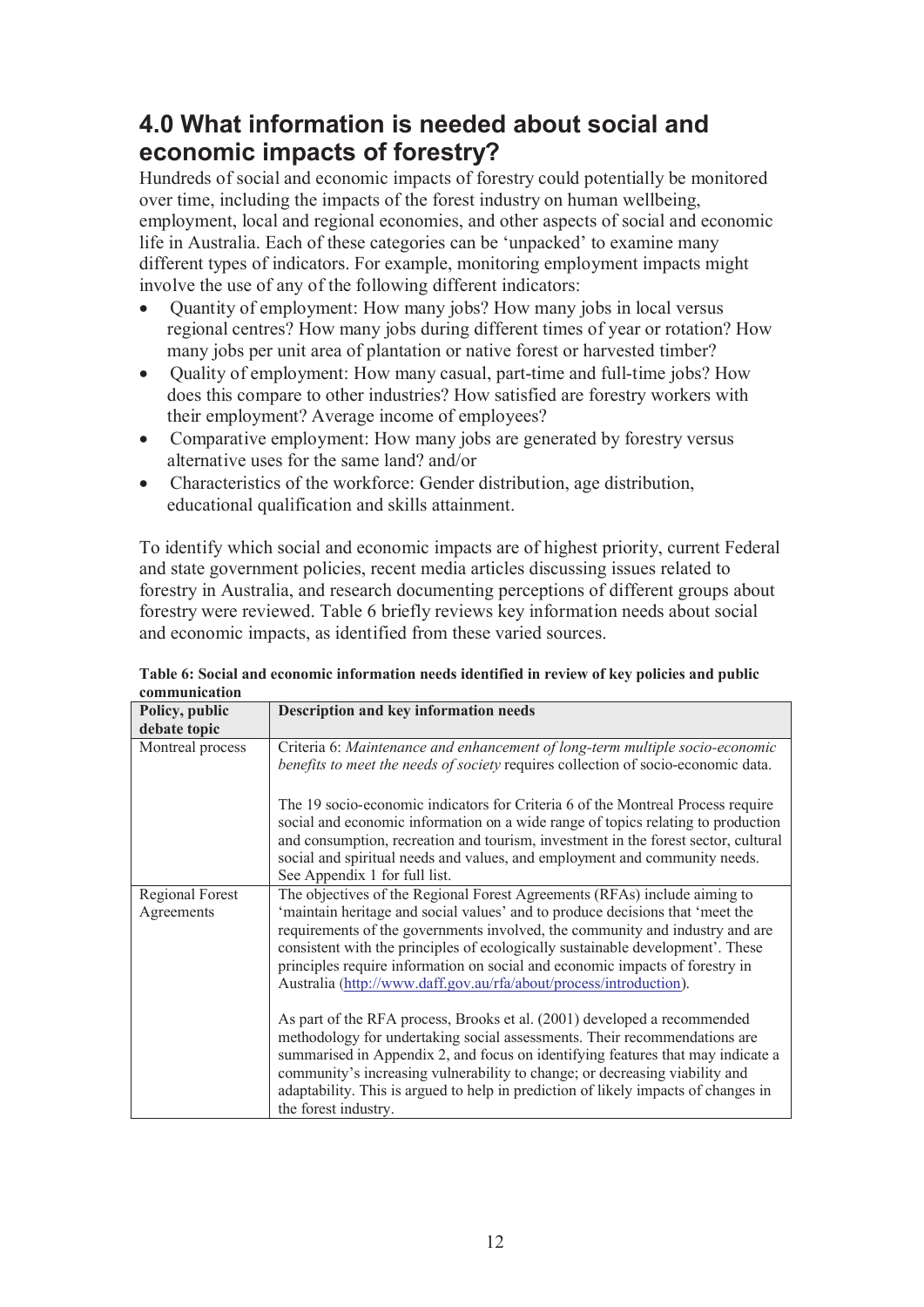| Policy, public                                   | <b>Description and key information needs</b>                                                                                                                                                                                                                                                                                                                                                                                                                                                                                                            |
|--------------------------------------------------|---------------------------------------------------------------------------------------------------------------------------------------------------------------------------------------------------------------------------------------------------------------------------------------------------------------------------------------------------------------------------------------------------------------------------------------------------------------------------------------------------------------------------------------------------------|
| debate topic                                     |                                                                                                                                                                                                                                                                                                                                                                                                                                                                                                                                                         |
| Plantations for<br>Australia: the 2020<br>Vision | The 2020 Vision has an overarching goal of enhancing regional wealth creation<br>and international competitiveness through a sustainable increase in Australia's<br>plantation resources, based on a notional target of trebling the area of<br>commercial tree crops by 2020. Key social and economic information needs<br>identified in the policy include:                                                                                                                                                                                           |
|                                                  | Investment: Total private investment in plantations, in downstream<br>$\bullet$<br>processing $(\frac{C}{Y})$ ; location of investment<br>Area of new plantations: hectares established, rate of planting, location of<br>$\bullet$<br>planting, species/tree type, funding sources/incentives supporting expansion.<br>Trade: Value of exports (%/yr), import/export balance, contribution of<br>$\bullet$<br>plantations to import/export balance                                                                                                     |
|                                                  | Value: to the Australian economy, rural communities and regional<br>$\bullet$<br>development.<br>Employment: number of jobs in rural/regional areas in growing, harvesting,<br>domestic processing, transport, downstream/flow on industries, suppliers.<br>Impacts: of plantation expansion on communities, families and individuals,<br>$\bullet$<br>eg employment and unemployment rates, income, training opportunities,<br>morale in rural/regional communities, sociodemographic characteristics<br>such as population, education, age structure. |
| National Forest<br>Policy Statement              | The National Forest Policy Statement outlines objectives and policies underlying<br>the future of Australia's public and private forests, as agreed upon by the                                                                                                                                                                                                                                                                                                                                                                                         |
| (enacted largely<br>via RFAs)                    | Commonwealth, State and Territory Governments. The Statement includes<br>eleven goals to guide the use of the forest estate and ensure that the community<br>obtains a balanced return from all forest uses. Social and economic information<br>required to measure outcomes includes:                                                                                                                                                                                                                                                                  |
|                                                  | Conservation of Indigenous and non-Indigenous heritage and cultural<br>$\bullet$<br>values: values that exist and where they apply.                                                                                                                                                                                                                                                                                                                                                                                                                     |
|                                                  | Wood production efficiency and industry development: total value adding<br>$\bullet$<br>compared to the volume of wood harvested.                                                                                                                                                                                                                                                                                                                                                                                                                       |
|                                                  | Plantation development: total land area, area of plantation integrated with<br>$\bullet$<br>other agricultural land uses, and volume of production as a proportion of<br>land area.                                                                                                                                                                                                                                                                                                                                                                     |
|                                                  | Tourism and recreation: total profits and employee wages, location,<br>$\bullet$<br>participants, and social value related to recreational uses of forests.<br>Employment, workforce education and training: forestry employment by<br>$\bullet$<br>sector, type of employment (full/part time or casual), skills base of<br>employees, and opportunities for training.<br>Public awareness, education and involvement: methods used to foster<br>$\bullet$                                                                                             |
|                                                  | community awareness and support for the forest industry; and opportunities<br>for involvement in decision making.                                                                                                                                                                                                                                                                                                                                                                                                                                       |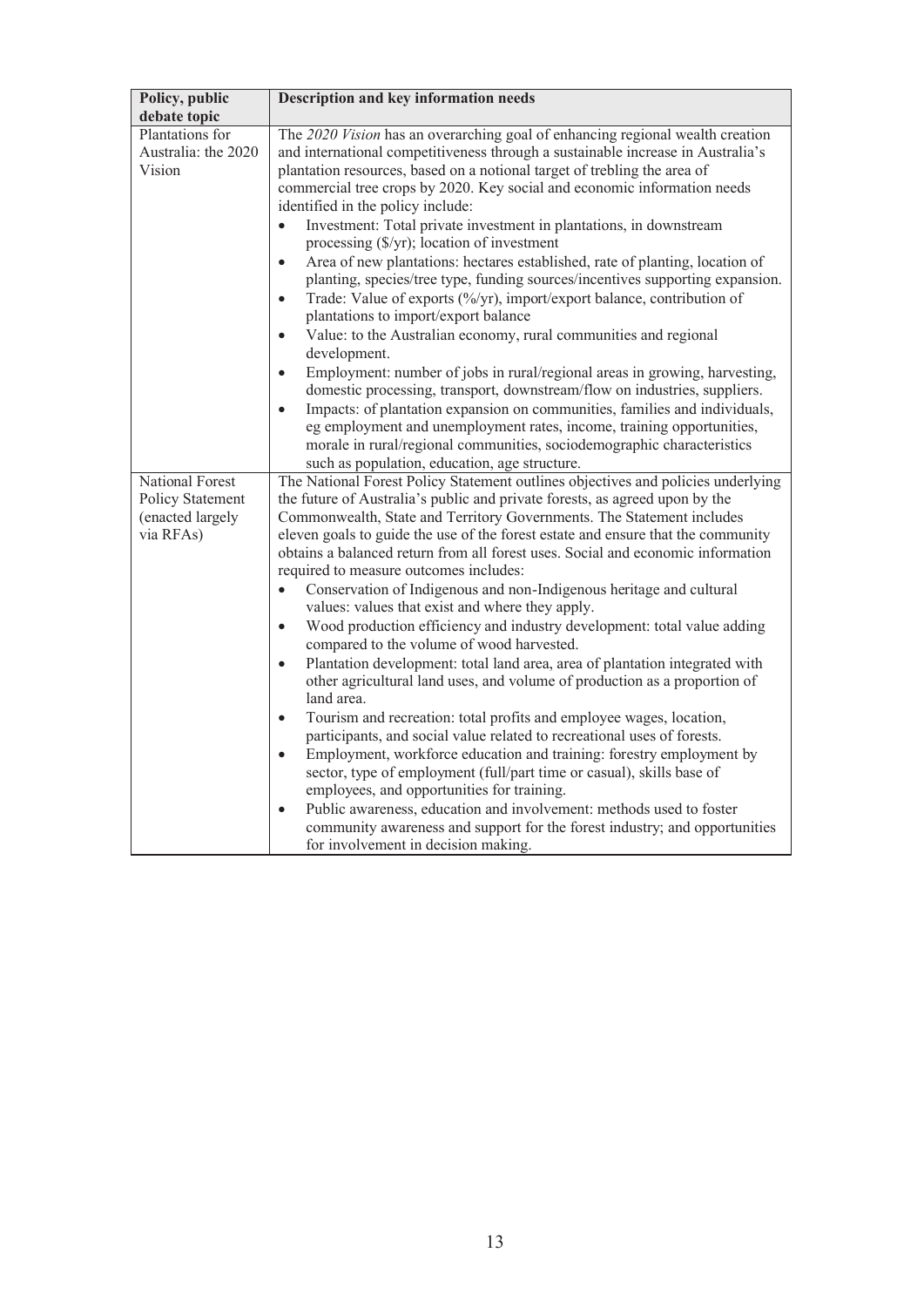| Policy, public                                                         | <b>Description and key information needs</b>                                                                                                                                                                                                                                                                                                                                                                                                                                                                                                                                                                                                                                                                                                                                                                                                                                                                                                                                                                                                                                                                                                                                                                                                                                                                                                                                                                                                                                                                                                                                |
|------------------------------------------------------------------------|-----------------------------------------------------------------------------------------------------------------------------------------------------------------------------------------------------------------------------------------------------------------------------------------------------------------------------------------------------------------------------------------------------------------------------------------------------------------------------------------------------------------------------------------------------------------------------------------------------------------------------------------------------------------------------------------------------------------------------------------------------------------------------------------------------------------------------------------------------------------------------------------------------------------------------------------------------------------------------------------------------------------------------------------------------------------------------------------------------------------------------------------------------------------------------------------------------------------------------------------------------------------------------------------------------------------------------------------------------------------------------------------------------------------------------------------------------------------------------------------------------------------------------------------------------------------------------|
| debate topic                                                           |                                                                                                                                                                                                                                                                                                                                                                                                                                                                                                                                                                                                                                                                                                                                                                                                                                                                                                                                                                                                                                                                                                                                                                                                                                                                                                                                                                                                                                                                                                                                                                             |
| National<br><b>Indigenous Forest</b><br>Strategy                       | The National Indigenous Forest Strategy aims to encourage Indigenous<br>Australians to become more involved in forestry activities. Monitoring the<br>success of the strategy involves the collection of information on Indigenous<br>communities, and the involvement of Indigenous people in the forest industry<br>and wider community, including:<br>Level of economic and social independence: household income, education,<br>$\bullet$<br>cultural ties to land, health facilities, and proportion of the local economy<br>attributed to forest industry.<br>Employment: availability, location, type, sector (including timber and non-<br>$\bullet$<br>timber uses of forests), and training/promotion opportunities.<br>Involvement in decision making: Indigenous participation on/position in<br>$\bullet$<br>forest management committees; conflict within/between the<br>community/industry.<br>Business partnerships: number of partnerships, profits (for who), and power<br>$\bullet$<br>balance between forest industry/Indigenous community.<br>Diverse workforce: percentage of Indigenous employees as a proportion of<br>$\bullet$<br>total forestry workforce, level of seniority, perception of contribution and<br>cultural training.<br>Resource base/management: area of Indigenous owned/protected forest<br>$\bullet$<br>land, volume at harvest/value to the economy, and rate of expansion.<br>Active participation: participation of Indigenous people in sporting<br>$\bullet$<br>teams/volunteer organisations; and sharing of knowledge. |
| National Principles<br>Related to Wood<br>Production in<br>Plantations | The National Principles provide a framework in which to expand Australia's<br>commercial plantations. Monitoring requires social and economic information<br>on:<br>Principles of environmental care: sites/areas that need to be<br>$\bullet$<br>protected/monitored, current/planned forestry operations in the area, and<br>level of community participation in plantation/forest industry management.<br>Safety: number of accidents/number of accident free days, qualification and<br>$\bullet$<br>training experience of operators, training opportunities and on-site<br>monitoring policies.<br>Planning: policies/measures in place and amount of time provided to<br>$\bullet$<br>consider the potential environmental, social and economic effects of plans,<br>and opportunity for public participation.<br>Access: number of accidents on the roads, and public opinion of<br>$\bullet$<br>public/truck drivers etc on the state of the roads.<br>Establishment and maintenance: expected input costs (establishment/<br>$\bullet$<br>management) and output costs (expected returns)<br>Timber harvesting: procedures to assess safety risk, training in risk<br>$\bullet$<br>management and confidence of workers to be pro-active in identifying<br>issues of concern.                                                                                                                                                                                                                                                                                     |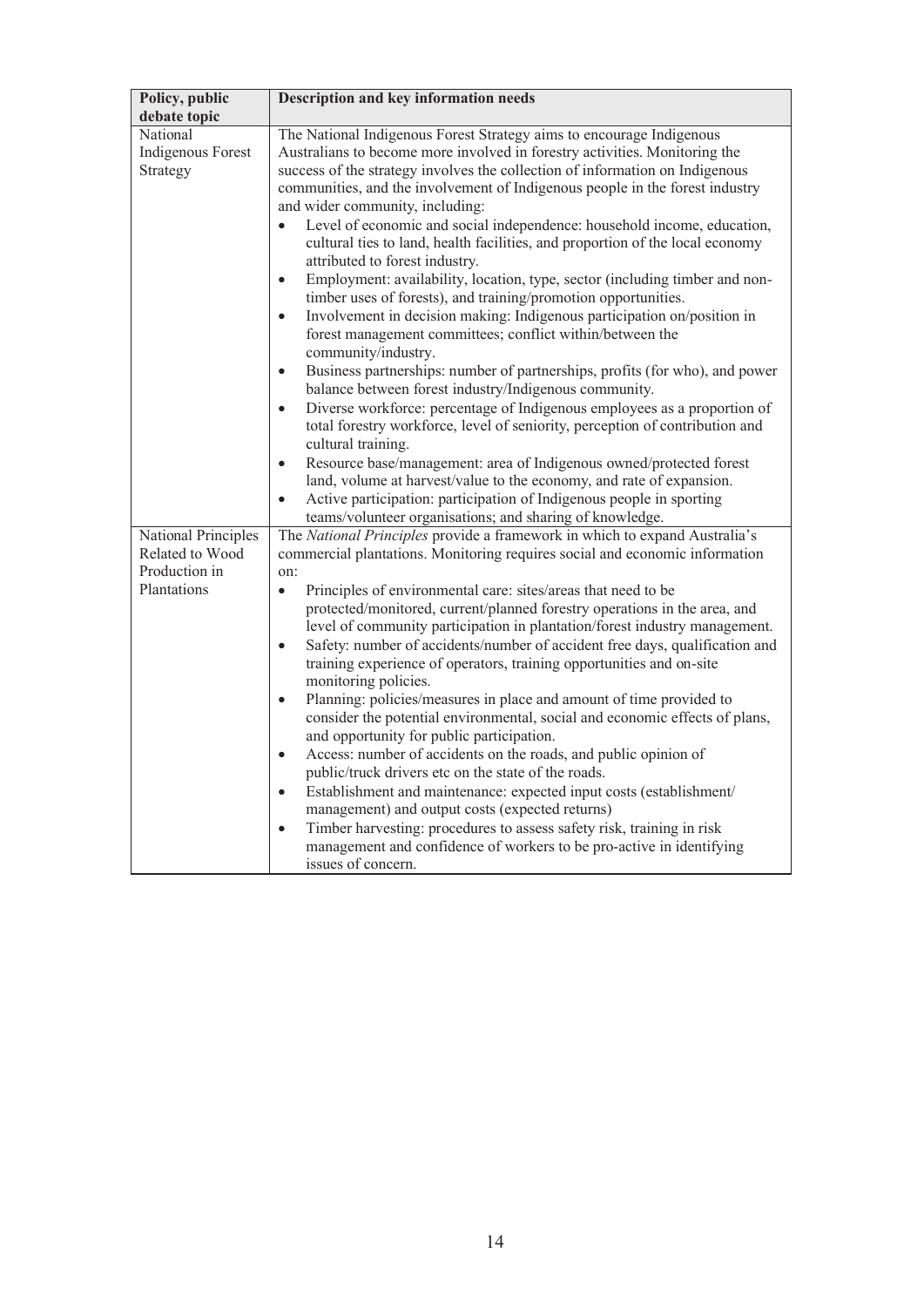| <b>Description and key information needs</b>                                                                                                                                                                                                                                                                                                                                                                                                                                                                                                                                                                                                                                                                                                                                                                                                                                                                                                                                                                                                                                                                                                                                   |
|--------------------------------------------------------------------------------------------------------------------------------------------------------------------------------------------------------------------------------------------------------------------------------------------------------------------------------------------------------------------------------------------------------------------------------------------------------------------------------------------------------------------------------------------------------------------------------------------------------------------------------------------------------------------------------------------------------------------------------------------------------------------------------------------------------------------------------------------------------------------------------------------------------------------------------------------------------------------------------------------------------------------------------------------------------------------------------------------------------------------------------------------------------------------------------|
|                                                                                                                                                                                                                                                                                                                                                                                                                                                                                                                                                                                                                                                                                                                                                                                                                                                                                                                                                                                                                                                                                                                                                                                |
| Public debate related to plantation forestry includes many questions about the<br>social and economic impacts of plantations. Themes commonly raised in the<br>public debate, and information required to assess these themes can be<br>summarised as:                                                                                                                                                                                                                                                                                                                                                                                                                                                                                                                                                                                                                                                                                                                                                                                                                                                                                                                         |
| Employment in plantation forestry: amount, type, location and security.<br>$\bullet$<br>Population trends: impact of the plantation industry on population levels,<br>$\bullet$<br>particularly related to rural decline.<br>Impact of plantation forestry on the industries (agriculture) that existed prior<br>$\bullet$<br>to plantation expansion: land values, land availability, isolation.<br>Economic returns: for the plantation industry, local/regional communities,<br>$\bullet$<br>government, and individual forest industry employees and non-forest<br>industry based business owners (including farmers).<br>Housing: housing/land prices, affordability and availability.<br>$\bullet$<br>Community participation by the incoming population and the plantation<br>$\bullet$<br>sector: participation in community events and volunteer organisations eg<br>rural fire fighting, and location of suppliers i.e. local/non local.<br>Visual/scenic quality: impact on rural culture.<br>$\bullet$<br>Services and infrastructure: quality, provision and maintenance, including<br>$\bullet$<br>roads, health facilities.                                     |
| Plantation industry contribution to government revenue: taxes.                                                                                                                                                                                                                                                                                                                                                                                                                                                                                                                                                                                                                                                                                                                                                                                                                                                                                                                                                                                                                                                                                                                 |
| Public debate about native forestry in Australia also includes many questions<br>about the social and economic impacts of alternative uses of native forests, and<br>of changes to these uses. Key issues raised indicate that information is required<br>concerning:<br>Public perceptions: Perceptions about different uses of native forests,<br>$\bullet$<br>including better understanding of the diversity of views<br>Effectiveness of communication: Evaluation of measures taken to address<br>$\bullet$<br>debate eg public consultation, explanation of activities/science through the<br>media.<br>Employment: the amount of employment generated by different uses of<br>$\bullet$<br>native forests, and at different stages of the forest industry e.g. during<br>construction of infrastructure and during operation.<br>Impacts on rural communities: Impact of native forest industry eg through<br>$\bullet$<br>level of forest industry spending in the local community, participation in<br>community events/organisations, provision/maintenance of services.<br>Economic benefits: value of production and processing, value added through<br>$\bullet$ |
|                                                                                                                                                                                                                                                                                                                                                                                                                                                                                                                                                                                                                                                                                                                                                                                                                                                                                                                                                                                                                                                                                                                                                                                |

Based on the information in Table 6, key social and economic issues on which information is needed for Australian forests and forestry are described in Table 7. Many of these issues have been examined in academic and consultancy reports in recent years. These reports were reviewed as part of this consultancy to identify the topics studied and methods used to measure social and economic change. Appendix 3 contains a summary of the social and economic impacts that have been studied, and the methods used to study them.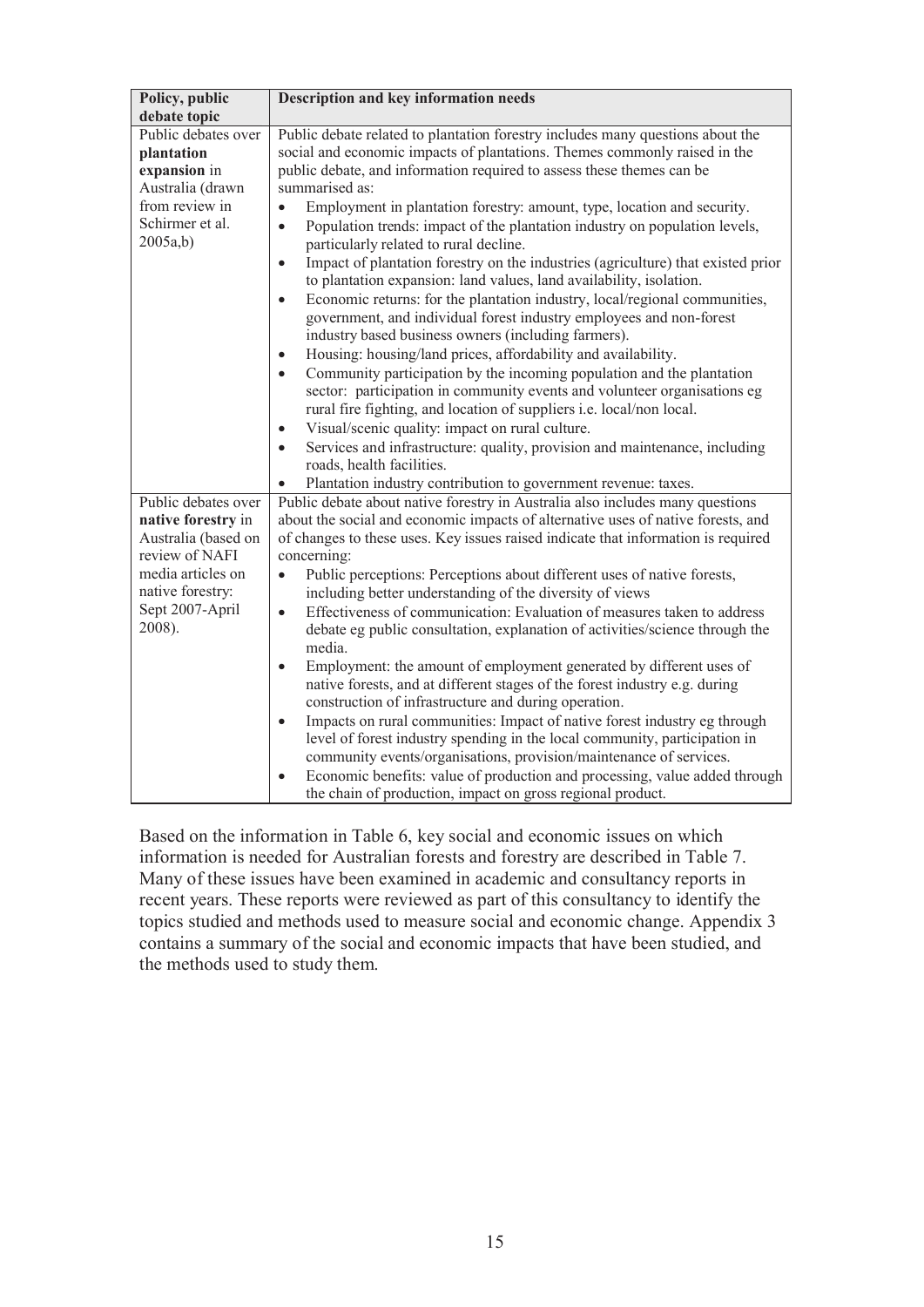| <b>Impacts of forestry</b>                                                                  | <b>Required information to measure impacts</b>                                                                                    |  |  |
|---------------------------------------------------------------------------------------------|-----------------------------------------------------------------------------------------------------------------------------------|--|--|
| Social characteristics of                                                                   | Total population;<br>$\bullet$                                                                                                    |  |  |
| forestry dependent                                                                          | Population by education/level of qualification;<br>$\bullet$                                                                      |  |  |
| communities                                                                                 | Length of residence in area;<br>$\bullet$                                                                                         |  |  |
|                                                                                             | Age structure/dependency ratios;<br>$\bullet$                                                                                     |  |  |
|                                                                                             | Number of people on government support; and<br>$\bullet$                                                                          |  |  |
|                                                                                             | Unemployment rate and labour force.<br>$\bullet$                                                                                  |  |  |
| Characteristics of the                                                                      | Area of native forest under production/area of plantations;<br>$\bullet$                                                          |  |  |
| forest industry                                                                             | Volume, value and type of logs harvested and wood and paper products<br>$\bullet$                                                 |  |  |
|                                                                                             | produced;                                                                                                                         |  |  |
|                                                                                             | Employment in the industry (see 'employment' next row); and<br>$\bullet$                                                          |  |  |
|                                                                                             | Consumption of wood and paper products.<br>$\bullet$                                                                              |  |  |
| Employment in                                                                               | Total jobs;<br>$\bullet$                                                                                                          |  |  |
| industries dependent on                                                                     | Jobs during construction of infrastructure;<br>$\bullet$                                                                          |  |  |
| forestry                                                                                    | Part/full time or casual;<br>$\bullet$                                                                                            |  |  |
|                                                                                             | Length of time on the job and job security;<br>$\bullet$                                                                          |  |  |
|                                                                                             | Rate of unemployment;<br>$\bullet$                                                                                                |  |  |
|                                                                                             | Dependence on forestry - employment in the forest industry as a<br>$\bullet$                                                      |  |  |
|                                                                                             | proportion of total employment in the region;                                                                                     |  |  |
|                                                                                             | Income;<br>$\bullet$                                                                                                              |  |  |
|                                                                                             | Injury rates - number of accidents/accident free days;<br>$\bullet$                                                               |  |  |
|                                                                                             | Qualifications/level of education of employees;<br>$\bullet$                                                                      |  |  |
|                                                                                             | Training opportunities;<br>$\bullet$                                                                                              |  |  |
|                                                                                             | Employment of local/non-local people; and<br>$\bullet$                                                                            |  |  |
|                                                                                             | Demographic characteristics of employees - age, gender, Indigenous.<br>$\bullet$                                                  |  |  |
| Economic value of the                                                                       | Proportion of the local economy dependent on forest-derived activities;<br>$\bullet$                                              |  |  |
| forest industry to the:                                                                     | Revenue per business/sector eg harvesting, production, transport;<br>$\bullet$                                                    |  |  |
| Nation<br>$\bullet$                                                                         | Value-added through chain of production;<br>$\bullet$                                                                             |  |  |
| Region<br>$\bullet$                                                                         | Indirect/downstream economic impact, e.g. indirect spending and jobs<br>$\bullet$                                                 |  |  |
| Local community<br>$\bullet$                                                                | generated in a region as a result of forest industry activities;                                                                  |  |  |
| Family<br>$\bullet$                                                                         | Value of public/private investment in forestry;<br>$\bullet$                                                                      |  |  |
| Employee<br>$\bullet$                                                                       | Contribution of forestry to gross regional/state/domestic product;<br>$\bullet$                                                   |  |  |
|                                                                                             | Taxes - contribution to government revenue;<br>$\bullet$                                                                          |  |  |
|                                                                                             | Expenditure (on wages, transport, maintenance of equipment, raw<br>$\bullet$                                                      |  |  |
|                                                                                             | materials);                                                                                                                       |  |  |
|                                                                                             | Opportunity cost - return from forestry or employment in forestry                                                                 |  |  |
|                                                                                             | versus return/employment generated by alternative uses of the same                                                                |  |  |
|                                                                                             | land; and                                                                                                                         |  |  |
| Perceptions and uses of                                                                     | Value of leasing land for plantations.<br>$\bullet$<br>A wide range of questions can be asked about people's perceptions and uses |  |  |
| and values and attitudes                                                                    | of forests, and their values and attitudes about appropriate use of different                                                     |  |  |
| held about forests and                                                                      | types of forest. These may relate to perceptions about how forests are used,                                                      |  |  |
| acceptability and desirability of different practices, impacts of forestry, and<br>forestry |                                                                                                                                   |  |  |
| current and planned future uses of forests, amongst others.                                 |                                                                                                                                   |  |  |
| Impact of the forest                                                                        | Availability/quality of services and infrastructure including: health,<br>$\bullet$                                               |  |  |
| industry on local and                                                                       | education, training, roads;                                                                                                       |  |  |
| regional communities                                                                        | Participation in decision making: effectiveness of methods used to<br>$\bullet$                                                   |  |  |
|                                                                                             | discuss issues with industry representatives;                                                                                     |  |  |
|                                                                                             | Population: influx/outflux;<br>$\bullet$                                                                                          |  |  |
|                                                                                             | Non-wood uses of the forest: eg impact on tourism and recreation;<br>$\bullet$                                                    |  |  |
|                                                                                             | Investment into local economy eg spending by employees, payment for<br>$\bullet$                                                  |  |  |
|                                                                                             | services, impact of the larger population (employees and their families);                                                         |  |  |
|                                                                                             | Participation by forest industry employees/families in community<br>$\bullet$                                                     |  |  |
|                                                                                             | groups;                                                                                                                           |  |  |
|                                                                                             | Land/house prices and availability; and<br>$\bullet$                                                                              |  |  |
|                                                                                             | Conflict within the community or between community and industry.<br>$\bullet$                                                     |  |  |
| Values and impacts of                                                                       | Uses, values of forests for different Indigenous groups; and<br>$\bullet$                                                         |  |  |
| for Indigenous people                                                                       | Involvement of Indigenous people in Australian forestry.<br>$\bullet$                                                             |  |  |

**Table 7: Information required to measure key social and economic impacts, based on Table 6.**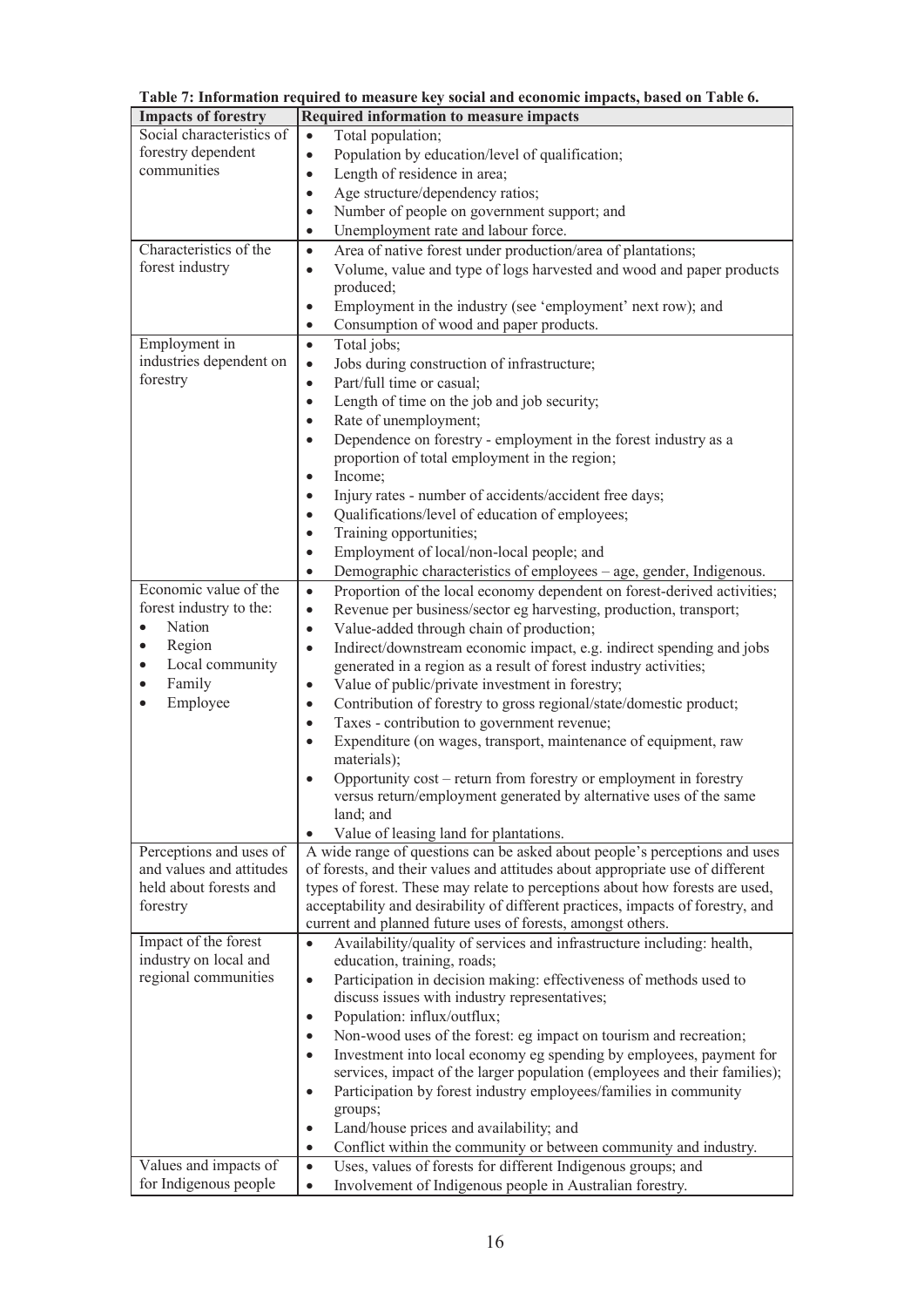Some of the social and economic impacts listed in Table 7 can be readily examined by monitoring indicators of social and economic impact over time. Others cannot be examined in this way, and can only be understood through more in-depth studies, which can be undertaken less regularly than the monitoring of indicators.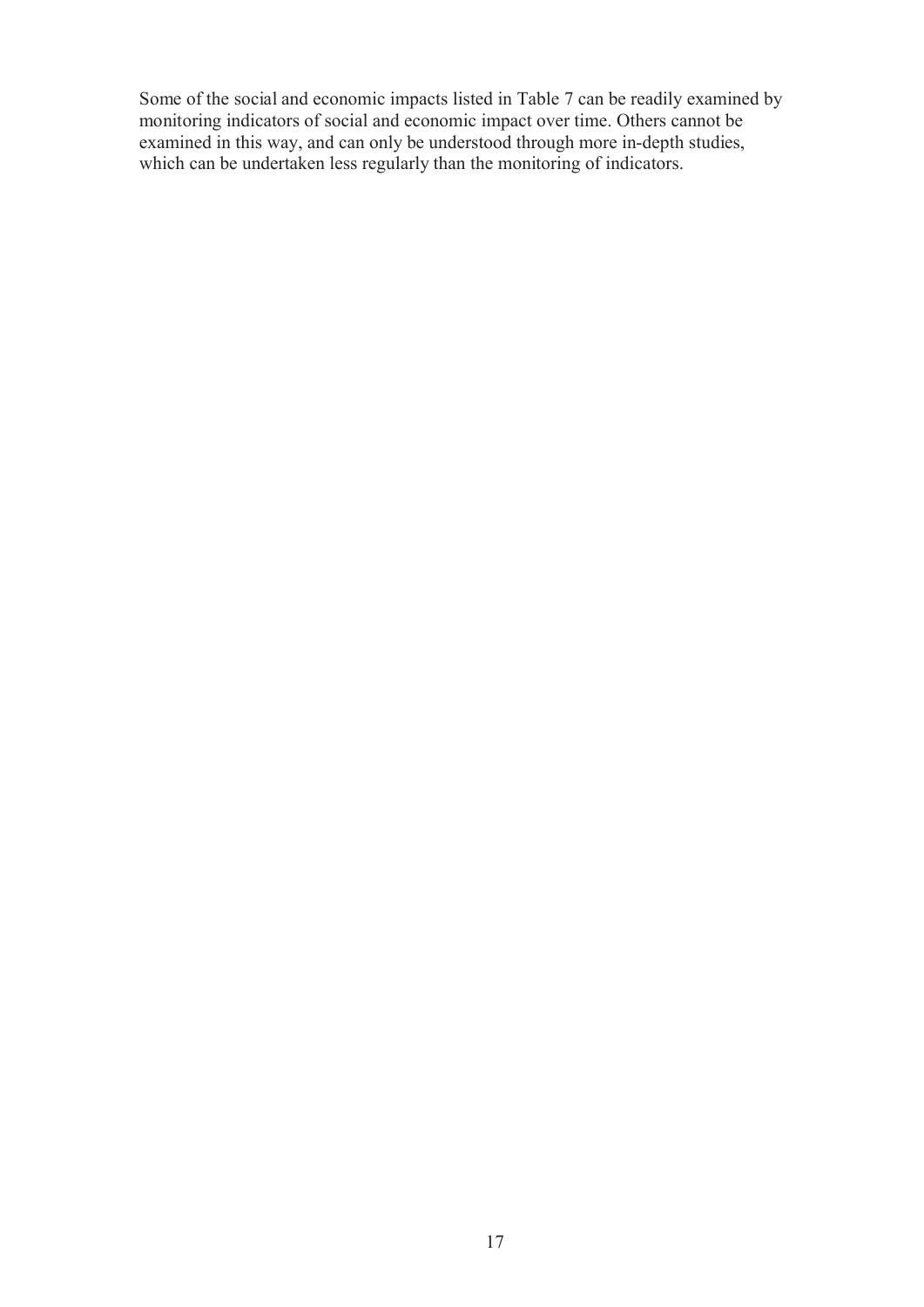# **5.0 Current data availability**

This consultancy requires development of indicators that are replicable over time. There are currently limited data produced on social and economic aspects of forestry in Australia on a regular basis. These data are described in Table 8.

| Data source                                                                                                                                                          | <b>Description</b>                                                                                                                                                                                                                                                                                                                                                                                                                                                                                                                                                                                                                                                                                                                                                                                                                                                               |
|----------------------------------------------------------------------------------------------------------------------------------------------------------------------|----------------------------------------------------------------------------------------------------------------------------------------------------------------------------------------------------------------------------------------------------------------------------------------------------------------------------------------------------------------------------------------------------------------------------------------------------------------------------------------------------------------------------------------------------------------------------------------------------------------------------------------------------------------------------------------------------------------------------------------------------------------------------------------------------------------------------------------------------------------------------------|
| ABS statistics available<br>at a small scale<br>(defined as the<br><b>Statistical Local Area</b><br>[SLA] scale, roughly<br>equivalent to local<br>government areas) | Census of Population and Housing (CPH): Every five years, the CPH<br>collects data on the number of people employed in the forest industry<br>and in key occupations in the forest industry. Some of these data are not<br>published publicly as part of the ABS' public reporting, and take up to<br>two months to access from the ABS through data purchase requests.                                                                                                                                                                                                                                                                                                                                                                                                                                                                                                          |
| ABS statistics available<br>at a larger scale                                                                                                                        | Manufacturing statistics: The ABS produce statistics on wood and<br>paper product manufacturing. In recent years, changes in methodology<br>have reduced comparability of these statistics over time. Data are<br>available only to regional scale (Statistical Division), rather than local<br>scale.                                                                                                                                                                                                                                                                                                                                                                                                                                                                                                                                                                           |
|                                                                                                                                                                      | Labour Force Survey (LFS): The LFS is undertaken monthly by the<br>ABS and collects data on employment by industry and occupation,<br>although not at the same level of detail as CPH data. Data are available<br>for 77 'labour force regions' across Australia, with smaller scale data<br>not published from the LFS.                                                                                                                                                                                                                                                                                                                                                                                                                                                                                                                                                         |
| <b>ABARE</b> Forest and<br><b>Wood Products</b><br><b>Statistics (FWPS)</b>                                                                                          | The FWPS are produced quarterly, and provide data to the State level<br>on employment and manufacturing in the forest industry.                                                                                                                                                                                                                                                                                                                                                                                                                                                                                                                                                                                                                                                                                                                                                  |
| Regional data<br>collections                                                                                                                                         | Some States and regional areas collate some data on forestry, but not<br>typically in a consistent way over time or at small scales.                                                                                                                                                                                                                                                                                                                                                                                                                                                                                                                                                                                                                                                                                                                                             |
| 'One-off' surveys and<br>projects                                                                                                                                    | In recent years, a number of stand alone projects have been undertaken<br>in which the social and economic impacts of the forest industry were<br>examined, including the social assessments undertaken for the Regional<br>Forest Agreements (RFAs). The questions examined and methodologies<br>used have varied considerably, so that the data have limited<br>comparability across studies, and few have examined impacts over time.<br>It is important to assess whether some of these studies could be<br>followed up to provide time series data on social and economic impacts<br>of forestry. These one-off studies have also gone a considerable way<br>towards developing indicators and methodologies for assessing social<br>and economic impacts of forestry. Appendix 3 contains a review of the<br>types of impacts examined in these studies, and methods used. |
| The 'Communities'<br>project of the CRC for<br>Forestry                                                                                                              | The Communities project is a seven year research project, in which a<br>range of social dimensions of forestry are being studied. It includes a<br>large-scale, regular survey of employment in the forest industry in<br>Tasmania and Western Australia, in which native forest and plantation<br>employment are separated; and large-scale analysis of the social and<br>economic changes resulting from the forest industry in these two states,<br>using a range of sources of data. See www.crcforestry.com.au for<br>further information.                                                                                                                                                                                                                                                                                                                                  |

**Table 8: Currently available social and economic information related to Australian forestry**

The review of data availability was used to inform development of methods for measuring the recommended indicators discussed in Section 6.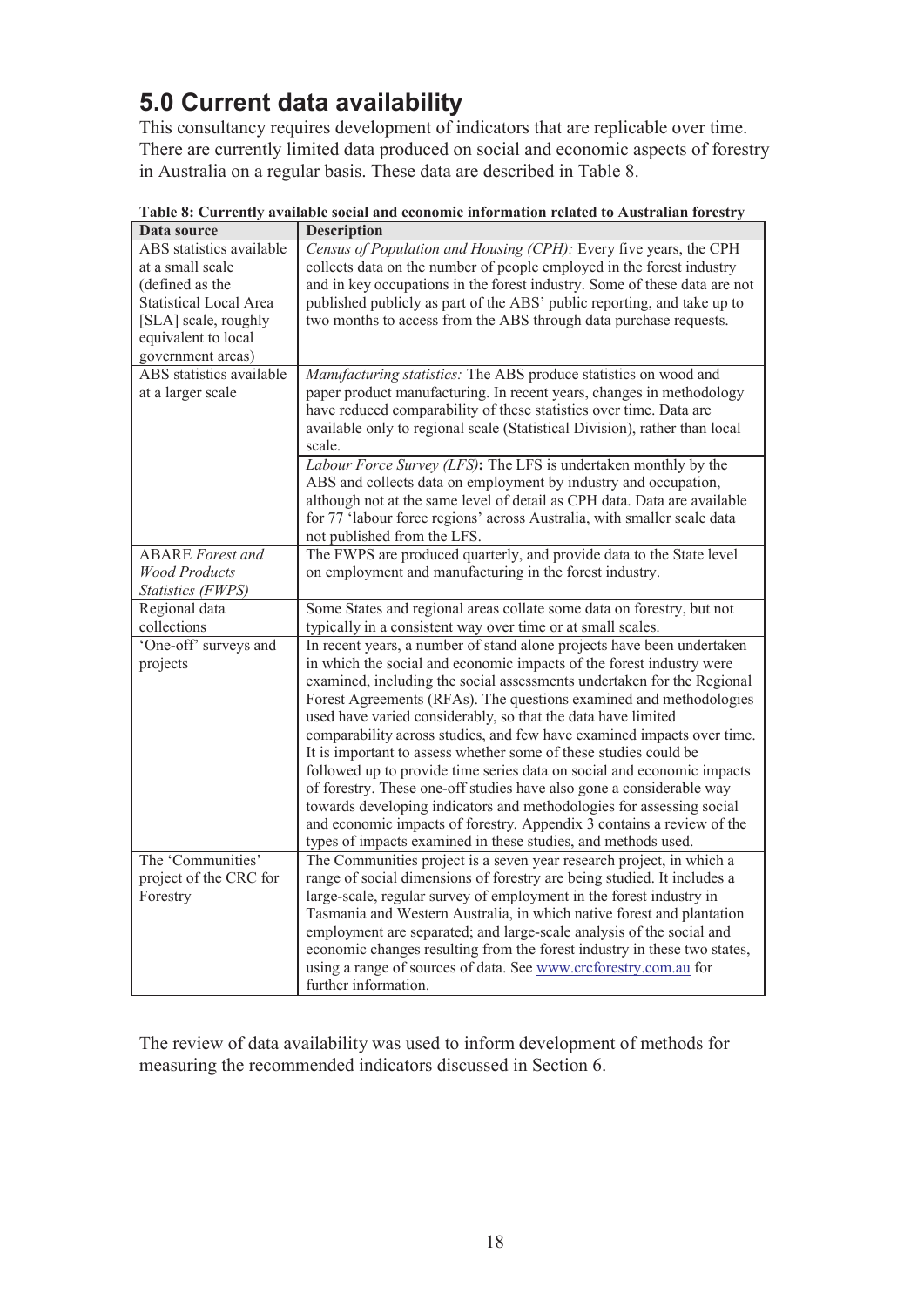# **6.0 Recommended indicators – methods**

Based on the review presented in Sections 4.0-5.0, a set of indicators were identified which could feasibly be used to monitor social and economic impacts of forestry in Australia. Indicators were developed based on (a) identification of information needs, and (b) identification of cost effectiveness of potential data collection methods.

The initial set of proposed indicators was discussed in a workshop held in May 2008 with a group of researchers and forest industry representatives, at which the proposed indicators were discussed and prioritised. The prioritised set of indicators were then tested in two case study regions and revised before being presented in this report<sup>3</sup>.

This section provides a detailed description of the methods used to calculate each of the recommended indicators, and how the indicator should be used, including the following:

- Description of the indicator;
- Data sources required to measure the indicator;
- How often it can be measured;
- Benchmarks the indicator can be compared to;
- Cost, where:
	- $\triangleright$  Low cost means the indicator could be measured at national and state scale for < \$1,000 and at local scales for \$1,000-\$10,000 depending on the number of local areas to be included across Australia;
	- $\triangleright$  Medium cost means the indicator could be measured for \$10,000 to \$50,000 depending on the number of businesses required to be surveyed and/or number of local areas to be included; and
	- $\triangleright$  High cost means the indicator would cost  $> $50,000$  to measure in most cases;
- Forestry sectors which can be measured;
- Scale of measurement, where:
	- $\triangleright$  'Local' means the indicator can be measured at or below the scale of the local government area;
	- $\triangleright$  'Regional' means the indicator can be measured at the State scale or for a large region within a State; and
	- $\triangleright$  'National' means the indicator is able to be measured at the national scale, providing a single figure for all of Australia;
- Key questions answered;

-

- Limitations of the indicator; and
- Methods used to measure the indicator.

Indicators are presented in four groups:

- Social and economic characteristics of the forest industry;
- Impacts of the forest industry on the broader community;
- Impacts of the forest industry on its workforce; and
- Impacts of the forest industry on Indigenous people.

<sup>3</sup> Results of the case studies are presented in two separate reports (Schirmer et al*.* 2008a,b).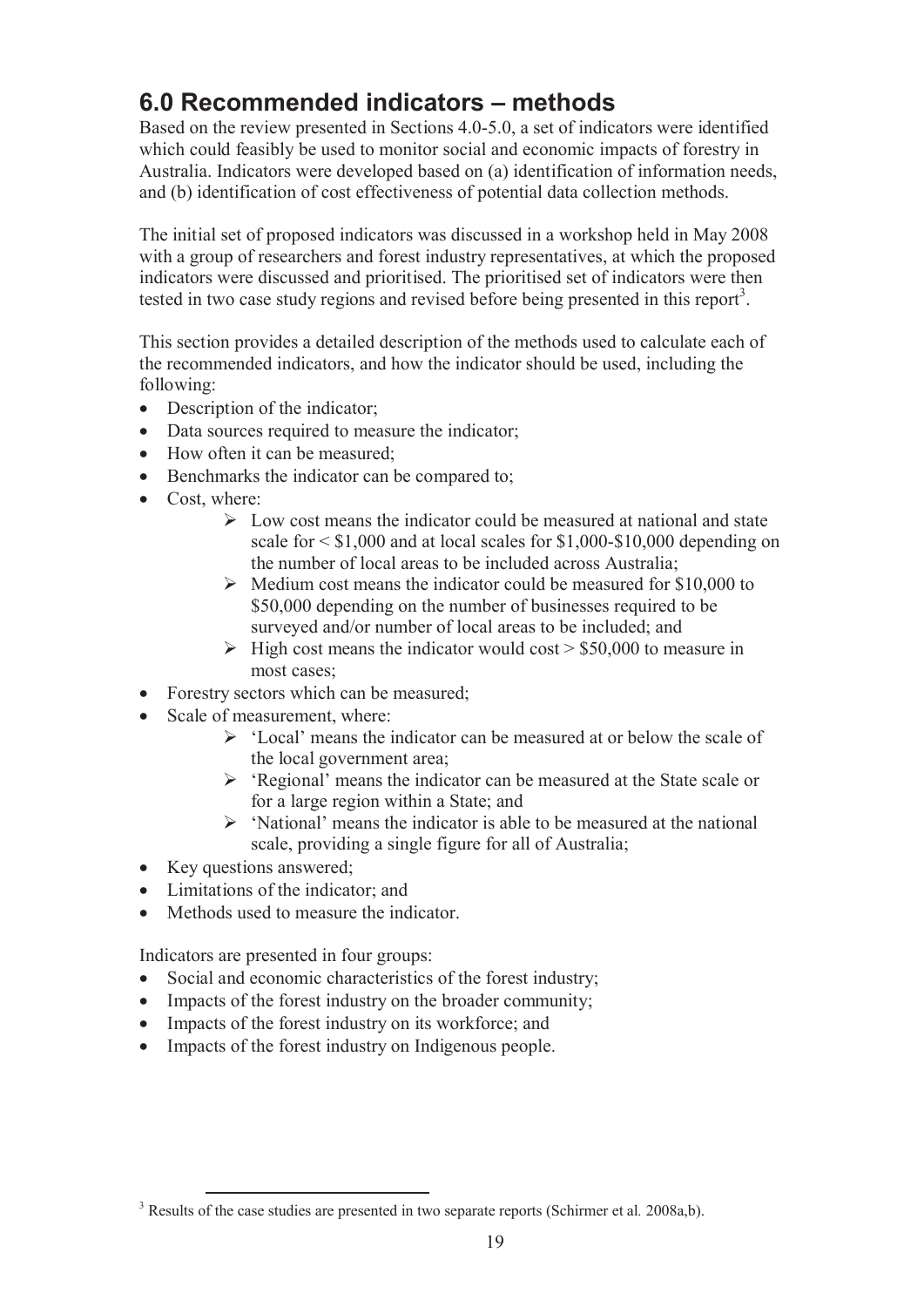## **6.1 Characteristics of the forest industry: recommended indicators**

The following characteristics of the forest industry should be monitored regularly over time to understand the social and economic characteristics of forestry in Australia:

- Direct employment in the forest industry;
- Proportion of land utilised by the forest industry;
- Estimated value of production;
- Estimated volume of production;
- Efficiency of production (labour productivity); and
- Consumption of wood and paper products.

This information about the industry forms the basis for other indicators, and provides the basic information on size and nature of the industry necessary to understandings it impacts.

Recommended methods for measuring each indicator are described on the following pages.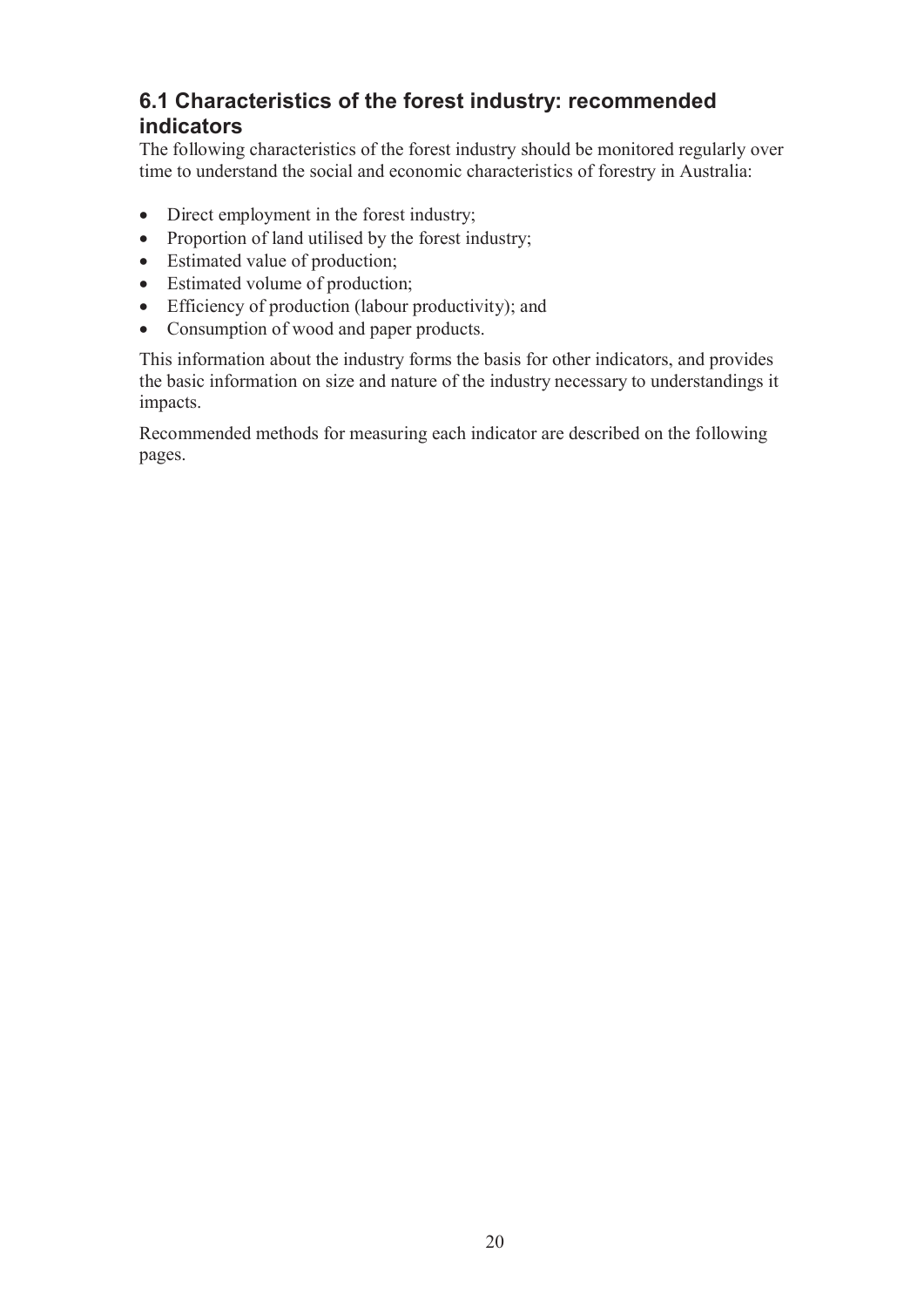## *6.1.1 Direct employment in the forest industry*

**Description:** This indicator measures the total number of people employed, by location, in the following sectors:

- Forestry and logging;
- Wood and paper product manufacturing;
- Plantation forestry (hardwood, softwood); and
- Native forestry.

#### **Data source/s required:**

- ABS *Census of Population and Housing* data on employment in forestry and logging, and wood and paper product manufacturing;
- National Forest Inventory (NFI) and National Plantation Inventory (NPI) data showing types of forestry occurring in different regions; and
- Direct telephone survey of forest industry experts, forestry growers and processors to identify the proportion of employment in following forestry sectors: native forestry, softwood plantation, hardwood plantation.

### **How often can it be measured?**

- When based on *Census of Population and Housing*, every 5 years; or
- It is feasible to undertake a brief annual survey of forestry firms to provide interim employment data between Censuses.

**Benchmark/s:** Absolute number and rate of change over time can be compared to the workforce for other industries, particularly other primary and manufacturing industries.

**Cost:** Low. While this indicator requires a survey of forestry growers and processors, this requires relatively low investment as the small number of questions required can be asked via phone, and there are a small number of growing and processing businesses in most regions. If contracting businesses were also surveyed, the cost would increase substantially.

**Type/s of forestry:** ABS forestry employment data separate the 'forestry and logging' and 'wood and paper product manufacturing' sectors. To identify the proportion of employment in the native forest and plantation sectors requires direct survey of forestry firms.

**Scale/s of measurement:** Local, regional, national.

**Key questions answered:** How many people are employed in the forest industry? How many depend on different sectors, eg plantations versus native forestry? How is total employment within the industry changing over time – is it growing or declining?

**Limitations:** This is a fairly broad measure which provides the basis for other indicators, such as dependence on forestry. A key limitation occurs at local scale, where it can be difficult to estimate the proportion of employment dependent on the native forest versus plantation sector with reasonable accuracy. It is recommended that care be taken when presenting data at local scale, and if there is uncertainty about where native forest and plantation sector employees of individual forestry businesses are located, these data should be presented at regional scale only.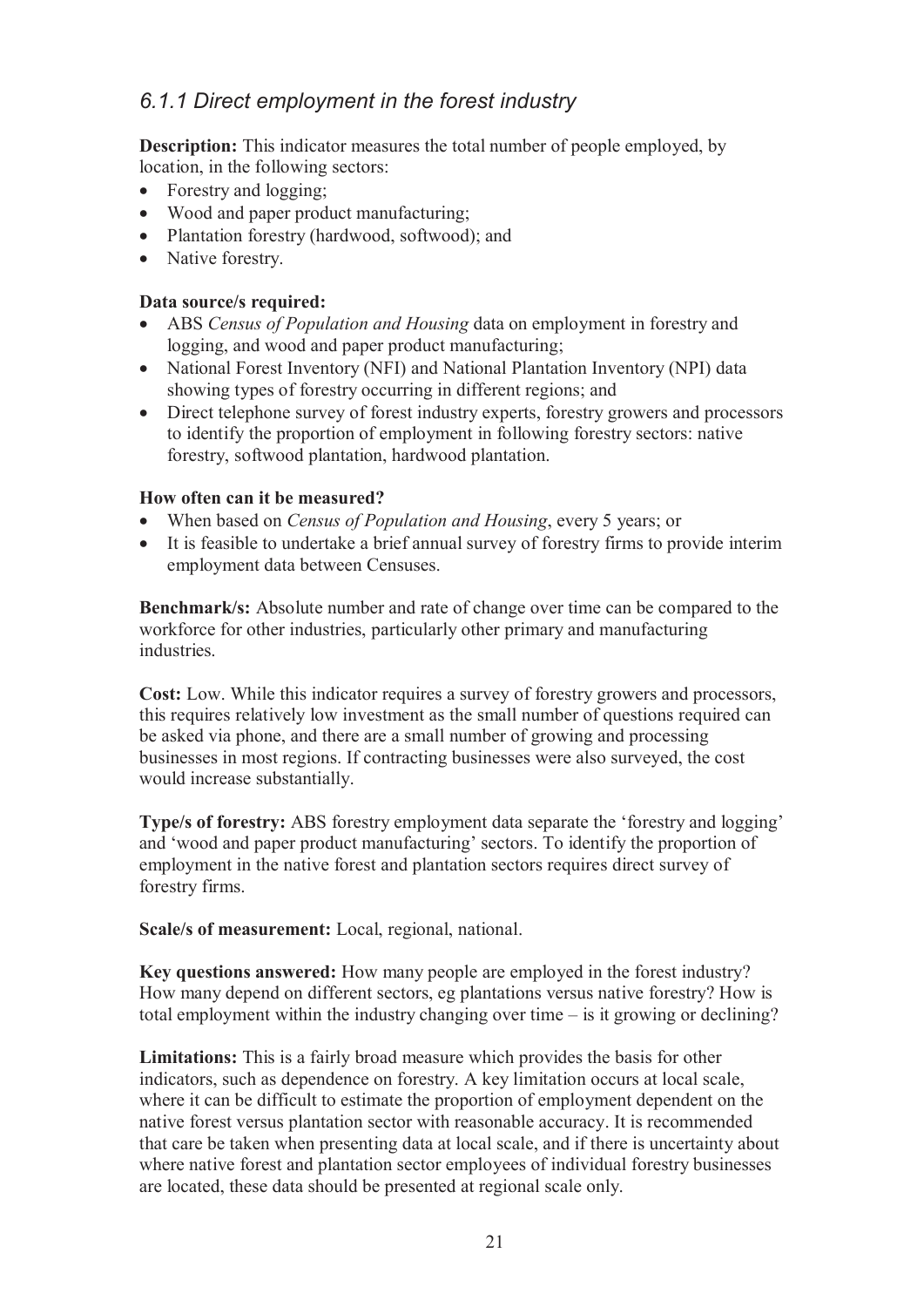This consultancy examined whether it is possible to identify the proportion of employment dependent on Managed Investment Schemes (MIS) within the plantation sector. This is only realistically possible within the 'forestry and logging' sector, as wood and paper product manufacturers typically cannot identify what proportion of their wood or fibre input derived from MIS versus non-MIS plantation. Within the forestry and logging sector, the extent of measurement is still limited, as:

- it is difficult to identify what proportion of employment is dependent on MIS and non-MIS activities for businesses which undertake both types of activity; and
- both MIS and non-MIS companies generate considerable employment in silvicultural contracting, and it is very difficult to identify the proportion of silvicultural contractors who are dependent on MIS versus non-MIS plantationrelated activities.

It is therefore recommended that rather than attempt to regularly monitor the proportion of employment in MIS and non-MIS related plantation forestry, which would require an in-depth survey of all forestry growing, processing and contracting businesses at high cost, a better approach is to undertake irregular studies which identify these figures.

**Methods:** A key constraint of ABS data is that it does not separate native forestry and plantation sector employment. Direct phone survey of forest industry experts, major forestry growers and processors, can be used to obtain data enabling ABS data to be segmented into these sectors. This is done by:

- Obtaining ABS *Census of Population and Housing* data on forestry employment (in 'forestry and logging' and 'wood and paper product manufacturing');
- For each region, identifying what types of forestry and associated processing are undertaken using the Bureau of Rural Sciences' National Plantation Inventory (NPI) and National Forest Inventory (NFI) data. If only one sector (eg native forestry, softwood plantations) exists in the region, it is possible to classify all employment in forestry and logging as falling within that sector. More care is needed when classifying processing employment, as wood and paper product manufacturers may source their wood and fibre input from areas a considerable distance from the processing plant, and therefore may not rely solely on the forest resource located within the region being examined. It is therefore recommended that a phone survey of forestry businesses be undertaken to ensure accuracy in estimation of employment in plantation versus native forest sectors for wood and paper product manufacturers;
- Where more than one sector operates in a region, drawing up a list of forest growers and processors with the assistance of local experts, e.g. Private Forestry Development Committees, and also asking those experts to estimate business size and the sectors in which each business operates; and
- Contacting forest growers and processors to survey them on (a) the sector/s in which they operate (native forests, softwood plantation, hardwood plantation), and (b) their total employment based on each sector.

Where a grower operates in more than one sector – for example, growing both plantations and native forest - the employment considered to be in each sector should be based on the percentage of total employee time spent in each sector. Where a processor operates in more than one sector, the employment considered to be in each sector should be based on the percentage of total wood input from each sector.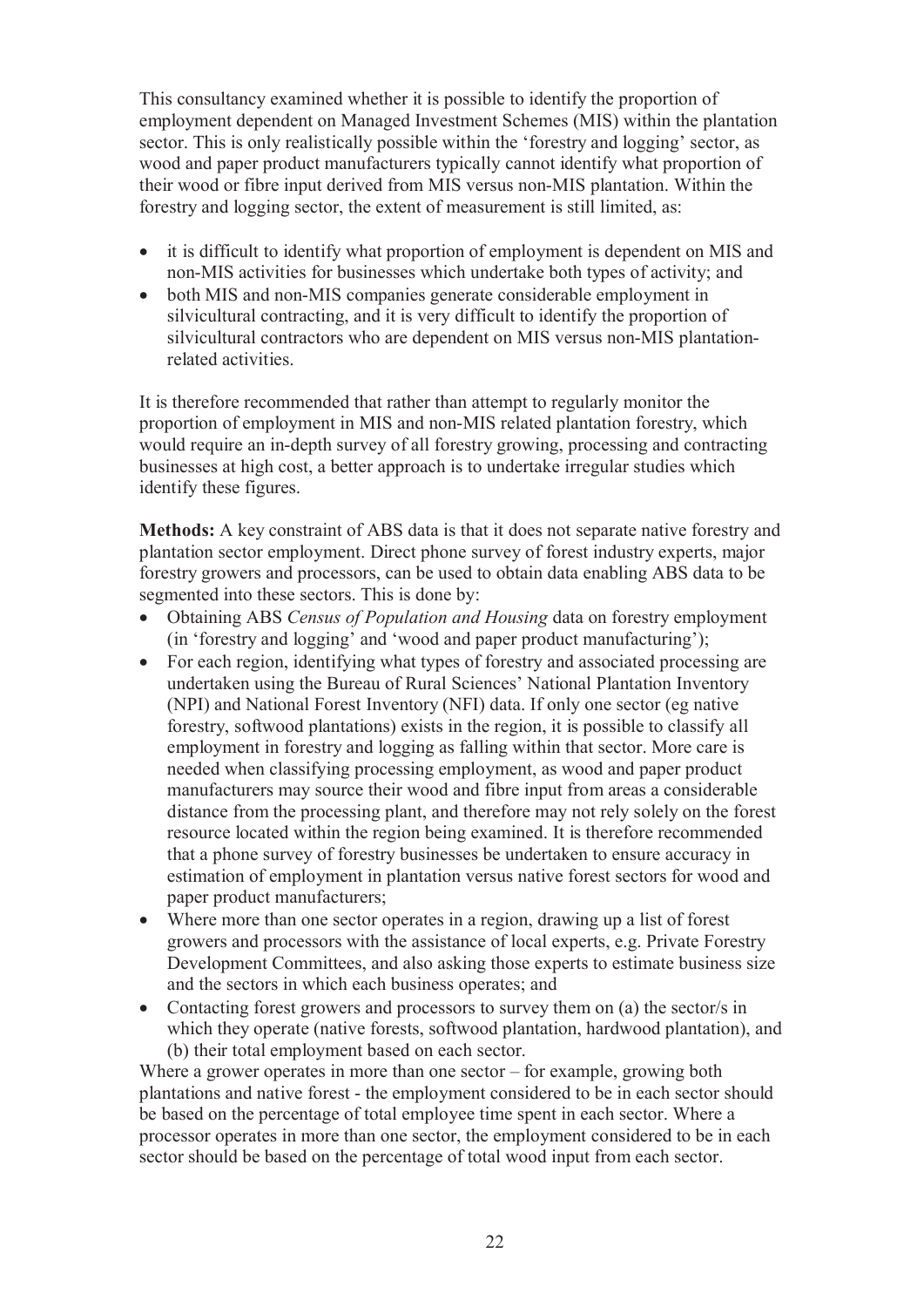This method was tested in the two case study regions, and was successful in identifying employment in the native forest and plantation sectors to regional scale. It provided some data at the local scale, however the latter should be considered accurate to only within  $\frac{+}{-}10\%$ , due to difficulty identifying where employees of individual forestry businesses live in relation to the business office. Where data could not be obtained from individual businesses, local industry experts were a useful source of information on sector and business size, enabling more accurate classification of forestry employment into the different sectors.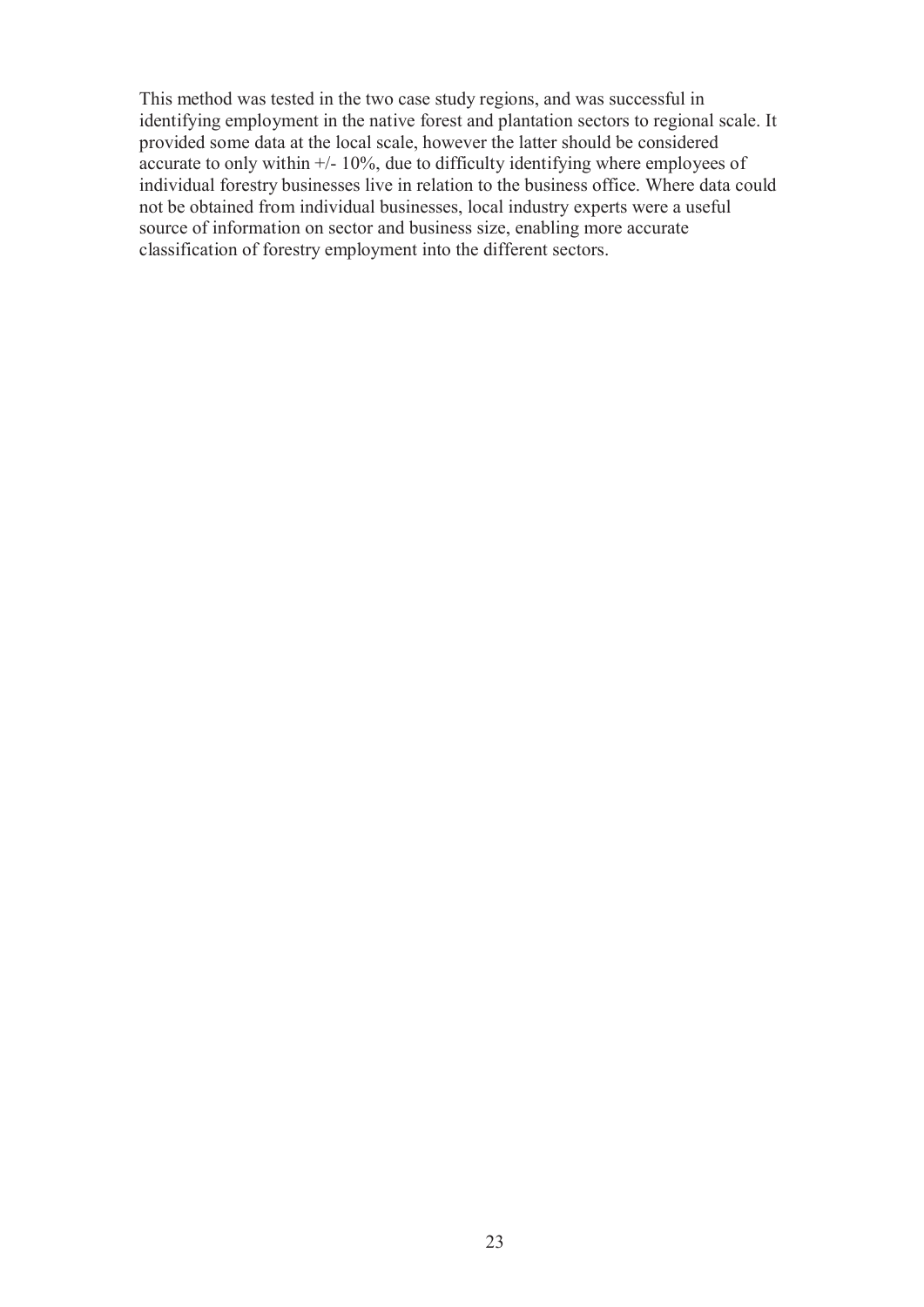## *6.1.2 Proportion of land utilised by the forest industry*

**Description:** This indicator describes the proportion of land in a given area utilised by the forest industry, separated into native forest and plantation sectors.

### **Data source/s required:**

- Data on area of land (obtainable from ABS geographic areas);
- Data on area of native forest used for different purposes e.g. commercial wood harvest, conservation (Bureau of Rural Sciences *National Forest Inventory* [NFI]);
- Data on area of softwood and hardwood plantations (Bureau of Rural Sciences *National Plantation Inventory* [NPI]); and
- Data on area of agricultural land.

**How often can it be measured?** This indicator can be measured at any point at which NFI and NPI data are updated.

**Benchmark/s:** Comparison of proportion of land used for native forestry and plantations in different regions.

**Cost:** Low

**Type/s of forestry:** It is important to ensure data are presented separately for native forests and plantations, as the differing nature of production in these sectors means it is not useful to combine the two when examining what proportion of land is used by forestry.

**Scale/s of measurement:** Local, regional, national.

**Key questions answered:** What area and proportion of land is used for native forestry? What area and proportion of land is used for plantation forestry? The latter can help answer concerns raised about the proportion of agricultural land being established to plantation forestry in some regions.

**Limitations:** In some cases, measuring the area of forestry as a proportion of total land area will not answer key questions asked by the community. For example, when examining expansion of plantation forestry, a key question asked is how much agricultural land in a region has been established to plantation over time. A measure based on total area of land may not provide an answer to this question, as the total area of land includes both agricultural land and other land tenures, such as publicly owned land and conservation reserves. When examining plantation forestry, the proportion of agricultural land established to plantation should be identified rather than the proportion of total land area, if possible. Estimates of agricultural land area vary across different data sources. It is recommended the estimates of the ABS *Agricultural Census* not be used, as they change over time depending on responses to the census, and the area of agricultural land excludes large-scale plantations, meaning it cannot be used to calculate proportion of land established to plantations.

**Methods:** This indicator is calculated quite simply, with the following equation used once data are obtained for a defined region:

### area of native forest/plantation area of land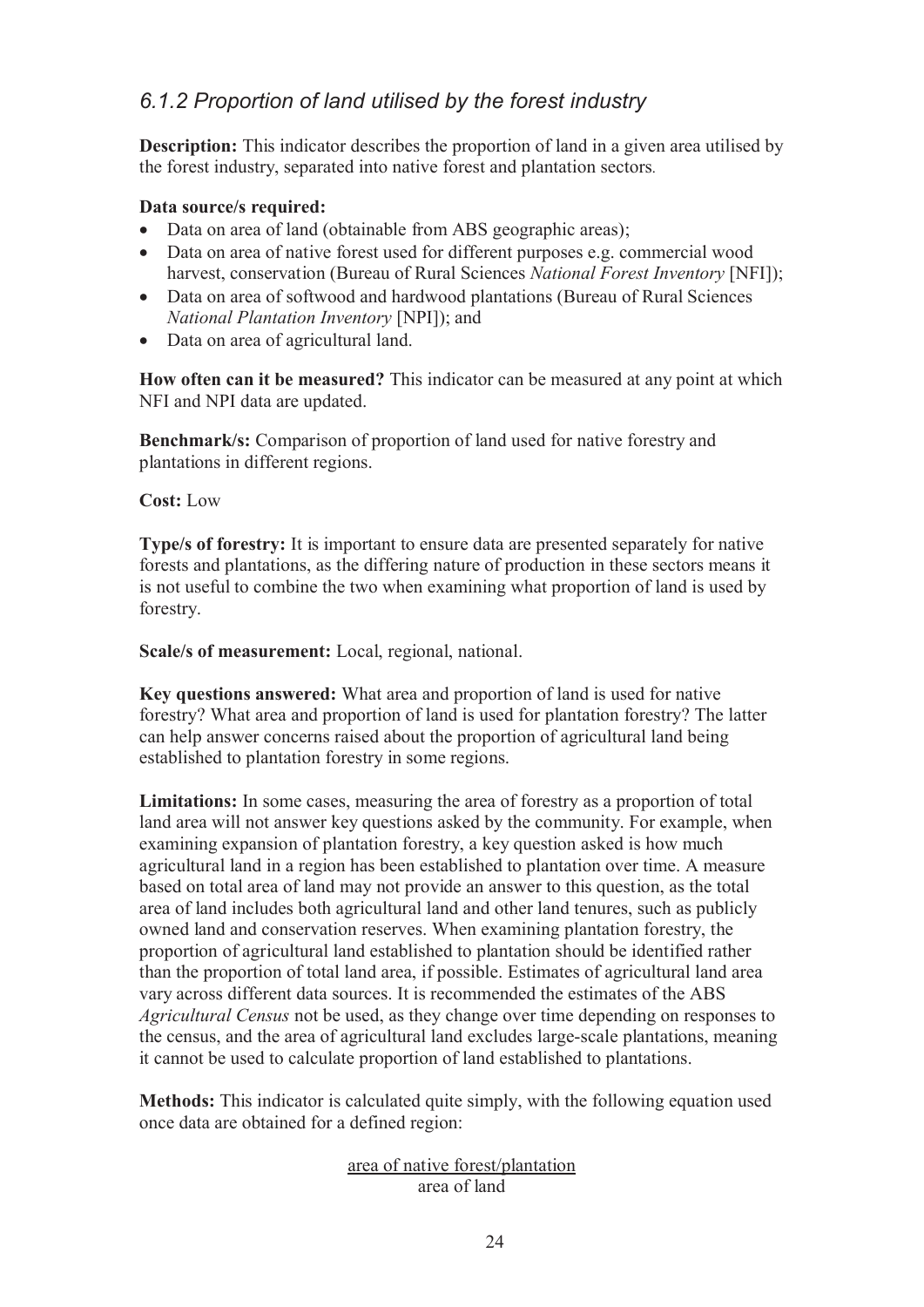## *6.1.3 Estimated value of forest industry production*

**Description:** This indicator measures the gross value of production (GVP) of the forest industry. It can be measured at various stages in the chain of production to determine the value of:

- log production (roundwood);
- sawnwood:
- wood based panels; and
- paper and paperboard.

Where several steps of the value-adding chain are measured, it is possible to use this indicator to measure value-added at each stage of production<sup>4</sup>.

**Data source/s:** ABARE *Forest and Wood Product Statistics (FWPS)* or direct survey of forest industry growing and processing businesses.

### **How often can it be measured?**

- When based on ABARE *FWPS*, annual (or even quarterly) measurement is possible; or
- When based on survey, this indicator can be measured at any time.

**Benchmark/s:** Comparison to the value of production in other industries, and comparison of the rate of change to change in overall domestic product/gross state product over the same period.

### **Cost:**

- If based on ABARE *FWPS* low; or
- If based on direct survey medium to high.

### **Type/s of forestry:**

- If using ABARE *FWPS,* it is not possible to distinguish between native forest and plantation sectors; or
- If using a direct survey, it is possible to distinguish between native forest and plantation sectors.

### **Scale/s of measurement:**

- ABARE *FWPS* data enable this indicator to be measured at national and state scale; or
- When using a direct survey, all scales are possible. However, the survey will typically be higher cost if aiming to produce small-scale data as well as large-scale data, because this requires a larger sample size. Confidentiality provisions may present reporting of data for local regions where fewer than three forestry processors operate.

**Key questions answered:** What is the dollar value of forest industry production? How is this changing over time? Changes in the dollar value of production can indicate potential for positive or negative impacts on regional economies, depending on the nature of the change.

 $\overline{a}$ <sup>4</sup> Many measures of value of the forest industry are possible, including measures of the dollar value of goods produced, value added through the chain of production, expenditure, and levels of different type of investment. The measure of gross value of production is recommended here as it is relatively easy to measure and to compare across industries.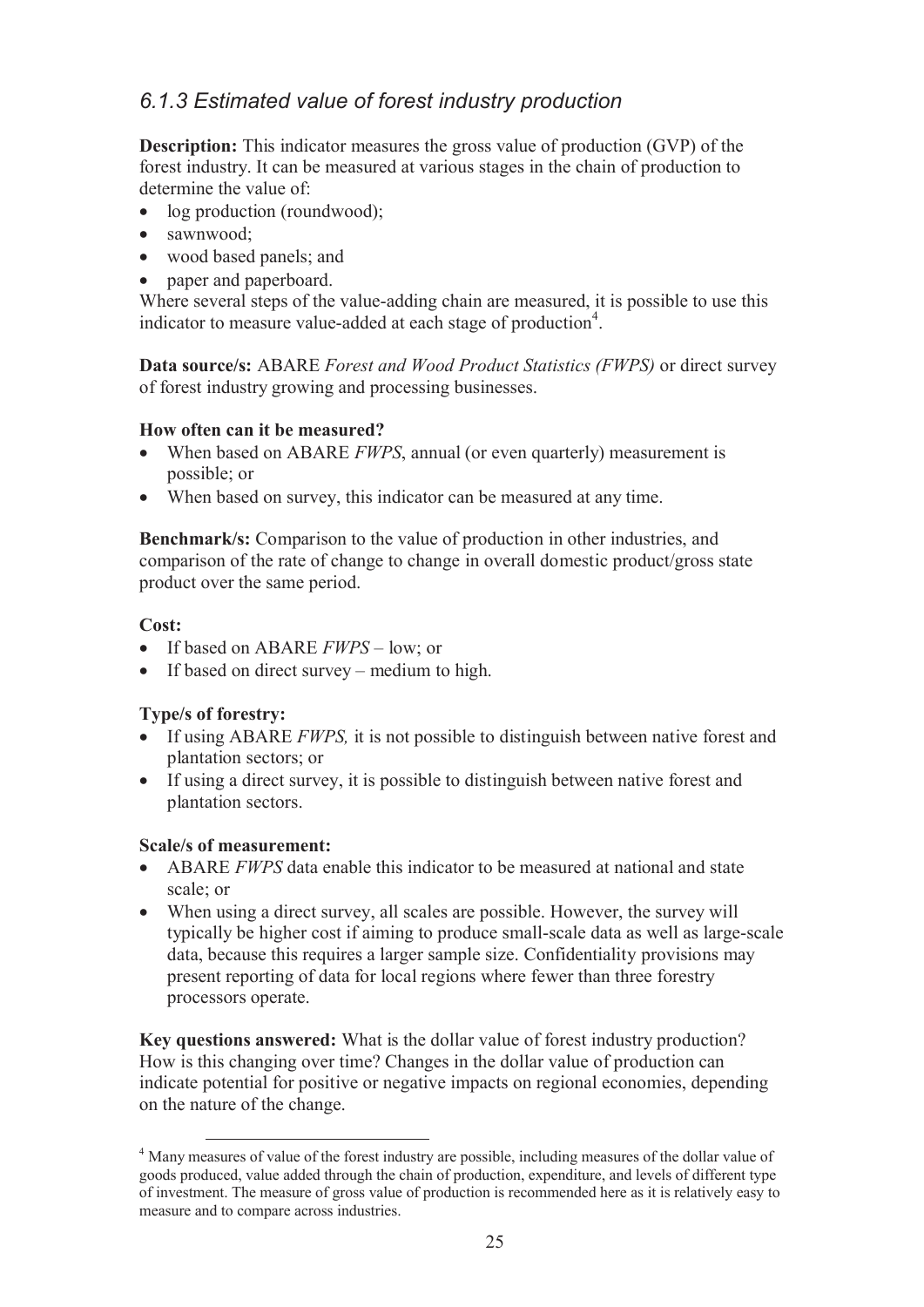### **Limitations:**

- It is important to carefully define at what points GVP will be measured, and to avoid double counting if GVP is calculated at multiple points in the chain of production;
- The dollar value of production is not a measure of who receives the benefits of the industry – it provides no information about the distribution of the industry's value and flow of benefits to different individuals and groups; and
- The indicator does not provide information on the implications of changes in the value of production over time for local/regional/state/national communities, markets and economies.

### **Methods:**

.

*Using ABARE* FWPS: ABARE *FPWS* data are presented in readily useable format, and all that is required is calculation of rates of change in the data over time, based on available *FWPS* data.

*Using a direct survey of forestry businesses:* The more expensive approach to this indicator is to directly survey forest industry growing and processing businesses involved in different parts of the forest industry. Because there are often a small number of forest growers and processors operating in a given area, and they operate businesses of widely varying size and nature, it is typically necessary to survey all growers and processors to obtain useful data. For example, a single region may have five sawmills, but one of these may process more wood than the other four combined, and they may use very different processing technology, resulting in widely differing volumes, and hence value, of production. It is necessary to survey all these businesses to obtain adequate data.

The survey needs to ask each business:

- The volume of product produced over a defined period, for each product produced. In many cases, a business may produce several types of product;
- The proportion of product derived from plantation and native forest sources. In some cases, products such as pulp or paper are produced using a combination of native forest and plantation sourced material. In these cases, the proportion of input from each sector must be identified to accurately identify the value of production derived from plantation and native forest sources; and
- The value of the product, measured as gross payments received for that product.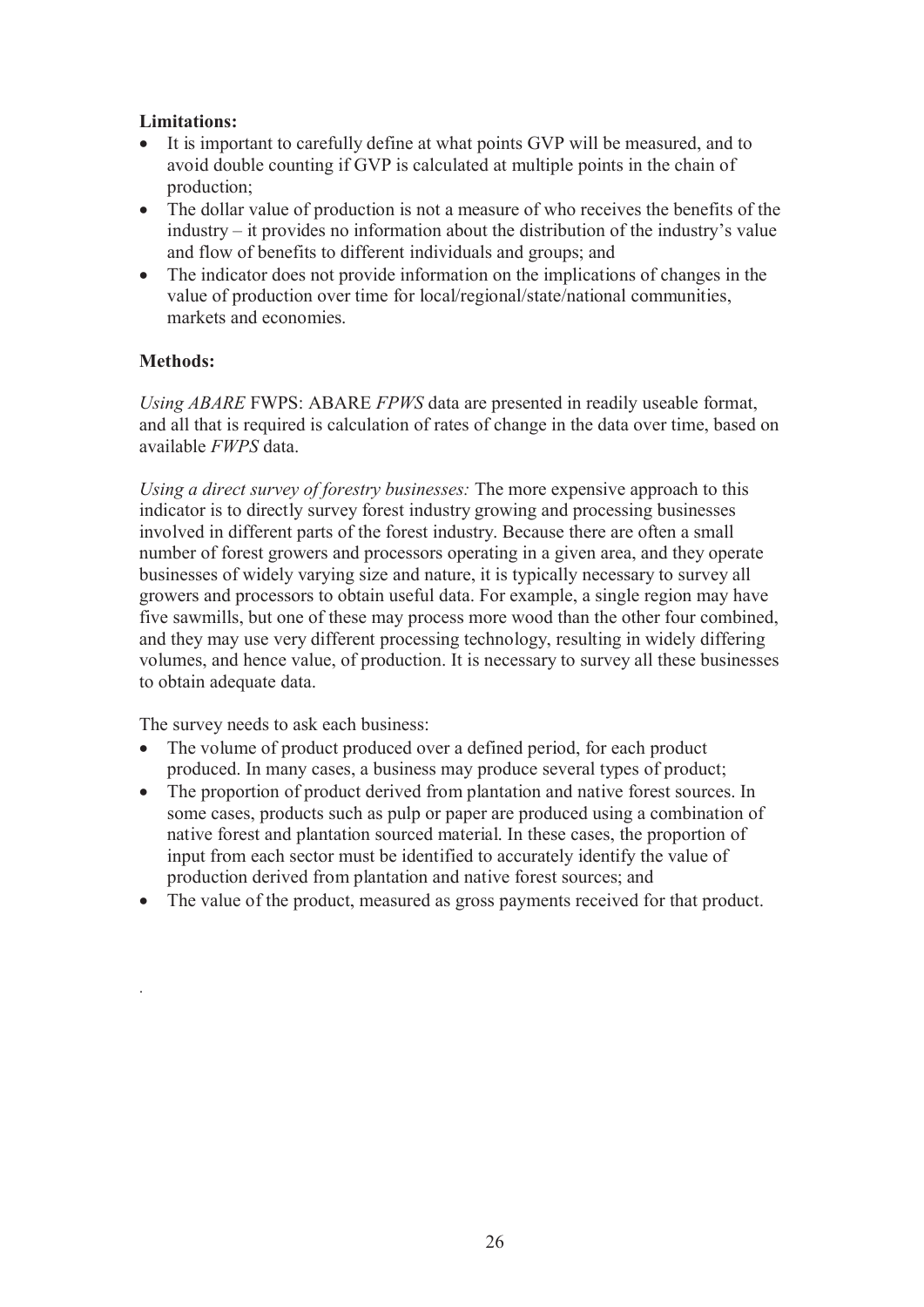## *6.1.4 Estimated volume of forest industry production*

**Description:** This indicator measures of the volume of different products produced by the forest industry. Volume may be measured at the following stages:

- log production (roundwood);
- sawnwood:
- wood based panels; and
- paper and paperboard.

It is also possible to use a single measure of 'gross roundwood equivalent', which estimates total production as the equivalent of roundwood.

**Data source/s:** ABARE *Forest and Wood Product Statistics (FWPS)* or direct survey of forest industry growing and processing businesses.

### **How often can it be measured?**

- When based on ABARE *FWPS*, annual (or even quarterly) measurement is possible; or
- When based on survey, this indicator can be measured at any time.

**Benchmark/s:** Comparison of rate of change over time to the rate of change in volume produced by other industries.

#### **Cost:**

- If based on ABARE *FWPS* low; or
- If based on direct survey medium to high.

### **Type/s of forestry:**

- If using ABARE *FWPS,* it is not possible to distinguish between native forest and plantation sectors; or
- If using a direct survey, it is possible to distinguish between native forest and plantation sectors.

### **Scale/s of measurement:**

- ABARE *FWPS* data enable this indicator to be measured at national and state scale; or
- When using a direct survey, all scales are possible. However, the survey will typically be higher cost if aiming to produce small-scale data as well as large-scale data, because this requires a larger sample size. Confidentiality provisions may present reporting of data at local scales where fewer than three forestry processors operate.

**Key questions answered:** What volumes are produced by the forest industry within different sectors and at different levels of production? How does this change over time? Changes in the volume of production can indicate potential for positive or negative impacts on regional economies, depending on the nature of the change. A drop in volume can indicate a likely fall in employment in the industry.

### **Limitations:**

Volume of production can be measured at various stages in the chain of production. It is important to carefully define at what points volume will be measured.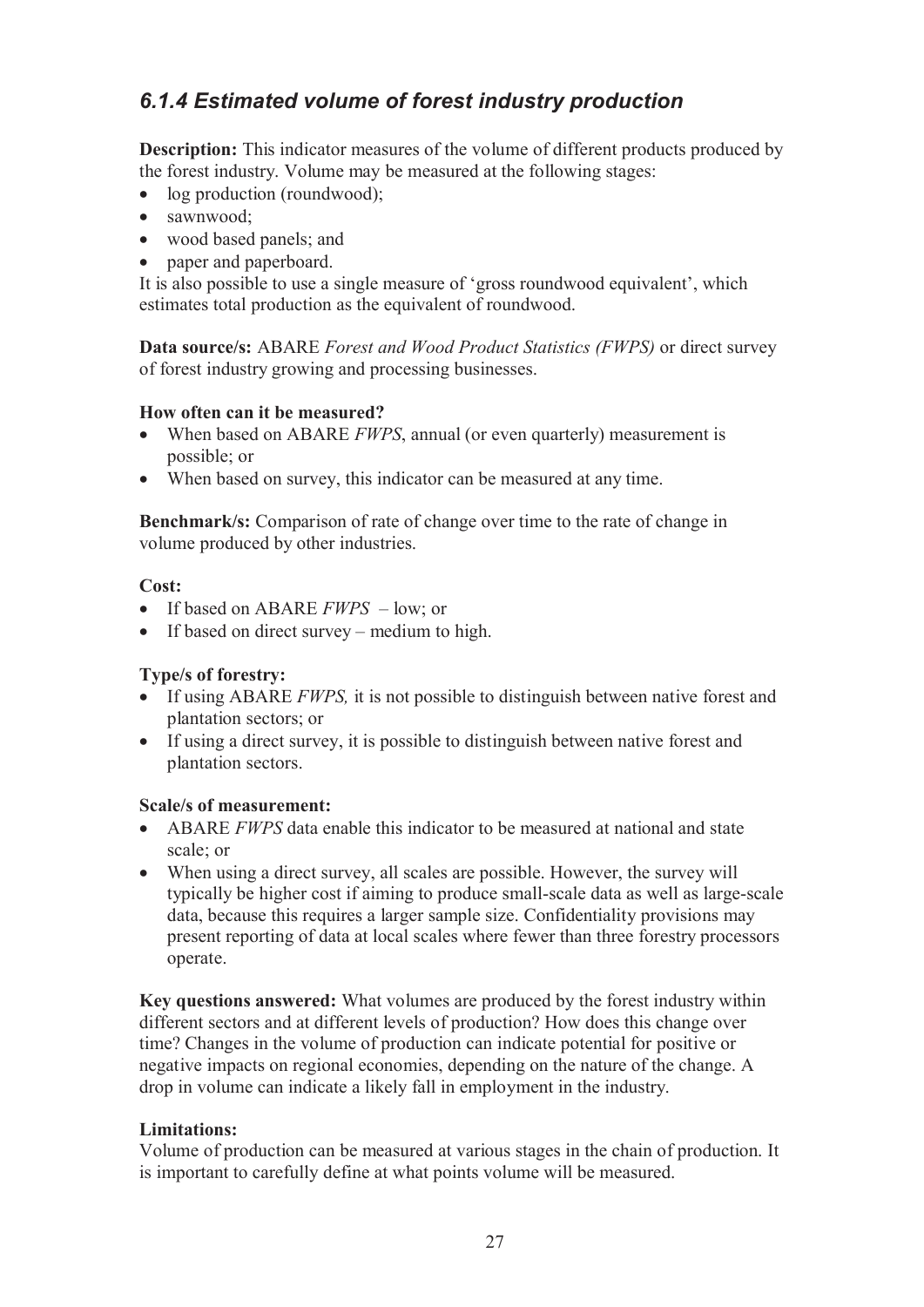This indicator provides an indication of change in volume of production but does not provide information on the implications of these changes for local/regional/state/ national communities, markets and economies. It can reasonable safely be assumed that a rapid decrease or increase in volume of production has employment implications for the industry, which is likely to have flow-on impacts on local and regional communities.

### **Methods:**

*Using ABARE* FWPS*:* ABARE *FPWS* data are presented in a readily useable format, and all that is required is calculation of rates of change in the data over time based on the available *FWPS* data.

*Using a direct survey of forestry businesses:* The more expensive approach to this indicator is to directly survey forest industry growing and processing businesses involved in different parts of the forest industry. Because there are often a small number of forest growers and processors operating in a given area, and they operate businesses of widely varying size and nature, it is typically necessary to survey all growers and processors to obtain useful data. For example, a single region may have five sawmills, but one of these may process more wood than the other four combined, and they may use very different processing technology, resulting in widely differing volumes, and hence value, of production. It is necessary to survey all these businesses to obtain adequate data.

The survey needs to ask each business:

- The volume of product produced over a defined period, for each product produced. In many cases, a business may produce several types of product; and
- The proportion of product derived from plantation and native forest sources. In some cases, products such as pulp or paper are produced using a combination of native forest and plantation sourced material. In these cases, the proportion of input from each sector must be identified to accurately identify the value of production derived from plantation and native forest sources.

The survey should be combined with questions about value of production if measuring both Indicators 6.1.3 and 6.1.4.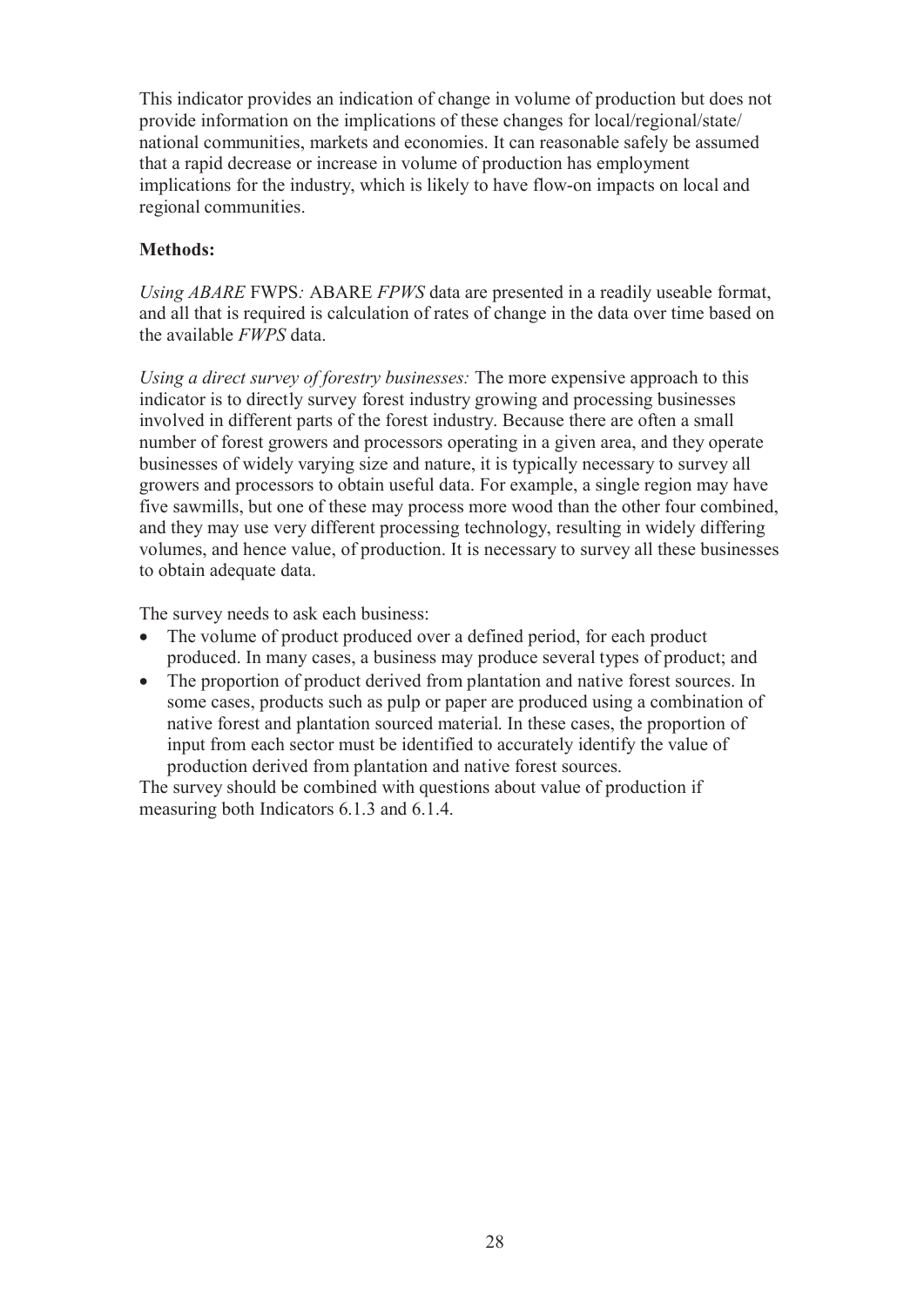## *6.1.5 Efficiency of production (labour productivity)*

**Description:** This indicator measures the efficiency of production, based on volume of output produced per unit of labour input. Increasing efficiency of production over time is considered a sign of increasing productivity of an industry. The most feasible measure that can be undertaken cost effectively at regional and national scales for the forest industry is output produced per unit of employment.

#### **Data source/s:**

This indicator can be measured in two different ways:

- Using ABS data on forest industry employment combined with ABARE *FWPS*  data on volume of production, efficiency of labour can be calculated at State and National scale for the whole forest industry. Using these data sources, it is not possible to calculate efficiency of specific forestry sectors, and there is limited scope for assessing efficiency of production for different types of wood products. This measures therefore has limited use as the forest industry produces highly diverse products and, as this measure does not differentiate between them, it is not possible to identify if the productivity measured differs because of a real difference in productivity, or differences in the types of wood and paper products being manufactured in different regions; or
- Using Indicator 6.1.1 together with data from direct survey of forestry businesses providing information on volume and value of production, more specific measures of labour productivity by wood and paper product type and sector are possible. These are more useful than the generic measure based on ABS and ABARE data.

#### **How often can it be measured?**

- When based on ABARE *FWPS*, annual (or even quarterly) measurement is possible; or
- When based on survey, this indicator can be measured at any time.

**Benchmark/s:** Efficiency of production over time can be compared to other industries, and to international benchmarks for the forest industry. Comparison to national and state averages can be made by comparing the percentage change in efficiency for the forest industry and for national/state economies over the same time period.

#### **Cost:**

- If based on ABARE *FWPS* and ABS forestry employment data low; or
- If based on direct survey medium to high.

### **Type/s of forestry:**

- If using ABARE *FWPS* and ABS forestry employment data, it is not possible to distinguish between native forest and plantation sectors, or different types of wood and paper products; or
- If using a direct survey, it is possible to distinguish between native forest and plantation sectors, and different types of wood and paper products.

#### **Scale/s of measurement:**

 ABARE *FWPS* enables this indicator to be monitored at national and state scale; or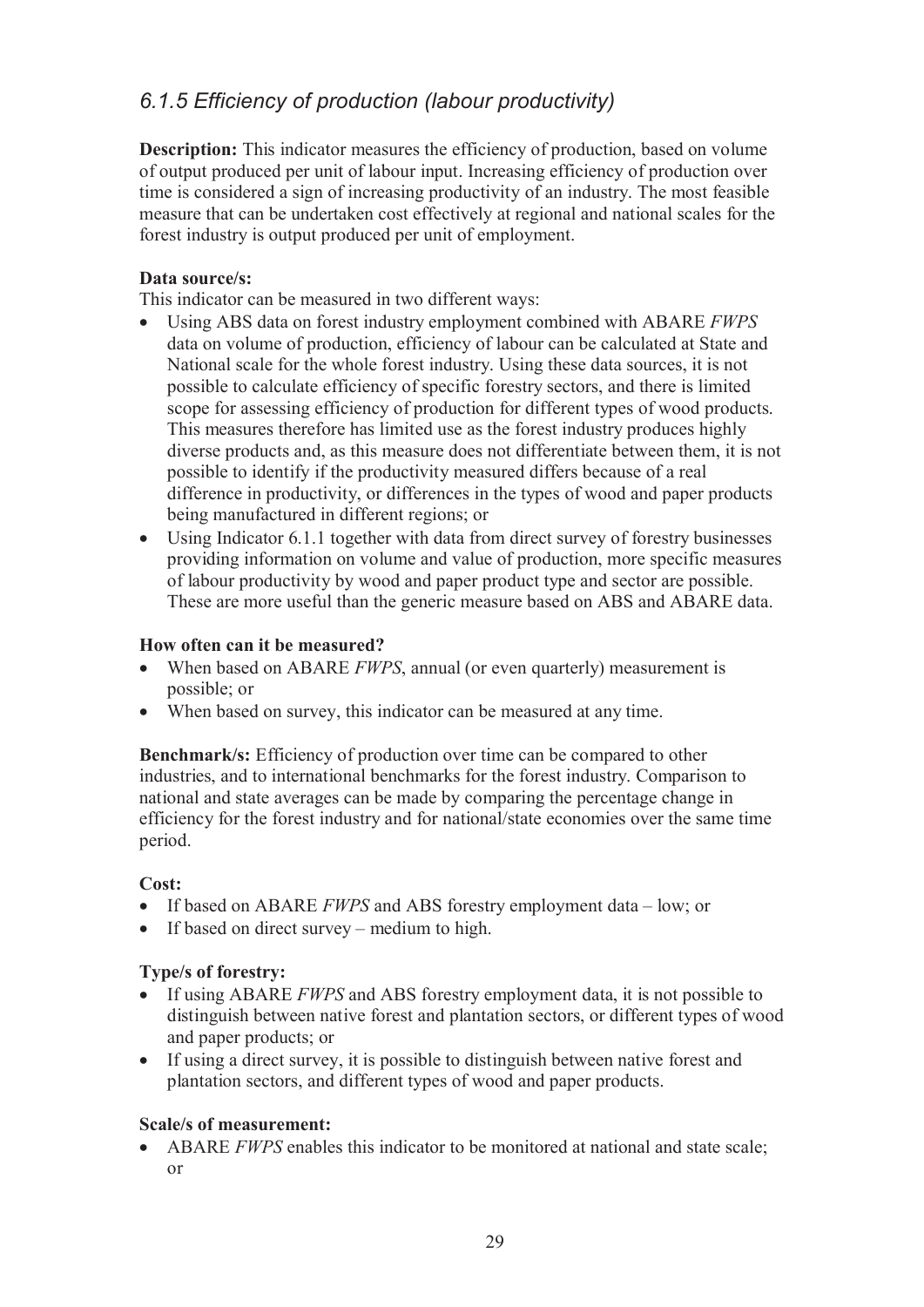When using a direct survey, all scales are possible. However, it is recommended that this indicator be reported at regional scale to ensure that a large enough sample of businesses are included to ensure the reporting reflects overall trends in the forest industry, rather than trends for a single forestry business.

**Key questions answered:** How efficiently does the forest industry utilise labour to produce outputs? How is efficiency of labour changing over time? An increase in efficiency per labour unit usually indicates investment in technology or other changes in business practices are enabling more efficient production of wood-based products.

**Limitations:** Increasing productivity may have multiple impacts, which are not easily identified based on the indicator alone. For example:

- If less employment is required to generate output, this may result in job losses unless there is a corresponding increase in output; and
- Profits may grow if productivity increases, but this depends on how and why productivity increased – for example, an increase in efficiency per unit of labour may have resulted from investment in technological advances, with the same overall costs incurred but less labour used.

Therefore changes in the indicator may have multiple implications for social and economic impacts on human communities, which are difficult to identify based on the indicator alone.

**Methods:** Using data on (a) volume of outputs produced, (b) employment utilised, whether from ABARE/ABS or direct survey, this indicator is calculated as:

| Efficiency of production of labour $=$ | units of output produced |
|----------------------------------------|--------------------------|
|                                        | units of labour          |

It is essential that the output produced and units of labour be consistent – in other words, that there is certainty that for the output being examined, the labour data is specific enough to identify the employment required to produce that specific type of output.

Productivity should be measured for individual wood products, rather than generically across all types of wood and paper products produced, to ensure the productivity reflects efficiency of labour rather than differences in types of products and level of value adding occurring across different regions.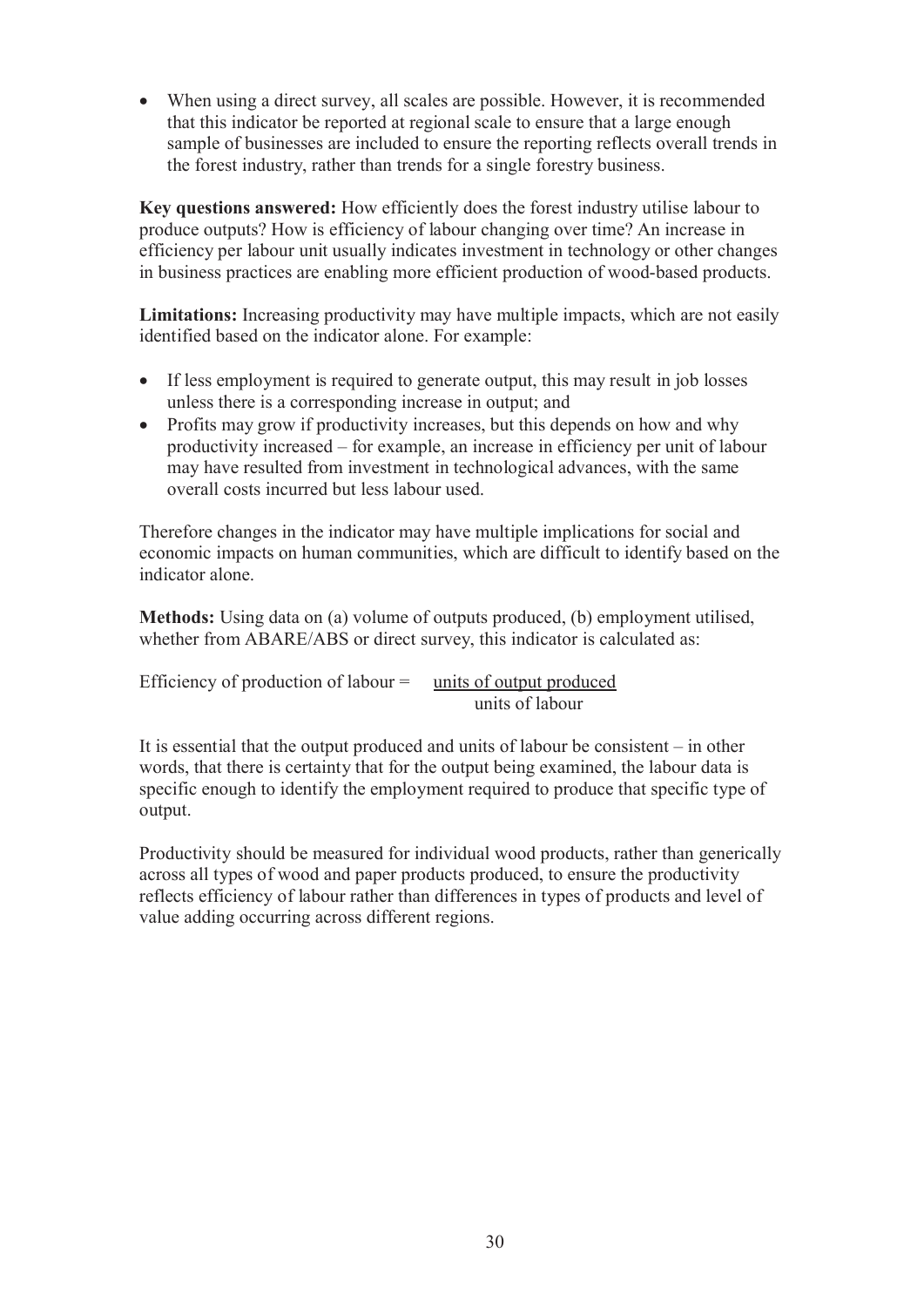## *6.1.6 Consumption of wood and paper products*

**Description:** This indicator measures consumption rates, per capita, for different wood and paper products such as sawnwood, wood-based panels, and paper-based products.

**Data source/s:** ABARE *Forest and Wood Products Statistics***,** ABS *Estimated Resident Population*

**How often can it be measured?** This indicator can be reported annually based on ABARE *FWPS*.

**Benchmark/s:** Consumption rates can be compared to rates of change in other countries and regions, if measured in the same way.

**Cost:** Low.

**Type/s of forestry:** Currently available data does not distinguish between consumption of plantation and native forest-based products.

**Scale/s of measurement:** National. It is not currently possible to measure consumption at other scales using available data. Collection of data enabling measurement at smaller scales would be a high-cost option not suitable for regular monitoring.

**Key questions answered:** What is the per capita demand for wood and paper products in Australia?

### **Limitations:**

- It can be difficult to estimate total consumption of wood and paper products when many end products include embedded wood and paper combined with other materials; and
- The data provide an indication of change in consumer demand, but do not provide information on the reasons for changes, or their implications for the forest industry or consumers of wood and paper products.

**Methods: Calculated as:** 

Volume consumed of specified product Population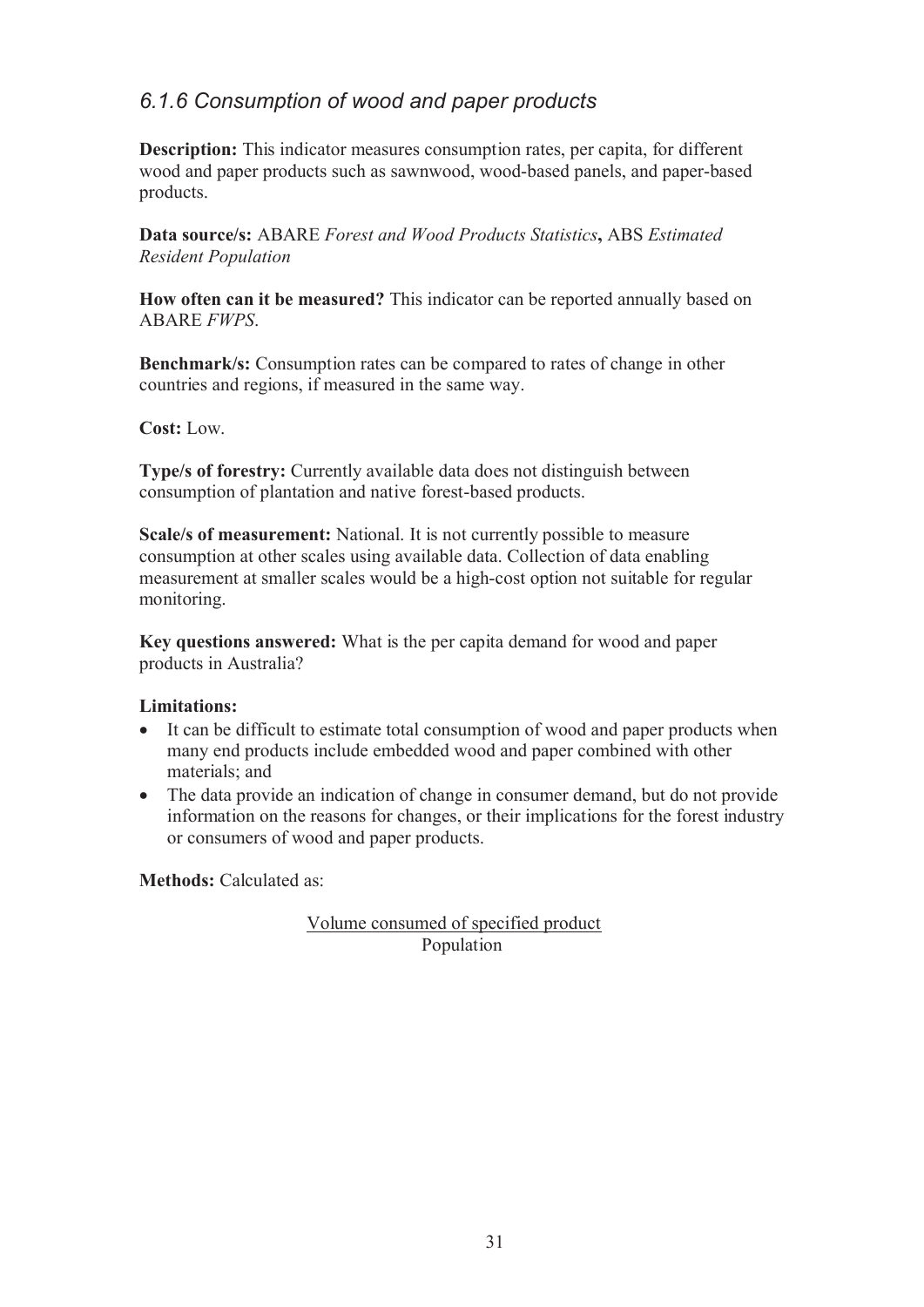## **6.2 Impacts of the forest industry on the broader community: recommended indicators**

The following indicators should be monitored regularly over time to help understand the impacts of the forest industry on the broader community:

- Dependence on the forest industry  $(\%$  employment);
- Social characteristics of forestry-dependent regions;
- Location of forest industry employment;
- Impact of plantation forestry on rural population; and
- Values, uses and perceptions about forestry activities.

This information answers some key questions about impacts of the industry, and provides detailed information that helps identify where further information about impacts, gathered via more in-depth studies, may be needed. For example, these indicators may show that the social characteristics of forestry regions are changing in different ways to non-forestry regions over time, indicating a need to undertake studies that examine why this is the case.

Recommended methods for measuring each indicator are described on the following pages.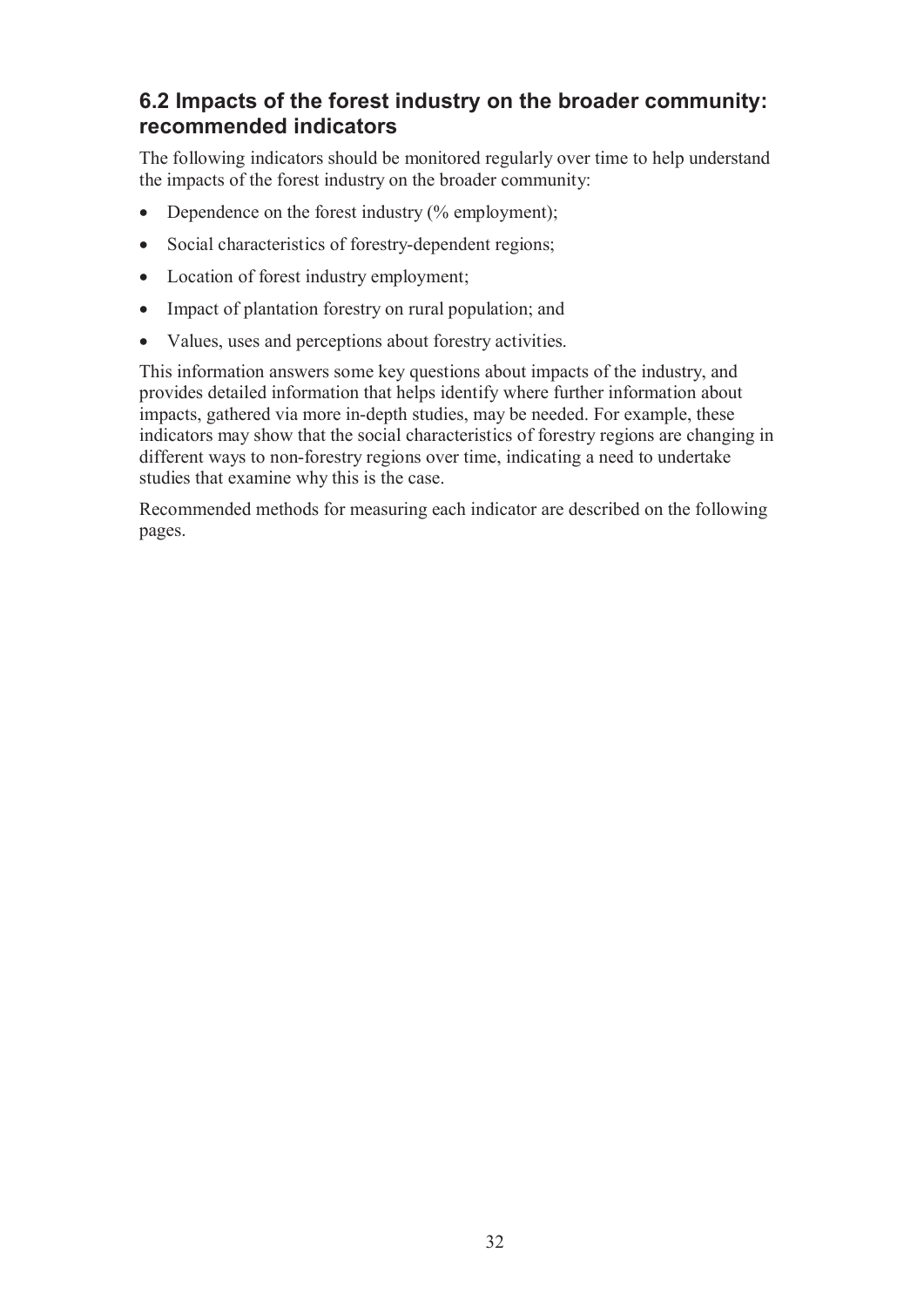# *6.2.1 Dependence on the forest industry (% employment)*

**Description:** This indicator measures the percentage of the workforce in a given area that is dependent on the forest industry. It is measured as the proportion of the employed labour force employed in the forest industry. This indicator identifies which areas are the most highly dependent on forestry, enabling identification of communities likely to be most impacted by any changes to the forest industry.

### **Data source/s:**

- Estimate of employment in forest industry (from Indicator 6.1.1); and
- ABS *Census of Population and Housing* labour force data.

It is important to ensure that both Indicator 6.1.1 and labour force data are based on the same Census count method. It is recommended that the 'place of usual residence' count method be used, as a large proportion of the wages/salaries earned by forest industry workers will be spent in the locality in which they live, rather than that in which they work<sup>5</sup>.

#### **How often can it be measured?**

- When based on ABS forestry employment data, this indicator can be measured every 5 years; or
- It may be possible to update the indicator in the interim based on (a) direct survey of the forest industry and (b) using labour force estimates derived for the ABS *Labour Force Survey<sup>6</sup>* and, at local scales, by the Labour Market Strategies Group (LMSG) *Small Area Labour Market* data, which estimates the labour force to a small-area scale on a quarterly basis<sup>7</sup>.

**Benchmark/s:** Comparison to other regions provides an indication of relative level of dependence on the forest industry.

**Cost:** Low.

-

**Type/s of forestry:** If using Indicator 6.1.1 data, dependence can be identified for all types of forestry. If unadjusted ABS data are used, then it is not possible to distinguish different types of forestry employment beyond different stages in the chain of production (forestry and logging, and wood and paper product manufacturing).

**Scale/s of measurement:** Local, regional, national.

**Key questions answered:** Which communities/regions depend on the forest industry for employment, and are therefore most likely to be impacted by any changes to the forest industry? How dependent are they on the forest industry?

<sup>&</sup>lt;sup>5</sup> Census data are reported based on three Census count methods: place of usual residence (data are reported based on where a person indicates they usually live), location on Census night (data are reported based on where a person was physically located on Census night), and place of employment (data are reported based on where a person works).  $6$  See

http://www.abs.gov.au/websitedbs/c311215.nsf/0/BF6068ABC64802DECA256BD500169F18?Open for further information on the ABS *Labour Force Survey*. 7 See

http://www.workplace.gov.au/workplace/Publications/ResearchStats/LabourMarketAnalysis/SmallAre aLabourMarkets/ for further information on the *Small Area Labour Markets* data series.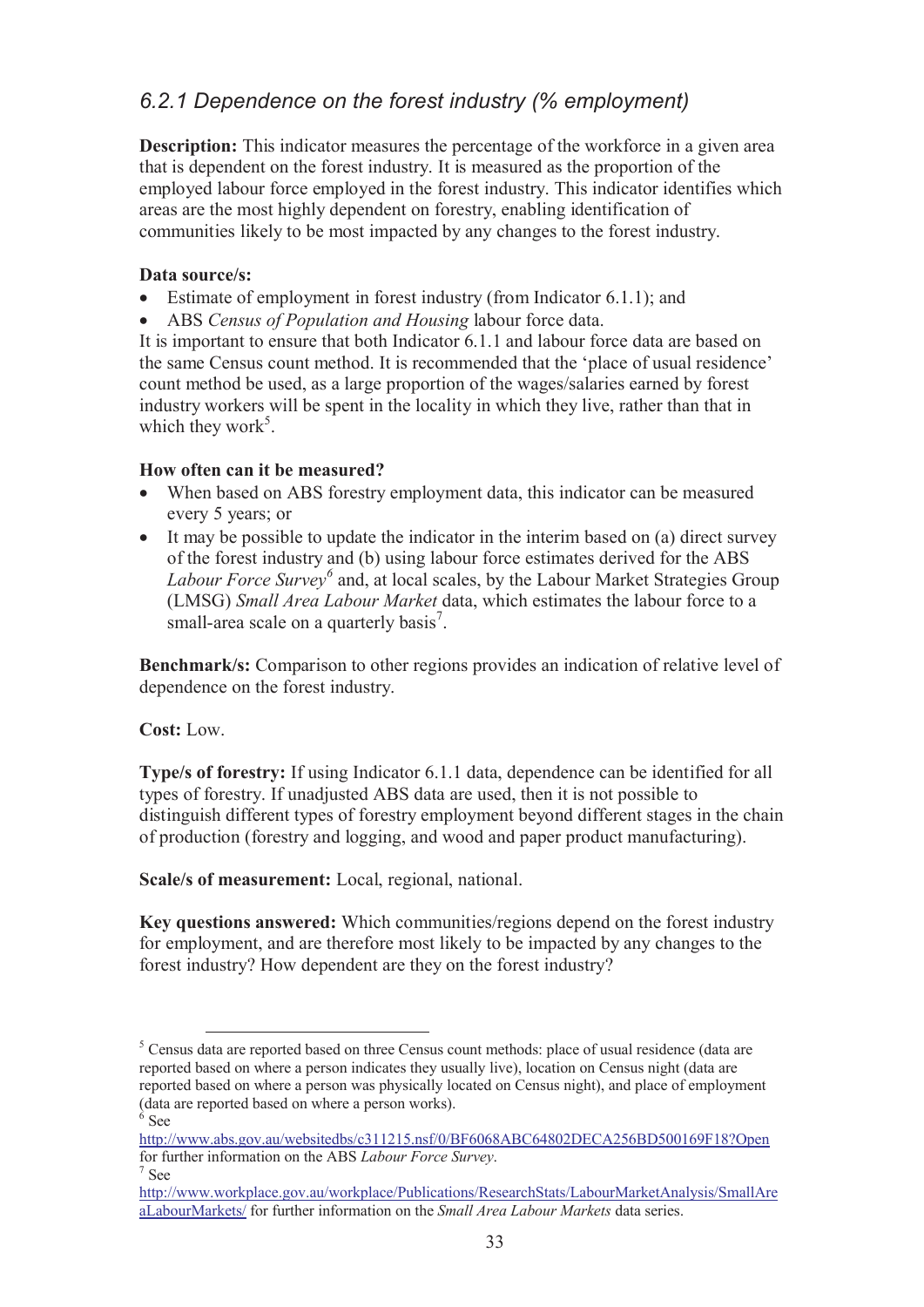### **Limitations:**

It can be difficult to define the threshold at which a community should be said to be 'highly' dependent on the forest industry. It is therefore recommended that levels of dependence be evaluated based on examining relative levels of dependence across different regions. Further study is needed to better understand the implications of different levels of dependence on forestry employment for a region.

**Methods:** This indicator is measured by calculating, for a defined region:

Number of people employed in forest industry (or in a defined forest industry sector) Total employed labour force

As noted in the 'data sources' section, both figures should be based on the same 'count' method, with figures based either on where all types of workers live, or where they work, as a person's place of work and home residence are sometimes different.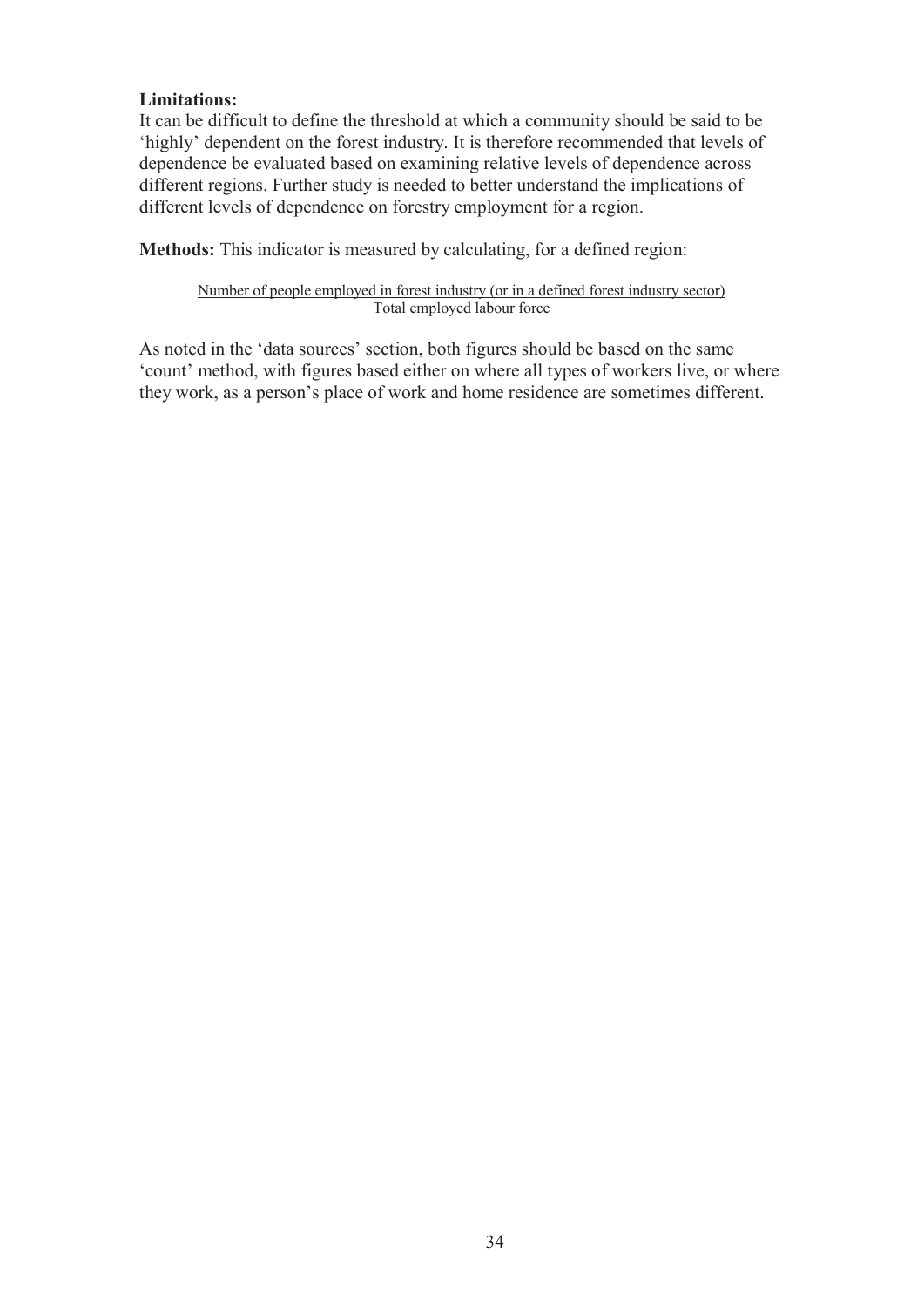## *6.2.2 Social characteristics of forestry-dependent regions*

**Description:** This indicator monitors the nature and rate of change in key social characteristics of forestry dependent regions. Each characteristic, or sub-indicator, is chosen as it is believed to be related to the ability of the community living in that region to adapt to change. This is important as a community's ability to adapt to change affects how it is impacted if a change occurs to an industry such as the forest industry.

It is commonly hypothesised that the ability of a community to adapt to change may be enhanced if the people living and working in that community have:

- an average or above average household income:
- an lower than average dependency ratio, such that there is not a high proportion of the population dependent on working age people;
- a low unemployment rate;
- high education levels;
- high economic diversity; and
- a population that is stable or growing, rather than declining in size.

Therefore the characteristics recommended to be profiled are:

- Total population;
- Unemployment rate;
- Educational qualifications the proportion of the population aged over 15 with (a) no post-school qualifications, (b) certificate/diploma, (c) bachelor degree or higher;
- Median household income;
- Median age:
- Economic diversity, measured as the proportion of employment dependent on the top three employing industries; and
- Dependency ratio: the ratio of working age population (age  $15-64$ ) to child  $(0-14)$ and retirement age (65+) population.

**Data source/s:** ABS *Census of Population and Housing* (CPH). These data should be based on the 'place of usual residence' count method.

### **How often can it be measured?**

Social characteristics can be profiled every five years when an ABS *CPH* is undertaken. It is not possible to measure most of the individual characteristics at more regular intervals, except for unemployment, which is estimated quarterly to a local area scale by the LMSG *Small Area Labour Markets* data series, and at larger scale by the ABS *Labour Force Survey.*

**Benchmark/s:** Characteristics of forestry dependent regions can be compared to averages for all Australian regions, to identify if forest-dependent regions have different characteristics to other regions.

### **Cost:** Low

**Type/s of forestry:** The use of ABS data does not allow different types of forestry to be distinguished. However, if the types of forestry operating in a given region are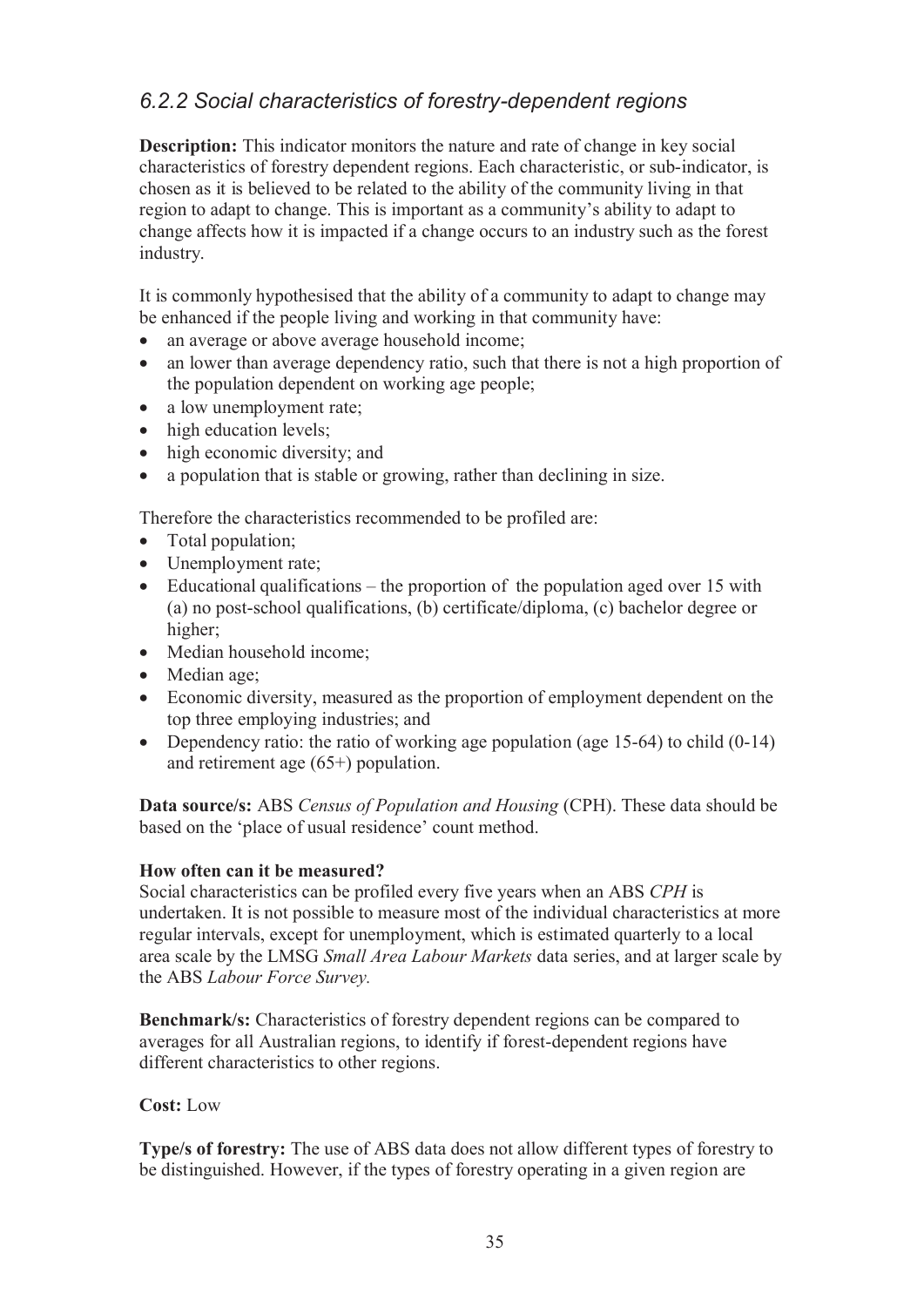known based on Indicator 6.1.1, it may be possible to compare regions which are dependent on different types of forestry.

**Scale/s of measurement:** Local, regional. National scale data provide a useful average with which to compare characteristics of forestry dependent regions.

**Key questions answered:** Do forest-dependent regions differ to other regions in terms of characteristics such as their rate of population growth, the average level of education of the adult population, age distribution, and household income?

**Limitations:** While these indicators will identify if forestry-dependent regions are different to other regions, they do not provide an indication of whether the differences are related to the activities or presence of the forest industry in that region.

**Methods:** The calculation of each subindicator is described below:

- Total population: Using ABS *CPH* population data, all that is required is calculation of the average annual rate of change in total population over time;
- Unemployment rate: Unemployment data are readily available and require no additional calculation;
- Educational qualifications: This is calculated as the proportion of the population aged over 15 with (a) no post-school qualifications, (b) certificate/diploma, (c) bachelor degree or higher;
- Household income: Household income data are readily available and require no additional calculation;
- Median age: Median age data are readily available and require no additional calculation;
- Economic diversity: This sub-indicator is calculated by firstly identifying the top three employing industries for the region being studied, using ABS *Census of Population and Housing* data on employment by industry. The sum of people employed in the top three employing industries for a region is then divided by the sum of the total labour force to identify the proportion of the employed labour force dependent on the top three employing industries; and
- Dependency ratio: The dependency ratio is calculated as the ratio of working age population (number of people aged 15-64) to the sum of the number of people aged 0-14 years and over 65 years of age.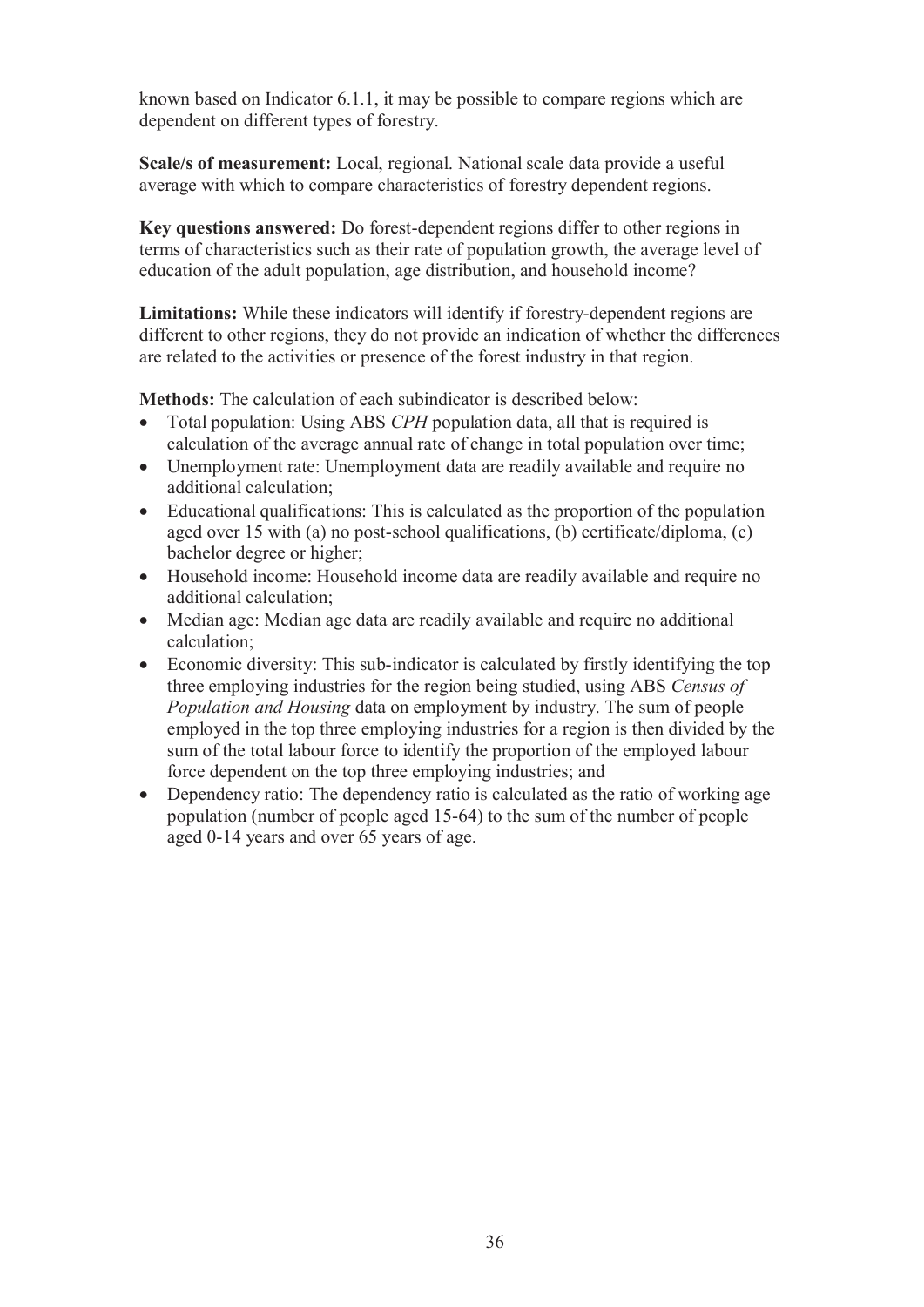## *6.2.3 Location of forest industry employment*

**Description:** This indicator measures the proportion of forest industry employees based in small, medium and large towns. It is a useful measure of where impacts of changes in the forest industry are likely to occur, and provides answers to commonly asked questions about where forest industry employees are located. For example, some have questioned whether establishment of plantations on agricultural land changes job availability in small and regional towns, believing that forest industry workers are typically located in different sized towns to the agricultural industry workers who were previously employed on land established to plantation (Schirmer et al*.* 2008).

### **Data source/s:**

ABS *CPH* urban centre/locality (UC/L) data: total labour force by UC/L, and employment in the forest industry by UC/L.

An 'urban centre/locality' refers to a town with 200 or more residents, as calculated by the ABS using a specific methodology for defining the boundaries of urbanised areas. A locality is defined by the ABS as a settlement with 200-999 residents, and an urban centre has 1,000 or more residents.

**How often can it be measured?** This indicator can be measured very five years when an ABS *Census of Population and Housing* is undertaken.

**Benchmark/s:** Comparison of location of forestry employment to distribution of the total labour force across different sized UC/Ls, or to the labour force of comparison industries such as agriculture or manufacturing.

**Cost:** Low.

## **Type/s of forestry:**

ABS forestry employment data by UC/L differentiate employment into the 'forestry and logging' and 'wood and paper product manufacturing' sectors. It is more difficult to accurately estimate forestry employment in the native forest and plantation sectors for individual UC/Ls, as the method used for adjusting forestry data described in Indicator 6.1.1 is less reliable for small scales, and data gathered from forestry firms does not provide detailed information on what specific towns their employees live in. A relatively expensive survey of forestry firms would be required to specifically identify plantation and native forest employment by UC/L, as firms would need to provide detailed data on home address of individual employees, cross-referenced by the forestry sector in which that employee works.

Therefore this indicator cannot currently be measured separately for plantation and native forest employment, unless a high-cost survey of forestry businesses is undertaken.

**Scale/s of measurement:** Individual urban centre/locality.

### **Key questions answered:**

- What size towns are forest industry employees typically based in?
- Is a greater proportion of forest industry employment located in large regional towns compared to other rural industries? and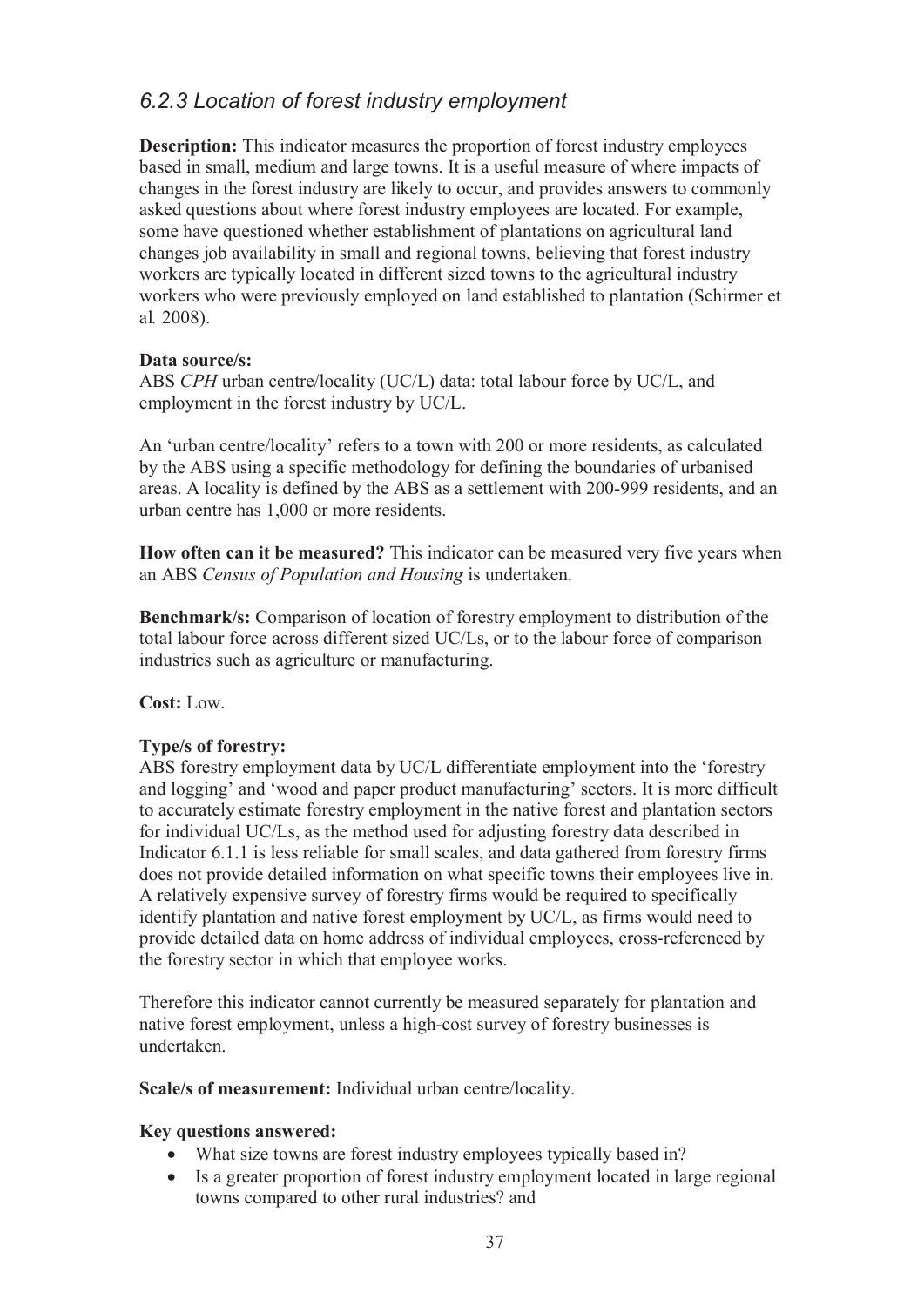Where are the impacts (negative and positive) of forest industry-based employment experienced?

Limitations: Care is needed to identify appropriate thresholds for defining 'small towns' versus 'medium' and 'large' urban centres/localities.

**Methods:** This indicator is calculated by calculating the distribution of forest industry employment by town size, and comparing it to distribution of agricultural industry employment and of the total labour force.

The town size classes recommended are:

- Rural land and localities with  $\leq 200$  population:
- $\bullet$  200-499 population;
- $\bullet$  5,00-999 population;
- $\bullet$  1,000-1,999 population;
- $\bullet$  2,000-2,999 population;
- $\bullet$  3,000-4,999 population;
- $\bullet$  5,000-9,999 population; and
- $\bullet$  > 10,000 population.

This range of town sizes is recommended as many of the towns in the case study regions in which indicators were tested had a population of less than 5,000, and so it was considered useful to ensure several categories of town size were included. Rural and regional areas in which the forest industry is typically located have very few urban centres with over 10,000 residents, and so it is not recommended that large towns be further differentiated beyond the '> 10,000 population' category.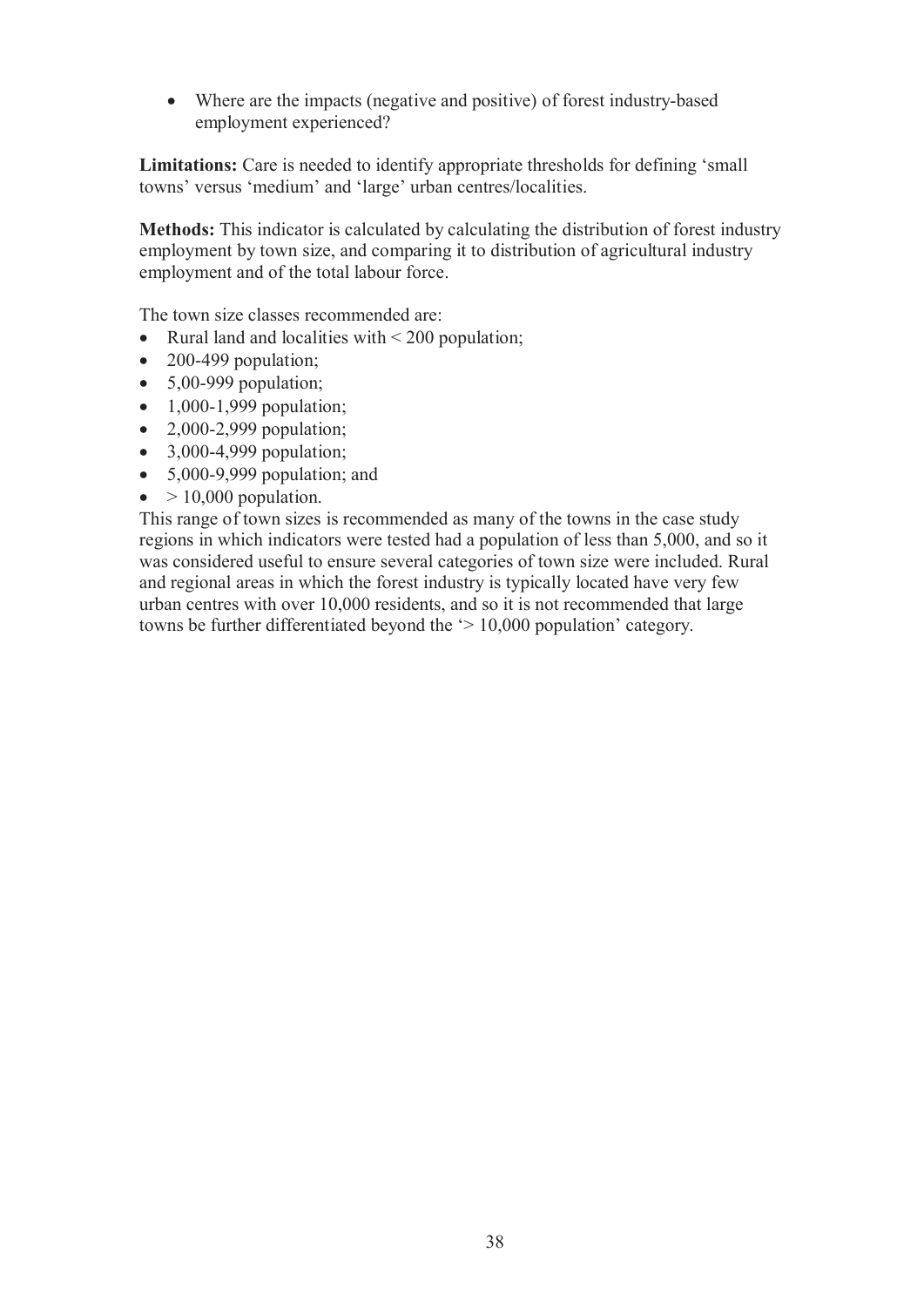## *6.2.4 Impact of plantation forestry on rural population*

**Description:** This indicator measures the rate of change in rural population over time in areas experiencing plantation expansion, compared to the average for rural areas. It can answer questions commonly asked about whether plantation expansion has a negative impact on the number of people living in rural areas.

**Data source/s:** ABS *Census of Population and Housing* population data (requiring data on total population of a region and population of the UC/Ls within that region), and Bureau of Rural Sciences *National Plantation Inventory* data on area of plantations over time.

**How often can it be measured?** This indicator can be profiled every five years when an ABS *Census of Population and Housing* is undertaken. It is not possible to profile this indicator between censuses.

**Benchmark/s:** The indicator can compare rates of rural population change in areas experiencing plantation expansion to the average for all rural areas.

**Cost:** Medium.

**Type/s of forestry:** Plantation forestry only. This indicator is specifically designed to answer questions about expansion of plantation forestry, and does not examine other types of forestry.

**Scale/s of measurement:** Local. This indicator is only meaningful at the local scale, as across a larger region it is likely plantation expansion will vary considerably and hence the indicator does not necessarily provide an indicator relevant to plantation forestry. At the local scale it is possible to identify areas experiencing high and low rates of plantation expansion and compare rural population change in these areas. However, the indicator needs to be measured for a large number of local areas with differing rates of plantation expansion to provide useful answers on impacts of plantation expansion on population change. The number of local regions able to be compared in the case studies conducted for this consultancy was relatively low, and provided data of limited usefulness.

**Key questions answered:** Is expansion of plantation estate associated with changes in total population of rural and regional areas?

**Limitations:** Many factors influence change in rural population. It is important to compare rural population change in plantation areas to an appropriate range of averages to ensure that change is not inappropriately identified as being due to expansion of plantations. If possible, analysis should include more in-depth identification of the different factors that may affect population levels in forest dependent areas, to gain a more holistic understanding of population trends.

**Methods:** This indicator is calculated by:

- Identifying the rate of first rotation plantation establishment in a defined region over a defined period of time (using National Plantation Inventory data);
- Calculating rate of change in rural population over the same period of time. Rural population is defined the number of people living on rural properties or in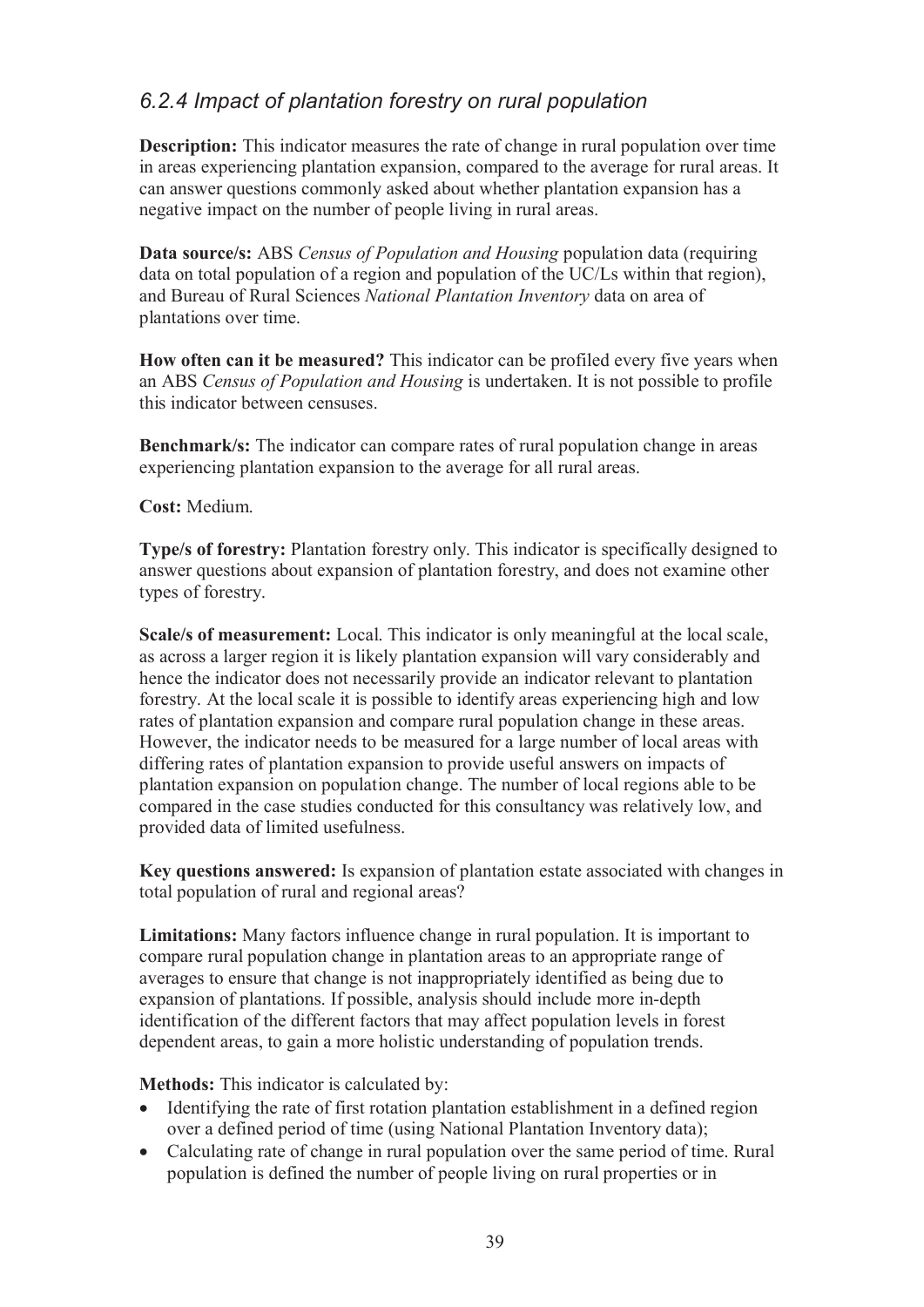localities with less than 200 residents, and is calculated by, for a defined region, subtracting the total UC/L population from the total regional population; and

 Comparing rates of change in rural population in areas experiencing differing levels of plantation expansion.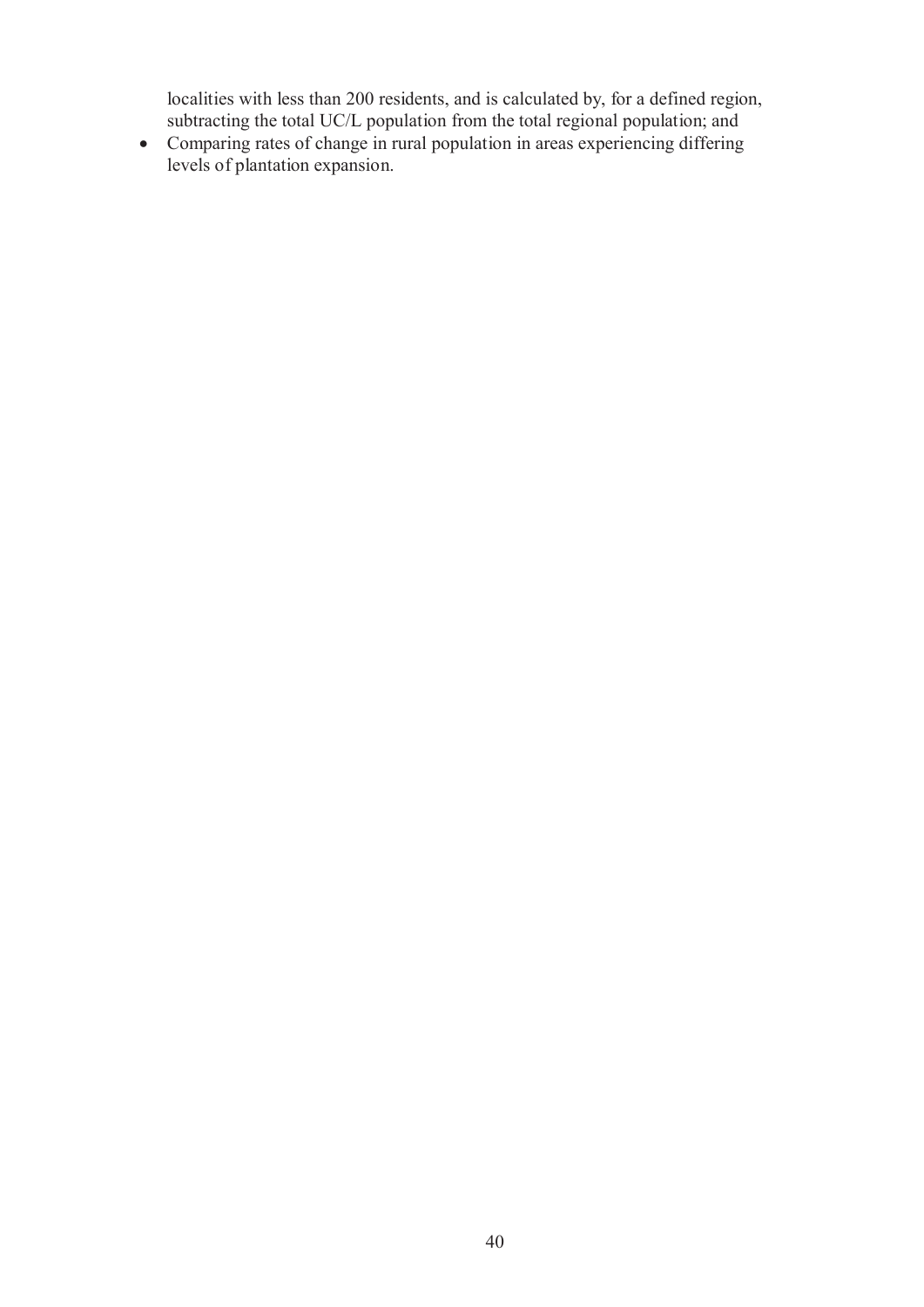## *6.2.5 Values, attitudes, uses and perceptions of forestry activities*

**Description:** This indicator refers to the measurement of values and attitudes towards forestry, uses of forests, and other perceptions about forest-related activities. The goal is to understand the perceptions and understandings of forestry held by different groups, and what they value about forests. A wide range of different indicators related to values, attitudes and uses can be measured. These indicators are presented as a single group as they have one thing in common: they involve measuring subjective perceptions.

**Data source/s:** Direct survey of the general population, repeated over time to enable comparisons. The number of people to be sampled would vary considerably depending on the scale at which results need to be interpreted. A survey can ask multiple questions relating to (a) the values held regarding different types of forests, (b) uses of different types of forests, (c) perceptions and awareness of forest industry activities.

**How often can it be measured?** This indicator can be measured at any time.

**Benchmark/s:** Comparisons to be made over time and between different groups included in the survey.

**Cost:** Medium-high, depending on size of sample and number of questions asked.

**Type/s of forestry:** All types of forestry can be distinguished when using a direct survey to collect data.

**Scale/s of measurement:** All scales possible; higher cost if aiming to produce smallscale data as well as large-scale data.

**Key questions answered:** What do people value most about forests? How are these values changing over time? How are forest uses changing over time? Is the general public's understanding of forestry practices the same as that of forest managers? These questions help inform decisions about managing forests to achieve valued outcomes, and can also inform design of communication about forestry.

**Limitations:** It is important to carefully choose and design questions; only a relatively small set of questions can be asked on a single survey, and both the questions and the survey sample need to be designed to be readily replicable over time.

**Methods:** Direct survey of a statistically significant sample of the general population of defined regions. Sample sizes would vary considerably depending on the region/s being examined, the number of regions for which a statistically significant sample was required, and the number of groups whose views are to be compared.

Recommended topics to be included in a regularly repeated survey are (see Section 7.2 for further detail):

- Acceptability of different forest practices;
- Values and beliefs about the environment/natural resource management;
- Perceptions about the nature forestry activities;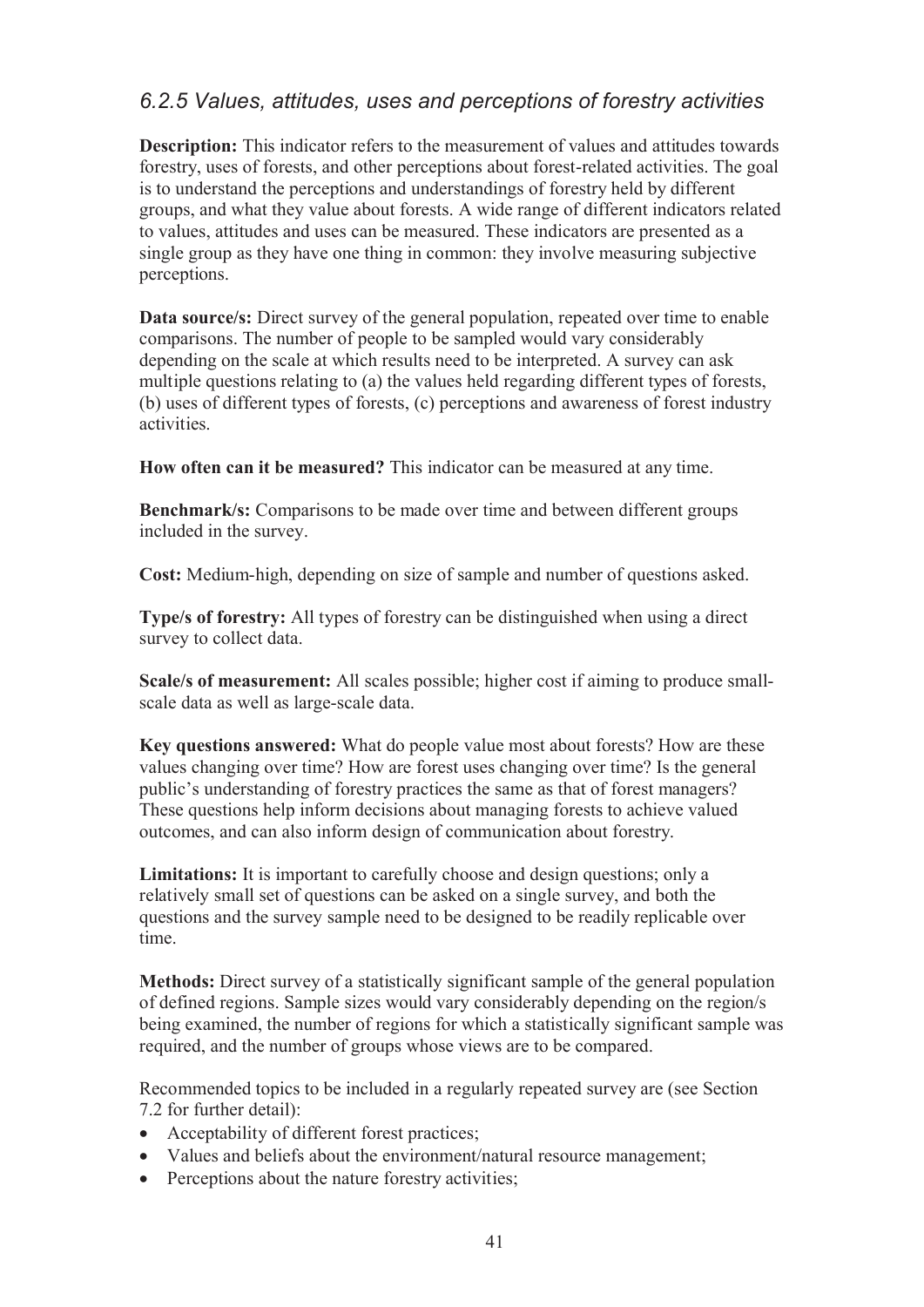- Information dissemination and communication where and how do people obtain information about forestry and interact with the forest industry; and
- Socio-demographic characteristics of respondents.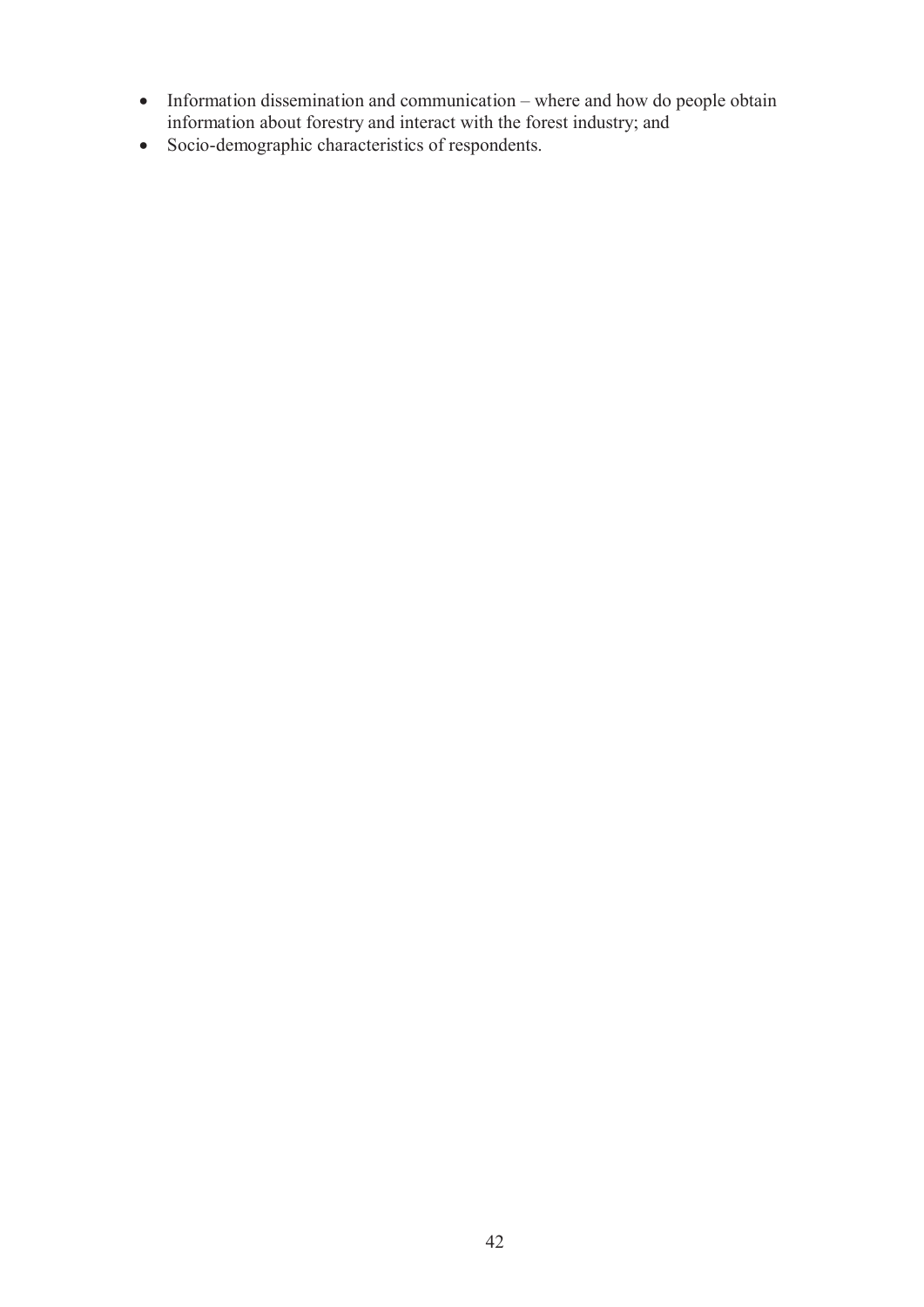# **6.3 Impacts of the forest industry on its workforce: recommended indicators**

The following indicators should be monitored regularly over time to help understand the impacts of the forest industry on forestry workers:

- Income earned by forestry workers;
- Physical health reported injury rates;
- Self-rated physical and mental health;
- Self-rated wellbeing:
- Age distribution;
- Gender;
- Attachment to place;
- Cultural and family attachment to forestry;
- Working hours; and
- Educational qualifications.

This information answers some key questions about impacts of the industry, and provides detailed information that helps identify where further information about impacts, gathered via more in-depth studies, may be needed. For example, these indicators may show that the forestry workforce is ageing rapidly in some regions and not others, or that forest worker wellbeing is better in some regions than others, indicating a need to undertake studies that examine why this is the case and can be used to develop strategies to address ageing or low well-being.

Recommended methods for measuring each indicator are described on the following pages.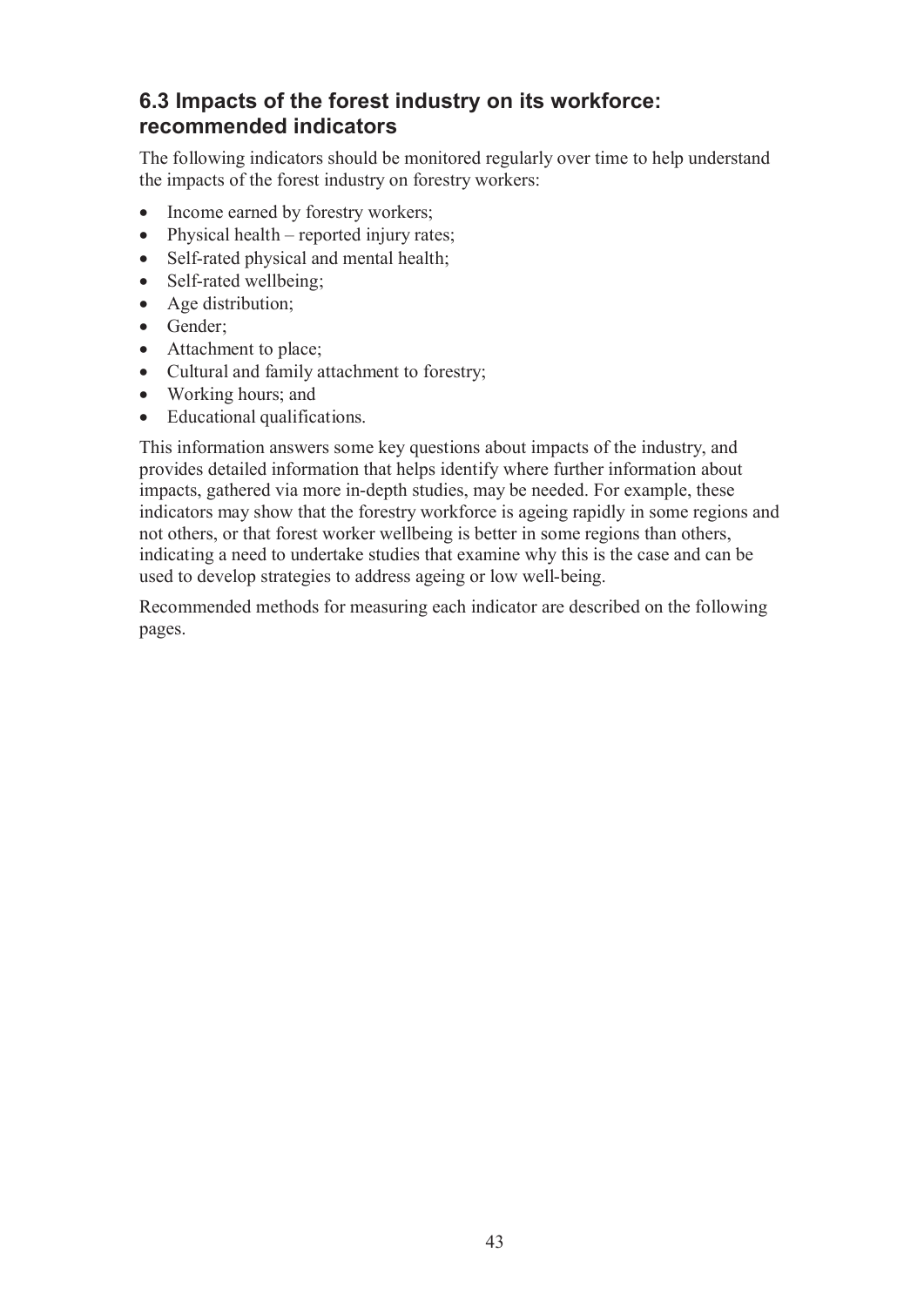## *6.3.1 Income earned by forestry workers*

**Description:** This indicator measures the average income earned by forestry workers. It is possible to identify and compare income earned in different forestry sectors, and to compare these to average income earned across the whole labour force.

**Data source/s:** Data can be collected in two ways:

- ABS *Census of Population and Housing* data this requires a special data request from the ABS, which does not publicly publish data on forest worker income; or
- Direct survey of forestry workers, in which they are asked their income.

### **How often can it be measured?**

- ABS *Census of Population and Housing* data every five years; or
- Direct survey of forestry workers at any point in time.

**Benchmark/s:** Comparison of forest industry worker's incomes can be made with income earned by the labour force working in the same region.

### **Cost:**

- ABS data low-medium cost, depending on extent to which forestry sectors are separated; or
- $\bullet$  Survey medium-high cost.

## **Type/s of forestry:**

- ABS *Census of Population and Housing* data it is possible to separate the forestry and logging and wood and paper product manufacturing sectors, but not to separate plantation and native forest sectors; or
- Direct survey of forestry workers it is possible to identify income separately for all types of forestry sector.

### **Scale/s of measurement:** Regional, national.

In the case study regions, this indicator was tested at local scale, but the data produced could not be easily interpreted due to the small number of workers in many local areas. It was not possible to identify if variance in income across different local areas was due to real differences in income paid by forestry businesses, or simply the natural variance expected with a small sample of workers. It is therefore recommended this indicator be measured only at the regional and national scale.

**Key questions answered:** Do forestry workers earn an adequate income? How does the income of forestry workers compare with others?

### **Limitations:**

While this indicator can identify if forestry workers earn a similar income to the general labour force in the same region, it does not provide information on how income influences wellbeing.

### **Methods:**

 ABS data: Comparison of forest industry workers income to the general labour force, for different income categories (e.g. nil income, \$0-399, \$400-599, \$600- 799 etc, based on weekly individual income). The comparison made should be of the proportion of the workforce falling into each category rather than the total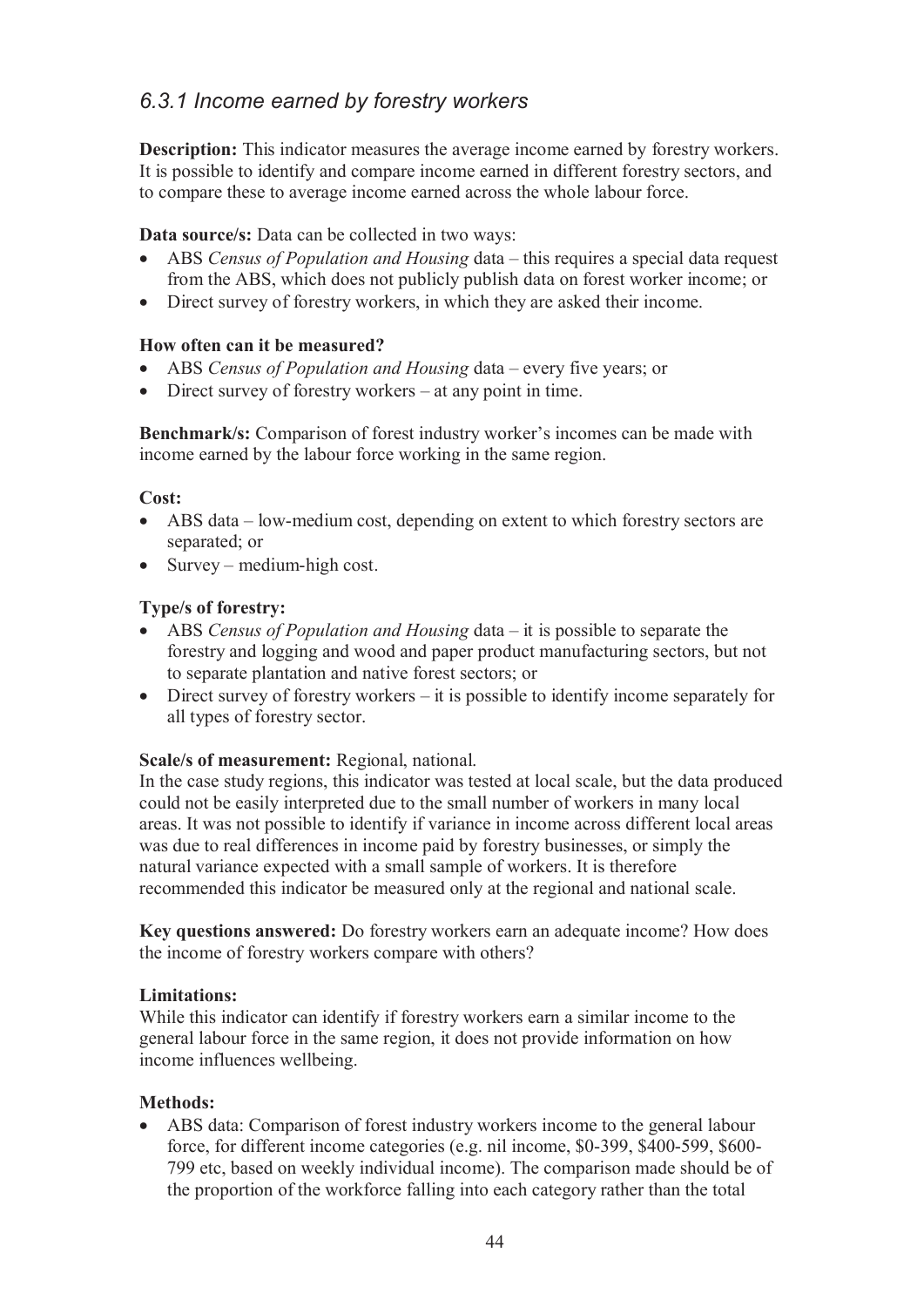number of workers, to enable appropriate comparison over time. Note that the ABS changed the categories into which they classify income between the 2001 and 2006 Censuses. This limits the ability to identify change in income over time, as the income categories for 2001 and those for 2006 have ranges which do not overlap in some cases; or

 Direct survey of a statistically significant sample of workers employed in different parts of the forest industry: This is only needed if there is a desire to identify income of forestry workers employed in the native forest versus plantation sectors, as ABS data enable identification of income of forestry workers working in forestry and logging versus wood and paper product manufacturing.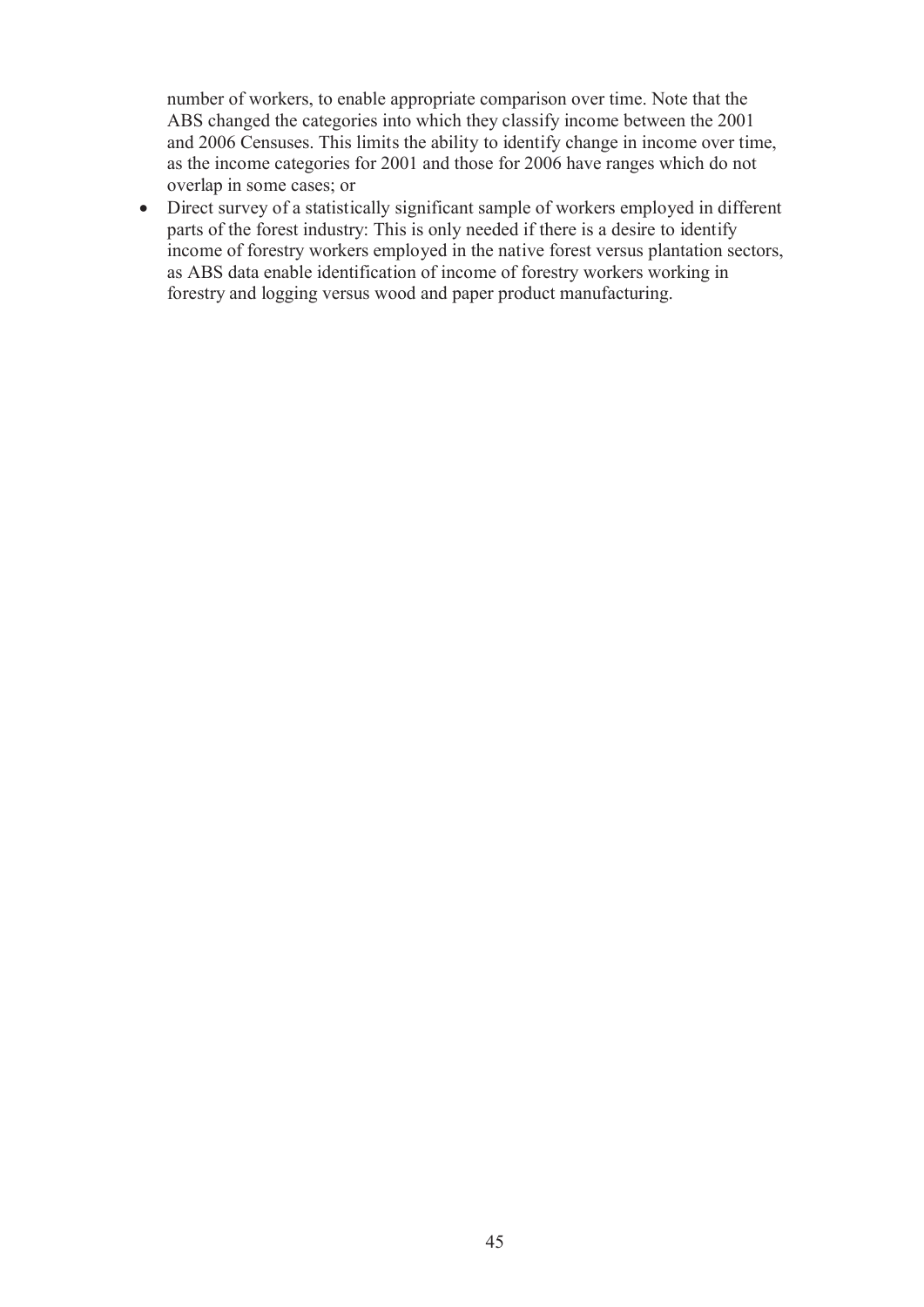## *6.3.2 Physical health – reported injury rates*

**Description:** This indicator identifies the rate of reported injuries per 1,000 forest industry workers over a 12 month period, based on worker's compensation statistics.

**Data source/s:** The Australian Safety and Compensation Council's *National Workers' Compensation Statistics* database (http://nosi.ascc.gov.au/). Annual data are available from1997/98 onwards.

**How often can it be measured?** This indicator can be monitored annually using data from the Australian Safety and Compensation Council's *National Workers' Compensation Statistics* database.

**Benchmark/s:** Forest industry data can be compared to the Australian average rate of injuries per 1,000 workers and to benchmarks for appropriate comparison industries. For example, injury rates for wood and paper products manufacturing can be compared to injury rates in the manufacturing sector as a whole.

**Cost:** Low.

**Type/s of forestry:** It is possible to separate injuries occurring in the forestry and logging sector from those occurring in wood and paper processing. It is not possible to distinguish other forestry sectors e.g. native forest versus plantations.

**Scale/s of measurement:** National. The database does not contain data for regional or local scales.

**Key questions answered:** Are forestry workers more or less likely to be injured than those working in other Australian industries?

**Limitations:** The database does not include unreported or uncompensated injuries, and so represents a subset of all health and safety issues in the industry.

**Methods:** Obtain data on injury rate per 1,000 workers from *National Workers' Compensation Statistics Database*. Note that the injury rate is calculated as:

> = Total number of injuries Total number of workers  $\times 1000$

An alternative way of collecting data on workplace injuries is via survey of forestry workers, as discussed in Indicator 6.3.3.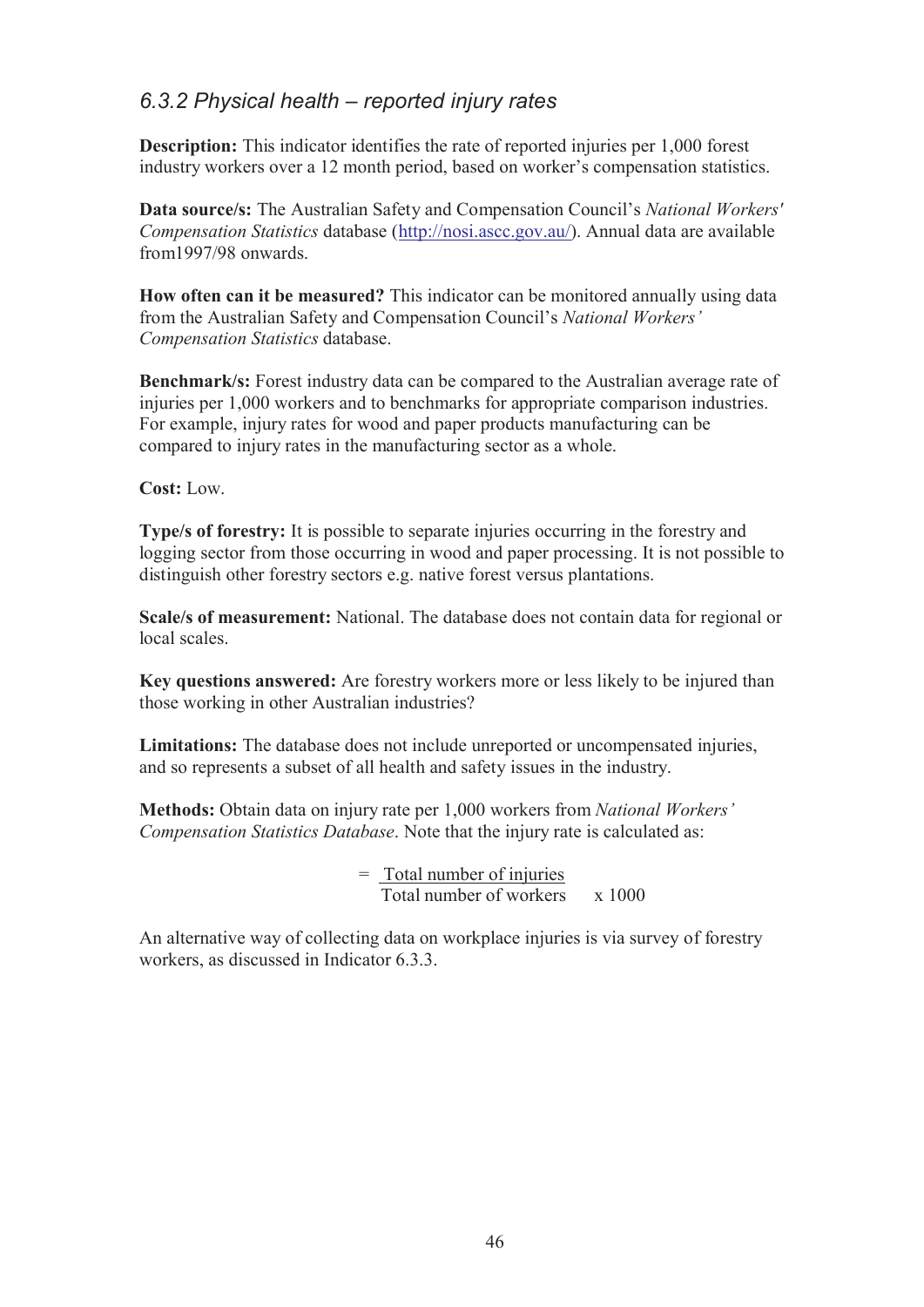## *6.3.3 Self-rated health (physical and mental)*

**Description:** This indicator identifies the self-rated health of forestry workers as measured through a direct survey in which workers are asked to indicate the extent to which they have experienced symptoms such as difficulty sleeping, depression, stress or anxiety, and physical injury whiles working, as well as the level of work-related risk perceived to result from the physical conditions in the workplace, hours worked, equipment used, noise and stress.

**Data source/s:** Data collected through direct survey of forestry workers.

**How often can it be measured?** A direct survey of forestry workers can be undertaken at any point in time.

**Benchmark/s:** Questions can be designed so responses of forestry workers can be compared to national benchmarks on rates of workplace injury, mental illness, and physical health. Ideally, the benchmark should be compared on the basis of socioeconomic status (gender and age) and location.

**Cost:** Medium-high depending on the sample surveyed. If it is necessary to compare many small regions or different forest industry sectors, a larger number of forestry workers will need to be surveyed than if the goal is simply to identify general trends across a single large region or the whole industry, incurring higher cost.

**Type/s of forestry:** All types of forestry can be distinguished when using a direct survey to collect data. However, if the goal is to compare health and wellbeing across many different forestry sectors, a larger survey sample size will be needed compared to gathering data for the whole forest industry.

**Scale/s of measurement:** All scales are possible, although costs will increase if many small regions need to be compared, as this requires high sample sizes.

**Key questions answered:** How healthy are forestry workers compared to the general population? Do people in the general population from the same location, of similar gender and age to forestry workers, experience similar health problems to those in the forest industry?

**Limitations:** While it may be possible to identify how healthy forestry workers are compared to the general population, for health issues other than direct injury incurred at work it is difficult to identify whether working in the forest industry is the factor causing differences in the health of industry workers and the general population. Many confounding factors may exist, including that people living in rural locations or with particular socio-demographic characteristics may be more susceptible to particular health problems than those living in urbanised areas.

**Methods:** Direct survey of a statistically significant sample of workers employed in different parts of the forest industry. Care is needed to identify an appropriate sample if the goal is to compare different forestry sectors and/or different geographic regions.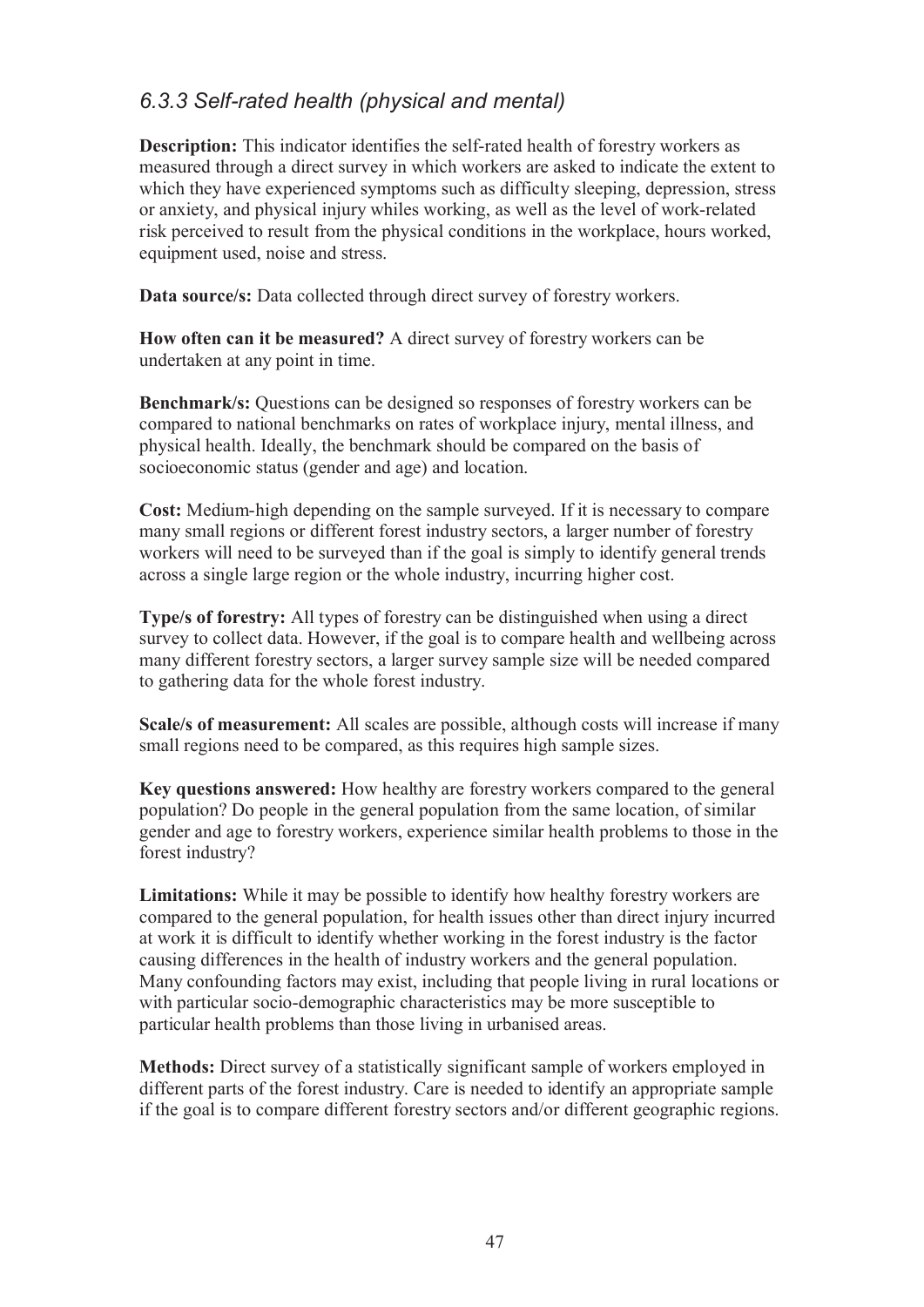## *6.3.4 Self-rated wellbeing*

**Description:** This indicator measures the average wellbeing of forestry workers, as self-rated by forestry workers.

**Data source/s:** Data to be collected through direct survey of forestry workers.

**How often can it be measured?** A direct survey of forestry workers can be undertaken at any point in time.

**Benchmark/s:** Comparison can be made to results of regular national surveys of wellbeing if the survey uses a comparable scale to that used in the comparison survey (e.g. the Australian National Unity Wellbeing Index<sup>8</sup>). Note that the ABS does not undertake regular surveys of health and wellbeing, having last undertaken a 'one-off' survey of mental health and well-being in 1997.

**Cost:** Medium-high depending on sample size required. A higher sample size would be required if there is a need to compare wellbeing of workers operating in different forest industry sectors; or a need to compare wellbeing of workers in many different local regions.

**Type/s of forestry:** All types of forestry can be distinguished when using a direct survey to collect data. However, a larger sample is needed to compare several sectors to each other, as this requires a statistically significant sample of workers from each forestry sector to be compared.

**Scale/s of measurement:** All scales possible; higher cost if aiming to produce smallscale data as well as large-scale data.

**Key questions answered:** How happy are forest industry workers? How do they rate their well-being? This provides direct answers to the question of the wellbeing of workers, for which other characteristics, such as income, are commonly used as a proxy.

**Limitations:** This method can provide considerable detail, but is relatively costly compared to some other indicators. It is also difficult to identify the extent to which the level of wellbeing reported by forestry workers is related to or influenced by their work in the forest industry.

**Methods:** Direct survey of a statistically significant sample of workers employed in different parts of the forest industry. Care is needed to identify an appropriate sample if the goal is to compare different forestry sectors and/or different geographic regions.

 $\overline{a}$ 

<sup>&</sup>lt;sup>8</sup> For more information, see http://www.australianunity.com.au/wellbeingindex/ The Australian Unity Wellbeing Index has been undertaken since 2001 on a regular basis and is expected to continue into the future.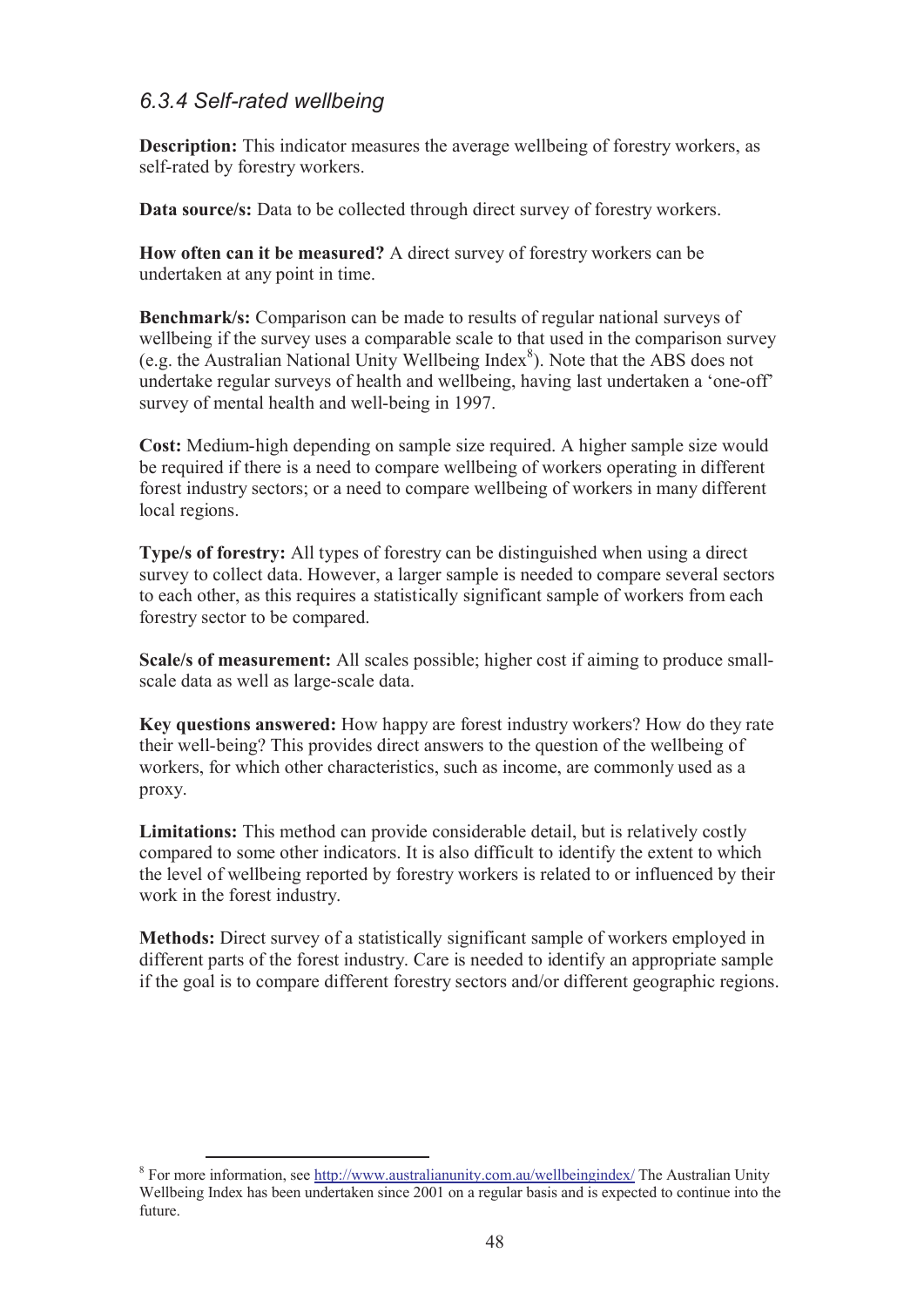## *6.3.5 Age of forest industry workers*

**Description:** This indicator monitors the age distribution of forestry workers to identify if the forestry workforce as a whole is ageing or becoming younger over time. An ageing workforce may indicate problems with recruitment of new workers into the industry; a declining average age of the workforce may indicate a need for increased skills training provision for inexperienced workers.

## **Data source/s:** Data can be collected in two ways:

- ABS *Census of Population and Housing* data this requires a special data request from the ABS, which does not publicly publish data on forest worker age; or
- Direct survey of forestry workers in which they are asked their age. This requires a representative, statistically significant sample to ensure that the ages identified are representative of the total population of forestry workers.

## **How often can it be measured?**

- ABS *Census of Population and Housing* data every five years; or
- Direct survey of forestry workers at any point in time.

**Benchmark/s:** Comparison of forest industry worker's age can be made with the age distribution of the labour force working in the same region.

## **Cost:**

- ABS data low-medium cost; or
- Survey medium-high cost. It is important to survey a statistically significant, representative sample to ensure age distribution accurately reflects that of the forest industry as a whole.

## **Type/s of forestry:**

- ABS *Census of Population and Housing* data it is possible to separate the forestry and logging and wood and paper product manufacturing sectors, but not to separate plantation and native forest sectors; or
- Direct survey of forestry workers it is possible to identify age distribution separately for all forestry sectors.

### **Scale/s of measurement:** Regional, national.

In the case study regions, this indicator was tested at local scale, but the data produced could not be easily interpreted due to the small sample of workers available in individual local government areas. It was not possible to identify if variance in age distribution across different local government areas was due to differences in the forest industry across these areas, or simply the natural variance expected with a small sample of workers. It is therefore recommended this indicator be measured only at the regional and national scale.

**Key questions answered:** Is the forestry workforce older or younger on average than the general labour force? Is the forestry workforce ageing more rapidly than average? If yes, this may indicate unsustainable replacement of workforce, and a potential for increasing skills shortages.

**Limitations:** It can be difficult to interpret this indicator  $-\text{ is an ageing workforce}$ necessarily negative? What should be considered a problematic rate of change in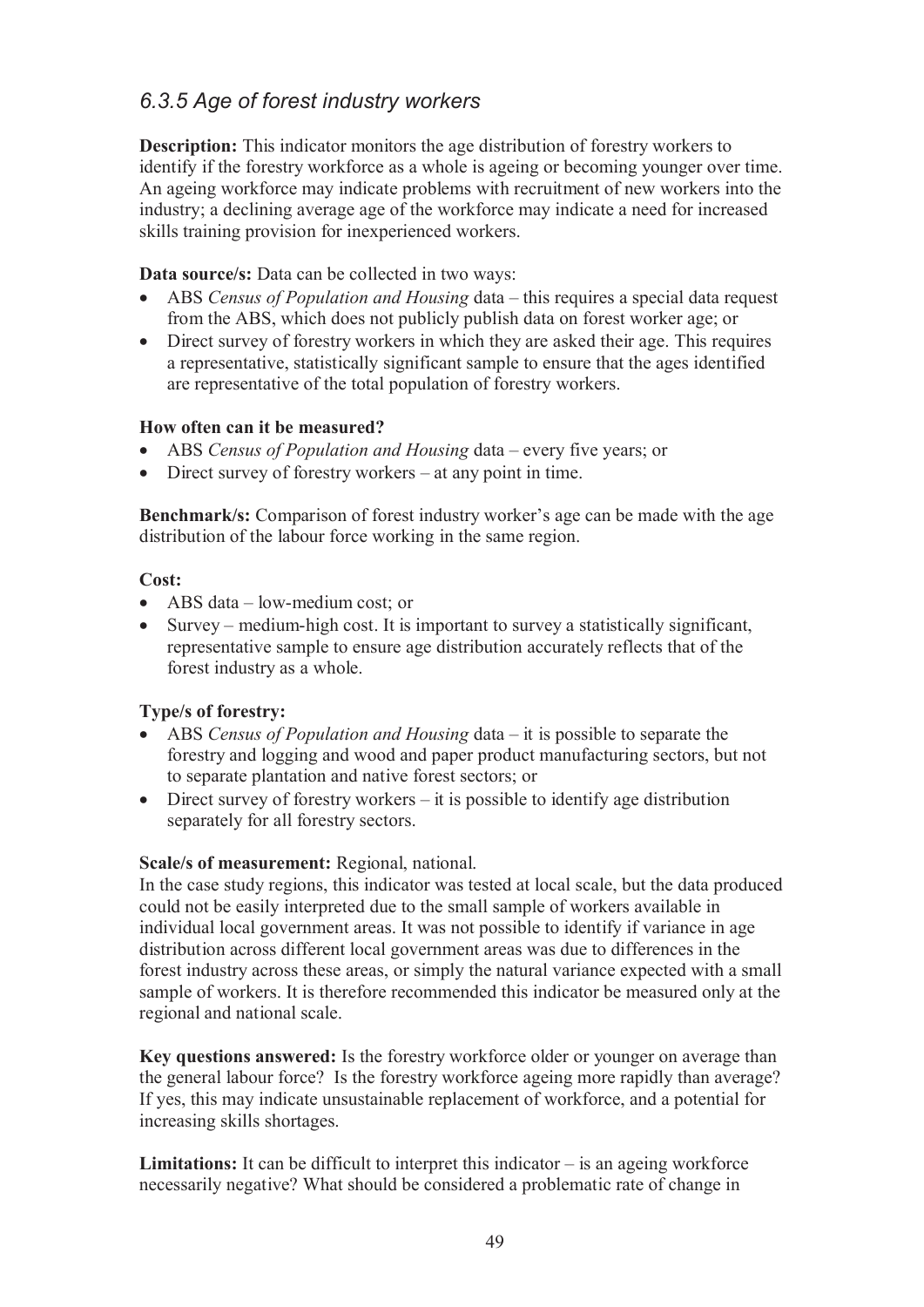average age of the workforce? Further work should be undertaken to improve interpretation of this indicator.

## **Methods:**

- ABS data: Comparison of the proportion of forest industry workers and proportion of the general labour force falling into the following age categories: 15-24 years, 25-34 years, 35-44 years, 45-54 years, 55-64 years, 65 years and over. The comparison made should be of the proportion of the workforce falling into each category, rather than the total number of workers, to enable appropriate comparison over time; or
- Direct survey of a statistically significant sample of workers employed in different parts of the forest industry: This is only needed if there is a desire to identify income of forestry workers employed in the native forest versus plantation sectors, as ABS data enable identification of the age distribution of forestry workers working in forestry and logging versus wood and paper product manufacturing.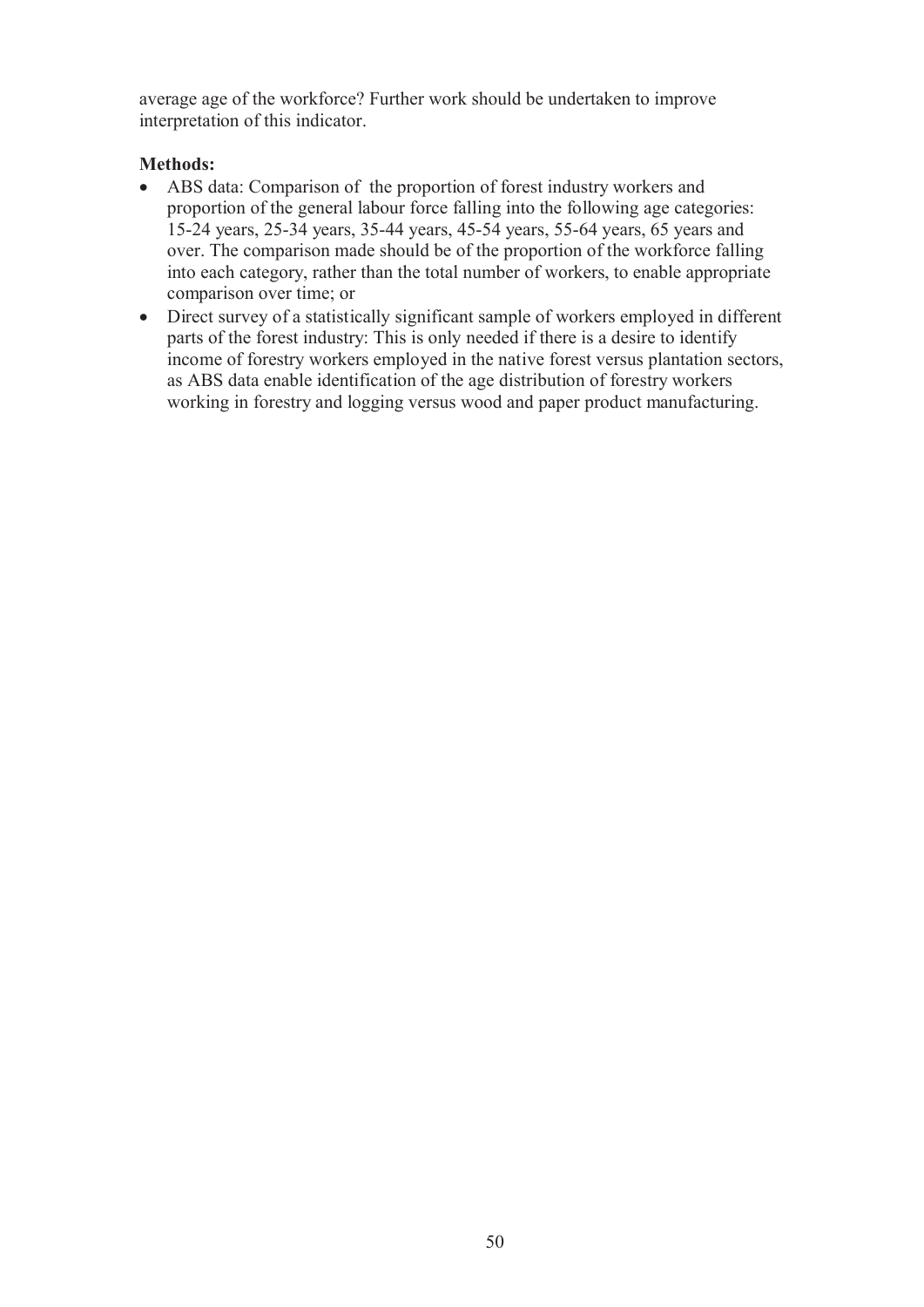## *6.3.6 Gender of forest industry workers*

**Description:** This indicator monitors the proportion of forestry workers who are male and female, compared to the labour force as a whole, and how the proportion of men and women is changing over time.

**Data source/s:** Data can be collected in two ways:

- ABS *Census of Population and Housing* data; or
- Direct survey of forestry workers in which they are asked their gender. Direct survey is only useful if there is a need to distinguish between gender distribution in the native forest versus plantation sectors, as ABS data can be used to identify gender distribution across other forest industry sectors.

## **How often can it be measured?**

- ABS *Census of Population and Housing* data every five years; or
- Direct survey of forestry workers at any point in time.

**Benchmark/s:** Comparison of forest industry worker's gender can be made with gender distribution of the labour force working in the same region, or of the labour force working in relevant comparison industries.

### **Cost:**

- $\bullet$  ABS data low cost; or
- Survey medium-high. It is important to survey a statistically significant, representative sample to ensure age distribution accurately reflects that of the forest industry as a whole.

## **Type/s of forestry:**

- ABS *Census of Population and Housing* data it is possible to separate the forestry and logging and wood and paper product manufacturing sectors, but not to separate plantation and native forest sectors,; or
- Direct survey of forestry workers it is possible to identify age distribution separately for all forestry sectors.

**Scale/s of measurement:** Regional, national. In the case study regions, this indicator was tested at local scale, but the data produced could not be easily interpreted due to the small sample of workers available in individual local government areas. It was not possible to identify if variance in gender distribution across different local government areas was due to differences in the forest industry which have resulted in differing gender profiles of the workforce, or simply the natural variance expected with a small sample of workers. It is therefore recommended this indicator be measured only at the regional and national scale.

**Key questions answered:** Does the forestry workforce have a similar proportion of male and female workers as the overall labour force?

Limitations: It can be difficult to interpret this indicator – is a higher proportion of men than women necessarily negative? To what extent should dominance of the forestry workforce by male workers be considered problematic? Some studies have indicated that women may find it difficult to enter or maintain work in the forest industry (Buchy 2001), but few in-depth studies have been undertaken to examine why the forest industry typically has a higher proportion of male workers than the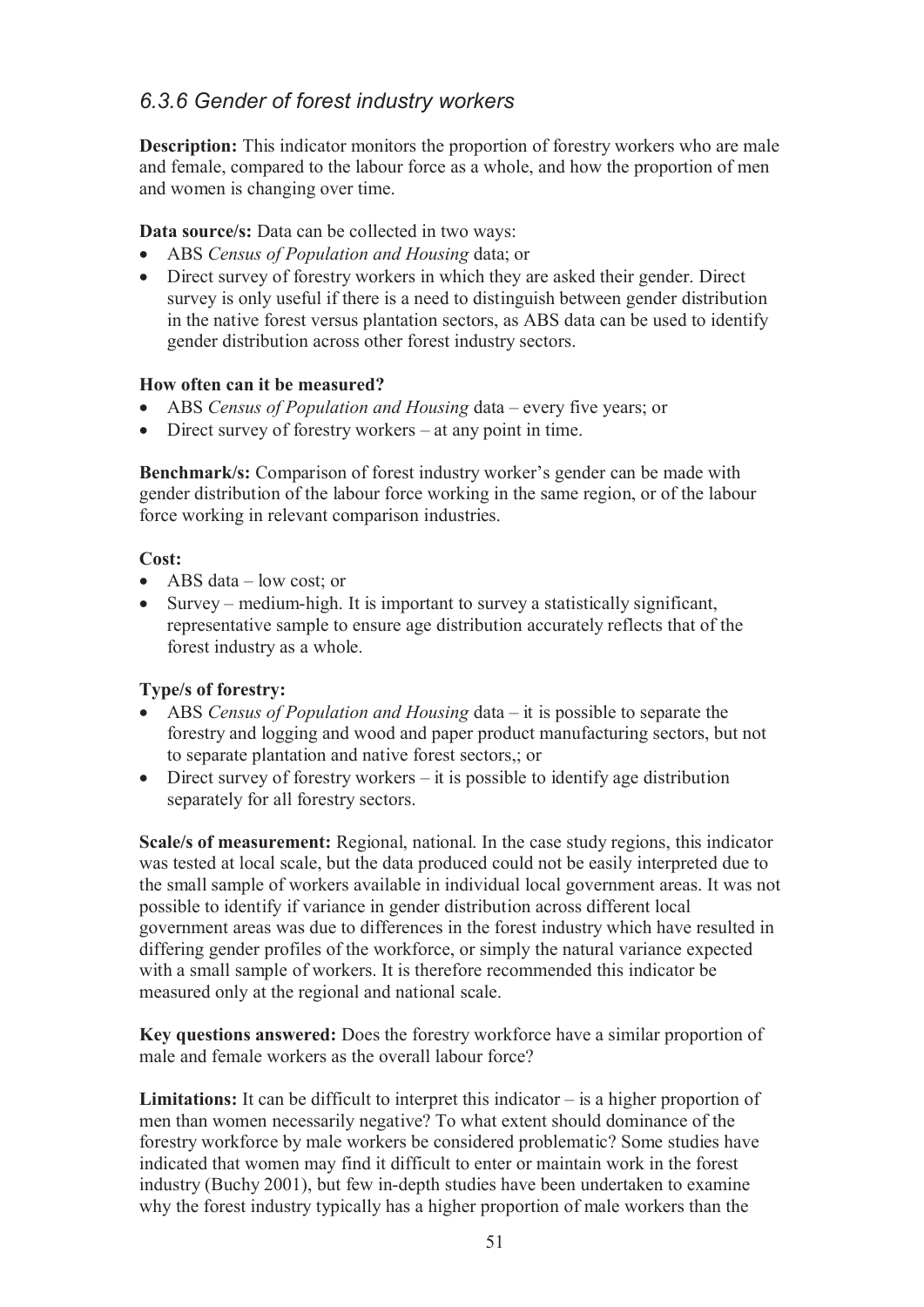average, and whether there are any barriers to women entering employment in the industry. Further work should be undertaken that can assist in interpreting the meaning of this indicator.

### **Methods:**

- ABS data: Comparison of the proportion of forest industry workers and proportion of the general labour force who are male and female. The comparison made should be of the proportion of the workforce falling into each category rather than the total number of workers to enable appropriate comparison over time; or
- Direct survey of a statistically significant sample of workers employed in different parts of the forest industry. This is only needed if there is a desire to identify gender of forestry workers employed in the native forest versus plantation sectors, as ABS data enable identification of gender of forestry workers working in forestry and logging versus wood and paper product manufacturing.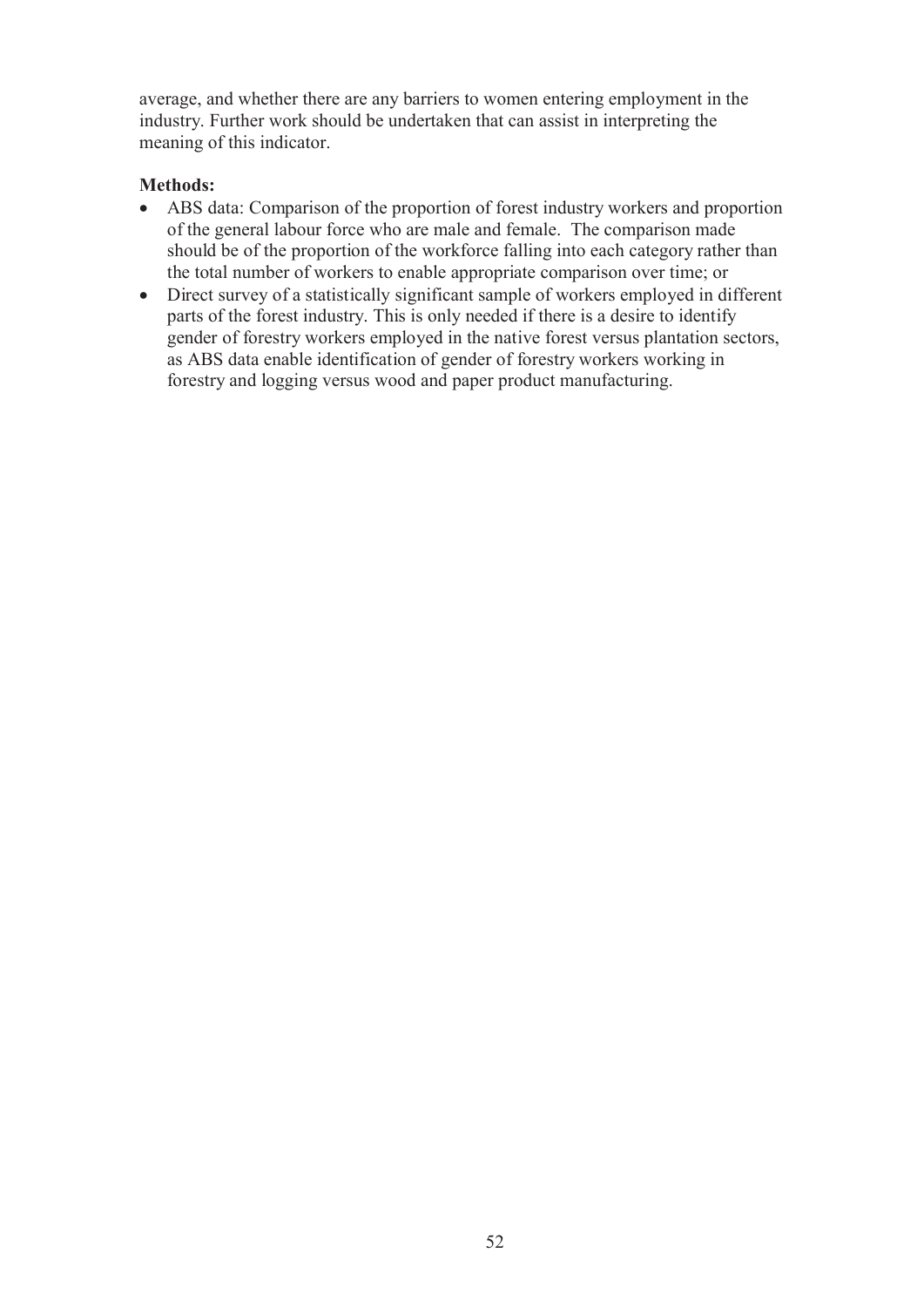## *6.3.7 Attachment to place*

**Description:** This indicator identifies the level of attachment forestry workers have to the local area in which they are currently living. Attachment to place may influence the vulnerability of workers to change, dependency of workers on particular types or locations of employment, and worker's flexibility and willingness to move for employment. It can therefore affect unemployment rates, as well as provide some indication of the stability of the industry in an area.

**Data source/s:** Direct survey of forestry workforce

**How often can it be measured?** A direct survey of forestry workers can be undertaken at any point in time.

**Benchmark/s:** The data from this indicator can be monitored over time to identify of level of attachment to place is changing. As there are no sets of regularly collected data on attachment to place for the labour force as a whole, comparison to the general population or other industries must rely on opportunistic comparison to the results of one-off studies if and when they are undertaken.

**Cost:** Medium-high cost.

**Type/s of forestry:** All types of forestry can be distinguished when using a direct survey to collect data. However, a larger sample is needed to compare several sectors to each other, as this requires a statistically significant sample of workers from each forestry sector to be compared.

**Scale/s of measurement:** All scales possible; higher cost if aiming to produce smallscale data as well as large-scale data.

**Key questions answered:** To what extent do forestry workers identify themselves as having attachment to their local region and community, as evidenced by their length of residence, views about their local area as a desirable place to live, and expectations of continued residence.

**Limitations:** Care is needed to design questions which adequately reflect attachment to place. Many measures assume attachment to place is related to length of residence and an individual's stated views about the desirability of the area and community in which they live. It may also be useful to explore the extent to which an individual would change jobs or industry of employment in order to stay living in a particular location, or other aspects of attachment to place.

**Methods:** Direct survey of a statistically significant sample of workers employed in different parts of the forest industry.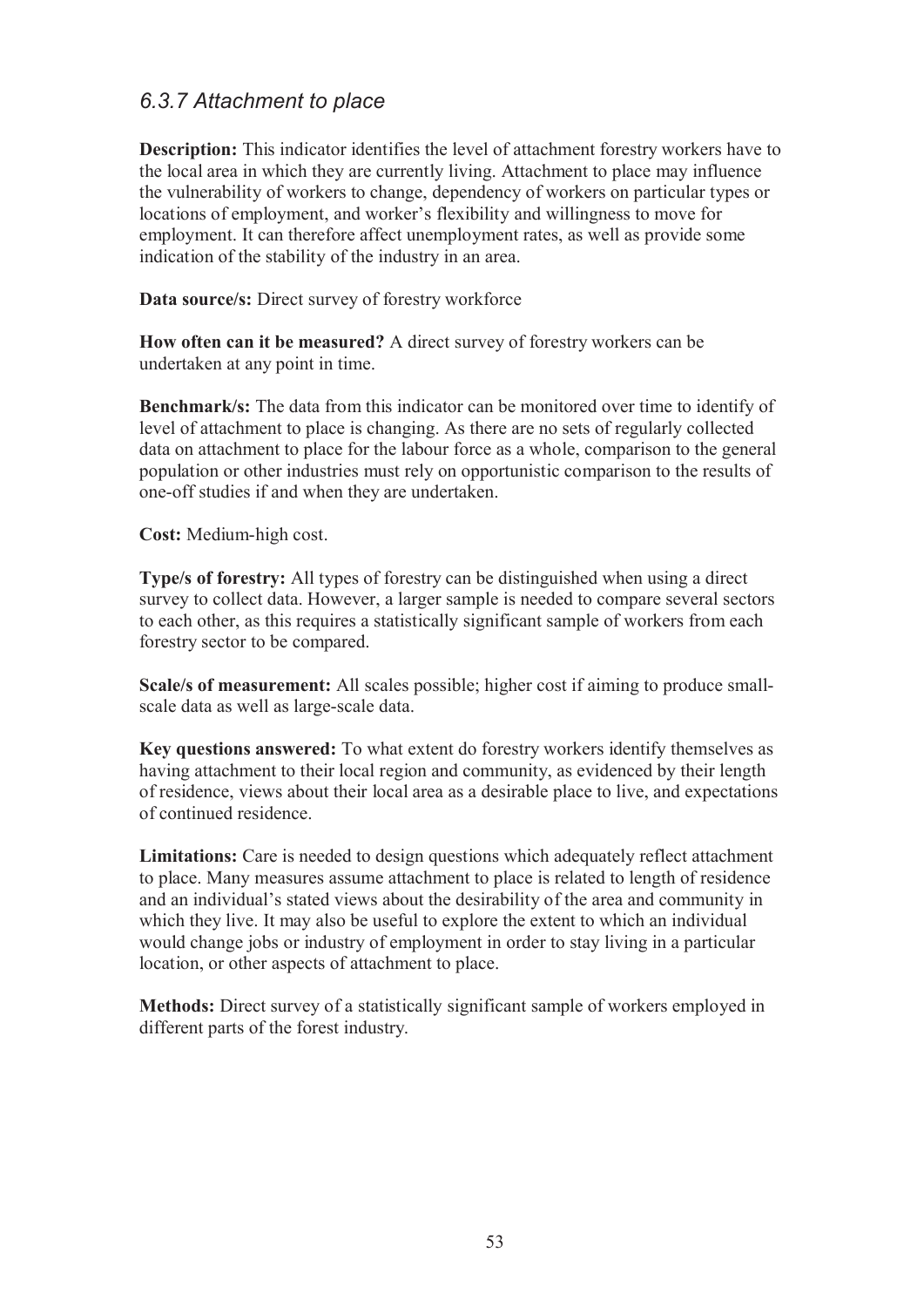## *6.3.8 Cultural and family attachment to forestry*

**Description:** This indicator identifies the cultural and family attachment workers have to the forest industry, based on identifying the extent to which a forestry worker indicates their family and friends work in the forest industry, have an individual or family history of working in the industry, and the reliance of their social networks on the industry. These factors influence flexibility and willingness to work in other industries if there is a downturn in forestry-based employment. It can therefore affect unemployment rates and wellbeing. Long term attachment to the forest industry may also influence community identity.

**Data source/s:** Direct survey of forestry workforce

**How often can it be measured?** A direct survey of forestry workers can be undertaken at any point in time.

**Benchmark/s:** The data from this indicator can be monitored over time to identify if the level of attachment to the forest industry is changing. As there are no sets of regularly collected data on attachment to industry of employment for the labour force as a whole, comparison to the general population or other industries will rely on opportunistic comparison to the results of one-off studies if and when they are undertaken.

**Cost:** Medium-high cost.

**Type/s of forestry:** All types of forestry can be distinguished when using a direct survey to collect data. However, a larger sample is needed to compare several sectors to each other, as this requires a statistically significant sample of workers from each forestry sector to be compared.

**Scale/s of measurement:** All scales possible; higher cost if aiming to produce smallscale data as well as large-scale data.

### **Key questions answered:**

- How many forestry workers have immediate/extended family or friends who work in forest industry or forest industry-related jobs?
- How long have forest industry worker's families worked in the industry? and
- To what extent are a forest industry worker's social networks dependent on the forest industry?

**Limitations:** This indicator assumes that involvement of friends and family in the forest industry, history of working in the industry, and depth of industry-dependent social networks are related to level of attachment to the industry. It assumes this is an indicator of likely reluctance to change jobs to take up work outside the industry, and of higher vulnerability to changes in the industry; however, this assumption requires testing in more in-depth studies.

**Methods:** Direct survey of a statistically significant sample of workers employed in different parts of the forest industry.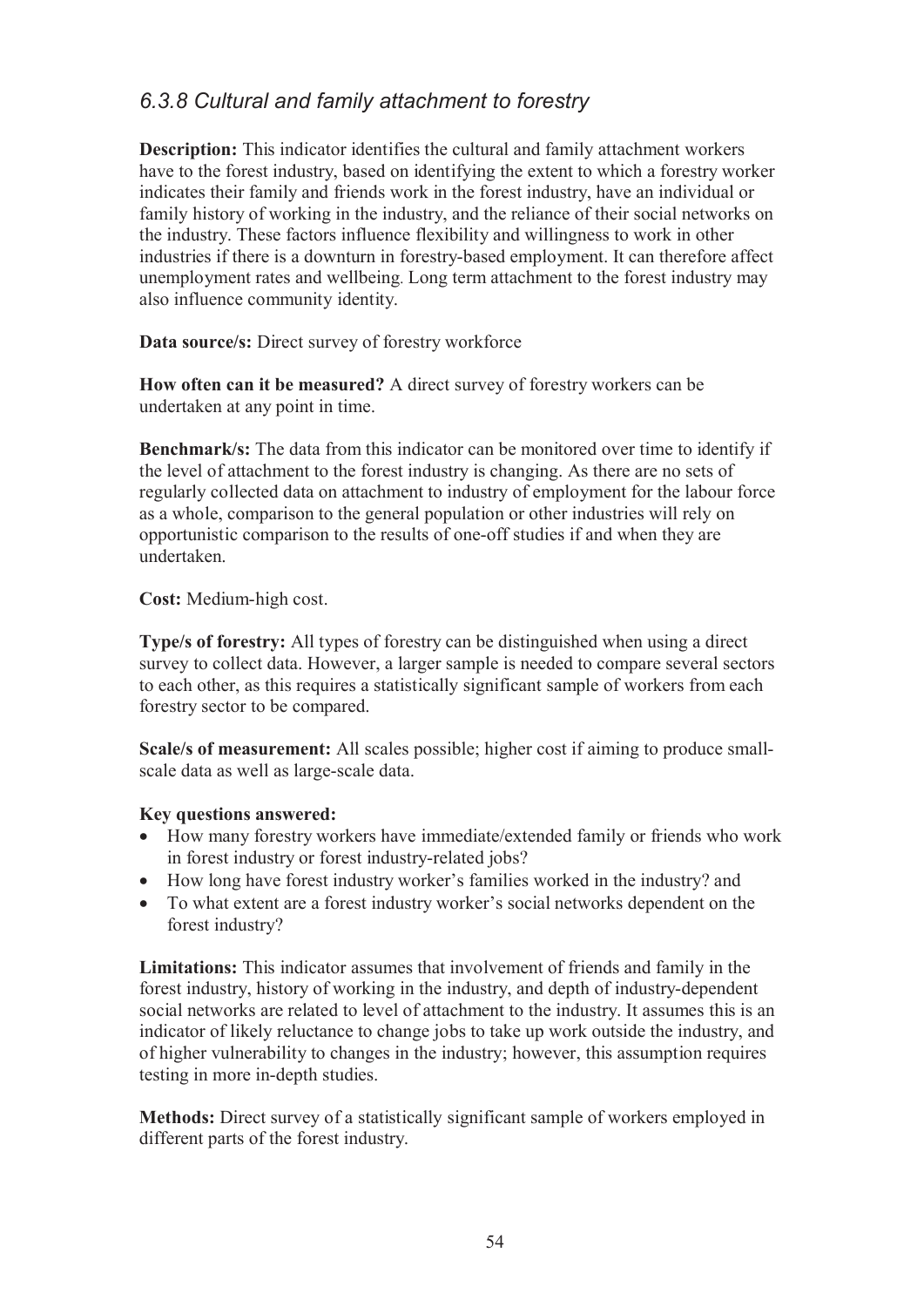## *6.3.9 Hours worked by forest workers*

**Description:** This indicator monitors the average hours worked per week by forestry workers, and how average hours worked is changing over time. This can identify if forestry workers on average work more or less hours than the labour force average. Working hours are considered a key indicator of wellbeing, with excessively high work hours often associated with decreased wellbeing. It is more difficult to assess wellbeing for workers who work less than full-time, as some may do this by choice, while others may have an unfulfilled preference to work longer hours.

**Data source/s:** Data can be collected in two ways:

- ABS *Census of Population and Housing* data this requires a special data request from the ABS, which does not publicly publish data on hours worked by forest industry workers; or
- Direct survey of forestry workers in which they are asked about their working hours. This requires a representative, statistically significant sample to ensure that the working hours identified are representative of the total population of forestry workers.

## **How often can it be measured?**

- ABS *Census of Population and Housing* data every five years; or
- Direct survey of forestry workers at any point in time.

**Benchmark/s:** Working hours within the forest industry can be compared to working hours for the labour force working in the same region.

### **Cost:**

- ABS data low-medium cost; or
- Survey medium-high cost. It is important to survey a statistically significant, representative sample to ensure age distribution accurately reflects that of the forest industry as a whole.

### **Type/s of forestry:**

- ABS *Census of Population and Housing* data it is possible to separate the forestry and logging and wood and paper product manufacturing sectors, but not to separate plantation and native forest sectors; or
- Direct survey of forestry workers it is possible to identify hours worked separately for all forestry sectors.

**Scale/s of measurement:** Regional, national. In the case study regions, this indicator was tested at local scale, but the data produced could not be easily interpreted due to the small sample of workers available in individual local government areas. It was not possible to identify if variance in hours worked across different local government areas was due to differences in the forest industry which have resulted in differing working hours for workers, or simply the natural variance expected with a small sample of workers. It is therefore recommended this indicator be measured only at the regional and national scale.

**Key questions answered:** Do forest industry workers work longer or shorter hours than the average? Working longer hours is generally interpreted as an indicator of a reduction in quality of working conditions.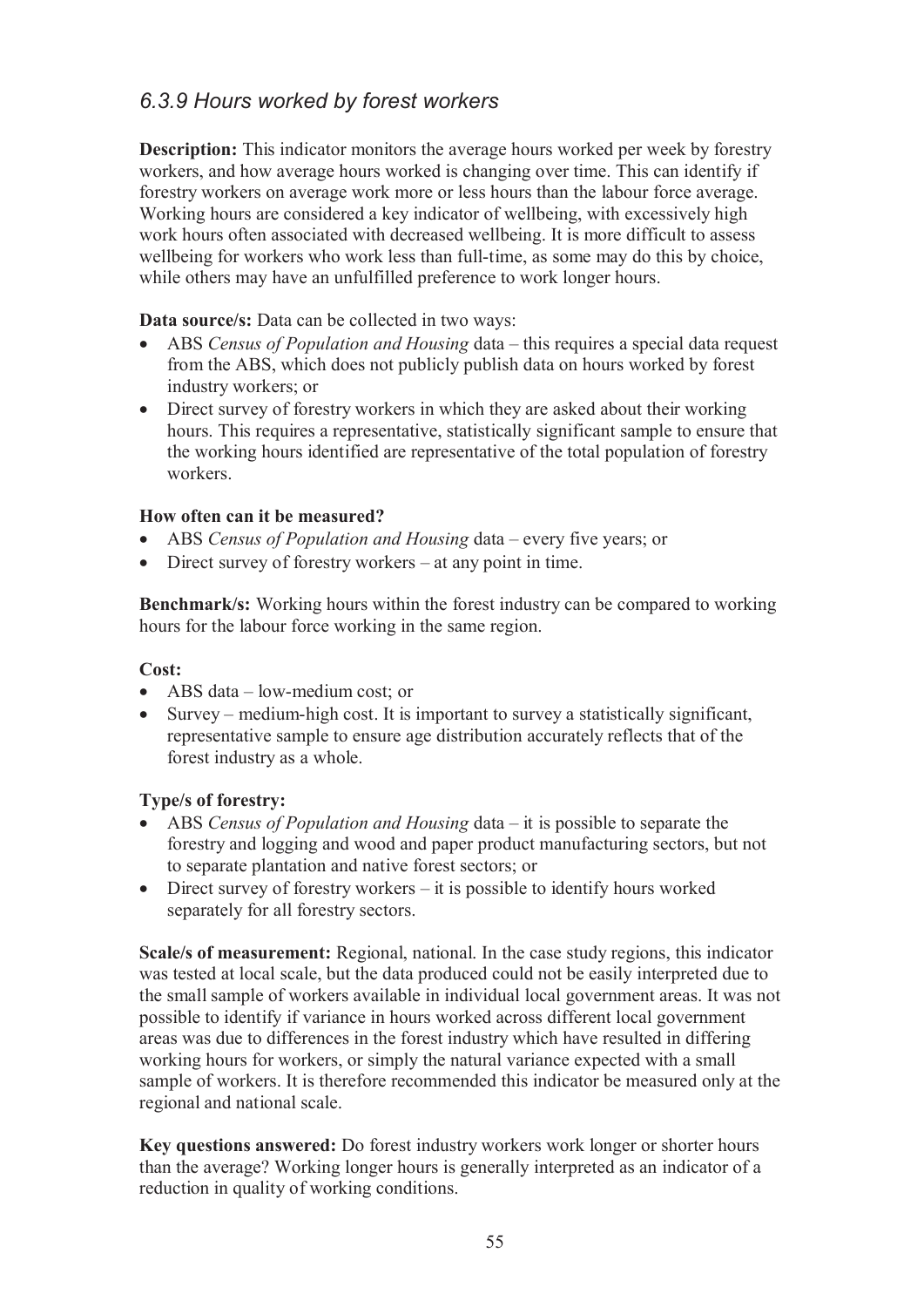**Limitations:** It can be difficult to identify whether a greater or lesser amount of hours worked means the industry's working conditions are better or worse than others. The indicator is only a partial indication of overall working conditions and wellbeing.

## **Methods:**

- ABS data: Comparison of the proportion of forest industry workers and proportion of the general labour force falling into the following categories of hours worked per week: nil hours, 1-15 hours, 16-24 hours, 25-34 hours, 35-39 hours, 40 hours, 41-48 hours, 49 hours and over. The comparison made should be of the proportion of the workforce falling into each category rather than the total number of workers, to enable appropriate comparison over time; or
- Direct survey of a statistically significant sample of workers employed in different parts of the forest industry. This is only needed if there is a desire to identify hours worked by forestry workers employed in the native forest versus plantation sectors, as ABS data enable identification of the working hours of forestry workers working in forestry and logging versus wood and paper product manufacturing.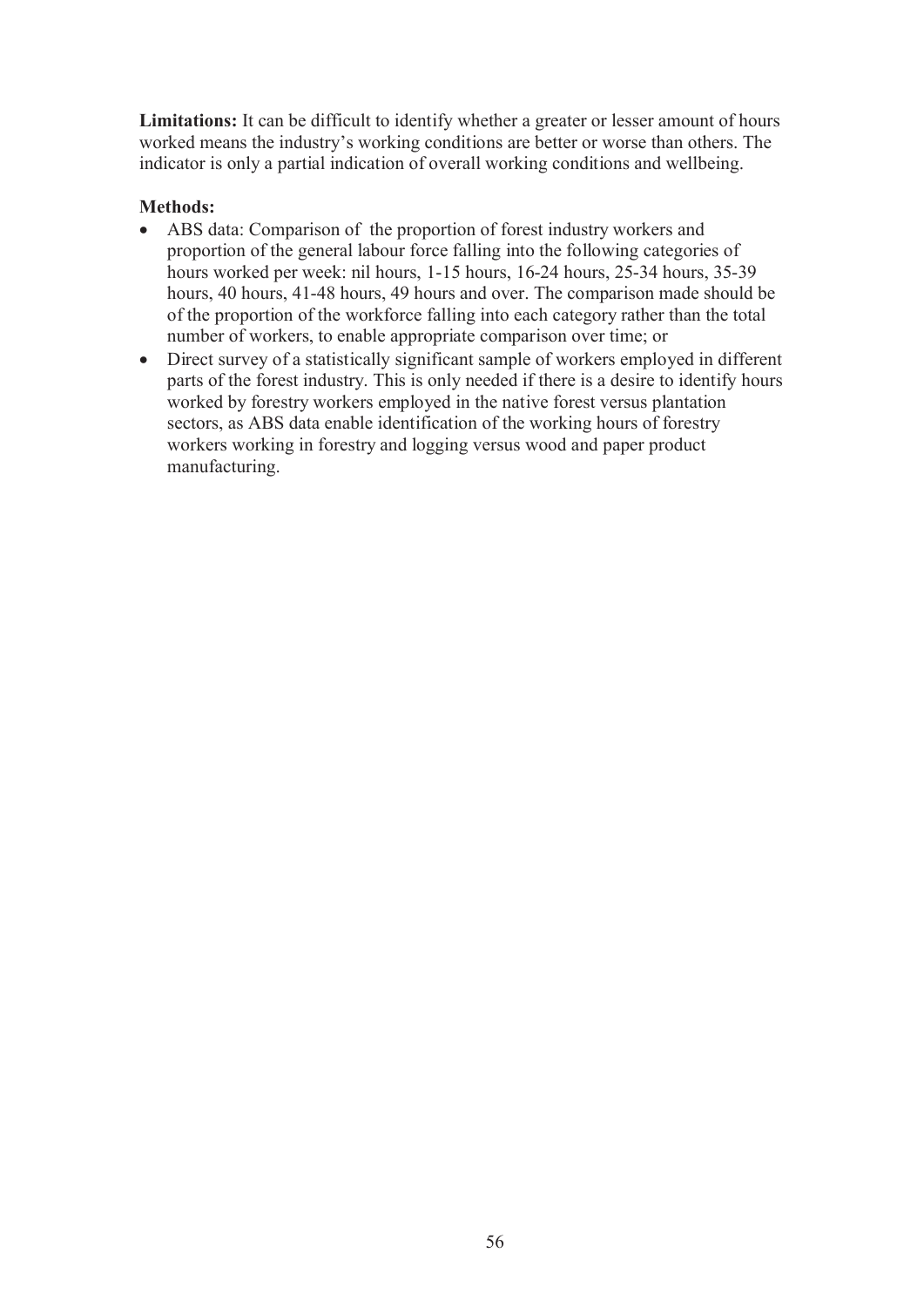## *6.3.10 Educational qualifications of forest industry workers*

**Description:** This indicator identifies the proportion of forest industry workers with different levels of formal educational attainment. It helps in identifying the extent of formal skills training achieved by industry workers, and how this is changing over time.

**Data source/s:** Data can be collected in two ways:

- ABS *CPH* data this requires a special data request from the ABS, which does not publicly publish data on educational attainment of forest industry workers; or
- Direct survey of forestry workers in which they are asked to indicate their level of educational attainment, and or the ways they have learned the skills they use in their work. This requires a representative, statistically significant sample to ensure that the results identified are representative of the total population of forestry workers.

A third possible method is to ask forestry employers about the qualifications of the staff who work for their business, rather than directly surveying individual forestry workers. However, in many cases employers do not maintain records on the educational attainment of workers. A recent survey of forestry businesses in Tasmania asked this question of employers; too few employers were able to answer questions about the educational attainment of their staff to enable analysis of the responses (Schirmer 2008).

### **How often can it be measured?**

- ABS *Census of Population and Housing* data every five years; or
- Direct survey of forestry workers at any point in time.

**Benchmark/s:** Comparison of forest industry worker's educational attainment can be made with the educational attainment of the labour force working in the same region.

### **Cost:**

- ABS data low-medium cost; or
- Survey medium-high cost.

## **Type/s of forestry:**

- ABS *Census of Population and Housing* data it is possible to separate the forestry and logging and wood and paper product manufacturing sectors, but not to separate plantation and native forest sectors; or
- Direct survey of forestry workers it is possible to identify educational attainment separately for all forestry sectors.

**Scale/s of measurement:** Regional, national. In the case study regions, this indicator was tested at local scale, but the data produced could not be easily interpreted due to the small sample of workers available in individual local government areas. It was not possible to identify if variance in educational attainment across different local government areas was due to differences in the forest industry which have resulted in differences in education level of workers, or simply the natural variance expected with a small sample of workers. It is therefore recommended this indicator be measured only at the regional and national scale.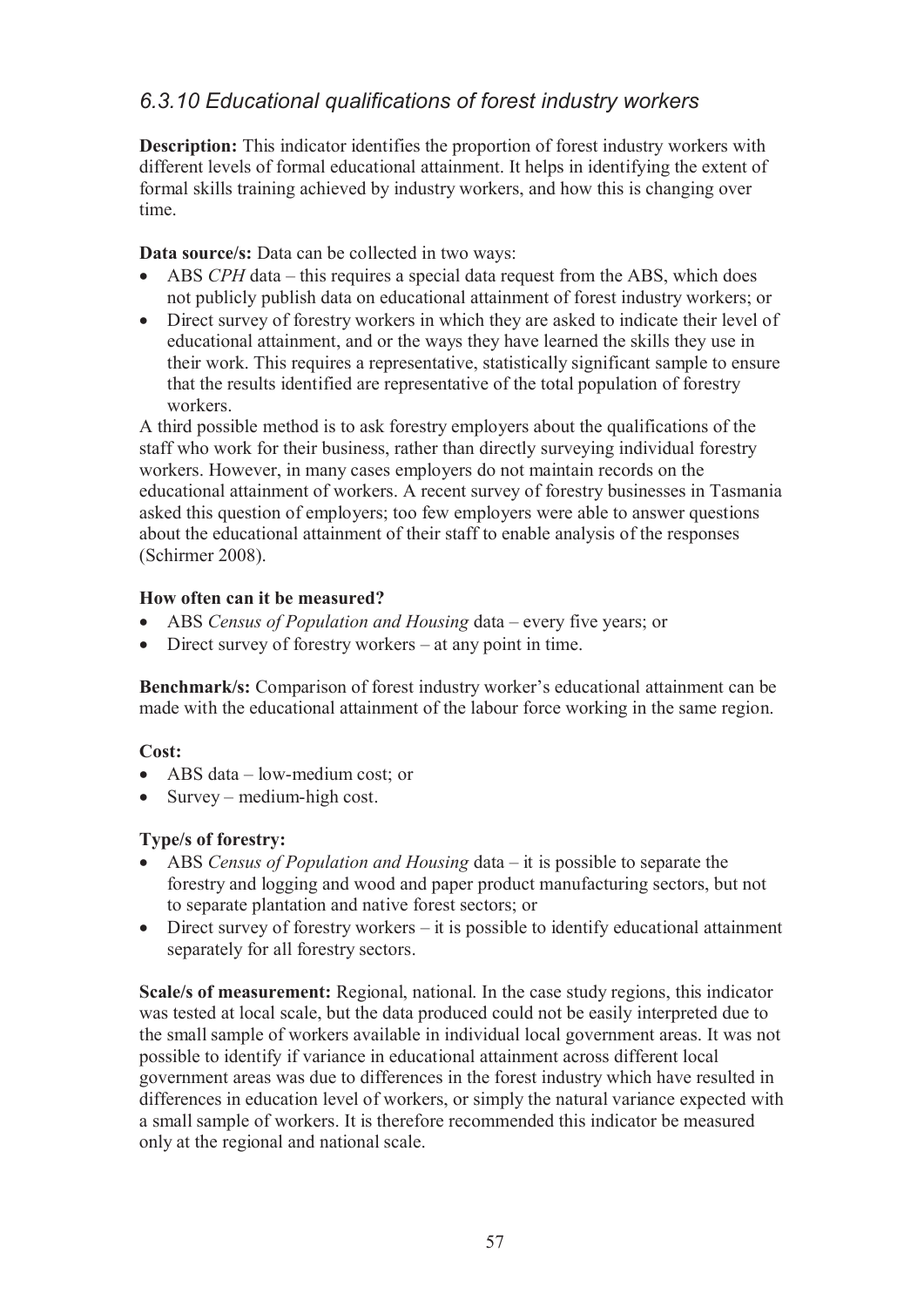#### **Key questions answered:**

- How does the level of education attained by forestry workers compare to other industries? Low levels of education can indicate potential literacy and industry development challenges, and predict difficulty adapting to changing skills needs and technology;
- Are different levels of educational attainment correlated with particular types of employment within the forestry sector? and
- When direct survey is used: how do forest industry workers learn their skills and how does this influence the type of employment they are involved in within the forestry sector?

**Limitations:** It can be difficult to interpret this indicator – is a low level of formal educational attainment necessarily negative? What should be considered the appropriate level of education for different types of forestry workers? Further work should be undertaken that can assist in interpreting the meaning of this indicator. Formal education is not necessarily a good indicator of the level of skills and experience a person has in their employment, and should always be considered to represent only a part of the set of skills a person has.

### **Methods:**

- ABS data: Comparison of the proportion of forest industry workers and proportion of the general labour force with the following level of educational attainment: no post high-school qualification, certificate/diploma, or bachelor degree or other postgraduate qualification. The comparison made should be of the proportion of the workforce falling into each category rather than the total number of workers to enable appropriate comparison over time; or
- Direct survey of a statistically significant sample of workers employed in different parts of the forest industry: This is only needed if there is a desire to identify educational attainment of forestry workers employed in the native forest versus plantation sectors, or if there is a desire to obtain more detailed information on skills attainment than is possible from ABS data.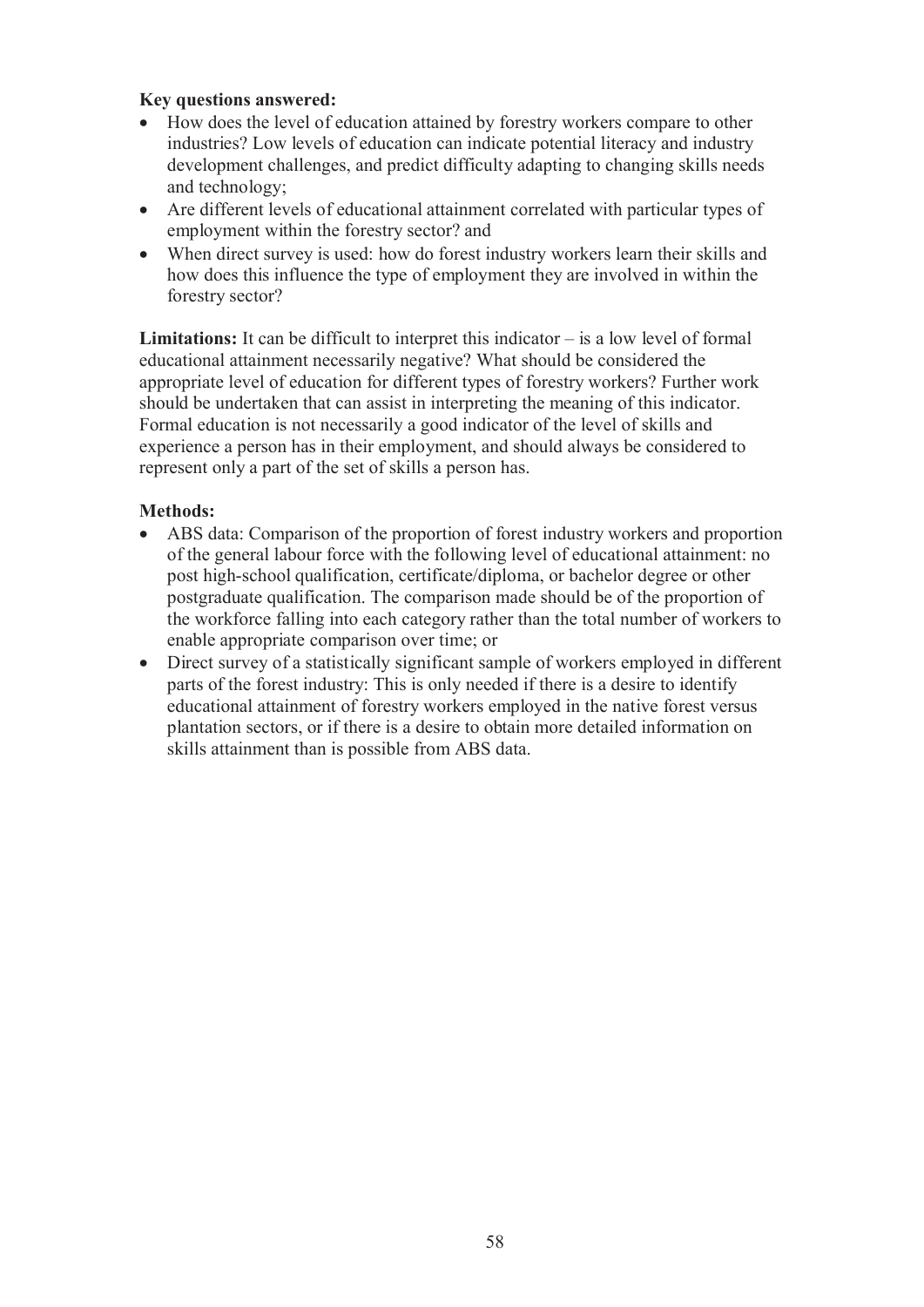# **6.4 Impacts of the forest industry on Indigenous people: recommended indicators**

The following indicators should be monitored regularly over time to help understand the impacts of the forest industry on Indigenous people:

- Indigenous employment in the forest industry quantity;
- $\bullet$  Indigenous employment in the forest industry quality; and
- Area of forest owned or accessed by Indigenous people.

This information answers some key questions about impacts of the industry on Indigenous people, although the indicators provided information on only a limited number of issues related to Indigenous access to forests. See Section 7.1 for discussion of other, in-depth studies needed to better understand impacts of the forest industry on Indigenous people.

Recommended methods for measuring each indicator are described on the following pages.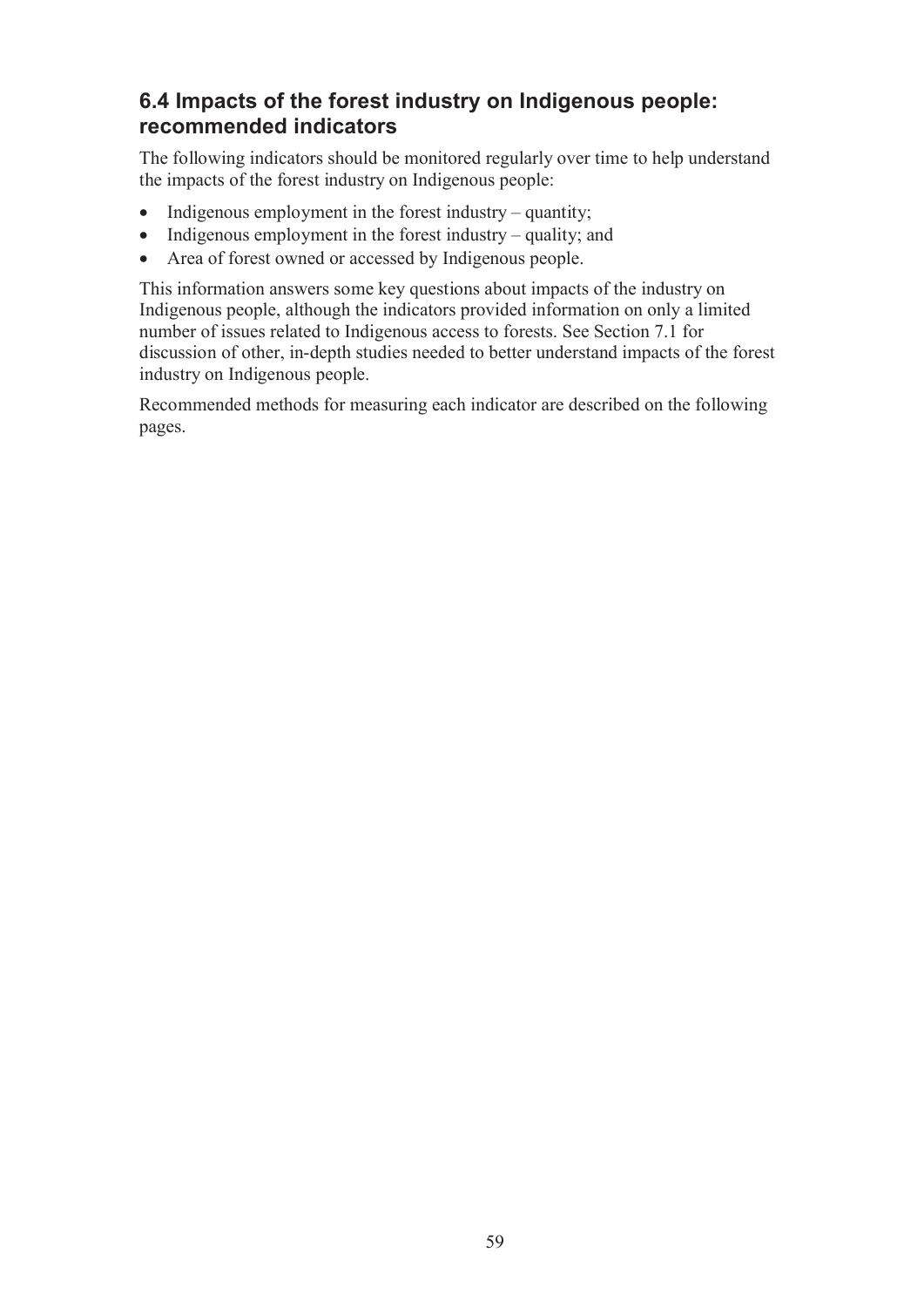## *6.4.1 Indigenous employment in the forest industry – quantity*

**Description:** This indicator identifies the proportion of forest industry workers who identify as Indigenous (Aboriginal or Torres Strait Islander).

**Data source/s:** ABS *Census of Population and Housing*. Identifying Indigenous people who work in the forest industry requires specific data order from the ABS, as these data are not produced as part of publicly released information by the ABS.

An alternative method of gathering data would be via direct survey of forestry workers, or of forestry businesses. A large sample of forestry workers would need to be surveyed to accurately identify the proportion of Indigenous employment, due to the low proportion of workers who are Indigenous. Care would also be needed to ensure the survey reached forestry workers who are Indigenous. A recent survey of forestry businesses asked them to identify the number of Indigenous workers they employed. Many businesses could not answer this question, as they do not ask workers if they are Indigenous (Schirmer 2008). ABS data, while having important limitations, are therefore the best measure currently available.

**How often can it be measured?** This indicator can be measured every five years, when the ABS *Census of Population and Housing* is undertaken.

**Benchmark/s:** Comparison of the proportion of Indigenous and non-Indigenous worker in the forest industry to the proportions in the overall labour force, and comparison of rates of change over time.

**Cost:** Low-medium cost.

**Type/s of forestry:** ABS data provide information on employment in the forestry and logging, and wood and paper product manufacturing sectors. It is not possible to identify Indigenous employment in the native forest versus plantation sectors using ABS data.

**Scale/s of measurement:** Regional, national. At smaller scales, the number of Indigenous employees is small and data cannot be considered accurate, both because of potential limitations of the data set (see 'limitations'), and because of randomisation of data by the ABS, which limits usefulness of data involving very small numbers.

**Key questions answered:** How many Indigenous people are employed in the forest industry? What proportion of forest industry employees are Indigenous? These data provide information needed to monitor the outcomes of the National Indigenous Forestry Strategy.

**Limitations:** ABS data may underestimate total Indigenous employment in forestry, as the *CPH* requires self identification of Indigenous status. This is a significant issue, and it is difficult to identify the extent to which Indigenous employment will be under- estimated as a result of Census respondents deciding not to self-identify as Indigenous.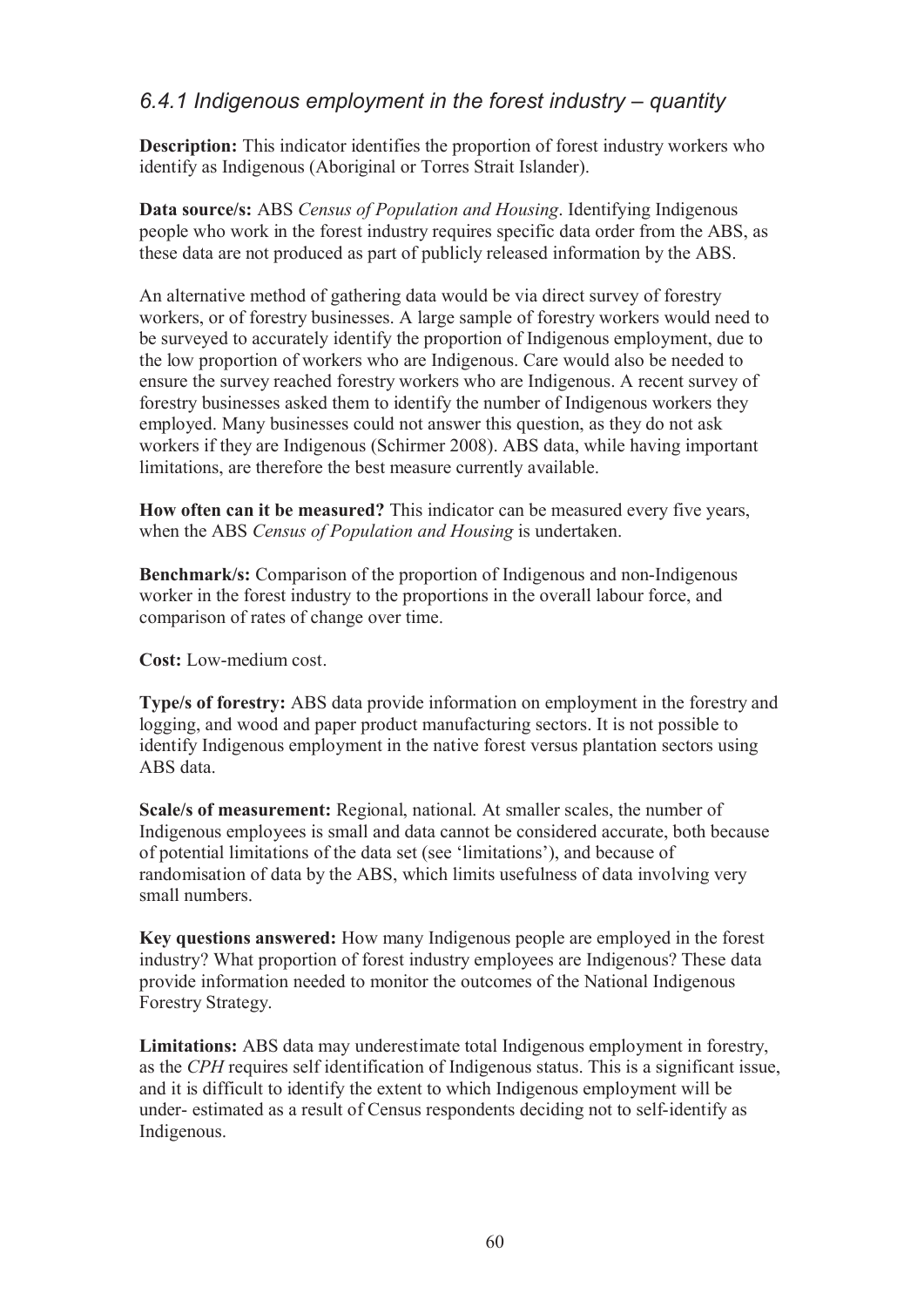**Methods:** The proportion of Indigenous workers is calculated as:

Number of Indigenous workers Total number of workers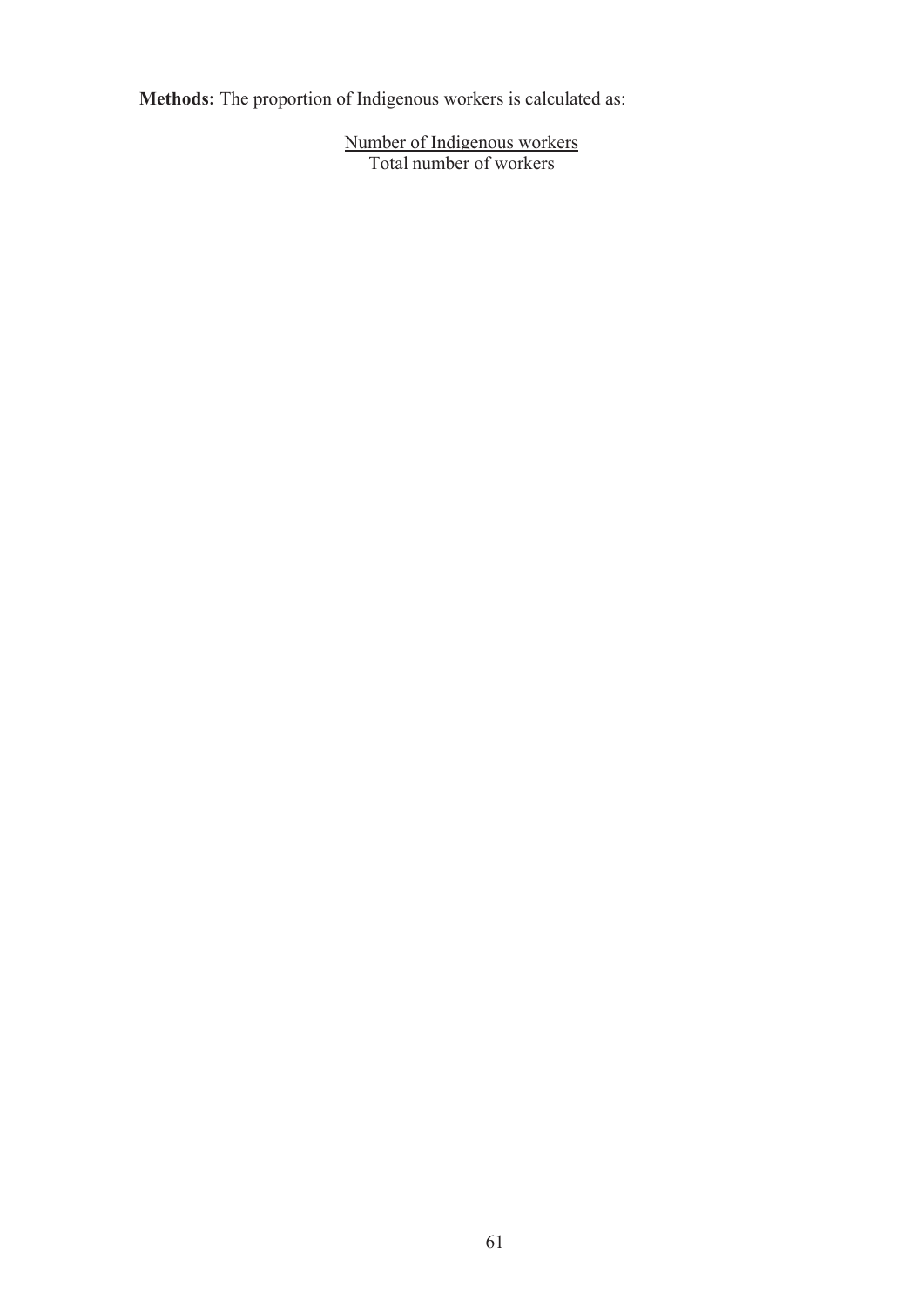## *6.4.2 Indigenous employment in the forest industry – type*

**Description:** This indicator identifies the proportion of Indigenous (Aboriginal or Torres Strait Islander) forestry workers employed in different occupations. This information helps identify whether Indigenous workers are represented equally across all types of forest industry occupation, or tend to be employed in particular occupations.

**Data source/s:** ABS *Census of Population and Housing*. Identifying Indigenous forestry workers by occupation requires specific data order from the ABS, as these data are not produced as part of publicly released information by the ABS.

An alternative method of gathering data would be via direct survey of forestry workers, or of forestry businesses. A large sample of forestry workers would need to be surveyed to accurately identify the proportion of Indigenous employment by occupation, due to the low proportion of workers who are Indigenous. Care would also be needed to ensure the survey reached forestry workers who are Indigenous. A recent survey of forestry businesses asked them to identify the number of Indigenous workers they employed. Many businesses could not answer this question, as they do not ask workers if they are Indigenous (Schirmer 2008). ABS data, while having important limitations, are currently the best measure available.

**How often can it be measured?** This indicator can be measured every five years, when the ABS *Census of Population and Housing* is undertaken.

**Benchmark/s:** Comparison of the proportion of Indigenous and non-Indigenous forestry workers employed in different occupations within the forest industry.

**Cost:** Low-medium cost.

**Type/s of forestry:** ABS data provide information on employment in the forestry and logging, and wood and paper product manufacturing sectors. It is not possible to identify Indigenous employment in the native forest versus plantation sectors using ABS data.

**Scale/s of measurement:** Regional, national. At smaller scales, the number of Indigenous employees in some occupations is small and data cannot be considered accurate, both because of potential limitations of the data set (see 'limitations'), and because of randomisation of data by the ABS, which limits accuracy of data involving very small numbers.

**Key questions answered:** Do Indigenous workers have the same types of jobs as non-Indigenous workers in the forest industries? If there are differences in occupation, what are they?

**Limitations:** ABS data may underestimate total Indigenous employment in forestry, as the *CPH* requires self identification of Indigenous status. This is a significant issue, and it is difficult to identify the extent to which Indigenous employment will be under-estimated as a result of Census respondents deciding not to self-identify as Indigenous.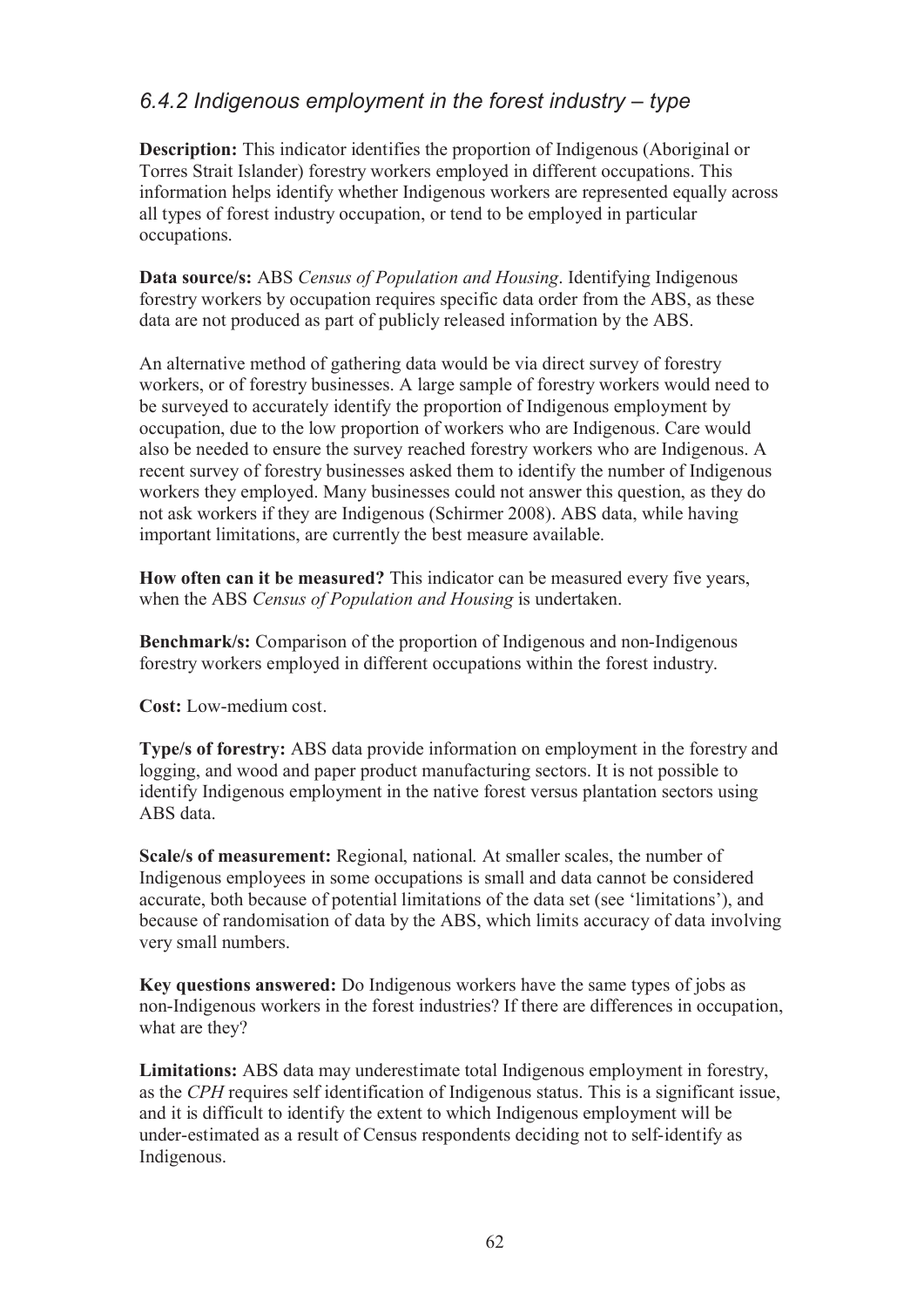**Methods:** Data on Indigenous employment in the forest industry and total employment in the forest industry by occupation are compared to identify whether there is a similar distribution of occupations across Indigenous and non-Indigenous workers. The occupations compared are:

- Managers;
- Professionals;
- Technicians and trades workers;
- Community and personal service workers;
- Clerical and administrative workers;
- Sales workers;
- Machinery operators and drivers; and
- Labourers.

For definitions of these occupations, see ABS (2006).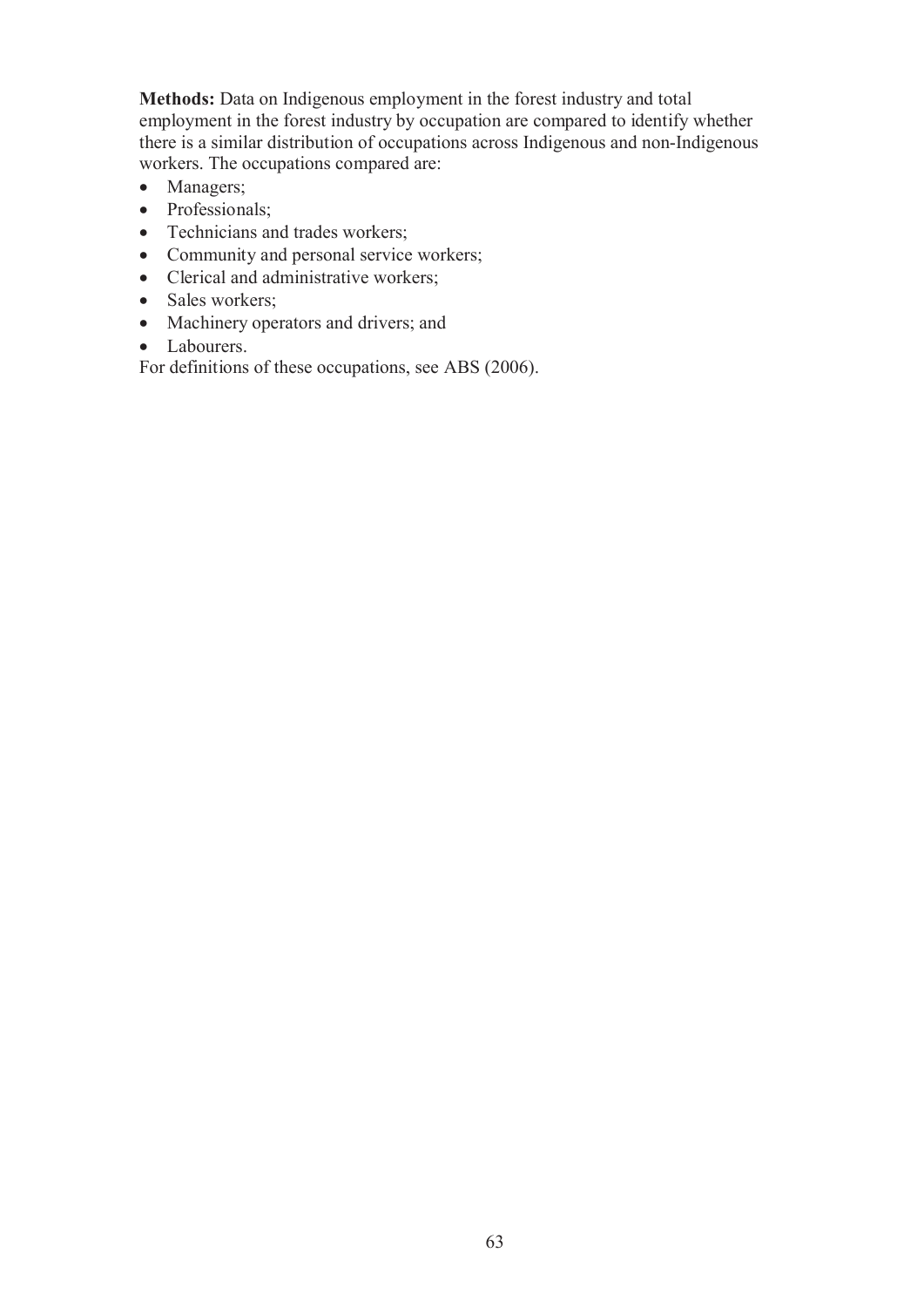## *6.4.3 Area of forest owned or accessed by Indigenous people*

**Description:** This indicator identifies the area of forest owned or accessed by Indigenous people, based on (a) area of forested land under Indigenous ownership and (b) area of forest on the Register of the National Estate for Indigenous values. These figures represent a subset of the forests that are important to Indigenous people in Australia, but provide some indication of how forest access and ownership by Indigenous people in Australia is changing over time.

**Data source/s:** Bureau of Rural Sciences *National Forest Inventory*.

**Benchmark/s:** Change over time can be analysed to identify if the area of forest owned or accessed by Indigenous people is increasing or decreasing.

**Cost:** Low cost.

**Type/s of forestry:** Native forest and plantation forests can be separated.

**Scale/s of measurement:** Regional, national.

**Key questions answered:** What areas of forest are owned and/or used by Indigenous communities?

#### **Limitations:**

This indicator provides information on specific types of Indigenous access to and ownership of forests in Australia. Many more forests would be regularly accessed and used by Indigenous people, or have cultural and spiritual significance. This indicator should be understood as a limited representation of Indigenous peoples' interests and interaction with Australia's forests. The indicator also provides no information on the types of interactions and uses of forests by Indigenous people.

**Methods:** Data analysed and reported in Australia's *State of the Forests* report are utilised for this indicator.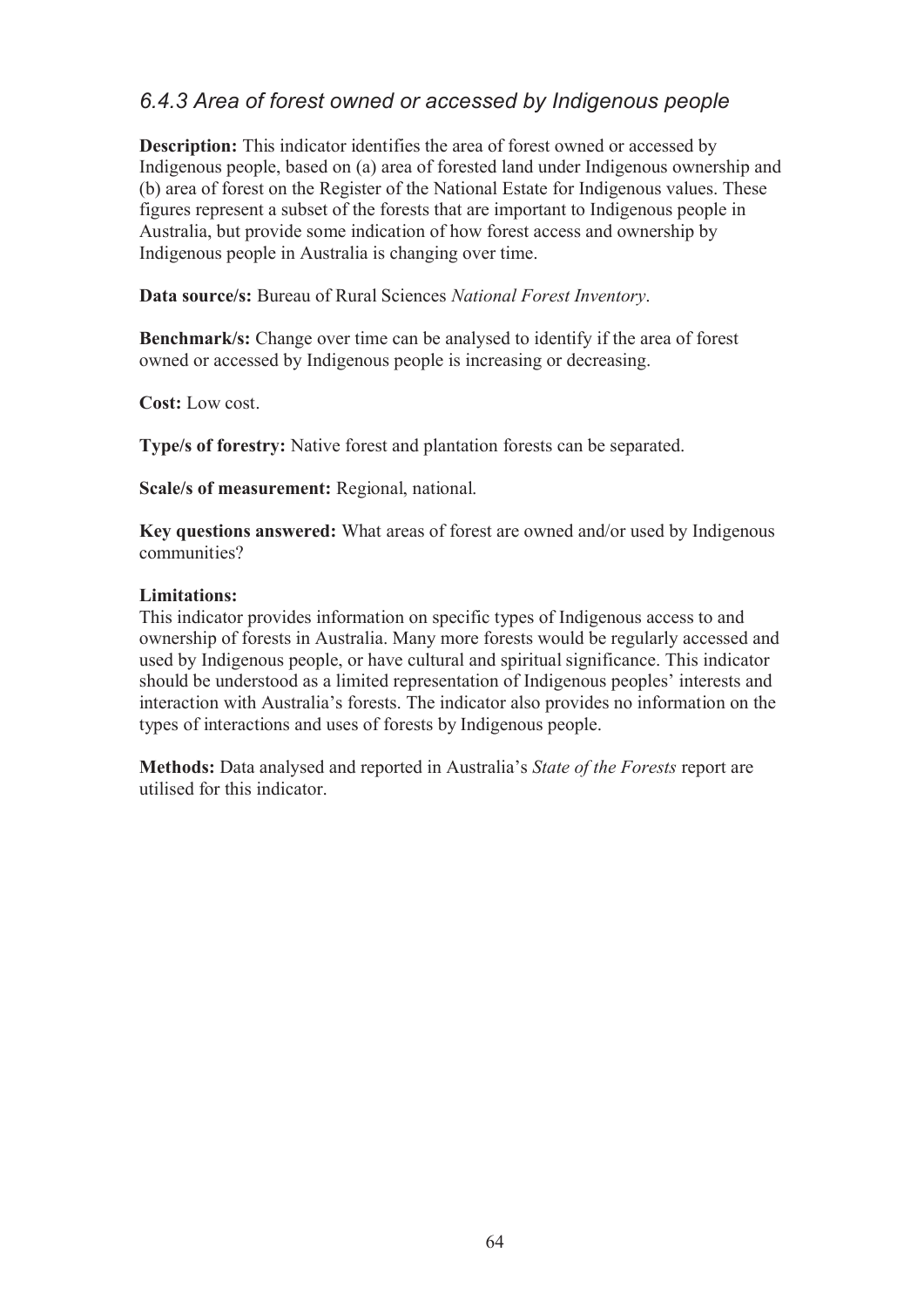# **7.0 Other work needed to understand social and economic impacts**

As identified in Section 2.0, the set of recommended indicators provide a useful but limited understanding of the social and economic impacts of forestry in Australia. Indicators are necessarily limited to data which can be regularly monitored and measured over time and compared across regions. They do not provide the in-depth data needed to better interpret and understand the diversity of ways forestry activities impact different individuals and groups.

Eight key areas of research are needed in particular to complement the recommended indicators, and to enable improved interpretation and use of the indicators. A brief review of each is provided in the following sections, with some recommendations on the types of research needed:

- Indigenous capacity to undertake work in the forest industry;
- Perceptions, attitudes and values;
- Indirect impacts on employment and spending;
- Studies on subjective experiences of impact;
- Studies examining resilience and adaptability of forest-dependent communities;
- Social and economic characteristics of forest-dependent communities and forestry workers;
- Rate of road accidents attributable to forest industry-related road use; and
- Community engagement studies.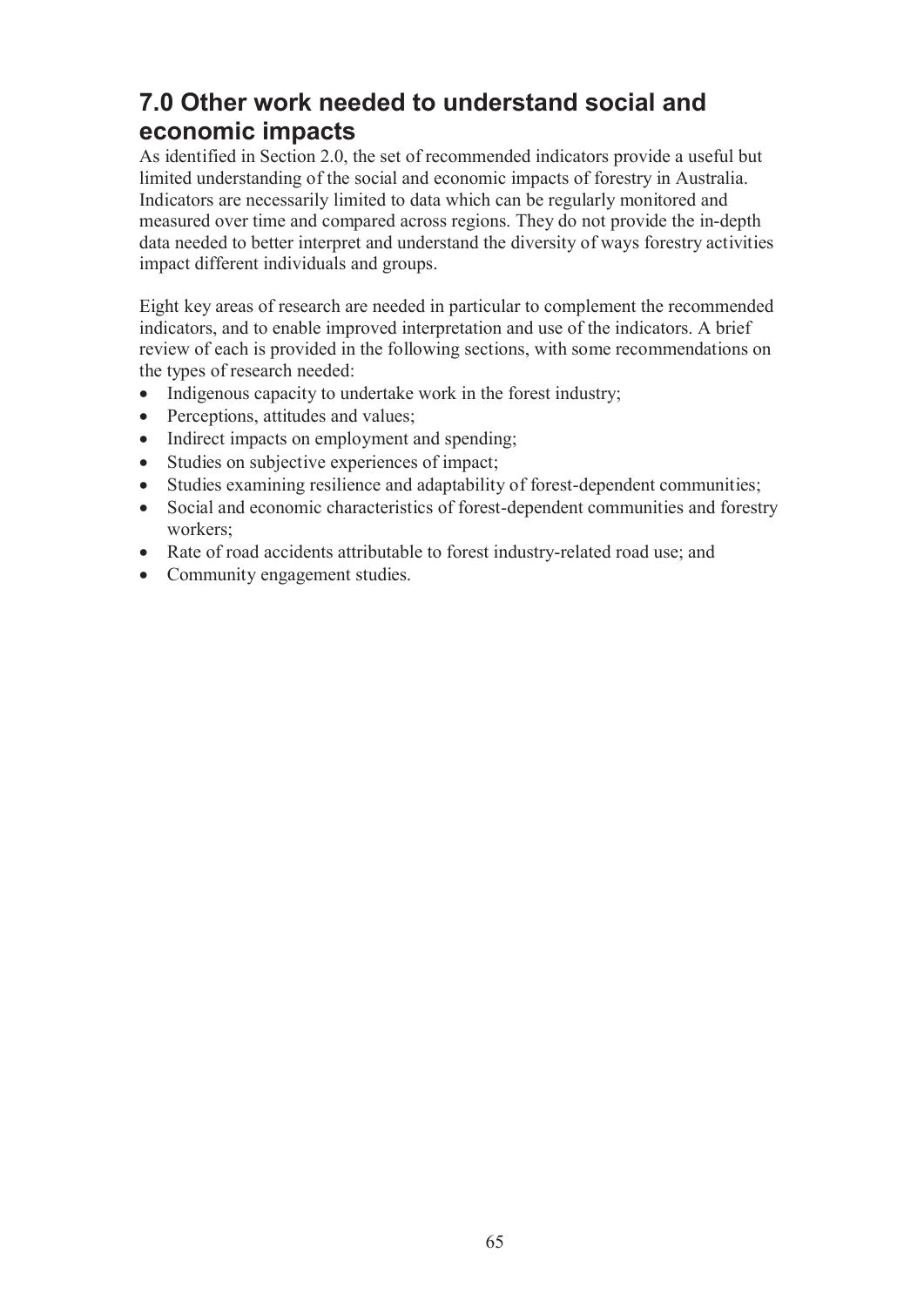# **7.1 Indigenous capacity to work in the forest sector**

Involvement and employment of Indigenous people and communities in Australia's forest industry has been encouraged and supported through Australia's State of the Environment Report 2003 (BRS), and more specifically, the National Indigenous Forestry Strategy (NIFS) (DAFF, 2005). It is acknowledged that this involvement can take many forms, and that while there is no single Indigenous attitude towards forestry, it can create opportunities for economic development that complement cultural objectives (Feary, 2008).

The type of Indigenous involvement in forestry will depend on the individual. Capacity and preference depends on factors such as education and skill level, location, the sector of forestry preferred (with preferences spanning from native forest production to non-wood uses), and preferred level of independence. The NIFS suggests that potential types of Indigenous involvement in the forest industry include:

- independent Indigenous business enterprises;
- business partnerships that combine Indigenous land ownership and employment with mainstream industry capital and business planning;
- partnerships between plantation companies and Indigenous communities;
- managing tree crops to produce timber for pulp and paper production;
- wage-based employment opportunities in natural forest management, timber transport and timber milling; and
- managing forest resources including on culturally significant sites (DAFF, 2005: 13 of 20).

It has also been suggested that Indigenous involvement in forestry can include many roles outside the forest industry, with forests providing important sites for cultural and social activities, as well as gathering a range of non-timber products.

The ability of Indigenous people to benefit from employment in the forest sector may be limited by their available skills and resources. The 2006 Census found that 966 Indigenous people worked in the forestry and logging or wood and paper product manufacturing industries. This represents 1.3% of all employees in these industries. The current low level of Indigenous participation in the forest industry is influenced by factors such as the low base of relevant skills, experience and ownership of forests or businesses (DAFF, 2005: 11). A study completed in 2007 found that key barriers to Indigenous employment in the industry include a lack of self esteem, skills and business culture in Indigenous society, and in some locations, reduced size of the native forest industry due to forest closure (Loxton, 2007: 52).

Increased capacity to participate in forestry is necessary to increase Indigenous involvement in the forest sector. This may require increasing skill levels, as well as overcoming cultural barriers and prejudice (Feary 2008: 281). Recent studies have identified successful examples of Indigenous involvement in the forest industry (Loxton 2007, Feary 2008), however further research is required to better identify:

- current and potential opportunities for Indigenous people in the forest industry;
- the gap between current and required capacity levels to take up these opportunities;
- potential methods to increase capacity (including skill levels); and
- the success of measures to increase involvement.

Each of these is discussed in turn below.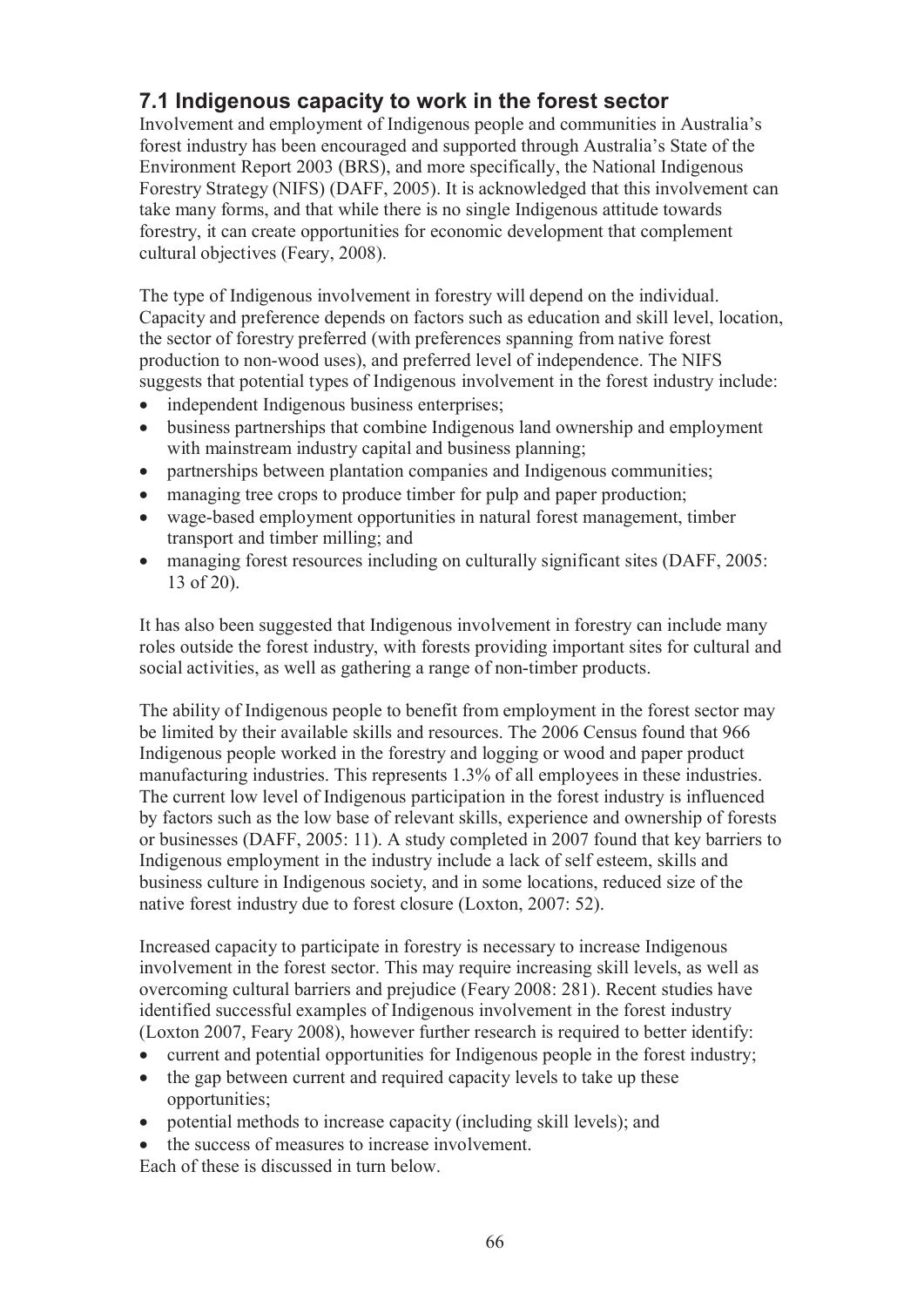#### *Current and potential opportunities*

Work is required to identify the areas, jobs and positions Indigenous people are currently employed in, and other as yet unrealised opportunities. These opportunities include Indigenous-specific and general roles in the forest industry. Analysis of existing examples of Indigenous involvement should focus on assessing factors which make them more, or less, successful in terms of skill enhancement, long term employment or ongoing opportunities, and encouragement. This knowledge can then assist in designing future employment opportunities.

Identifying as yet unrealised opportunities is also important. Assessment of these opportunities can provide understanding of the limiting factors that prevent Indigenous people from taking employment in these areas. These limiting factors may then be acted upon through education of both potential employees and employers, and other practical assistance.

This research needs to both gather data on the current extent of Indigenous involvement in the industry, and its nature, and also to identify the more in-depth understanding of when, why and how opportunities exist and are realised.

Many of these questions were raised by the Scoping Report for a National Indigenous Forestry Strategy (see DAFF, 2005: 140).

#### *The gap between current and required capacity levels*

Once potential opportunities are identified, the gap between an individual's or community's capacity to undertake the employment can be assessed. Capacity involves the skills required to manage and undertake a task, including financial, practical and leadership capacity.

#### *Potential methods to increase capacity*

Methods to increase capacity can include on-the-job training, apprenticeships, community-organised, or locally-based training courses, as well as other forms of education such as TAFE or university courses. The type of education, as well as the practical experience required, will depend on the future expectations of the individual, the type of skills being learnt, and the availability of trainers.

Research is needed to identify what types of assistance are needed to help build capacity for both Indigenous and non-Indigenous people that can assist achieving growing Indigenous employment in the forest industry. Capacity building may go well beyond training and education to identifying key social and cultural constraints which may be presenting barriers to entry into forestry employment by Indigenous people.

#### *The success of measures to increase involvement*

Evaluation of the measures used to increase involvement in the forest industry is required to help guide future opportunities and ideas. Quantitative measures of success may include the length of time required to find a job, the number of people in new employment, or positions, and average income. Qualitative measures are equally important, and include the perceptions of Indigenous and non-Indigenous people about the success of measures to increase employment. Topics to be examined might include:

 How many Indigenous and non Indigenous people does the business/forest sector employ compared to vears ago?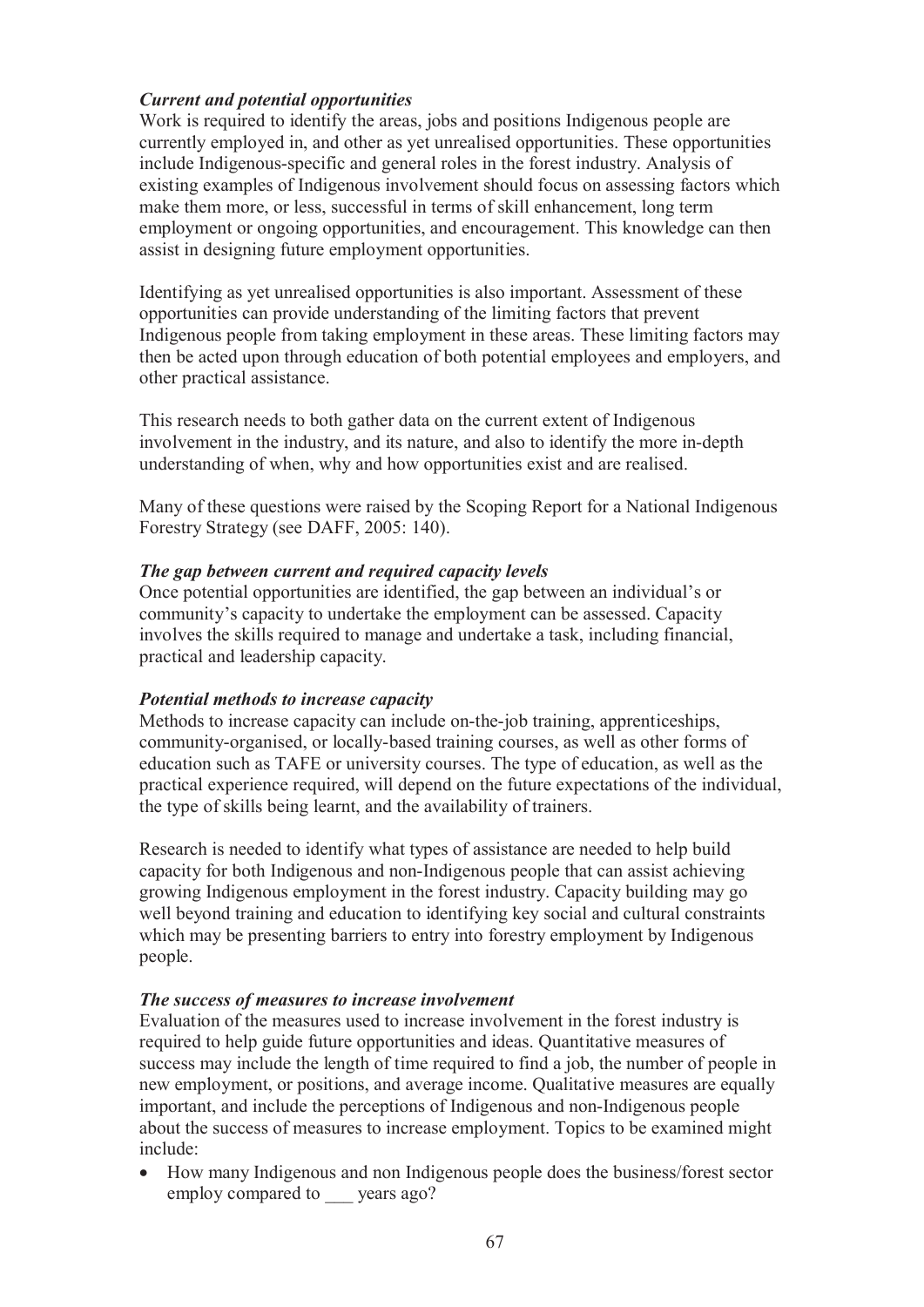- What is the annual production and turnover statistics for Indigenous owned/managed businesses?
- What is the staff turnover rate?
- How happy are employees, how has their health/wellbeing/outlook changed?
- Are employee's families or friends keen to become involved?
- Which methods have been most successful in increasing Indigenous people's capacity to work in the forest sector? and
- To what extent have Indigenous people benefitted both culturally and economically from land over which they have recognised rights?

### **Research methods**

A combination of methods is required to examine the issues discussed above. The method chosen will depend on the scale at which the data is required and the type of data collected. Methods include both collection and analysis of quantitative data and qualitative data, through mechanisms such as surveys and qualitative focus groups and interviews, and observation of successful involvement.

These methods provide differing levels of detail, and require differing levels of input. Statistical data can provide data at a broad scale, but does not give an explanation of the reasons for the data, whilst at the other end of the scale, interviews give a deep understanding of the data but are time and cost intensive. Due to the diversity of Indigenous communities - their values and aspirations, capacity, and demographic and geographical characteristics - studies at a small scale cannot be expected to capture all the issues affecting Indigenous people's involvement in the forest industry, but will provide a deeper understanding of what is occurring in the local area which are missed when using large scale data.

In addition to new research opportunities, previous research - such as the case studies completed as part of the scoping study for the National Indigenous Forestry Strategy provides a good basis for follow up studies. The case study approach used community consultation and site visits. Follow up to identify whether these cases have had ongoing success would provide useful data.

Limitations that may affect qualitative data collection are the costs involved, particularly given the remote areas in which some communities are located, illiteracy, and the risks of over-researching communities. There is also a risk of generalizing issues, and Indigenous culture often dictates who may give information about certain issues, so individuals can be uncomfortable about speaking for a group, particularly if they believe somebody else is more informed about the topic.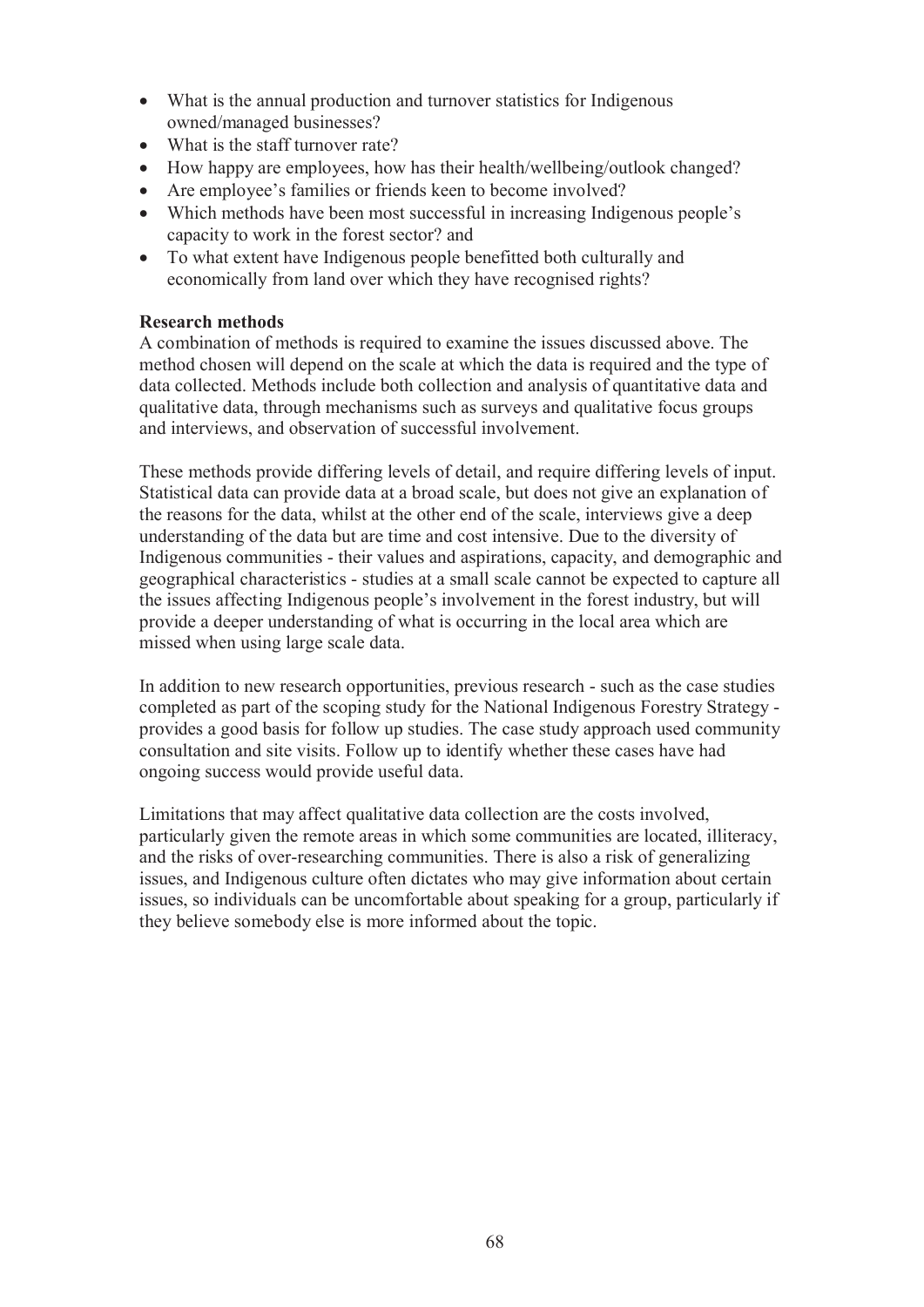### **7.2 Perceptions, attitudes and values**

A considerable amount of work has been undertaken studying the attitudes and values held about forests and forestry by different people. Common methods used to assess people's attitudes and values include paper and telephone surveys, interviews, focus groups, media analysis and written submissions.

Past research concerned with attitudes and values relating to forestry production and development can be divided into four themes relating to:

- Scenic beauty and perception;
- Acceptability of forestry practices;
- Perception of forest-industry impacts; and
- Perceptions and expectations of forest use and management.

**Scenic beauty and perception:** The ranking of scenic beauty using photos or slides is a common method used to evaluate landscape and forest management preferences (Anderson, 1981, Clay and Daniel, 2000, Ribe, 2002, Silvennionen et al, 2001). Sometimes this is based on photos of 'real' landscapes, while some studies have examined simulated landscapes which are manipulated to identify potential outcomes of different forest management practices (Ford et al. 2005). Previous studies have developed a range of theories about the factors that influence perceptions of forest and forest management. For example, Ribe (2002) found that notions of acceptability and beauty were related to whether a respondent had productionist, protectionist or intermediate/nonaligned values regarding use of the environment, and found that perceptions of acceptability of forestry practices were not correlated to respondents' perspectives of scenic value.

**Acceptability of forestry practices:** The acceptability of forest practices have been evaluated in several studies. Work by Ford et al*.* (2005) tested the acceptability of a range of harvesting techniques, and explored the underlying values on which acceptability is based on. They examined whether providing information on the consequences of each technique had an influence on a participant's level of acceptance of harvesting practices. The study used computer-simulated pictures depicting different harvesting plans within the same landscape. Participants were asked to rate their acceptance of each picture. Half of the participants received information on the consequences of each harvesting type, and all participants were classified depending on their values, beliefs about harvesting and the intrinsic, non– use and use value of forests, and acceptance of harvest systems. This study covers several themes addressed by the above section on scenic beauty, suggesting that underlying values are a key factor in influencing perspectives on both the acceptability, and beauty, of forestry management and harvesting.

**Perception of forest-industry impacts:** Many perceptions studies have examined perceived impacts of forestry activities. In Australia, several studies have focused on perceptions related to the impacts of plantation forestry. Pickworth (2005) assessed the perceived benefits and disadvantages of plantation development linked to a variety of factors, while Schirmer (2002) focussed on identifying how differing perceptions led to social conflicts, and how this was mediated by different interventions aiming to achieve shared perceptions across different groups. Perceptions of impact may be examined at multiple scales – for example, different impacts of plantations may be perceived to occur at the individual property scale and the regional scales (Spencer and Jellinek 1995). Other studies on perceptions of impacts of forestry have been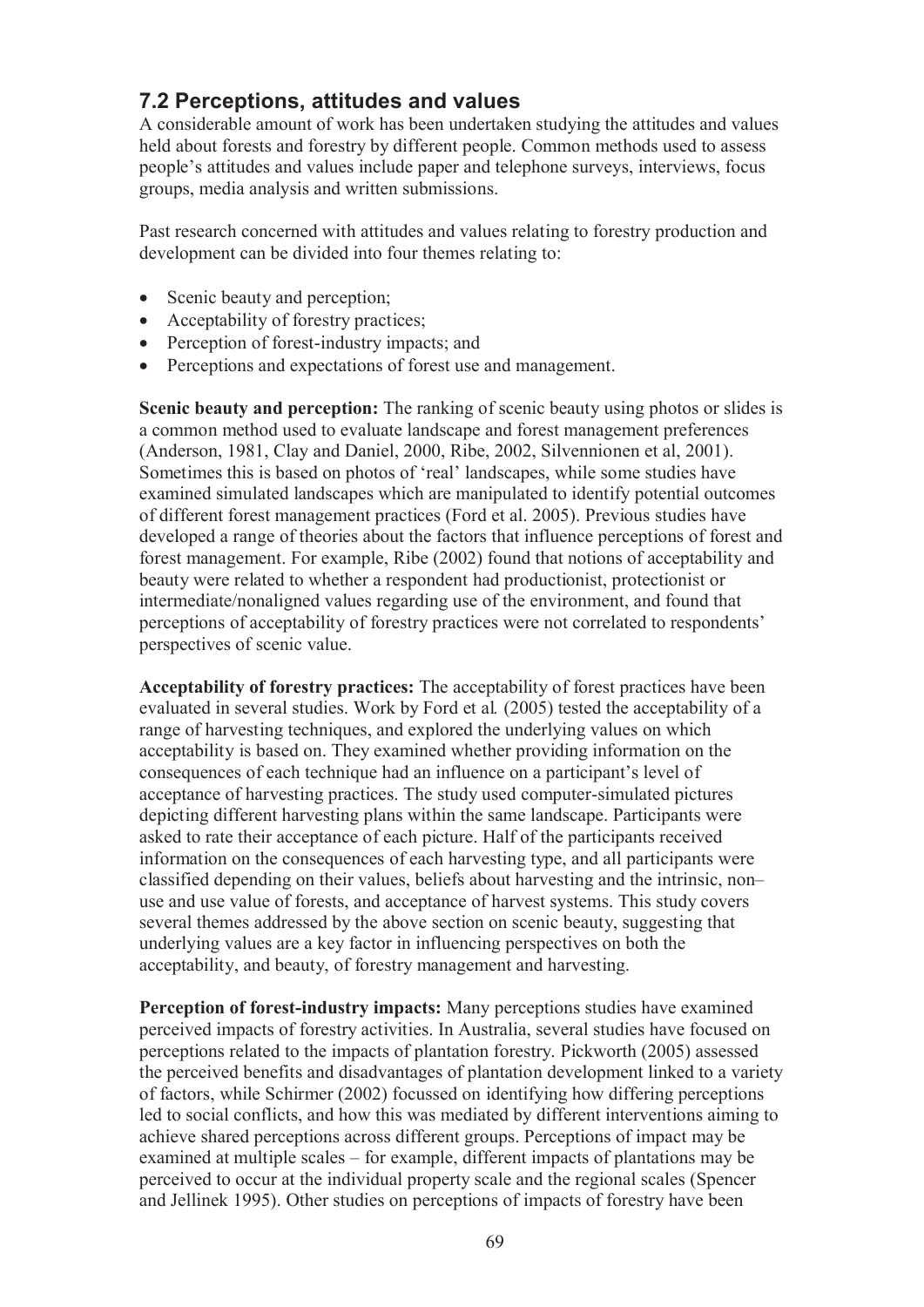completed by Barlow and Cocklin (2003), Tonts et al (2001) and Kelly and Lymon (2000), as well as Heer et al (2003) who focussed on the role of knowledge and behaviour. Several of the social assessments undertaken for the Regional Forest Agreements (RFAs) assessed public perceptions about impacts of native forestry.

**Perceptions and expectations of forest use and management practices:** Some studies have focused on comparing the values and expectations of different stakeholders regarding forestry (Hendee and Harris, 1970, Wagner et al, 1998). Comprehensive Regional Assessments undertaken as part of the RFA process examined issues such as local resident's opinions about forestry management and the industry (Western Research Institute and Illawarra Regional Informational Service, 2005), perspectives on desired future uses of forested land, values placed on land, and opinion of social or environmental issues (NSW Southern: Social Assessment Report, 2000), and the perceived potential impacts of suggested future management scenarios (NSW Southern: Community Case Study Report, 1999).

#### **Key research needs**

While many studies have been undertaken on perceptions, few have been undertaken at more than one point in time, and as a result there is little understanding of how attitudes and values towards forestry are changing over time. Relatively few studies have examined in detail why people hold particular views, and further studies are also needed in this area.

Perceptions can be examined to some extent using media analysis, but this provides only a reasonably limited understanding of the varied perceptions held about forests by different people. For this reason, it is recommended that any ongoing indicators involve a survey which repeats the same questions about perceptions of forestry over time, and which is undertaken using a consistent sampling and survey delivery approach to ensure survey results can be compared over time.

Previous studies provide a comprehensive list of potential questions that can be asked related to attitudes, values and overall perceptions of forestry in Australia. The following are suggested as key topics that should be incorporated into a survey. The exact wording of questions and topics require further work and may need modification for different regions within Australia to ensure locally relevant terms are used. The following represent a subset of all questions that could be asked, and should be accompanied where appropriate by benchmark questions which enable comparison of forestry and non-forestry issues within a particular topic:

- Acceptability of forestry:
	- $\triangleright$  How acceptable are the following types of forestry native forestry, plantation forestry – softwood, plantation forestry – hardwood, plantation forestry – Managed Investment Scheme, plantation forestry - non-Managed Investment Scheme;
	- $\triangleright$  How acceptable are the following types of native forest management clearfelling, selective logging, aggregated retention (some large areas remaining uncleared), dispersed retention systems (many small areas remaining uncleared), no harvest;
	- $\triangleright$  How acceptable are the following types of forest-based activities conversion of farm land to pine plantations, conversion of farm land to blue gum plantations, conversion of farmland to housing development, conversion of farmland to other land uses such as vineyards, conversion of cleared native forest to pine plantations, conversion of cleared native forest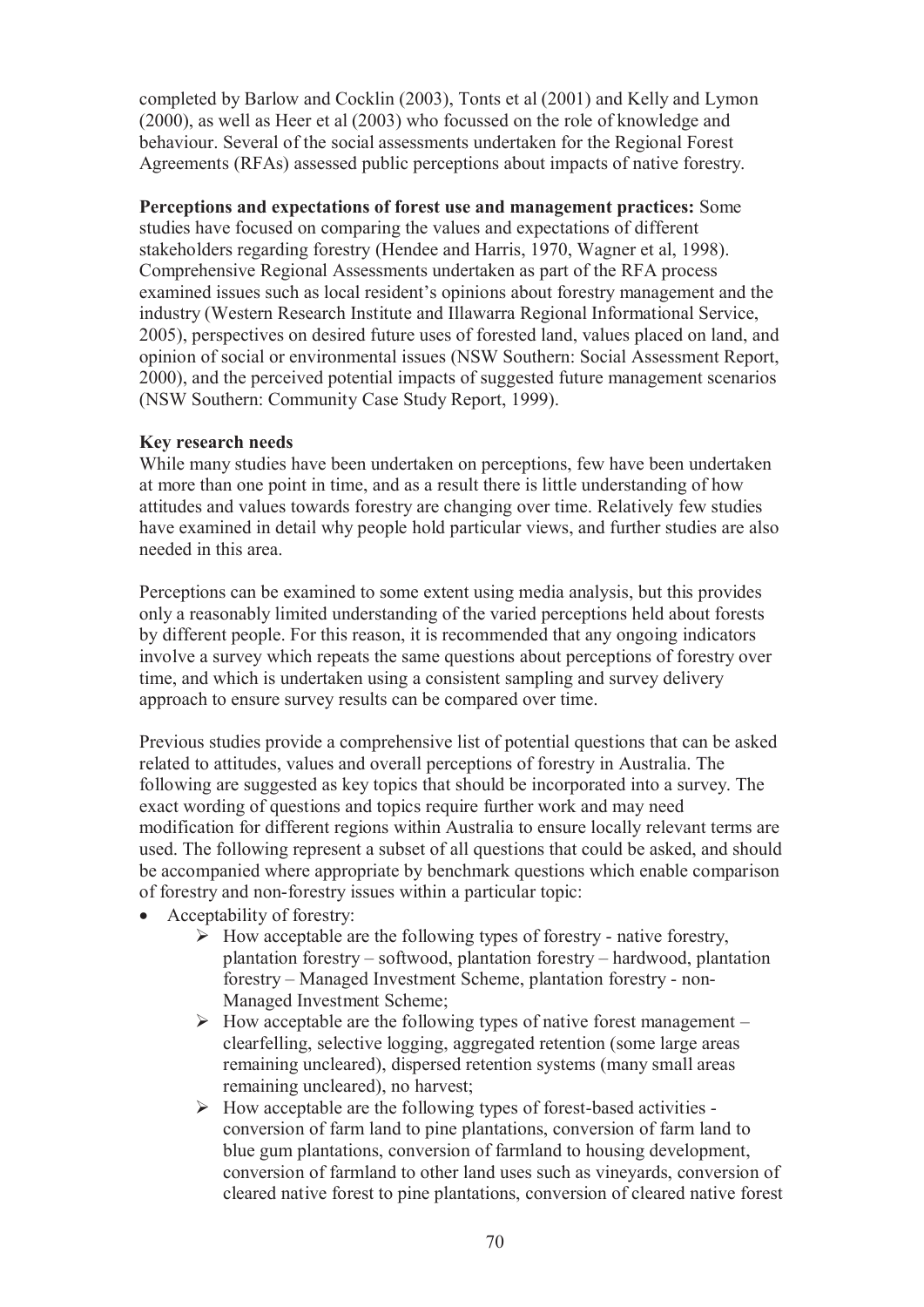to blue gum plantations, allowing cleared native forest to naturally regenerate;

- $\triangleright$  Which of the following factors increase the acceptability of forest industry activities (respondent may be asked to rank or rate each) - Job creation for local residents, Improved working conditions/lifestyle including wages, Encouragement of new residents, Good communication by forest industry companies, Minimisation of environmental impacts, Improvement to roads, Support of local services, sporting groups, retail and activities, Design of forest plantations/management (visual amenity), Development and diversification of local industries; and
- $\triangleright$  Which of the following factors decrease the acceptability of forest industry activity (respondent may be asked to rank or rate each) - Local jobs not given because they are not created, or are fulfilled by contractors/itinerant workers, Reduced working conditions/lifestyle including wages, Population losses associated with forest industry activities, Poor communication by forest industry companies, Environmental impacts, Damage to roads, Lack of support to local services, sporting groups, retail and activities, Visual impacts of forestry, Reduced development and loss of local industries;
- Values and beliefs:
	- $\triangleright$  A range of scales which aim to measure underlying values which may correlate to perceptions of acceptability of forest practices may be used; see Ford et al. (2005) for recent work;
- Perceptions about forestry activities:
	- $\triangleright$  These questions would ask about perceptions of what occurs as part of forest industry activities, to identify if perceptions correlate to actual practices undertaken by the industry. For example, questions might ask whether the forest industry typically uses selective logging in a region or clearfelling, to identify if perceptions match the reality of the type of logging undertaken;
- Information dissemination and communication:
	- $\triangleright$  Where do you obtain information about forestry in Australia (newspaper, radio, television, neighbours, friends, family, local government, state/federal government, other);
	- $\triangleright$  How much do you trust each of these sources of information?
	- $\triangleright$  How effective have community consultation measures by the forest industry been (very effective to not effective)?
	- $\triangleright$  Have you made an effort to communicate with forest industry companies? If yes: Have you received a response? And: Have your issues been addressed adequately (very adequately to not adequately)?
	- $\triangleright$  What forms of communication have been used by forestry companies to communicate with local residents: None, Letter, Public meeting, Newsletter, Radio, Local newspaper, Posters, Scientific-based report, Internet, Other; and
	- $\triangleright$  Which measures of communication would you prefer that forest companies use to inform you of their activities? and
- Socio-demographic characteristics of respondents (usually including age, gender, education, links to forest industry if any, income).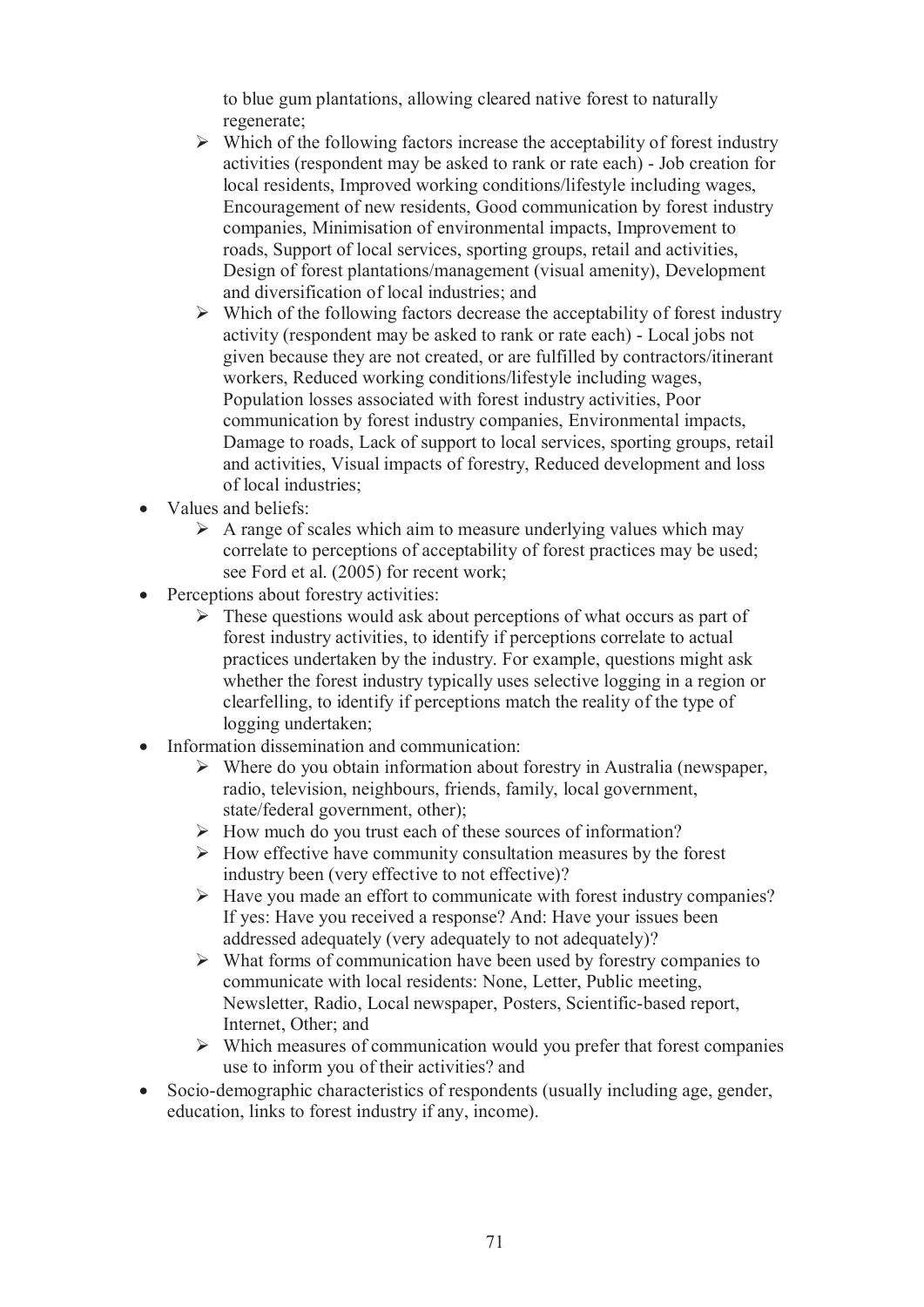## **7.3 Indirect impact of forest industry on employment and spending**

Like any economic activity, the forest industry generates 'flow on' (or 'indirect' or 'upstream and downstream') expenditure and employment in local and regional communities, which is generated as a result of spending by forestry businesses and workers. There is currently limited information on the downstream impact of employment and spending by the forest industry for many Australian regions, and almost none which separates the impacts of native forests and plantations.

Indirect impacts are usually measured using one of two related economic impact assessment methods: input-output models, and general equilibrium models.

Input-output (I-O) models model the linkages between inputs and outputs of different industries for an entire economy. This enables modelling of the extent to which a change in one industry would lead to changes in other industries. From this it is possible to derive what are usually termed 'multipliers' which indicate, for a given type of change in employment or expenditure by one industry and a defined region, what the flow-on effect of a chance in a particular industry generates through the rest of the economy.

I-O studies have important limitations. I-O models are 'static' and assume relationships in the economy remain relatively unchanged by a change in one industry. I-O models operates based on key assumptions of homogeneity (that all products of a sector are perfect substitutes or are produced in fixed proportions, and there is no substitution between products of different sectors in the model) and proportionality (the model assumes changes in the output of an industry lead to proportional changes in the inputs required by that industry) (Schirmer et al. 2005a, Appendix 3).

General equilibrium models (GEMs) aim to provide a dynamic model of input and output flows, in which a greater range of assumptions are built into the model about how different sectors respond to change. In theory this ensures the model provides a more realistic assessment of the indirect effects of a change to a given industry. As GEMs are highly expensive to build and run, they are not reviewed further here.

Many input-output studies have been undertaken to identify downstream impacts of the forest industry as a whole for a defined region, but this has still resulted in reasonably limited coverage of different regions, and has rarely examined the downstream impacts of native forest and plantation related activities separately. See Hayter (2003) for a review of relevant studies and discussion of their findings.

Further work is needed to extend coverage of regions, and to specifically examine downstream impacts of different forest industry sectors. In particular, methodological studies are needed to identify the extent to which it is possible to separately model downstream impacts of native forestry versus plantation forestry, and to better identify the typical range of indirect impacts for differently sized regions.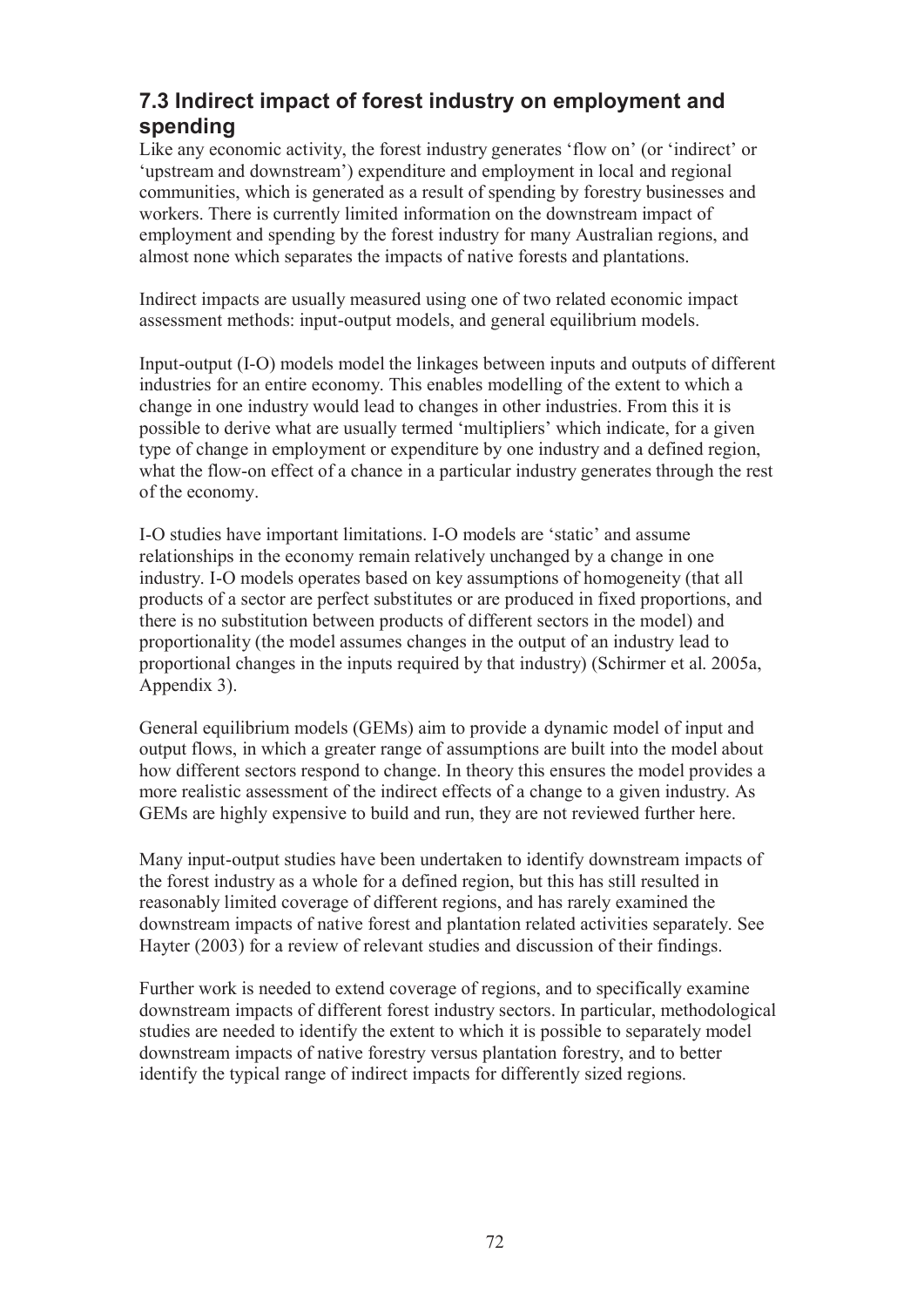## **7.4 Studies examining subjective experiences of impact**

Communities and individuals may experience a diversity of positive and negative social and economic impacts as a result of forest industry-based activity. Many attempts to assess impact have focussed on identifying independent data on impacts, such as undertaking analysis of statistics that indicate how socio-demographic characteristics of a community change when there is a change in the forest industry (see for example Schirmer et al. 2005a,b).

However, the way people experience impacts depends on their perceptions and understandings of those impacts. It is their perceptions of impact that will drive their response – not whether that impact is 'real' or not. For example, if rural residents believe plantation expansion will lead to loss of rural population in their area, and that this will in turn lead to loss of some rural services, they may decide to respond by shifting from the area. The perception of change drives behaviour, whether or not the perceptions about population change are statistically correct.

The same type of change will also be experienced differently by different people. If plantation expansion leads to an increase in rural land prices, some people may experience this as a positive impact – for example, those wishing to sell land, while others may experience it as a negative impact – for example, those wishing to purchase land.

Complicating matters further, people's experiences are influenced by the different changes occurring at a single time in their lives, of which changes relating to forestry are likely to be only one of many.

The complicated nature of human experiences of impacts of change mean that studies which aim to objectively measure change through analysing statistics can only be partly effective in assessing the social impact of changes to forestry.

Further work is required to gain a greater understanding of how perceptions of impact relate to measurable social and economic changes, and whether the impacts identified are solely a result of forest industry-based activities, or a greater array of factors. This can assist policy makers, the forest industry and communities in better understanding the impacts of forestry – both positive and negative – and how to maximise positive and minimise negative impacts.

These studies may use a range of qualitative and quantitative methods to gain a more in-depth understanding of how different people experience and understand the impacts of changes to forestry in Australia.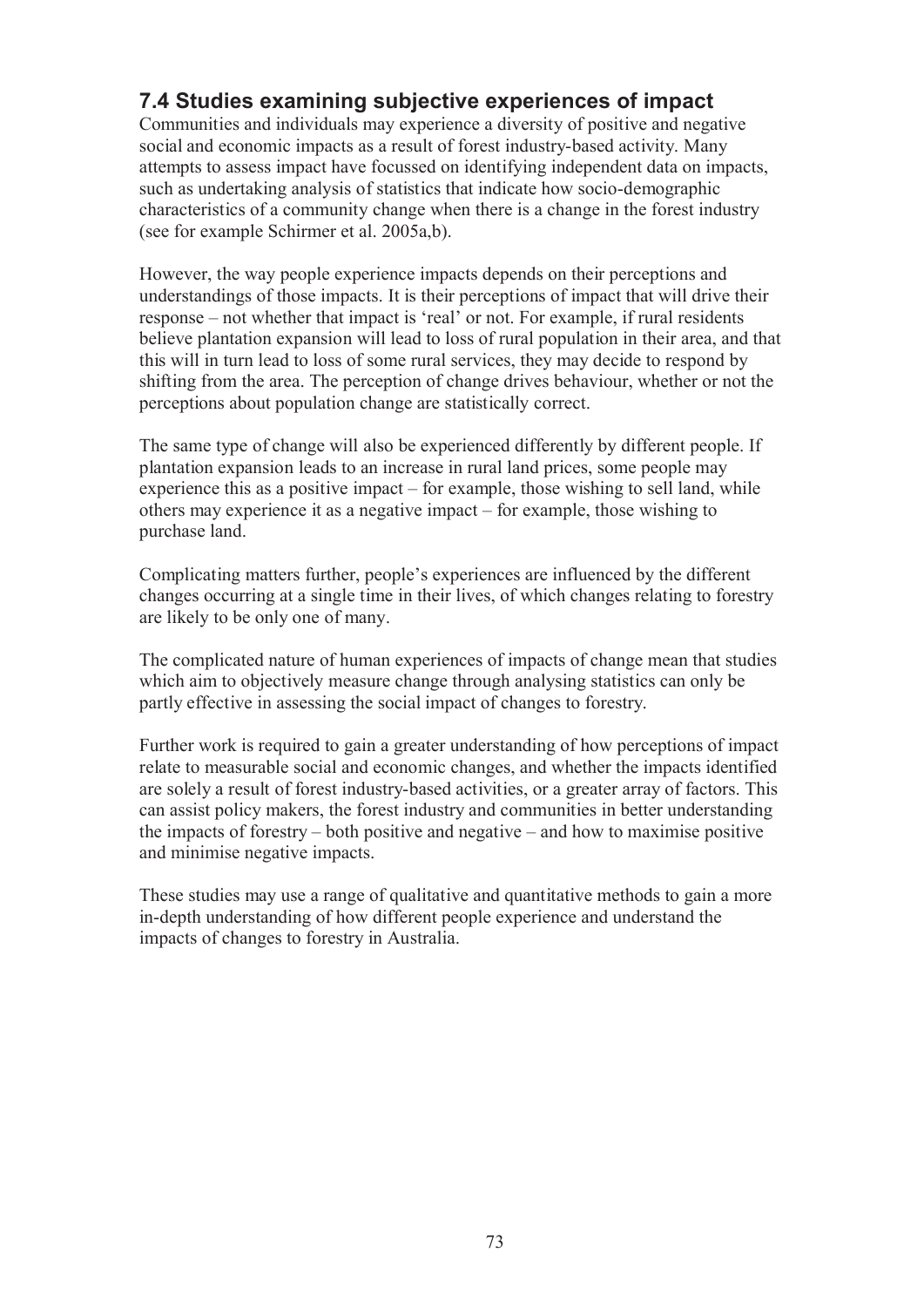### **7.5 Studies to better understand the adaptability of forestdependent communities**

A considerable body of work currently suggests that communities that have particular social and economic characteristics are more readily able to adapt to changing circumstances, such as change in the forest industry; and that some characteristics make communities relatively unlikely to change.

However, there has been relatively little study of the applicability of these theories in the context of the forest industry. Studies are required to better understand the multiple attributes which influence the adaptability of forest-dependent communities, and to assess the adaptability of communities based on the presence or absence of these attributes. A greater understanding of the requirements for adaptable communities would allow the comparison of suggested attributes to traditionally used proxy indicators, such as those suggested in the indicators recommended in this report, to assess their reliability and usefulness.

Work is needed to identify the most appropriate methods for undertaking this type of study. A longitudinal study would be best for identifying whether proxy indicators believed to indicate adaptability are present in communities that have adapted successfully to changes.

### **7.6 Social and economic characteristics of forest-dependent communities and forestry workers**

The use of objective data to assess the social and economic characteristics of communities (eg total population, unemployment rate, median age, gender) can identify how communities are changing, but does not assist in understanding why they are changing, or the impacts of the changes observed.

Similarly, the recommended indicators can provide a detailed profile of how the forestry workforce is changing – for example, whether the overall workforce is ageing, or the gender balance is shifting – but do not necessarily help to understand the impacts of these changes.

In-depth qualitative studies can generate an understanding of the meaning of social change, both in forestry dependent communities and in the forestry workforce. This analysis can then assist in more meaningful interpretation of the recommended indicators.

It is therefore recommended that, to accompany recommended indicators, occasional studies be undertaken which explore the meaning of change in social and economic characteristics of forest-dependent communities and forestry workers. For example, such a study might undertake focus groups of forestry workers and employers to identify whether ageing of the workforce is associated with any positive or negative outcomes for forestry businesses. This would ensure that indicators can be interpreted appropriately over time.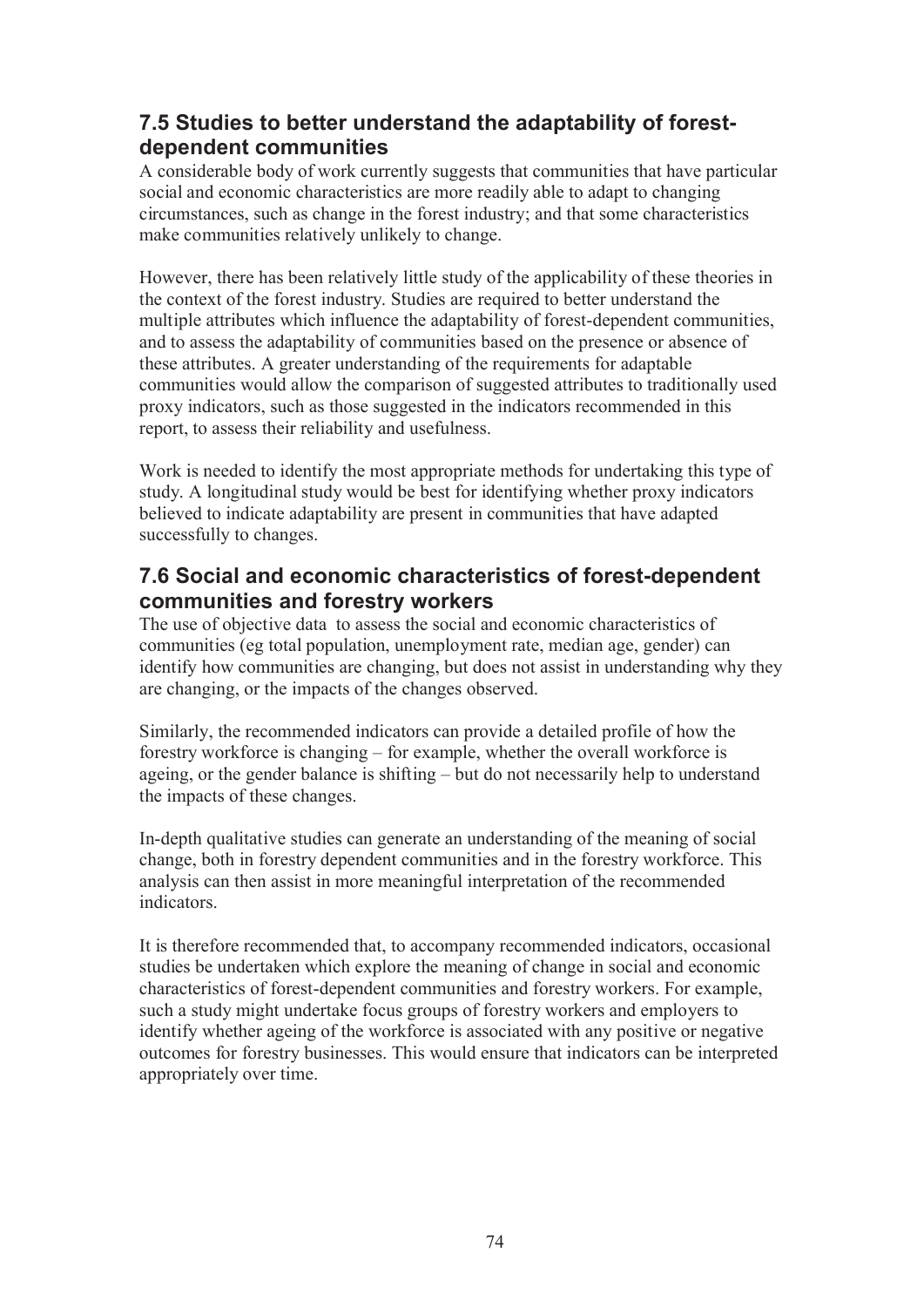## **7.7 Rate of road accidents attributable to forest industryrelated road use**

A perception sometimes reported in the public media and in previous research is that log-truck traffic is associated with decreased road safety in rural areas (see for example Schirmer et al 2005a,b).

Further examination is needed of the potential to develop indicators comparing the rate of forest industry-related road accidents and other road accidents, in order to determine whether forest industry vehicles are more or less likely to be involved in road accidents than other road users. The exploration of currently available data undertaken for this consultancy indicates that adequate data may not be available to assess this issue.

Assessing the question of safety would require comparing the rate of accidents for forestry-related traffic to that for general traffic of the same vehicle types. Currently most national and state databases of road accident data differentiate accidents by vehicle type, but not by the industry that vehicle is involved in.

Further work is needed to assess if it is possible to identify appropriate indicators on the issue of road safety and forestry-related traffic.

# **7.8 Community engagement**

While not directly related to improving understanding and interpretation of the recommended indicators, community engagement is essential to any impact assessment process. Community engagement refers to processes in which stakeholders with an interest or 'stake' in an issue engage in dialogue about that issue, sometimes with a goal of sharing information as a way of achieving shared perspectives on the issue being discussed, and sometimes with a goal of developing shared strategies to address the issue.

Community engagement has become a catchphrase, with most primary industries expected to incorporate some form of engagement with a wide range of stakeholders into their practices. It also forms an important part of many impact assessment processes, as stakeholders generate creative strategies to mitigate negative impacts and maximise positive benefits of an activity.

Community engagement research is needed to improve communication and understanding between the stakeholders who have an interest in Australian forestry. However, while commonly promoted, surprisingly little research has actively evaluated the success of different approaches to community engagement. Community engagement is commonly recommended as a way of generating strategies for maximising positive and minimising negative social and economic impacts of forestry activities, but few studies have examined which types of community engagement techniques are most effective for Australian forestry.

In addition to the lack of evaluative studies, the types of stakeholders involved in discussions over forestry issues change over time, indicating a need for regular studies to ensure community engagement strategies evolve over time to meet the changing needs of stakeholders involved in forestry in Australia.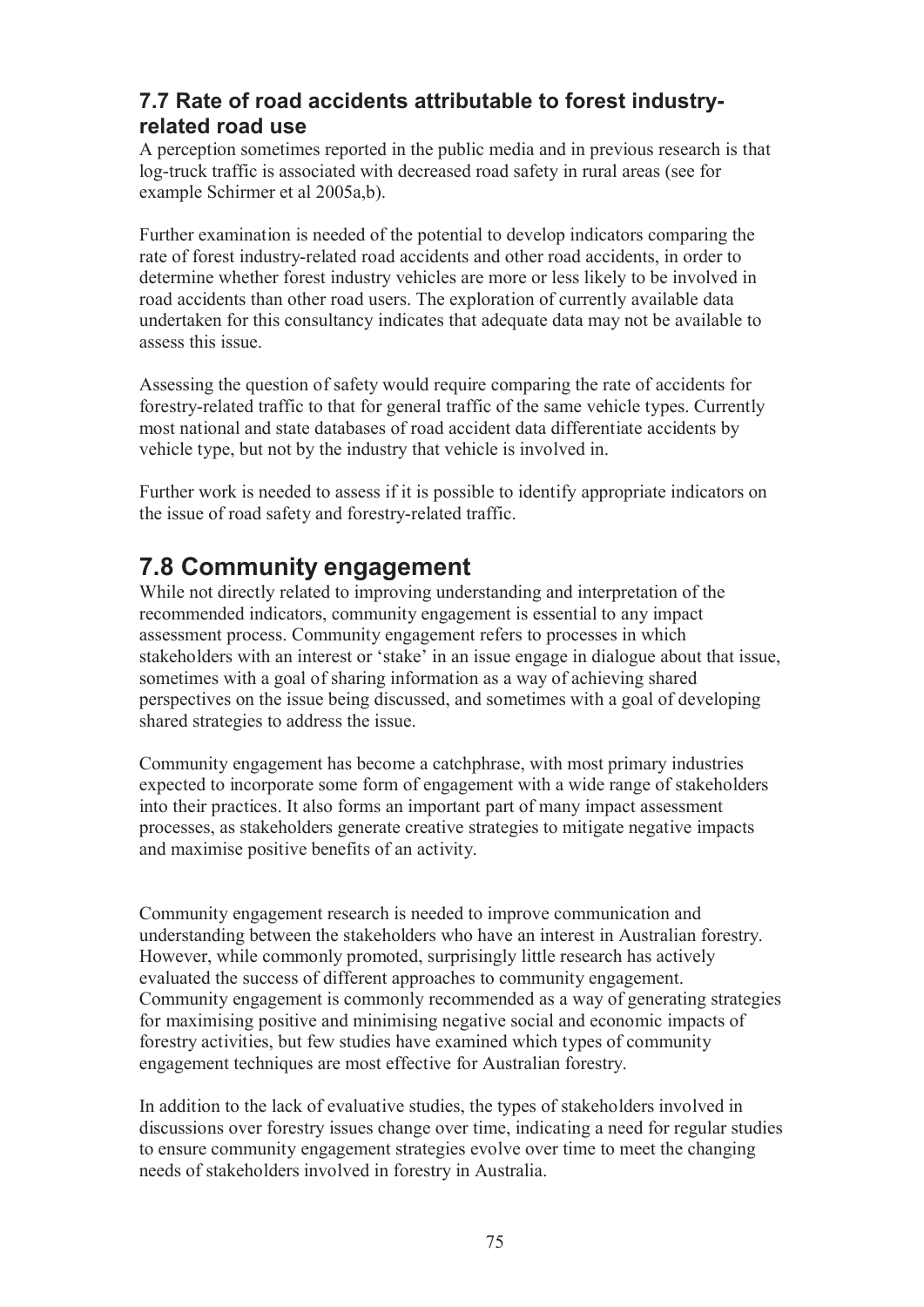Studies are needed to evaluate the benefits and costs of common community engagement strategies for addressing different forestry issues at different scales, and to identify and trial new community engagement strategies. They are also needed to ensure community engagement methods are adapted to changing circumstances over time.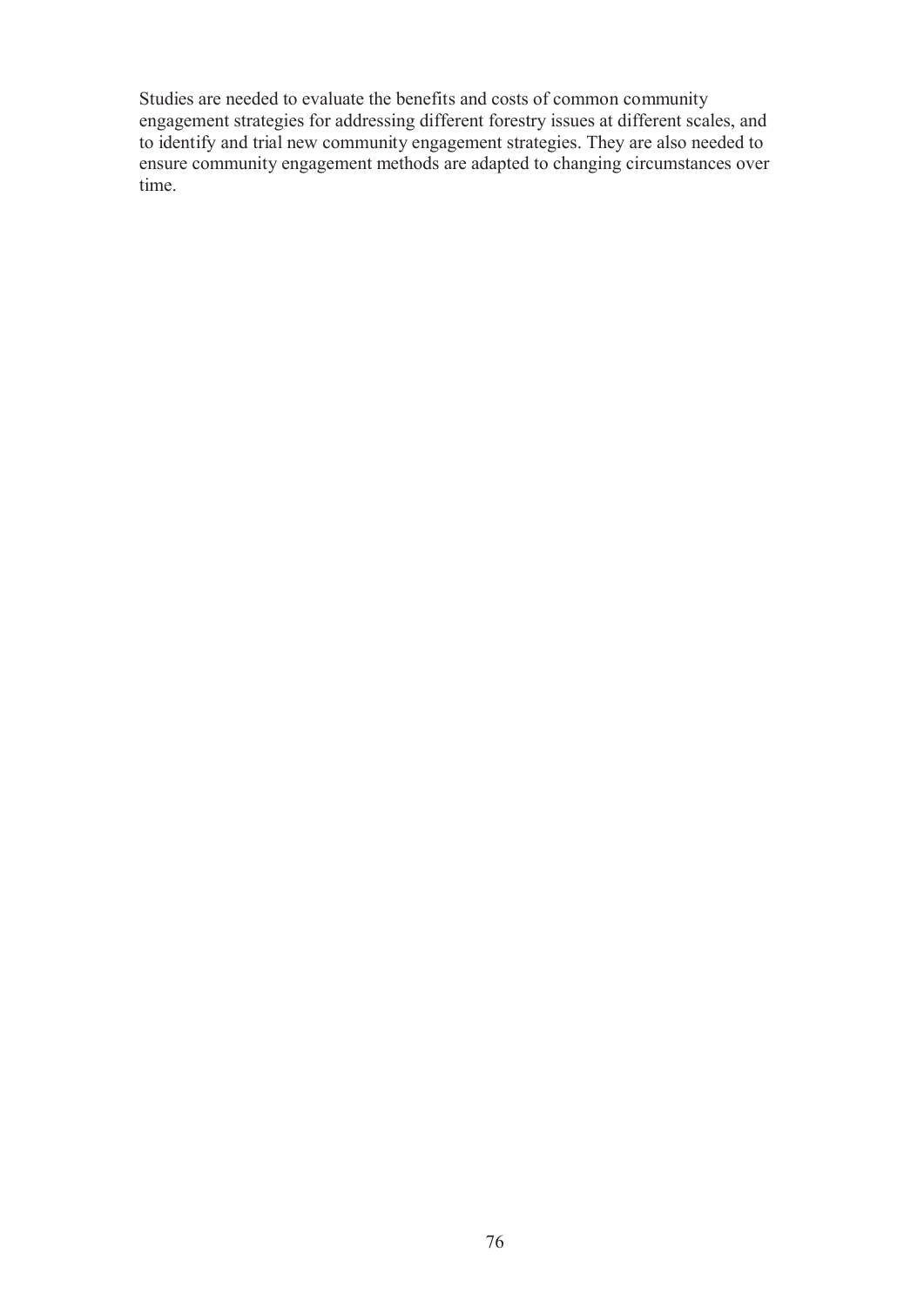# **8.0 Conclusions**

This report has reviewed information needs related to the social and economic impacts of forestry and, based on this review, identified a set of cost-effective indicators which can be monitored at regular intervals over time, as well as a description of other work needed to better assess social and economic impacts of forestry.

Four types of indicators have been identified: indicators which describe key characteristics of the forest industry; the impacts of the industry on the broader community; the impacts of the industry on its own workforce; and the impacts of the industry on Indigenous people. Within each of these categories up to 10 specific indicators were identified and tested, and methods to measure each described.

These recommended indicators enable consistent monitoring of some key social and economic aspects of forestry in Australia using cost effective approaches, but can only provide a limited picture of the wide variety of social and economic impacts related to forestry. Any indicator is by nature a limited representation, or proxy, of a more complex idea, and should be tested through undertaking more in-depth examination that enables assessment of the relevance and usefulness of the indicator, and how well it measures what it is intended to measure. In addition, some types of impact cannot be represented by cost-effective indicators, requiring more in-depth study at greater expense than is feasible for a set of indicators to be repeated regularly over time.

The recommended indicators should therefore be accompanied by in-depth studies which help to broaden and deepen understanding of social and economic impacts of forestry, and which can provide information that improves interpretation of the recommended indicators. In particular, studies should be undertaken which improve understanding of successful strategies for increasing the capacity of Indigenous people to work in the forest sector; perceptions, attitudes and values of different groups about different types of forestry; the indirect impacts of the forest industry on employment and spending; how different people experience social and economic impacts related to the forest industry; factors influencing capacity of communities to adapt to forest industry changes; the meaning of changes to social and economic characteristics of forest-dependent communities and forestry workers; and community engagement strategies.

That said, the indicators recommended, if measured regularly, can provide an improved understanding of the social and economic changes associated with changing forestry activities in Australia, and can be interpreted to provide an understanding of the social and economic impacts of forestry.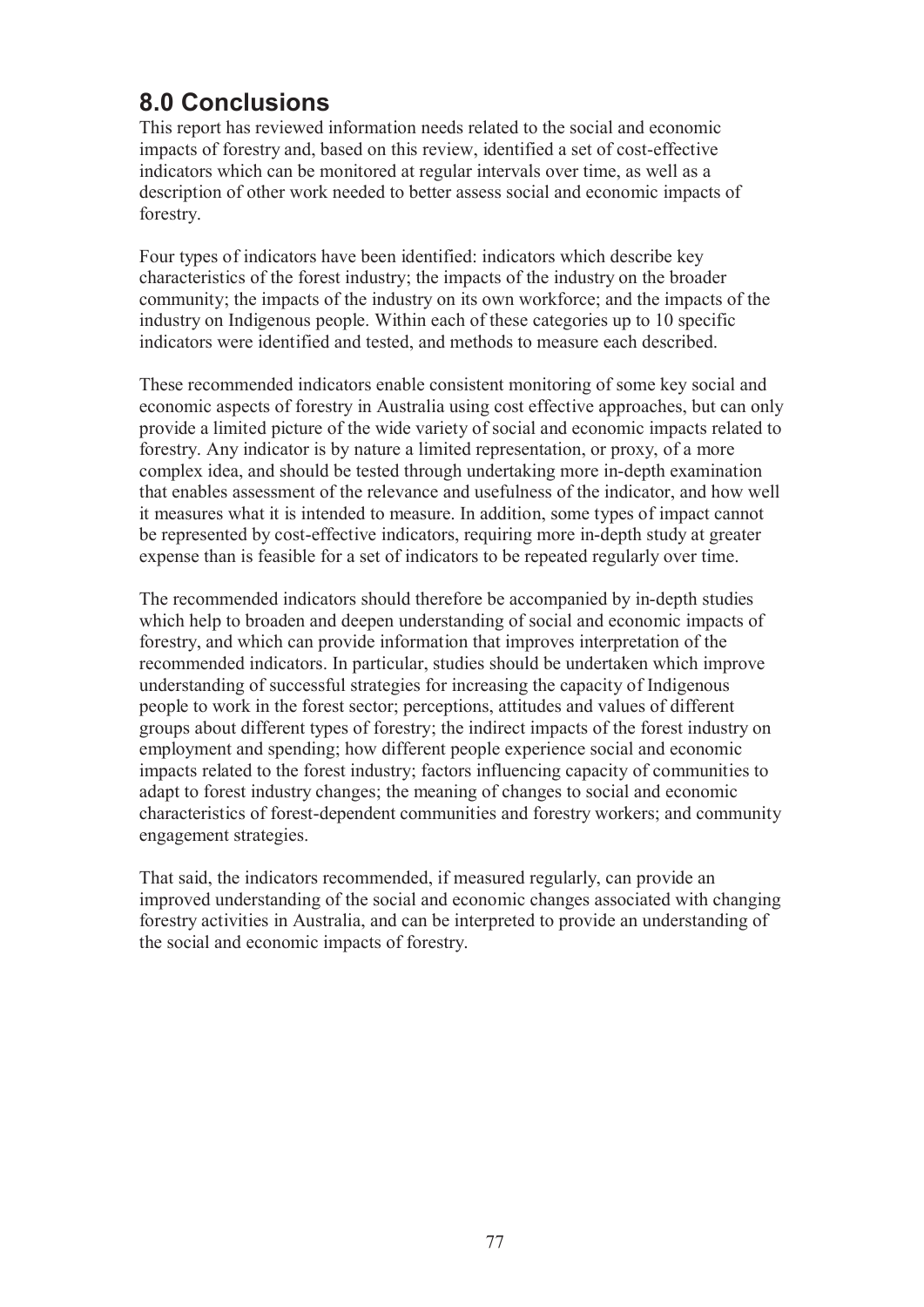## **9.0 References**

- ABS (Australian Bureau of Statistics). 2001. *Measuring well-being: frameworks for Australian social statistics.* ABS Catalogue No. 4160.00. ABS, Canberra.
- Anderson, L.M. 1981 Land Use Designations Affect Perception of Scenic Beauty in Forest Landscapes. *Forest Science* Vol 27. No. 2 pp. 392-400.

Australian Bureau of Statistics. 2006. *ANZSCO - Australian and New Zealand Standard Classification of Occupations.* First Edition. ABS Catalogue No. 1220.0. Australian Bureau of Statistics. Available online at www.abs.gov.au

Australian Government 1992 and 1995 National Forest Policy Statement: A New Focus for Australia's Forests.

Australian Government. 1997 Plantations for Australia: The 2020 Vision. Commonwealth government, Canberra.

- Barlow, K. and Cocklin, C. (2003) Reconstructing rurality and community: plantation forestry in Victoria, Australia. *Journal of Rural Studies*. Vol 19, pp. 503-519.
- Barrow, C.J. 1997. Environmental and social impact assessment: an introduction. Arnold, London.
- Bell, S. 2001 Landscape pattern, perception and visualisation on the visual management of forests Landscape and Urban Planning Vol 54, Issues 1-4, pp. 201-211.
- Bright, A.D.; Cordell, K.; Hoover, A.P. and Tarrant, M.A. 2003. A human dimensions framework: guidelines for conducting social assessments. United States Department of Agriculture Forest Service Southern Research Station, General Technical Report SRS-65. Southern Research Station, Asheville NC.
- Brooks, K., Kelson, S. and Tottenham, R. 2001. Summary of Australian Regional Forest Agreement Social Assessments and a Recommended Assessment Methodology. Report prepared for the Forest Industry Branch, AFFA. Bureau of Rural Sciences, Canberra.
- BRS (Bureau of Rural Sciences), 2003. Australia's State of the Forest Report 2003, Department of Agriculture, Fisheries and Forestry (DAFF), Canberra. Available online: http://www.daff.gov.au/brs/forest-veg/nfi/state-forestsreport/2003. Date accessed: 3 May 2007.
- Buchy, M. 2001. Listening to Women's Voices in the Australian Forestry Workforce: You Learn to Cope and Get On with Things. Australian National University Forestry Occasional Paper. Australian National University, Canberra.
- Burdge, R.J. 1994. The concepts, process and methods of social impact assessment: Rabel J. Burdge and Colleagues. Social Ecology Press, Middleton, Wisconsin. pp. 283-292
- Burdge, R.J. 2003. The practice of social impact assessment background. Impact Assessment and Project Appraisal Vol. 21. No. 2. pp. 84-88.
- Burdge, R.J. 2004. A community guide to social impact assessment. 3rd edition. Social Ecology Press, Middleton, Wisconsin.
- Carley, M. 1981. *Social measurement and social indicators: issues of policy and theory.* Contemporary Social Research Series 1. George Allen & Unwin, **Boston**
- Centre for International Economics (CIE) 2005. *Plantations, jobs and investment in regional NSW: A socio-economic analysis of private forestry in the Bombala region.* Report prepared for Willmott Forests, March 2005. CIE, Canberra.
- Chesson, J.; Whitworth, B.; Stewart, J.; and Yapp, G. 2005. *Signposts for Australian Agriculture. Stage 2a: Refinement of preliminary framework and industry*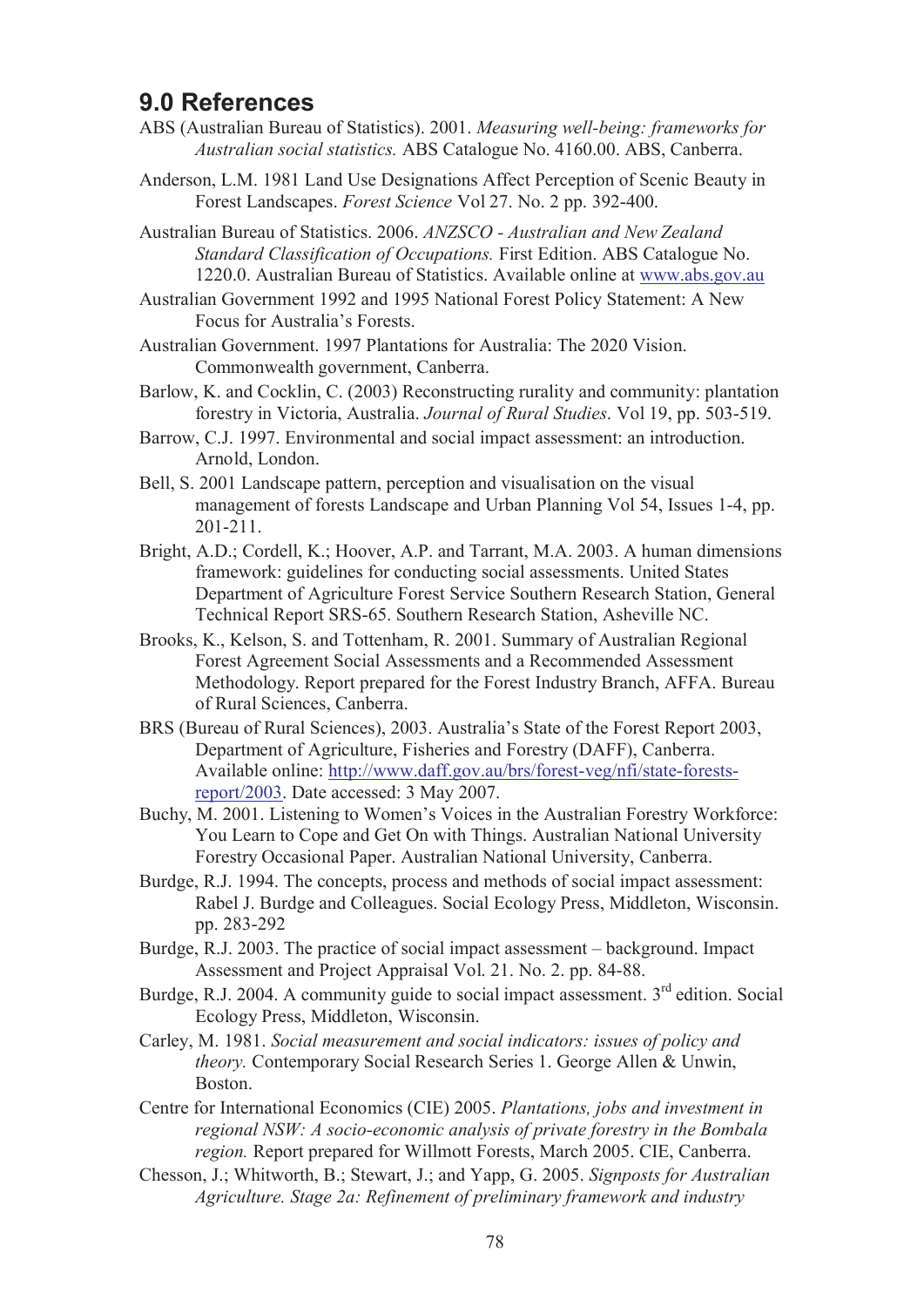*profiles to include pathways to ESD.* BRR35. National Land and Water Resources Audit, Canberra.

- Clay, G.R. and Daniel, T.C. 2000. Scenic landscape assessment: the effects of land management jurisdiction on public perception of scenic beauty*. Landscape and Urban Planning* Vol 49. pp. 1-13.
- Coakes, S.; Fenton, M. and Gabriel, M. 1999. Application of repertory grid analysis in assessing community sensitivity to change in the forest sector*. Impact Assessment and Project Appraisal* Vol. 17. No. 3. pp. 193-202.
- Cornell, S. and Begay, M. (2003) *What is Cultural Match and Why is it so Important? Lessons from 14 years of the Harvard Project*, Building Effective Aboriginal Governance, Jabiru, NT. Available at:

<http://www.nt.gov.au/cdsa/Aboriginal\_conference/web/html/papers.html>

- Cox, G. 1995. Techniques for effective social impact assessment: a practical guide. Best Practice Paper 8. Office on Social Policy. NSW Government Social Policy Directorate, Sydney.
- Crisp R & Talbot L 1999, *Indigenous Social Profile Report for SEQ RFA: Final Report*, FAIRA Aboriginal Corporation, Gurang Land Council Aboriginal Corporation & Goolburri Aboriginal Corporation Land Council Queensland.
- DAFF (Department of Agriculture, Fisheries and Forestry). 1999. NSW Southern Community Case Study Report.
- DAFF (Department of Agriculture, Fisheries and Forestry), 2005. National Indigenous Forestry Strategy, Commonwealth of Australia, Canberra. Available online: http://www.daffa.gov.au/forestry/policies/nifs. Date accessed: 7 March 2007.
- DAFF (Department of Agriculture, Fisheries and Forestry). Regional Forest Agreements: Social and Economic Reports (http://www.daff.gov.au/rfa).
- Dwyer Leslie Pty Ltd and Powell, R.A. 1995. *Final report of the Oberon rural community development study.* State Forests of New South Wales, NSW. [Note: there is a set of associated reports with five preceding the publication of the final report
- EconSearch. 2005. Economic Impact of the timber Industry in the Green Triangle Region, 2003/4.
- Feary, S (2008) Social Justice in the Forest: Aboriginal engagement with Australia's forest industries Transforming Cultures eJournal Vol 3. No. 1.
- Ford, R.; Williams, K.; Ian Bishop, I. and Webb, T. 2005. *Social Acceptability of Forest Management Systems: Project Overview*. University of Melbourne, Victoria.
- Green Triangle Regional Plantation Committee. 2006. Forestry in the Green Triangle. Economic+Employment Contributions. Report prepared by EconSearch, South Australia.
- Gunns Ltd. Bell Bay Pulp Mill Draft Integrated Impact Statement Executive Summary.
- Hayter, M. 2003. *Review of studies of the socio-economic impact of forest industries in Australia.* Forest and Wood Products Research and Development Corporation, Melbourne.
- Heer, C.; Rusterholz, H. and Baur, B. 2003. Forest Perception and Knowledge in Hikers and Mountain Bikers in Two Different Areas in Northwestern Switzerland. *Environmental Management.* Vol 31. No. 6 pp. 709-723.
- Hendee, J.C and Harris, R.W (1970) Foresters' Perception of Wilderness- Use Attitudes and Preferences *Journal of Forestry.* Vol 68. No. 12. pp. 759-762.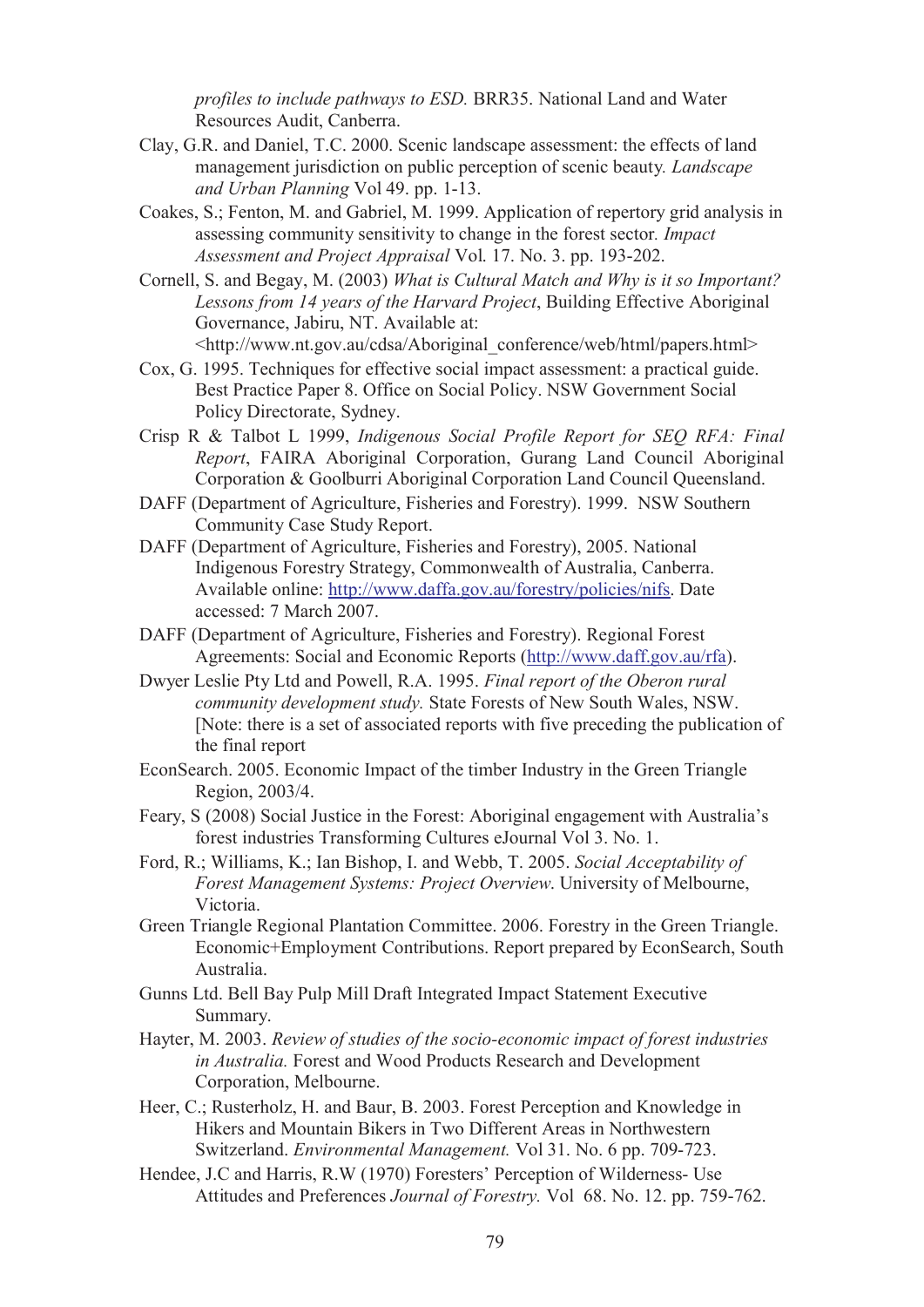- IISD (International Institute for Sustainable Development). 2002. *Seven questions to sustainability: How to assess the contribution of mining and minerals activities.* Mining, Minerals and Sustainable Development (MMSD) Initiative. IISD, USA.
- Institute for Social Research. 2000. *Social benchmarks and indicators for Victoria.*  Consultants report for the Department of Premier and Cabinet, Victoria. December 2000. Swinburne University of Technology, Melbourne.
- Joint Commonwealth NSW Regional Forest Agreement Steering Committee. 2000. NSW Southern Social Assessment Report.
- Kalimo, E. 2005. OECD Social Indicators for 2001: a critical appraisal. *Social Indicators Research* Vol. 70. pp. 185-229.
- Kelly, G. and Lymon, K. 2000. *To trees, or not to trees? An assessment of the social impacts of the plantation industry on the Shire of Plantagenet.* School of Psychology, Curtin University of Technology, Perth.
- Landscapes. *Forest Science* Vol 27. No. 2 pp. 392-400.
- Lane, R., 1997. Frontiers of green: pine plantations and local communities. National Conference on Australian Forest History. *Australia's Ever-Changing Forests.*  Proceedings. Pp. 155-165.
- Loxton, E., 2007. The Employment of Indigenous people in the Forestry Industry. Unpublished Honours thesis, The Australian National University, Canberra, Australia.
- Margules Groome Poyry Pty Ltd. 1995. *The Economic Impact of the New South Wales Timber Industry.* December 1995. State Forests of New South Wales, Sydney.
- MBAC Consulting. 2005a. *A socio-economic assessment of the plantation processing sector in Queensland.* Report produced for Timber Queensland, July 2005. URL: < http://www.timberqueensland.com.au/images/2005- 13%20Qld%20SWD%20Industry%20SE%20Study%20Final3.pdf> Accessed 26/04/2006
- MBAC Consulting. 2005b. *The Timber Industry in Gippsland: A socio-economic assessment. Gippsland* Private Forestry Inc., Bairnsdale. URL: < http://www.fwprdc.org.au/content/pdfs/GPF%20socio%20economic%20report .pdf>
- Michalos, A.C. 2004. Social indicators research and health-related quality of life research. *Social Indicators Research* Vol. 65. pp. 27-72.
- Naughton, M. 2001. *Commercial farm forestry adoption in the Tumut Shire and its socio-economic impacts.* Honours thesis, Faculty of Science and Agriculture, School of Agriculture, Charles Sturt University – Riverina, NSW.
- Pepperdine. S. 2000. *Social indicators of rural community sustainability: an example from the Woady Yaloak catchment.* First National Conference on the Future of Australia's Country Towns. The Regional Institute. URL: http://www.regonal.org.au/au/countrytowens/strategies/pepperdine.htm
- Petheram, J.; Patterson, A.; Williams, K.; Jenkin, B. & Nettle, R. (2000). *Socioeconomic impact of changing land use in South West Victoria.* Institute of Land and Food Resources, University of Melbourne, Melbourne. Online at www.gtplantations.org/publications.
- Pickworth, J. 2005. *Community perceptions of pine plantations: A report based on a sample survey of residents in the Bombala region of NSW.* Report submitted as partial fulfilment of the Degree of Masters of Environmental Science, School of Resources, Environment and Society – Australian National University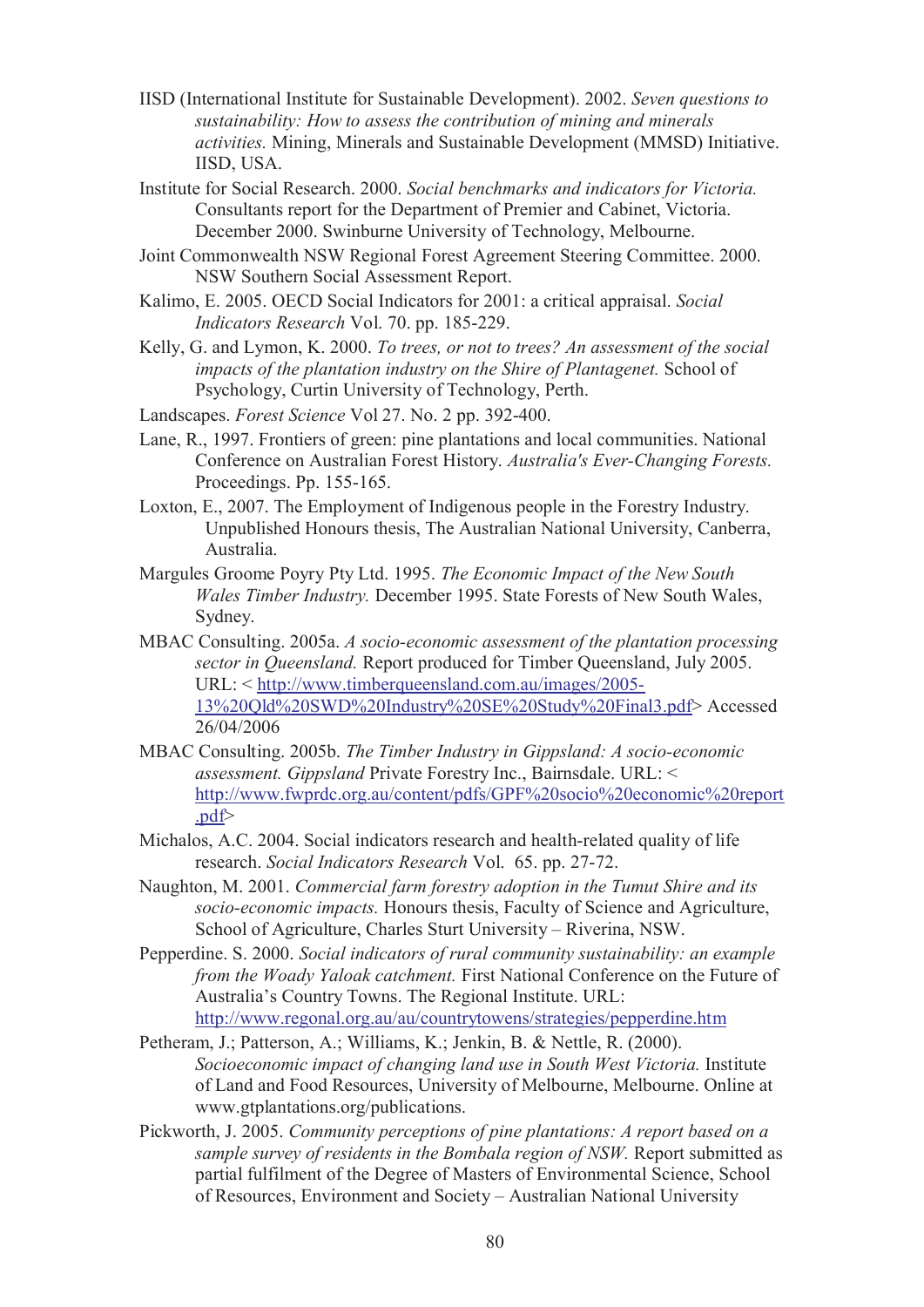Productivity Commission. 2003. *Social capital: reviewing the concept and its policy implications.* Research Paper. AusInfo, Canberra.

- Prospect Consulting Pty Ltd. 2002. *The Timber Industry in North East Victoria A Socio Economic Assessment.* Plantations North East Inc. Albury.
- Requena, F. 2003. Social capital, satisfaction and quality of life in the workplace. *Social Indicators Research* Vol*.* 61. pp. 331-360.
- Ribe, R.G. 1989. The Aesthetics of Forestry: What has Empirical Preference Research Taught Us? *Environmental Management.* Vol 3. pp. 55-74

Rice, R.W.; McFarlin, D.B.; Hunt, R.G. and Near, J.P. 1985. Organizational work and the perceived quality of life: toward a conceptual model. *Academy of Management Review.* Vol. 10. pp. 296-310.

Ross, H. and McGee, T.K. 2006. Conceptual frameworks for SIA revisited: a cumulative effects study on lead contamination and economic change. *Impact Assessment and Project Appraisal*. Vol. 24. No. 2. pp. 139-149.

Schirmer, J. 2002. *Plantation forestry disputes: case studies on concerns, causes, processes and paths toward resolution.* Technical Report No. 42 (Revised), Cooperative Research Centre for Sustainable Production Forestry, Hobart.

Schirmer, J. 2005. *Approaches to assessing socio-economic impacts of plantation forestry.* Report produced for FWPRDC Project PN04.4007. Forest and Wood Products Research and Development Corporation, Melbourne

Schirmer, J. and Tonts, M. 2002. *Plantations and sustainable rural communities.* Paper presented at Prospects for Australian Forest Plantations 2002 20-21 August, 2002, Canberra. Online at: http://www.affa.gov.au/corporate\_docs/publications/pdf/rural\_science/forest\_v\_ egetation/plant\_conf02/pap\_6\_schirmer.pdf

Schirmer, J.; Parsons, M.; Charalambou, C.; and Gavran, M. 2005a. *Socio-economic impacts of plantation forestry in the Great Southern region of WA, 1991 to 2004.* Report produced for FWPRDC Project PN04.4007. Forest and Wood Products Research and Development Corporation, Melbourne

Schirmer, J.; Parsons, M.; Charalambou, C.; and Gavran, M. 2005b. *Socio-economic impacts of plantation forestry in the South West Slopes of NSW, 1991 to 2004.* Report produced for FWPRDC Project PN04.4007. Forest and Wood Products Research and Development Corporation, Melbourne

Schirmer, J., Williams, K., Borschmann, P. and Dunn. C. 2008. *Living with land use change: different views and perspectives.* Report prepared for the *Socioeconomic impacts of land use change* study. March 2008. CRC for Forestry Technical Report 180. CRC for Forestry, Hobart.

Schirmer, J., Loxton, E. and Campbell-Wilson, A. 2008b. Monitoring the social and economic impacts of forestry: A case study of north-east Tasmania. Report prepared for the Department of Agriculture, Fisheries and Forestry by the Fenner School of Environment and Society, June 2008, Canberra.

Schirmer, J., Loxton, E. and Campbell-Wilson, A. 2008a. Monitoring the social and economic impacts of forestry: A case study of the Green Triangle region. Report prepared for the Department of Agriculture, Fisheries and Forestry by the Fenner School of Environment and Society, June 2008, Canberra.

Schmithüsen, F. and Wild-Eck, S. 2000 Uses and perceptions of forests by people living in urban

areas- finding from selected empirical studies. *European Journal of Forest Research.* Vol. 119. pp. 395-408.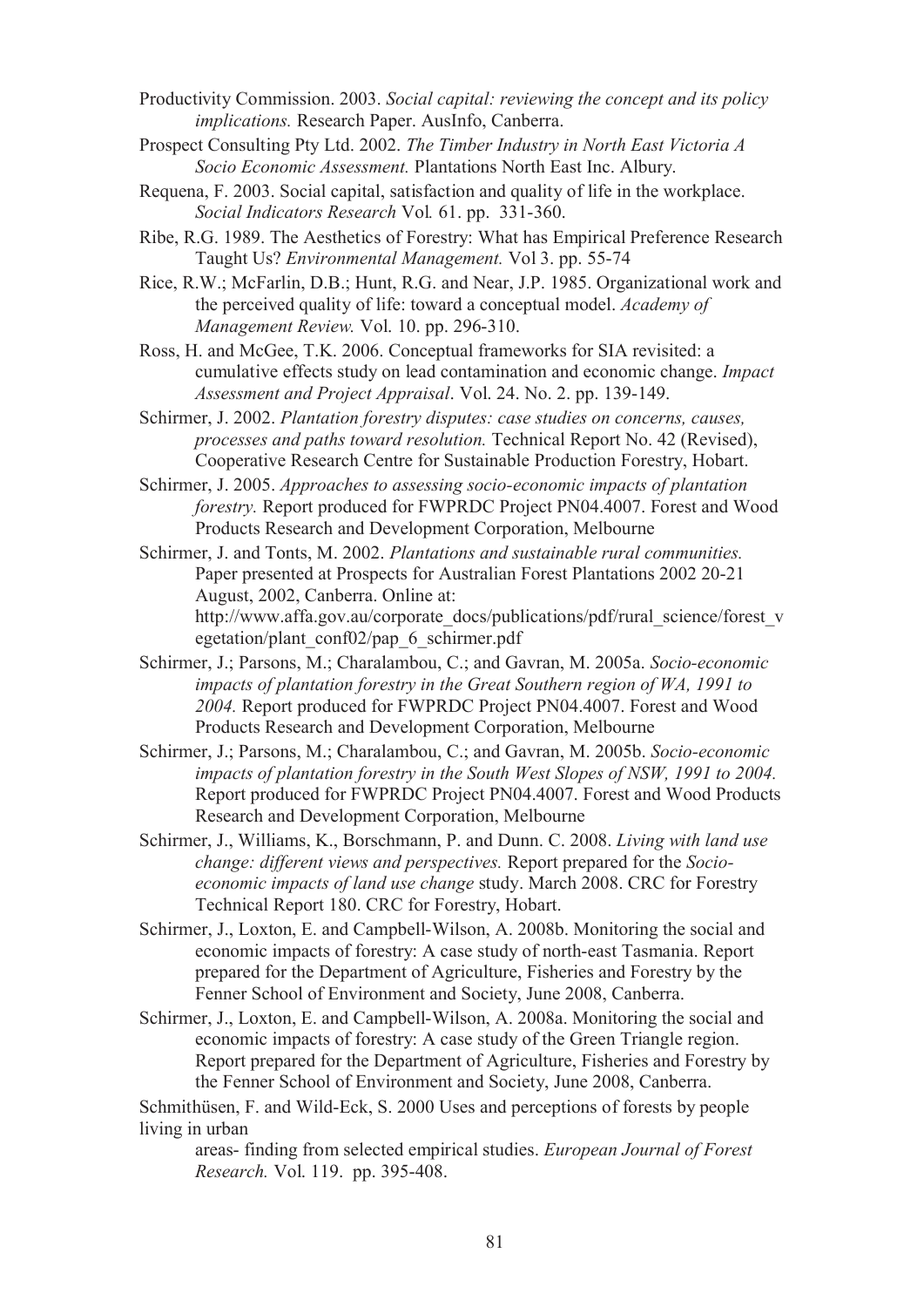Slootweg R, Vanclay F, van Schooten M (2001) Function evaluation as a framework for the integration of social and environmental impact assessment. Impact Assessment and Project Appraisal Vol. 19. No. 1. pp. 19–28.

- Spencer, R. D, and L. Jellinek, 1995. Public concerns about pine plantations in Victoria. *Australian Forestry* 58:99-106.
- SPIS (State Plantations Impacts Study) Steering Committee. 1990. *State Plantations Impact Study Report & Recommendations.* May 1990.
- Standing Committee on Forests 1996, *National principles for forest practices related to wood production in plantations*, DAFF, Canberra.
- Stone, W. 2001. *Measuring social capital: towards a theoretically informed measurement framework for research social capital in family and community life.* Australian Institute of Family Studies, Melbourne.

Sustainable Development Unit. 2005. *UK Sustainable Development Indicators.*  Indicators are published on the SDU's website, URL: < http://www.sustainable- development.gov.uk/progress/index.htm> Accessed  $13<sup>th</sup>$  April 2006

- Tahvanainen, L.; Tyrvainen, L.; Ihalainen, M.; Vuorela, N. and Kolehmainen, O. 2001. Forest management and public perceptions- visual versus verbal information. *Landscape and Urban Planning.* Vol. 53. pp. 53-70.
- The Interorganizational Committee on Principles and Guidelines for Social Impact Assessment. 2003. Principles and guidelines for social impact assessment in the USA. Impact Assessment and Project Appraisal. Vol. 21. No. 3. pp. 231- 250.
- The World Bank. 2002. Social analysis sourcebook: incorporating social dimensions into Bank supported projects. Working Draft. Social Development Department, The World Bank, August 7 2002. World Bank, no place of publication cited. http://info.worldbank.org/etools/docs/library/238381/304420PAPER0So1urce bookFINAL2003Dec.pdf (2003).
- Tonts, M.; Campbell, C. and Black, A. (2001). *Socio-economic implications of farm forestry.* RIRDC, Canberra. URL: <http://www.rirdc.gov.au/reports/AFT/01-  $045.pdf$
- Tonts, M., and A. Black, 2003. The social and economic implications of farm plantation forestry: a review of some key issues. *Rural Society* Vol. 13. pp.174-192.
- UN Commission on Sustainable Development. 2007. *Indicators of sustainable development: guidelines and methodologies.* 3 rd Edition. UNCSD.
- URS Forestry. 2003 An evaluation of the impact of the Visy Industries Pulp and Paper Mill on the forest Industry and Economy of the Tumut Region. Final Report
- URS Forestry. 2003. *Socio-economic study of the forest industries in Central Victoria.*  Report prepared for Central Victorian Farm Plantations. URL: < http://www.fwprdc.org.au/content/pdfs/urs%20socio%20economic%20report. pdf>
- URS Forestry. 2004. *Profile of the value of the timber industry in the South West Slopes region of New South Wales.* Report prepared for the Riverina Regional Development Board, August 2004.
- Vanclay, F. 2003. International Principles for Social Impact Assessment: their evolution. Guest editorial. Impact Assessment and Project Appraisal Vol. 21. No. 1. pp. 3-4.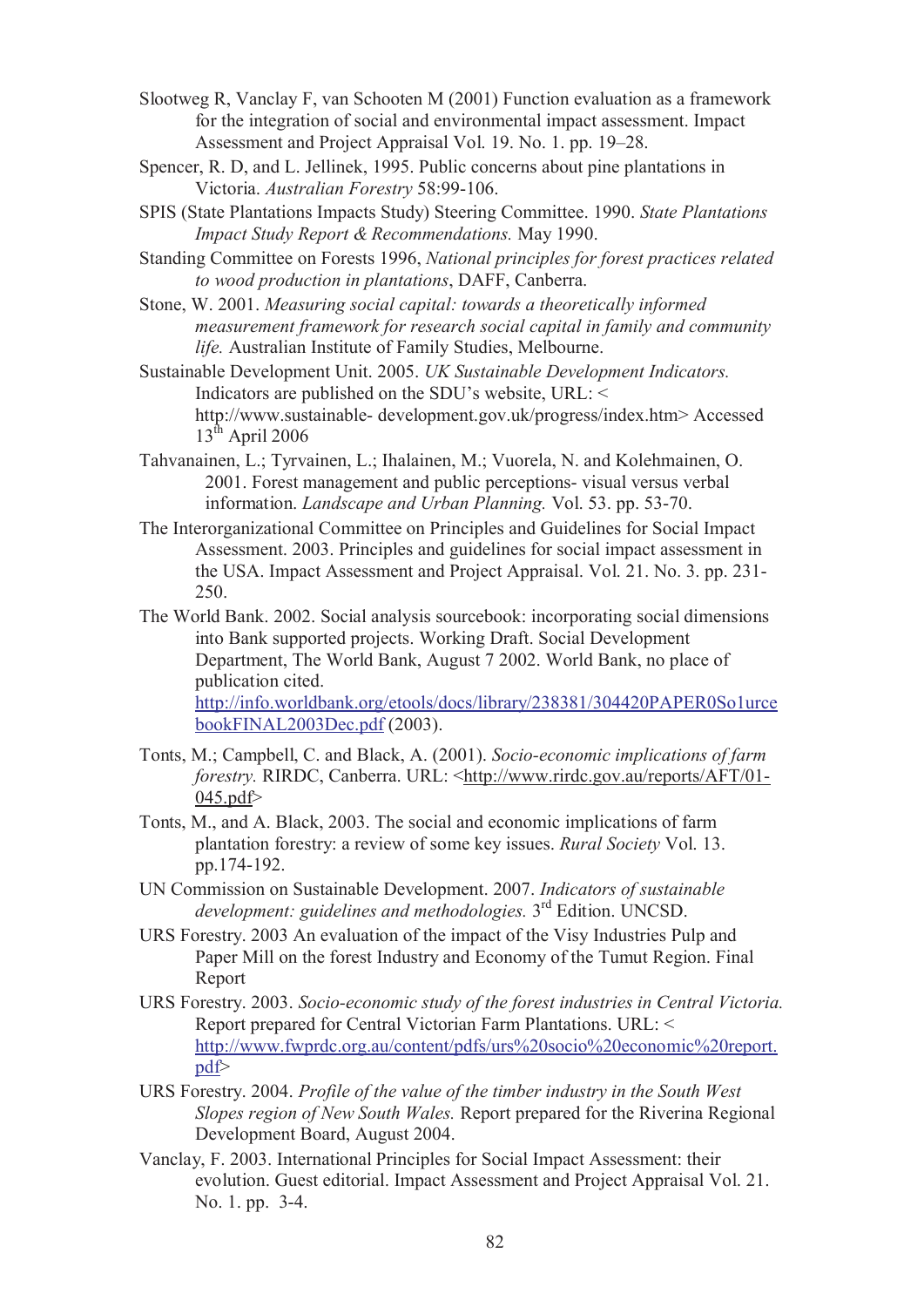Vanclay, F. 2003. Social Impact Assessment International Principles. IAIA Special Publication Series No. 2, May 2003. International Association for Impact Assessment, Fargo. URL:

http://www.iaia.org/Members/Publications/Guidelines\_Principles/SP2.pdf Accessed 16/01/2007

- Western Research Institute (2005) The Economic Impact of Rural Subdivision and the Forest Industry with particular reference to the Central Tablelands region and the Oberon Shire of NSW. Prepared for Central Western Regional Development Board
- Timber Industry Perception Survey. Prepared for Central Western Regional Development Board
- Western Research Institute. 2005. The Economic Impact of Rural Subdivision and the Forest Industry with particular reference to the Central Tablelands region and the Oberon Shire of NSW. Prepared for Central Western Regional Development Board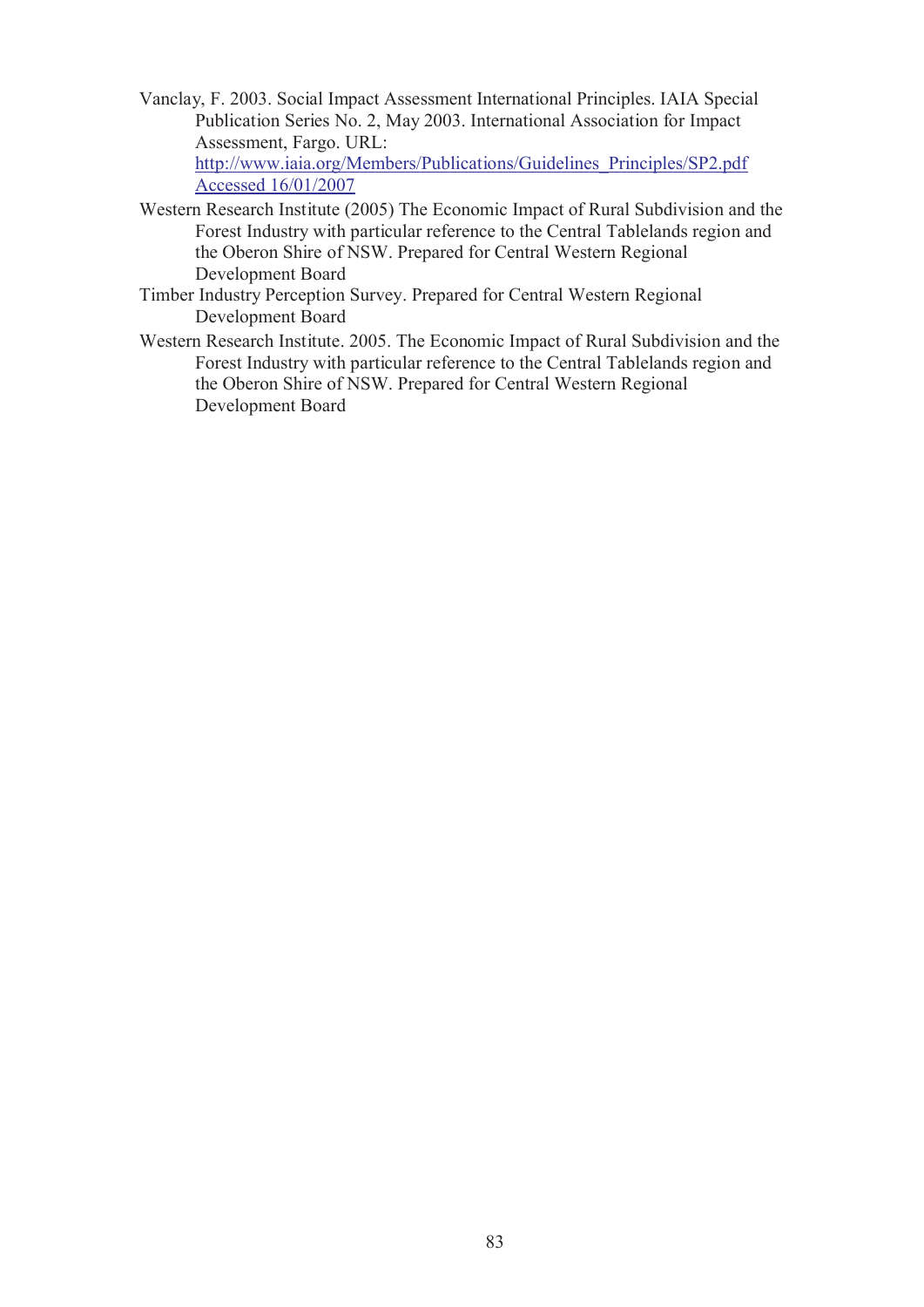## **Appendix 1: Current Montreal process socioeconomic indicators**

From http://www.rinya.maff.go.jp/mpci/rep-pub/1995/santiago\_e.html#c6

### **Criterion 6: Maintenance and enhancement of long-term multiple socioeconomic benefits to meet the needs of societies**

Indicators:

*Production and consumption*

- a. Value and volume of wood and wood products production, including value added through downstream processing-(a);
- b. Value and quantities of production of non-wood forest products-(b);
- c. Supply and consumption of wood and wood products, including consumption per capita-(a);
- d. Value of wood and non-wood products production as percentage of GDP-(a or  $b$ ):
- e. Degree of recycling of forest products-(a or b); and
- f. Supply and consumption/use of non-wood products-(a or b).

### *Recreation and tourism*

- a. Area and percent of forest land managed for general recreation and tourism, in relation to the total area of forest land-(a or b);
- b. Number and type of facilities available for general recreation and tourism, in relation to population and forest area-(a or b); and
- c. Number of visitor days attributed to recreation and tourism, in relation to population and forest area-(b).

*Investment in the forest sector*

- a. Value of investment, including investment in forest growing, forest health and management, planted forests, wood processing, recreation and tourism-(a);
- b. Level of expenditure on research and development, and education-(b);
- c. Extension and use of new and improved technologies-(b); and
- d. Rates of return on investment-(b).

*Cultural, social and spiritual needs and values*

- a. Area and percent of forest land managed in relation to the total area of forest land to protect the range of cultural, social and spiritual needs and values-(a or b); and
- b. Non-consumptive use forest values-(b).

*Employment and community needs*

- a. Direct and indirect employment in the forest sector and forest sector employment as a proportion of total employment-(a or b);
- b. Average wage rates and injury rates in major employment categories within the forest sector-(a);
- c. Viability and adaptability to changing economic conditions, of forest dependent communities, including indigenous communities-(b); and
- d. Area and percent of forest land used for subsistence purposes-(b).

2: IUCN categories include: I. Strict protection, II. Ecosystem conservation and tourism, III.

<sup>1:</sup> Indicators followed by an "a" are those for which most data are available. Indicators followed by a "b" are those which may require the gathering of new or additional data and/or a new program of systematic sampling or basic research.

Conservation of natural features, IV. Conservation through active management, V. Landscape/Seascape conservation and recreation, VI. Sustainable use of natural ecosystems.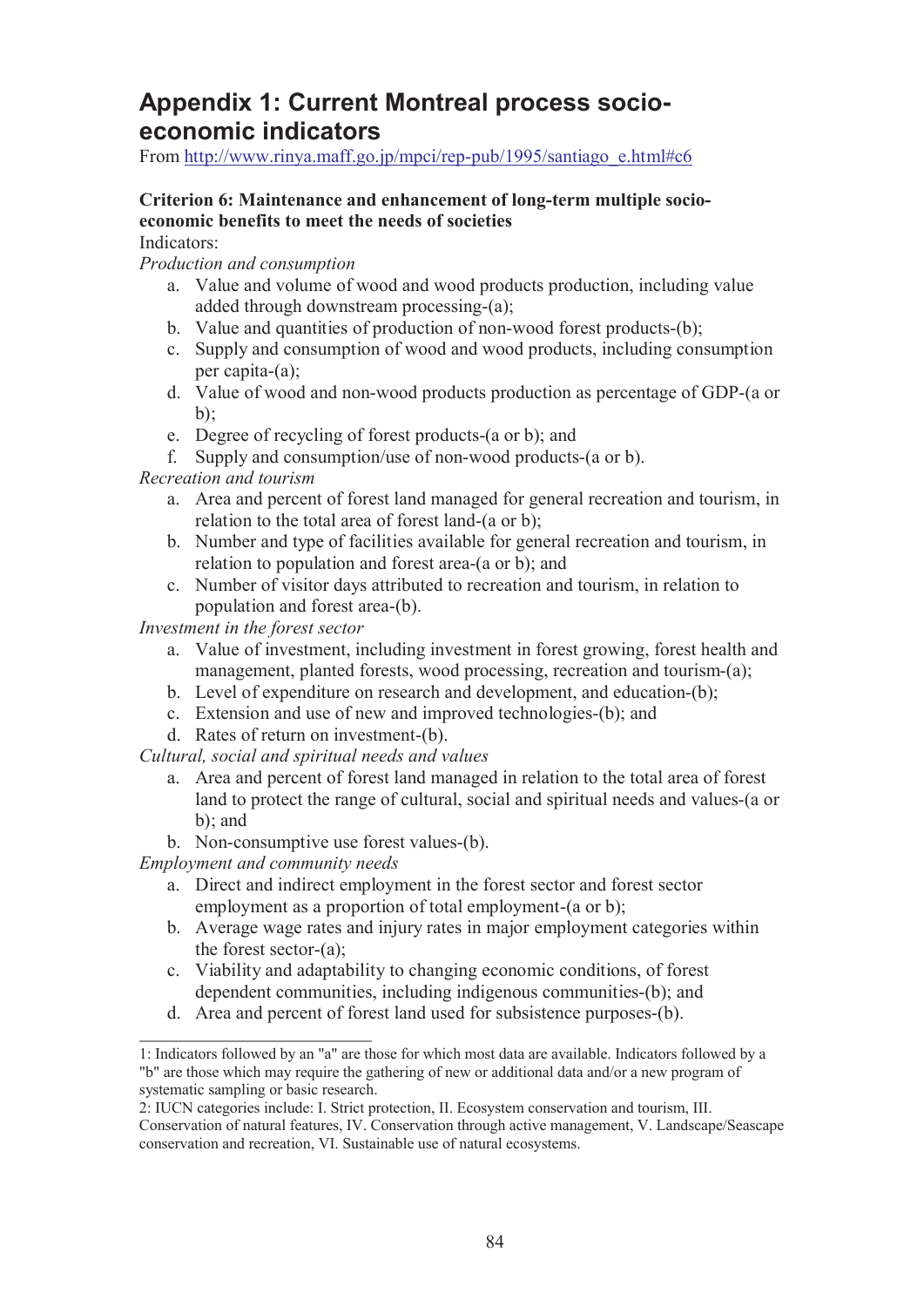# **Appendix 2: Recommended methods for assessing social and economic impacts of forestry, from review of Regional Forest Agreement assessments**

This Appendix summarises the recommendations of Brooks et al*.* (2001) on recommended methods for assessing social and economic impacts using readily available data. They recommend that each Comprehensive Regional Assessment region should be statistically profiled to the collection district and urban centre locality scales, with collection of the data summarised in the table below, and analysis of trends in the data. They then recommend that the analysis should focus on (p 134):

Identification of features which tend to indicate a community's increasing vulnerability to change, or a decreasing viability and adaptability. Features that would indicate a decrease in a community's capacity would include; an increase in the age of the population, unemployment, dependence on government pensions or allowances, or dependency ratio's; and decreasing levels of education and median household incomes.

The methodology focuses on identifying community vulnerability to change which can assist in predicting likely impacts of change, rather than on assessing direct impacts of particular changes in the forest industry.

| Data                                          | $\alpha$ and $\alpha$ and $\alpha$ and $\beta$ (Drovis et al. 2001. IQT 1)<br>Data Type | <b>Measure</b>                                                                   |  |
|-----------------------------------------------|-----------------------------------------------------------------------------------------|----------------------------------------------------------------------------------|--|
| Local Economic Viability                      | Industry by employment                                                                  | Employment by industry                                                           |  |
| <b>Employment and Labour</b><br>Force         | Rate of unemployment*                                                                   | Unemployment by Urban Centre Locality                                            |  |
|                                               | Age structure of Work<br>Force                                                          | % Population by age category by industry                                         |  |
|                                               | Educational skill level of<br>community                                                 | Education qualification attained (left school<br>16yrs, vocational and tertiary) |  |
|                                               | Level of Indigenous<br>employment                                                       | Number of indigenous employees by industry                                       |  |
| Socio-demographic<br>structure of communities | Level of household<br>income                                                            | Median household income-UCL                                                      |  |
|                                               | Population distribution                                                                 | Total population and dependency ratios                                           |  |
|                                               | Age structure                                                                           | Median age                                                                       |  |
|                                               | Ethnicity                                                                               | % population English speaking                                                    |  |
|                                               | Presence of dependent                                                                   | Proportion of children $0-14 +$ dependant                                        |  |
|                                               | children                                                                                | youth (15-24) currently in full time education                                   |  |
|                                               | Years of residence in                                                                   | More than five years in location                                                 |  |
|                                               | area                                                                                    |                                                                                  |  |
| Community infrastructure                      | Retail and trade service                                                                | Business register                                                                |  |
| Community vitality                            | Housing ownership                                                                       | % home ownership                                                                 |  |
|                                               | Income distribution                                                                     | Median income by age group                                                       |  |
|                                               | Dependence on social*                                                                   | Adults over 25 years of age dependent on                                         |  |
|                                               | security                                                                                | government pension of allowance                                                  |  |

**Recommended indicators (Brooks et al. 2001: 131-4)**

\* All data types used ABS data sources, except Rate of Employment (ABS and Department of Employment, Workplace Relations and Small Business), and Dependence on Social Security (CentreLink, & Department of Family and Community Services)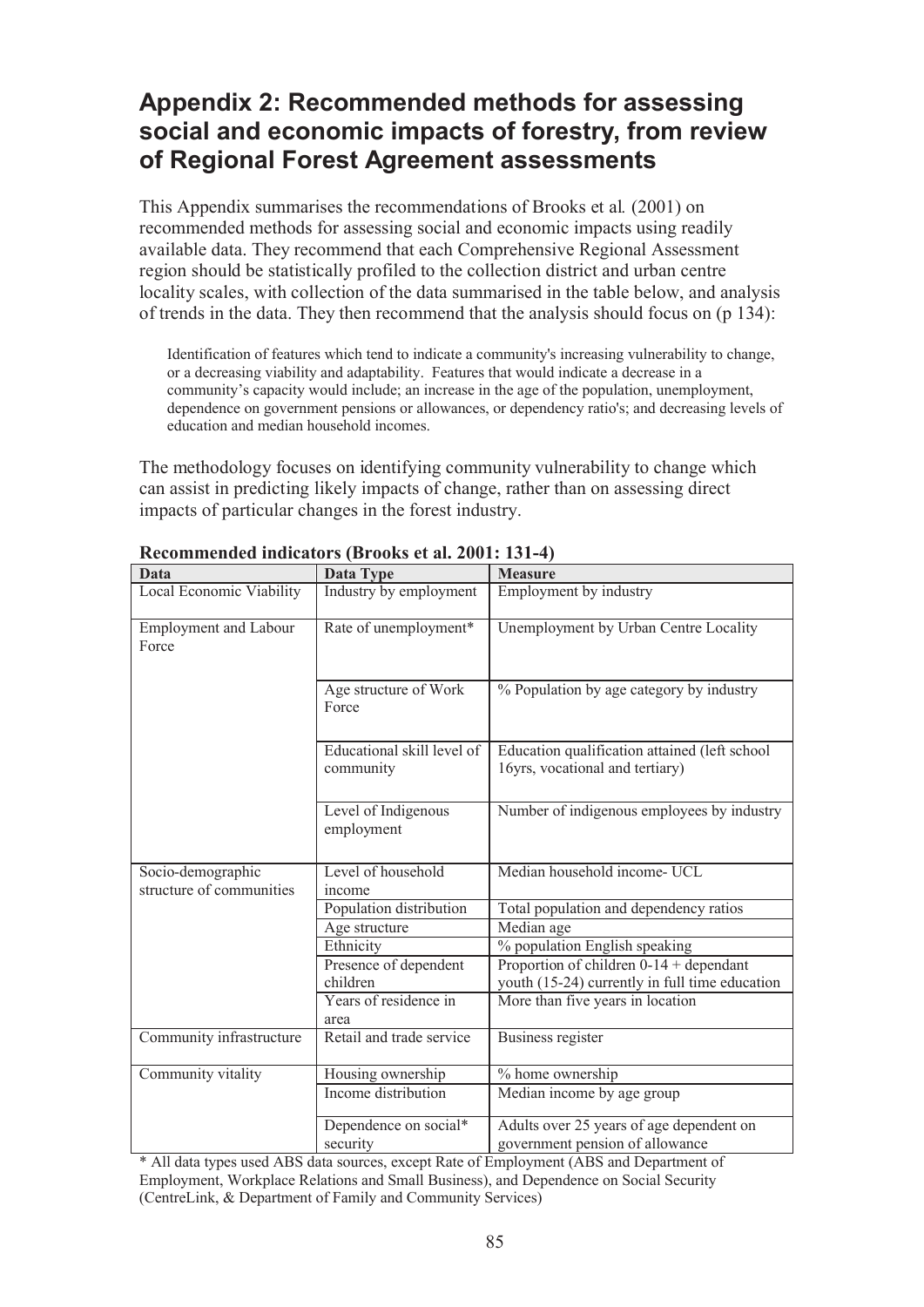## **Appendix 3: What impacts have been measured in the past?**

Recent social and economic studies examining the Australian forestry sector were reviewed to identify what types of social and economic impacts have been studied, and the methods used to identify impacts. Table A3.1 summarises the findings of the review. The studies reviewed are listed in the references section.

| Sociodemographic impacts                                                                                                                                                       | <b>What does it measure</b>                                                                                                                                                                                                                                                                                                                                                                               | Data sources/methods used in previous studies                                                                                                                                           |
|--------------------------------------------------------------------------------------------------------------------------------------------------------------------------------|-----------------------------------------------------------------------------------------------------------------------------------------------------------------------------------------------------------------------------------------------------------------------------------------------------------------------------------------------------------------------------------------------------------|-----------------------------------------------------------------------------------------------------------------------------------------------------------------------------------------|
| Change in sociodemographic<br>characteristics: population; education;<br>labour force; house-hold composition;<br>employment; income; and introduction of<br>new social class. | Is the forest industry located in areas with particular/unique<br>sociodemographic characteristics? eg Brooks et al. (2001):<br>If yes, are unique characteristics a result of forestry industry<br>➤<br>activities?<br>How does unique characteristics influence the forest industry;<br>and<br>How does change in the forest industry influence socio-<br>demographic characteristics of the community. | Analysis of secondary statistics – however,<br>statistics need interpretation;<br>Qualitative interpretation of statistics e.g.<br>through local focus groups; and<br>Household survey. |
| Socio-demographic impacts during initial<br>construction of infrastructure.                                                                                                    | Impact of infrastructure on population, employment, housing, income;<br>Impact on community relations, sense of place, social dynamics; and<br>Local community response to influx of construction workers/families.                                                                                                                                                                                       | ABS data on employment, migration etc; and<br>Interview/survey with community members<br>and forest industry.                                                                           |
| Community involvement                                                                                                                                                          | Change in community participation as people arrive/leave the community;<br>and<br>How this is related to change in the forest industry                                                                                                                                                                                                                                                                    | Survey of club membership eg Rural Fire<br>Service, sport/service clubs.                                                                                                                |
| People moving into/out of the<br>community.                                                                                                                                    | How do changes in forestry affect emigration/immigration of residents into<br>and out of the region;<br>Changed trends in people selling/buying eg properties sold;<br>Where are people moving from/to? and<br>What are the impacts of changed population?                                                                                                                                                | Survey of people buying/selling/leasing;<br>ABS statistics on population change; and<br>Data identifying how different people<br>experience change – focus groups, survey.              |

#### **Table A3.1: Types of impacts measured in previous studies**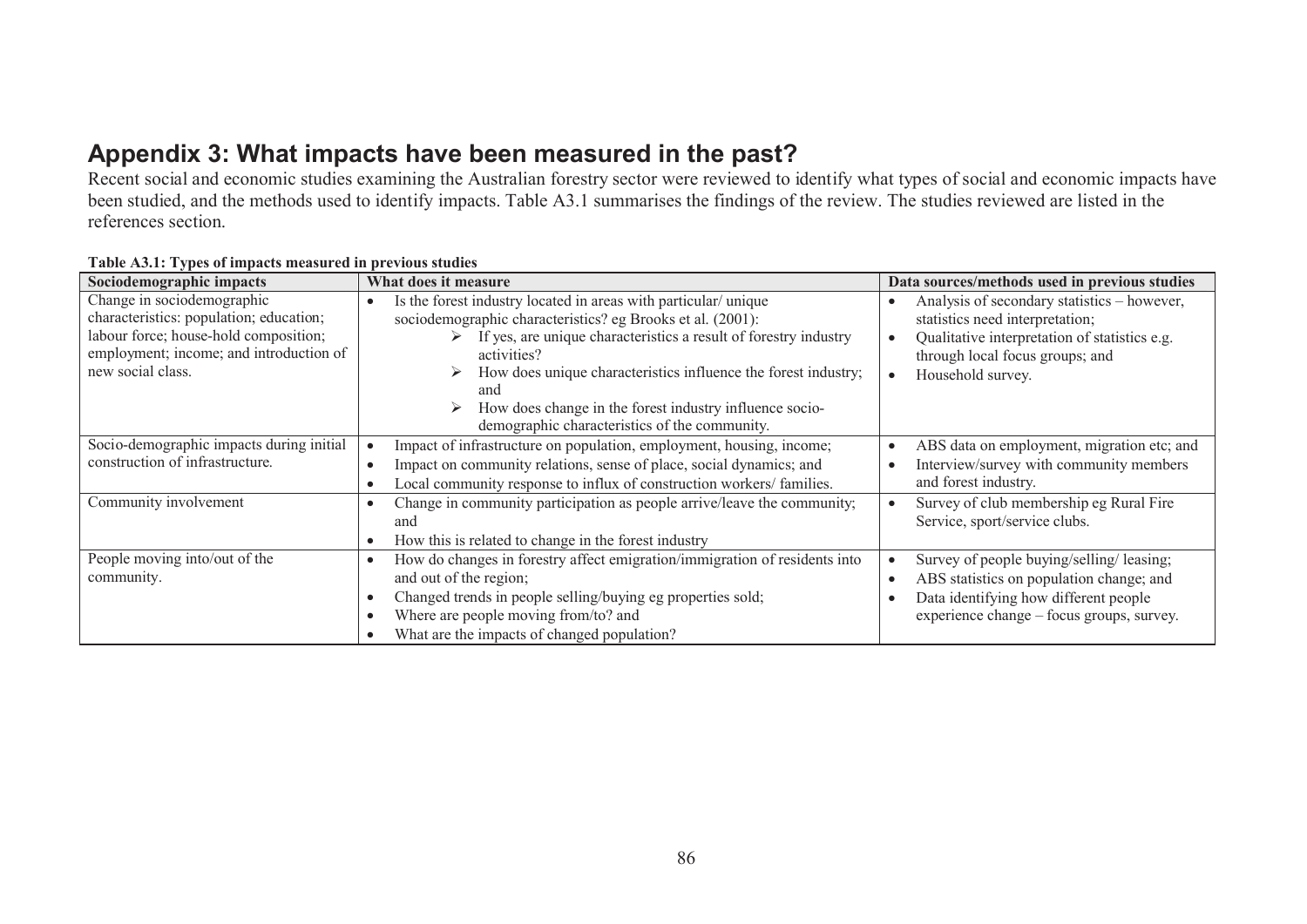| <b>Characteristics of the forest industry</b>   | What does it measure                                                                                                                                                                                                                                                     | Data sources/methods used in previous studies                                                                                                                                                                                         |
|-------------------------------------------------|--------------------------------------------------------------------------------------------------------------------------------------------------------------------------------------------------------------------------------------------------------------------------|---------------------------------------------------------------------------------------------------------------------------------------------------------------------------------------------------------------------------------------|
| Forest industry profile:.                       | Area managed for different purposes;<br>Volume harvested;<br>Volume and value of products produced;<br>Location;<br>Employment/economic indicators (listed below); and<br>How the industry is changing over time-required to interpret any associated<br>social changes. | Secondary data:<br>ABS data: total turnover and volumes;<br>National Forest/ Plantation Inventory: area<br>established/harvested; and<br>ABARE Forest and Wood Products Statistics.<br>Primary data:<br>Surveys of forest industry.   |
| Trends in broader industry profile<br>(future). | Impact of area expansion on: output from harvesting and processing; type<br>and number of jobs; and projected establishment rates.                                                                                                                                       | Survey: future plans of forestry businesses;<br>Recent past trends and establishment rates;<br>Applications to increase plantation area;<br>Property sales to plantation companies; and<br>Location of new processing infrastructure. |

| <b>Employment impacts</b>                  | What does it measure                                                                | Data sources/methods used in previous studies           |
|--------------------------------------------|-------------------------------------------------------------------------------------|---------------------------------------------------------|
| Direct employment: number of forestry-     | Changes in employment in the industry; and                                          | ABS (CPH); and                                          |
| based jobs; as a percentage of total jobs  | Dependence on the forest industry (percentage of total workforce).                  | Industry surveys.                                       |
| in region.                                 |                                                                                     |                                                         |
| Characteristics of employees: flexibility  | Job satisfaction (voluntary turnover);                                              | $\text{ABS}$ ; and                                      |
| eg willingness to move; characteristics of | Reliance/attachment (flexibility);                                                  | Industry surveys: employees and employers.              |
| work eg full/part time; number of          | How many people are affected by a change in the industry (dependents);<br>$\bullet$ |                                                         |
| dependents; partner's employment and       | Permanency/type/quality of jobs;<br>$\bullet$                                       |                                                         |
| employee age, gender, education.           | Median age compared to average; and<br>$\bullet$                                    |                                                         |
|                                            | Employee vulnerability/ dependency ie dependency of households on the               |                                                         |
|                                            | forest industry; flexibility.                                                       |                                                         |
| Location of employment eg                  | Location of impacts.<br>$\bullet$                                                   | ABS data: address of residence/employment;<br>$\bullet$ |
| regional/rural.                            |                                                                                     | and                                                     |
|                                            |                                                                                     | Surveys: employee/employer.                             |
| Employment during construction: by type    | Number of jobs; and                                                                 | Analysis of past construction jobs; and                 |
| (influx/outflux of temporary workers).     | Usual residence of employees /residence five years ago, compared to total           | ABS data (total population/comparison to                |
|                                            | population/long term employees.                                                     | long term trends).                                      |
| Economic impact: indirect employment       | Number and location of jobs across a wide region; and                               | Surveys/interviews; and                                 |
| -Indirect and induced (flow-on effects).   | The broader economic impact/ dependency on the industry.                            | Quantitative: indirect expenditure.                     |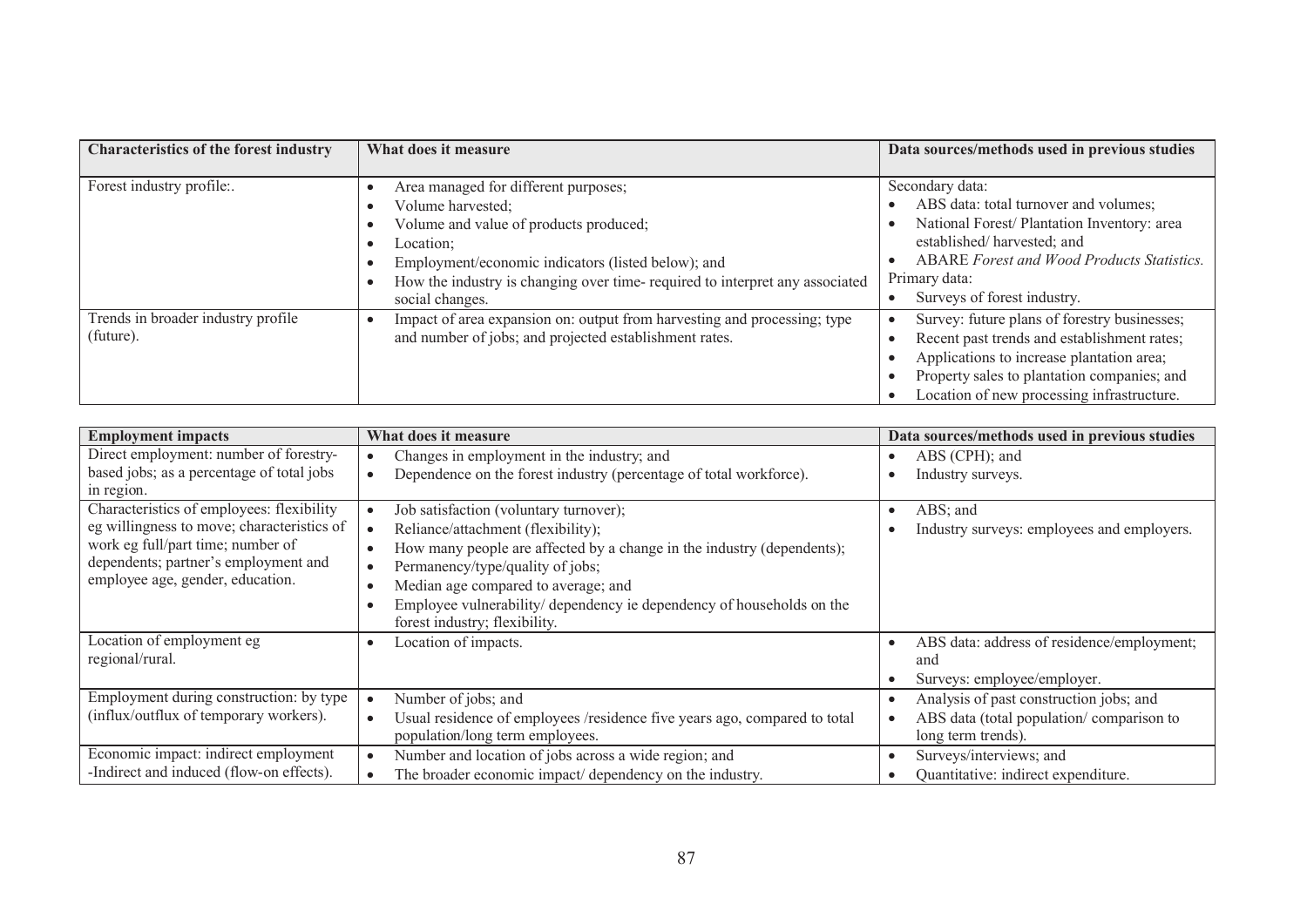| <b>Economic impacts</b>                                                               | What does it measure                                                                                                                                                                                                                                                                                                                                                                                                                                                                                                                             | Data sources/methods used in previous studies                                                                                                                                                                                                                   |
|---------------------------------------------------------------------------------------|--------------------------------------------------------------------------------------------------------------------------------------------------------------------------------------------------------------------------------------------------------------------------------------------------------------------------------------------------------------------------------------------------------------------------------------------------------------------------------------------------------------------------------------------------|-----------------------------------------------------------------------------------------------------------------------------------------------------------------------------------------------------------------------------------------------------------------|
| Direct economic impacts<br>Indirect and induced economic impacts<br>(flow on effects) | Value;<br>Volume of timber production; and<br>Costs ie transport, processing, employment.<br>$\bullet$<br>Value of regional development associated with secondary forest industry<br>$\bullet$<br>businesses post initial processing;<br>Sawmills: total log throughput; recovery: mill door prices/ production; input<br>costs/costs of operation;<br>Value adding, market outlook;<br>$\bullet$<br>Supplier: current purchases/location; and<br>$\bullet$<br>Number/size of businesses per activity, local dependence, employees.<br>$\bullet$ | Economic survey: industry-based businesses;<br>$\bullet$<br>and<br>ABS data.<br>Survey of businesses (contractors/processors);<br>$\bullet$<br>Input output analysis- analysis of financial<br>$\bullet$<br>flows; and<br>Analysis of multipliers.<br>$\bullet$ |
| Regional revenue/ gross regional product<br>impact                                    | Change over time;<br>$\bullet$<br>Economic impact at a regional scale;<br>$\bullet$<br>Regional dependence on the industry ie proportion of total revenue;<br>$\bullet$<br>Use of revenue in the region ie indirect impact; and<br>Future availability.<br>$\bullet$                                                                                                                                                                                                                                                                             | Councils: survey/data;<br>$\bullet$<br>Survey of plantations owners: future<br>$\bullet$<br>availability;<br>Survey of suppliers;<br>$\bullet$<br>ABS data; and<br>Australian Tax Office data.<br>$\bullet$                                                     |
| Government revenue                                                                    | Change (objective);<br>$\bullet$<br>Income received by government from taxes, spending etc; and<br>Revenue for the total timber industry.<br>$\bullet$                                                                                                                                                                                                                                                                                                                                                                                           | Industry spending/ tax data;<br>$\bullet$<br>Australian Tax Office data;<br>ABS data; and<br>$\bullet$<br>Input-output models.<br>$\bullet$                                                                                                                     |
| Land/house prices:<br>Land value;<br>House prices; and<br>Cost to lease.              | Change (objective); and<br>$\bullet$<br>Impact of local plantations on land value; willingness to pay; and desire to<br>move to/from the area.                                                                                                                                                                                                                                                                                                                                                                                                   | Databases of land sales;<br>$\bullet$<br>Real estate agents; and<br>$\bullet$<br>Newspapers.<br>$\bullet$                                                                                                                                                       |
| Income - personal.                                                                    | Change (objective); and<br>$\bullet$<br>Value of industry to individuals.                                                                                                                                                                                                                                                                                                                                                                                                                                                                        | General trends of average income by region;<br>$\bullet$<br>and<br>Survey of employees- average by category.                                                                                                                                                    |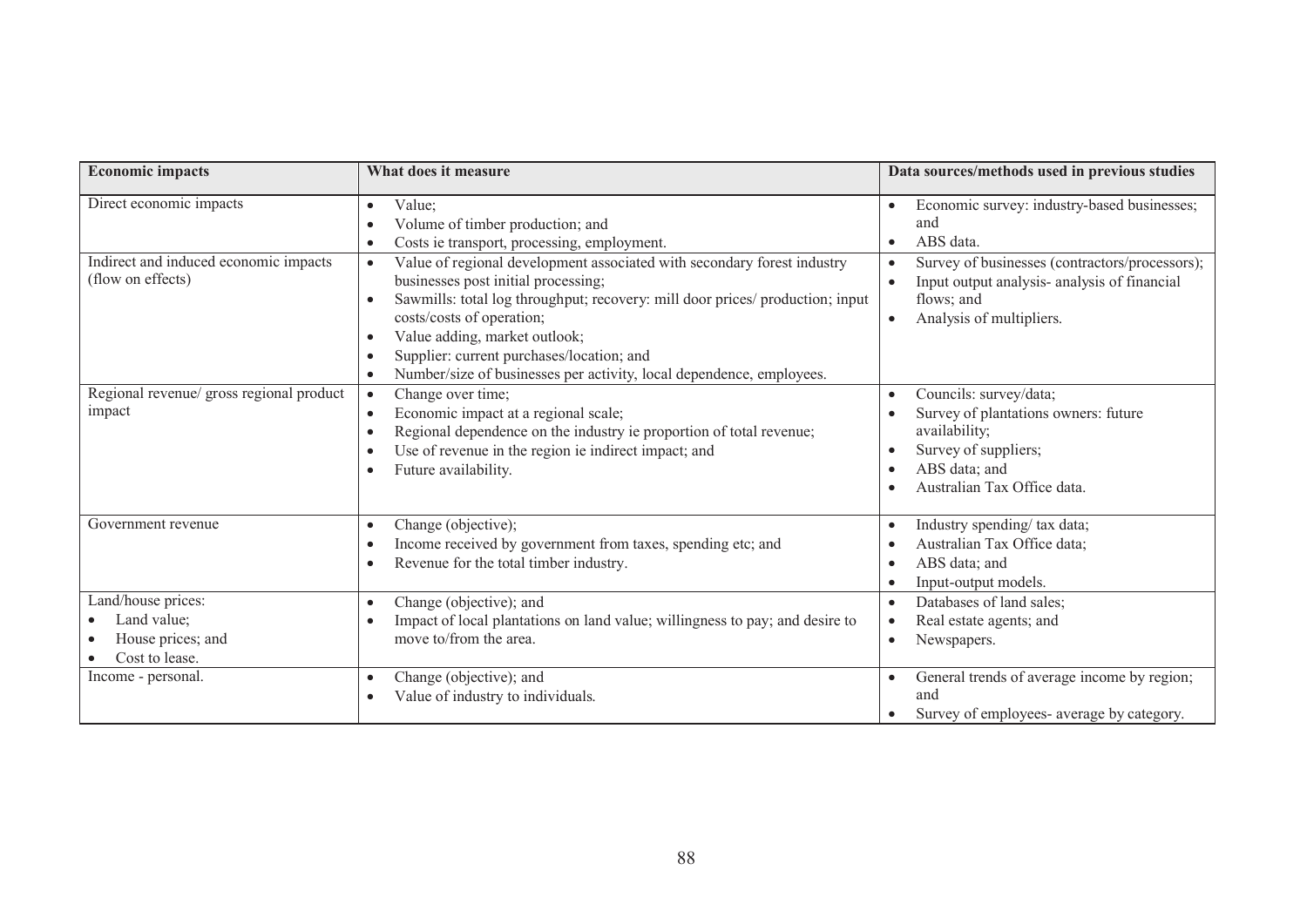| <b>Economic impacts</b>                                                                                                                       | What does it measure                                                                                                                       | Data sources/methods used in previous studies                                                |
|-----------------------------------------------------------------------------------------------------------------------------------------------|--------------------------------------------------------------------------------------------------------------------------------------------|----------------------------------------------------------------------------------------------|
| Cost benefit and opportunity cost<br>analysis: comparison of employment/<br>investment generated by alternative uses<br>of the same resource. | Relative impact (objective-although choice of variables is subjective); and<br>The relative value of different opportunities for land use. | Economic survey; and<br>Tax information.                                                     |
| Economic viability of the local area.                                                                                                         | Impact (objective); and<br>Opening/closure of local businesses/ franchises eg public pools, pubs, major<br>supermarkets, petrol stations.  | Survey;<br>Local council; and<br>Comparison to other rural towns with similar<br>population. |
| Economic impact of lost opportunity for<br>other forest uses ie tourism/recreation.                                                           | Impact (predominantly objective);<br>Revenue (past, present, future trends); and<br>Predicted lost revenue.                                | Survey of local businesses.                                                                  |

| Perceptions, attitudes, values                                                             | What does it measure                                                                                                                                                                                              | Data sources/methods used in previous studies                                                                                                                                                                                                                   |
|--------------------------------------------------------------------------------------------|-------------------------------------------------------------------------------------------------------------------------------------------------------------------------------------------------------------------|-----------------------------------------------------------------------------------------------------------------------------------------------------------------------------------------------------------------------------------------------------------------|
| The effect of visual/nomenclature factors<br>on perceptions.                               | Impact (subjective); and<br>Opinion about whether change in forest tenure (name) is positive/negative.                                                                                                            | Primary – visual assessment techniques<br>(comparison of name and image). Could be<br>done irregularly and provide useful data for<br>several years.                                                                                                            |
| Perceptions felt by different groups.                                                      | Impact (subjective);<br>Differences perceptions of different groups/how they perceive each other;<br>and<br>Identification of values and vision for the community and comparison to<br>businesses/new residences. | Semi-structured interviews (explanatory);<br>Quantitative questionnaire eg attitude<br>scale/response to hypothetical situations;<br>Behaviour eg visits to forested land;<br>Public forums and media analysis; and<br>Comparison of views of different groups. |
| Public perception of how the forest<br>industry changes/ influences community<br>identity. | Impact (subjective);<br>How community identity changes if the forest industry changes; and<br>Strength of local ties and attachment to place.                                                                     | Qualitative interview- long-term residents;<br>Quantitative (agreement/disagreement with<br>hypothetical statements);<br>Repertory grid analysis; and<br>Early histories of the area.                                                                           |